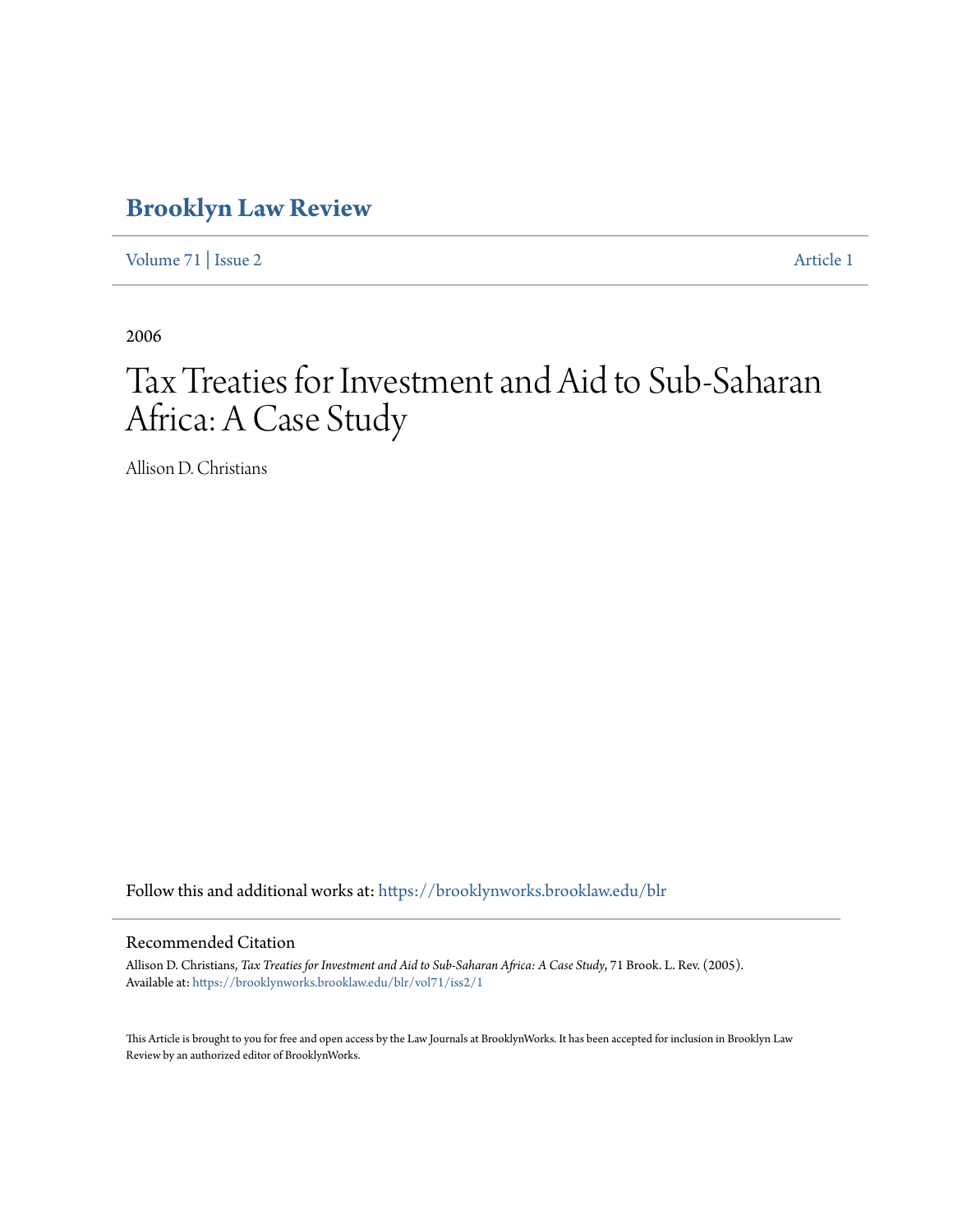# ARTICLES

# Tax Treaties for Investment and Aid to Sub-Saharan Africa

### A CASE STUDY

#### *Allison D. Christians*[†](#page-1-0)

#### I. INTRODUCTION

 $\overline{a}$ 

The U.S. is committed to increasing trade and investment to less developed countries  $(LDCs)$ , particularly

<span id="page-1-0"></span> <sup>†</sup> Assistant Professor of Law, University of Wisconsin. I thank Professors Reuven Avi-Yonah, Yariv Brauner, David Cameron, Charlotte Crane, Steven Dean, Kwame Gyan, Michael McIntyre, Robert Peroni, and Miranda Stewart, as well as Justice Margaret Insaidoo and Kweku Ackaah-Boafo, Esq., for their many helpful comments and suggestions. This Article benefited from a presentation at the International Economic Law Forum at Brooklyn Law School. I am grateful for the generous financial support for this research, provided under a grant by The Educational Partnership Programs Bureau of Educational and Cultural Affairs, U.S. Department of State, Education for Development and Democracy Initiative, as well as financial and academic support from the University of Ghana, Faculty of Law and the Northwestern University School of Law.<br><sup>1</sup> There is no uniform convention for the designation of a country as "less"

<span id="page-1-1"></span>developed." The term is generally used to reflect a country's economic status or growth potential. In the context of taxation, these labels may be used to distinguish "in a general way between countries with highly developed, sophisticated tax systems and those whose tax systems are at an earlier stage of development." VICTOR THURONYI, TAX LAW DESIGN AND DRAFTING, at xxvii n.1 (1996). In the United States, the Central Intelligence Agency (CIA) delineates three categories in a hierarchy, consisting of 34 "developed countries," 27 "former USSR/Eastern Europe," and 172 "less developed countries" (all other recognized countries, including all of Sub-Saharan Africa except South Africa). *See* CENTRAL INTELLIGENCE AGENCY, OFFICE OF PUBLIC AFFAIRS, THE WORLD FACTBOOK 2005 (GPO 2005) [hereinafter WORLD FACTBOOK] (defining LDCs in Appendix B) (An internet version of the WORLD FACTBOOK is available at http://www.cia.gov/cia/publications/factbook. The internet version varies in format and content from the print version and is updated frequently; this article references the data found in the print version except where otherwise noted.) As a rough guide to U.S. foreign policy, this article incorporates the CIA terms. For a discussion of the arbitrary and often unyielding nature of these designations despite changes in a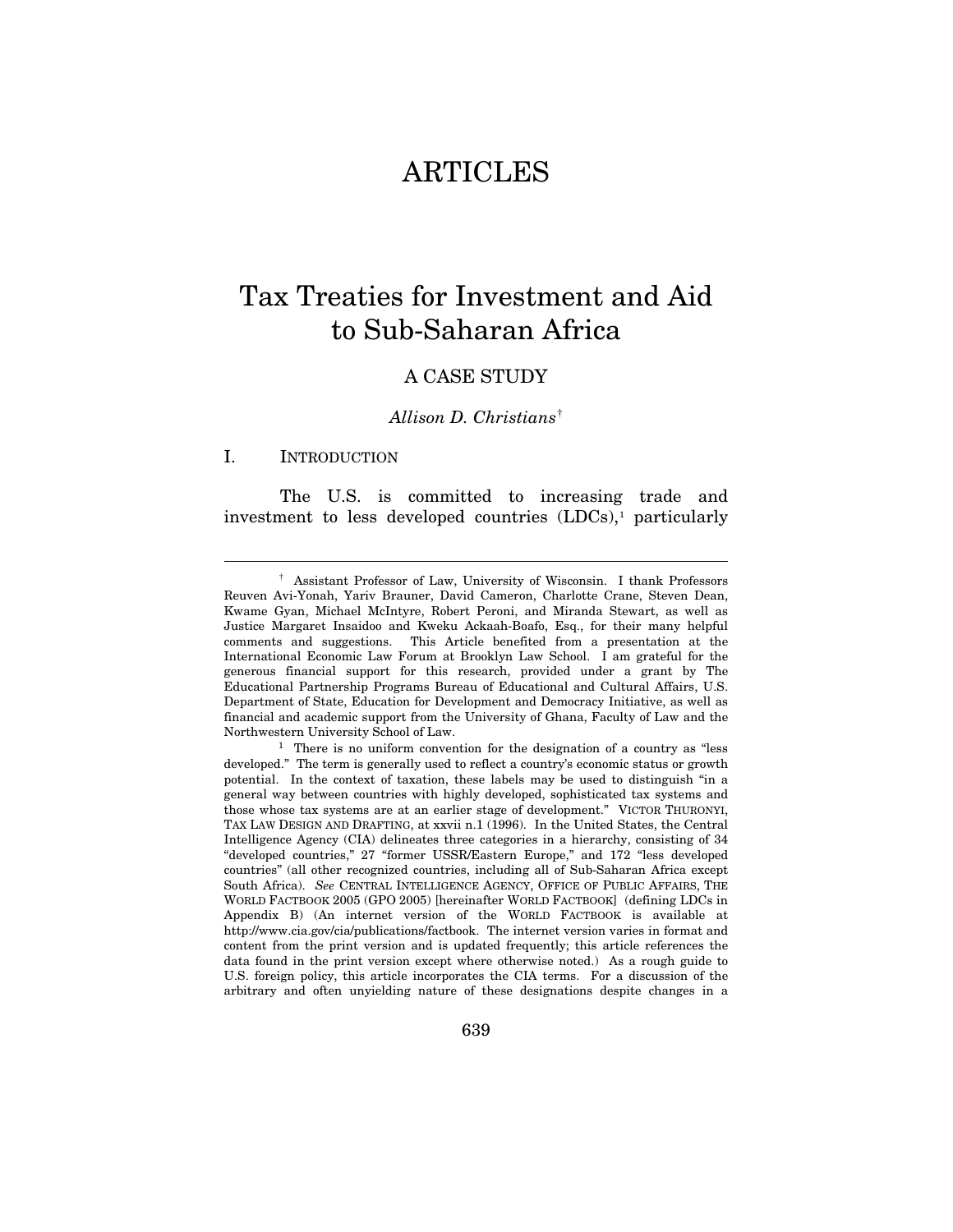those in Sub-Saharan Africa, where poverty-related conditions are extreme and foreign trade and investment minimal.[2](#page-2-0) This commitment is demonstrated in U.S. efforts to negotiate agreements to eliminate trade barriers such as tariffs and quotas with many of these countries.[3](#page-2-1) U.S. officials also consistently proclaim a commitment to enter into tax treaties with  $LDCs<sub>1</sub>$ <sup>[4](#page-2-2)</sup> on the theory that tax treaties can eliminate

<span id="page-2-1"></span>trade preference agreement, discussed *infra* note 18. The U.S. is also currently negotiating a free trade agreement with the South African Customs Union (comprised of South Africa, Botswana, Lesotho, Namibia, and Swaziland). *See* United States Trade Representative, *Background Information on the U.S.-SACU FTA* (2003), *available at* http://www.ustr.gov/Trade\_Agreements/Bilateral/Southern\_Africa\_FTA/ Background\_Information\_on\_the\_US-SACU\_FTA.html. 4 *See, e.g.*, The Japanese Tax Treaty (T. Doc. 108-14) and the Sri Lanka Tax

<span id="page-2-2"></span>Protocol (T. Doc. 108-9); Hearing Before the Comm. on Foreign Relations, 108th Cong. 29 (2004) ("[w]e are trying to expand the scope of these treaties to developing countries."); Joseph H. Guttentag, *An Overview of International Tax Issues*, 50 U. MIAMI L. REV. 445, 450 (1996) ("[t]ax treaty expansion in this area is a high Treasury priority."); Press Release, U.S. Treasury Dep't, Treasury Welcomes Entry into Force of U.S.-Sri Lanka Income Tax Treaty (July 22, 2004), *available at* http://www.treas.gov/ press/releases/js1809.htm [hereinafter Treasury Press Rel. JS-1809] ("The Treasury Department is committed to continuing to extend and broaden the U.S. tax treaty network, including new agreements with emerging economies."). The U.S. currently has 16 tax treaties with LDCs: Barbados, China, Cyprus, Egypt, India, Indonesia, Jamaica, Korea, Morocco, Pakistan, Philippines, Sri Lanka, Thailand, Trinidad and Tobago, Tunisia, and Venezuela. Convention for the Avoidance of Double Taxation and the Prevention of Fiscal Evasion with Respect to Taxes on Income, U.S.-Barb., Dec. 31, 1984, T.I.A.S. No. 11,090 [hereinafter U.S.-Barbados Treaty]; Agreement for the Avoidance of Double Taxation and the Prevention of Tax Evasion with Respect to Taxes on Income, U.S.-P.R.C., Apr. 30, 1984 T.I.A.S. No. 12065 [hereinafter U.S.-China Treaty]; Convention for the Avoidance of Double Taxation and the Prevention of Fiscal Evasion with Respect to Taxes on Income, U.S.-Cyprus, Mar. 19, 1984, 35 U.S.T. 4737 [hereinafter U.S.-Cyprus Treaty]; Convention for the Avoidance of Double Taxation and the Prevention of Fiscal Evasion with Respect to Taxes on Income, U.S.-Egypt, Aug. 24, 1980, 33 U.S.T. 1809 [hereinafter U.S.-Egypt Treaty]; Convention for the Avoidance of Double Taxation and the Prevention of Fiscal Evasion with Respect to Taxes on Income, U.S.-India, Sept. 12, 1989, S. TREATY DOC. NO. 101-5 (1990) [hereinafter U.S.-India Treaty]; Convention for the Avoidance of Double Taxation and the Prevention of Fiscal Evasion with Respect to Taxes on Income, U.S.-Indon., July 11, 1988, T.I.A.S. No. 11593 [hereinafter U.S.-Indonesia Treaty]; Convention for the

particular country's economic status or prospects, see *What's in a name?*, ECONOMIST,

<span id="page-2-0"></span>Jan. 17, 2004, at 11.<br><sup>2</sup> Since the late 1980s, increasing trade with and investment in LDCs has become a preferred means of providing aid to such countries. *See, e.g.*, PAUL B. THOMPSON, THE ETHICS OF AID AND TRADE 2 (1992); *see also* Bruce Zagaris, *The Procedural Aspects of U.S. Tax Policy Towards Developing Countries: Too Many Sticks and No Carrots?*, 35 GEO. WASH. INT'L L. REV. 331, 384 (2003) (stating that the "official policies" of the U.S. "are to mobilize private capital rather than foreign aid."). For an overview of poverty conditions and foreign investment in African nations, see, for example, U.N. Conference on Trade and Development, *Foreign Direct Investment in Africa: Performance and Potential* 1-2, 21 U.N. Doc. UNCTAD/ITE/IIT/Misc. 15 (1999) [hereinafter UNCTAD] (stating that foreign investors typically associate Africa with "pictures of civil unrest, starvation, deadly diseases and economic disorder," and foreign investment "inflows into Africa have increased only modestly" since the 1980s). 3 The main agreement is the African Growth and Opportunity Act (AGOA), a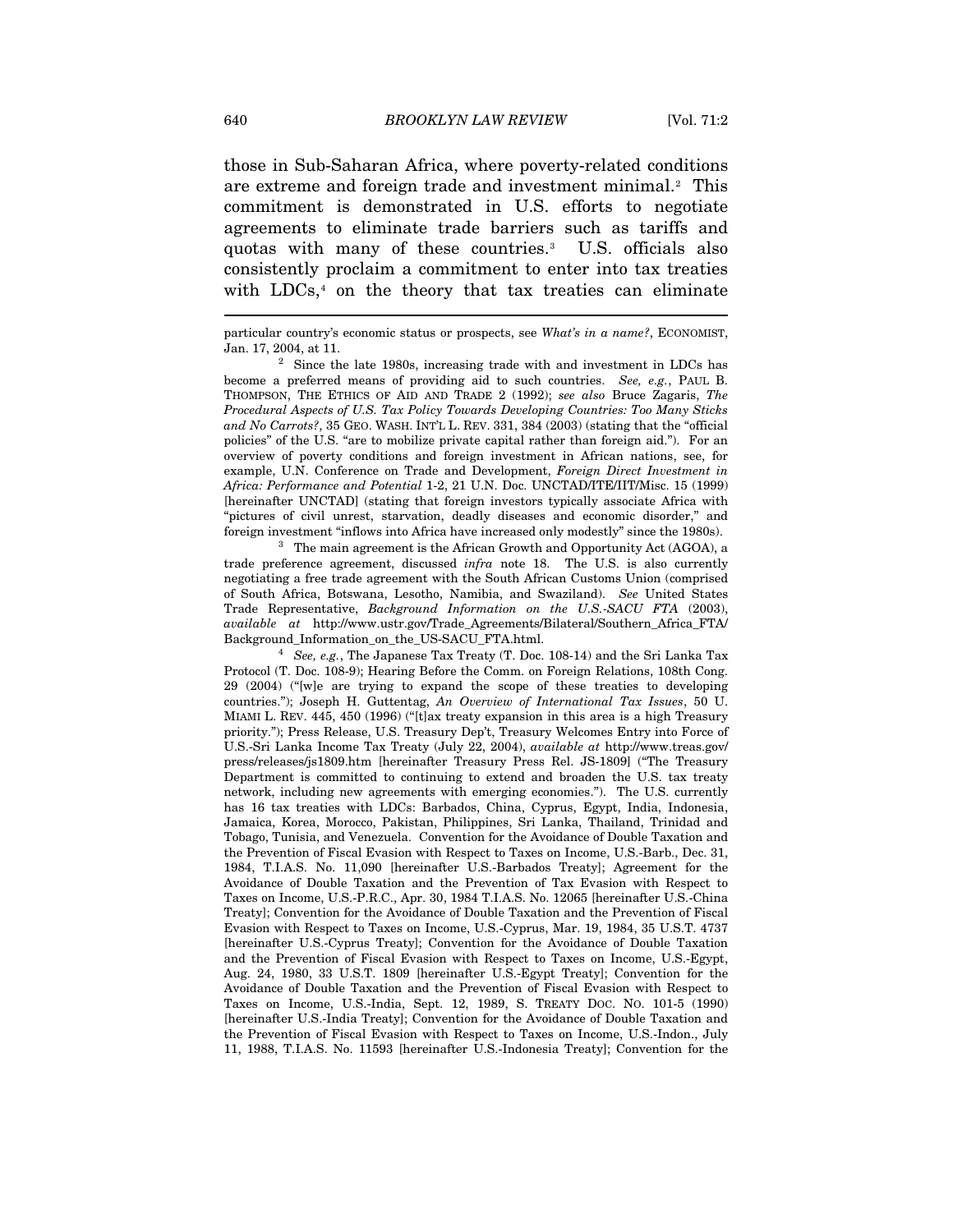$\overline{a}$ 

excessive taxation and therefore help to increase trade and investment between the partner countries.<sup>[5](#page-3-0)</sup> As such, tax treaties appear to be a perfect complement to trade agreements in furthering U.S. efforts to increase trade and investment in LDCs. Yet there are currently no tax treaties in force between the U.S. and any of the LDCs in Sub-Saharan Africa.<sup>[6](#page-3-1)</sup>

Avoidance of Double Taxation and the Prevention of Fiscal Evasion with Respect to Taxes on Income, U.S.-Jam., May 21, 1980, 33 U.S.T. 2865 [hereinafter U.S.-Jamaica Treaty]; Convention for the Avoidance of Double Taxation and the Prevention of Fiscal Evasion with Respect to Taxes on Income and the Encouragement of International Trade and Investment, U.S.-S. Korea, June 4, 1976, 30 U.S.T. 5253 [hereinafter U.S.- Korea Treaty]; Convention for the Avoidance of Double Taxation and the Prevention of Fiscal Evasion with Respect to Taxes on Income, U.S.-Morocco, Aug. 1, 1977, 33 U.S.T. 2545 [hereinafter U.S.-Morocco Treaty]; Convention for the Avoidance of Double Taxation and the Prevention of Fiscal Evasion with Respect to Taxes on Income, U.S.- Pak., July 1, 1957, 10 U.S.T. 984; Convention with Respect to Taxes on Income, U.S.- Phil., Oct. 1, 1976, 34 U.S.T. 1277 [hereinafter U.S.-Philippines Treaty]; Convention for the Avoidance of Double Taxation and the Prevention of Fiscal Evasion with Respect to Taxes on Income, U.S.-Sri Lanka, Mar. 14, 1985, S. TREATY DOC. No. 99-10 (2004) [hereinafter, U.S.-Sri Lanka Treaty]; Convention for the Avoidance of Double Taxation and the Prevention of Fiscal Evasion with Respect to Taxes on Income, U.S.-Thail., Nov. 26, 1996, S. TREATY DOC. No. 105-2 (1998) [hereinafter U.S.-Thailand Treaty]; Convention for the Avoidance of Double Taxation, the Prevention of Fiscal Evasion with Respect to Taxes on Income, and the Encouragement of International Trade and Investment, U.S.-Trin. & Tobago, Jan. 9, 1970, 22 U.S.T. 164 [hereinafter U.S.- Trin. & Tobago Treaty]; Convention for the Avoidance of Double Taxation and the Prevention of Fiscal Evasion with Respect to Taxes on Income, U.S.-Tunis., June 17, 1985, as amended by Prot., 29 I.L.M. 1580 [hereinafter U.S.-Tunisia Treaty]; Convention for the Avoidance of Double Taxation and the Prevention of Fiscal Evasion with Respect to Taxes on Income and Capital, U.S.-Venez., Jan. 25, 1999, 38 I.L.M.

<span id="page-3-0"></span><sup>1707 [</sup>hereinafter U.S.-Venezuela Treaty]. 5 This theory has been officially propounded since the first independent U.S.-LDC treaty was contemplated. *See* Letter from John F. Dulles to the President (July 9, 1956), *in* STAFF OF THE JOINT COMM. ON INTERNAL REVENUE TAXATION, LEGISLATIVE HISTORY OF UNITED STATES TAX CONVENTIONS 1445 (1962) (proclaiming that a treaty with Honduras would increase U.S. investment in that country because "[b]y eliminating double taxation . . . [tax treaties] have contributed much to the trade and investment flowing between [partner] countries and the United States"). For a recent restatement of the theory, see *The Japanese Tax Treaty (T. Doc. 108-14) and the Sri Lanka Tax Protocol (T. Doc. 108-9): Hearing Before the Comm. on Foreign Relations*, 108th Cong. 11 (2004) (statement of Barbara M. Angus, International Tax Council, U.S. Dep't of Treasury) (in regards to a proposed treaty with Sri Lanka, "[t]he goal of the tax treaty is to increase the amount and efficiency of economic activity" between the partner countries).

<span id="page-3-1"></span><sup>6</sup> The U.S. tax treaty network at one time included ten LDCs in Sub-Saharan Africa, pursuant to extensions of existing tax treaties with the U.K. and Belgium. Press Release, U.S. Treasury Dep't, Treasury Dep't Announces Termination of Extensions of Income Tax Conventions Between the U.S. and the U.K. and the U.S. and Belgium to 18 Countries and Territories (July 1, 1983). All of these treaties were subsequently terminated. *Id*.Today, the only Sub-Saharan African country with a U.S. tax treaty is South Africa. Convention for the Avoidance of Double Taxation and the Prevention of Fiscal Evasion with Respect to Taxes on Income and Capital Gains, U.S.-S. Afr., Feb. 17, 1997, S. TREATY DOC. NO. 105-9 (1997). The United States considers South Africa to be a developed country. *See supra* note 1. Ethiopia, Ghana, and Liberia each have a treaty with the U.S. that deals solely with the taxation of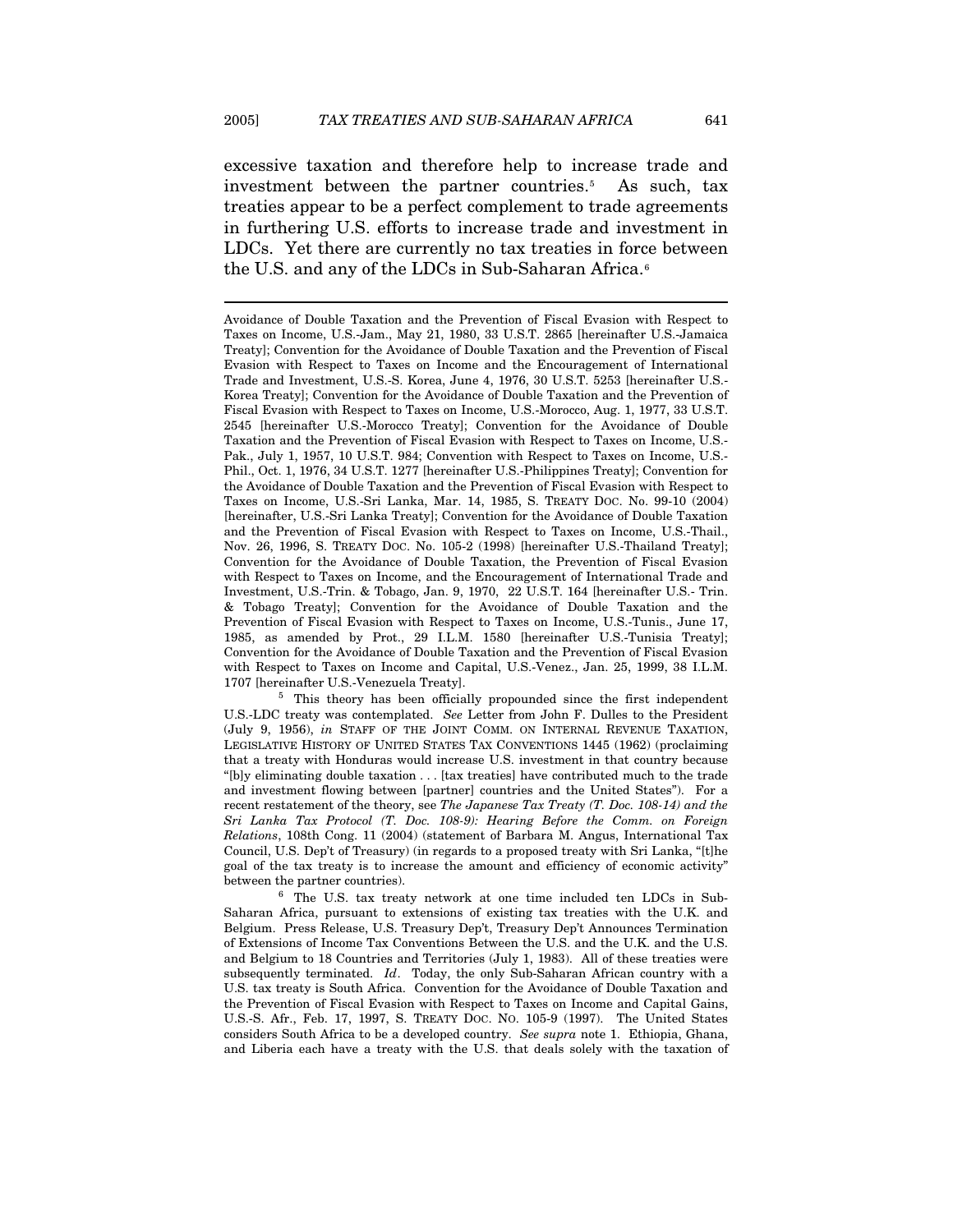The lack of tax treaties between the U.S. and the LDCs of Sub-Saharan Africa cannot be explained by disinterest or lack of support on the part of academics, practitioners, or lawmakers: representatives from all of these sectors have urged the importance of entering into these agreements.<sup>[7](#page-4-0)</sup> Neither can the omission be attributed to disinterest on the part of the LDCs in Sub-Saharan Africa themselves.<sup>[8](#page-4-1)</sup> Many of these nations have long pursued tax treaties with the U.S.,<sup>[9](#page-4-2)</sup> and a few have gone so far as to formally and publicly express their interest in commencing negotiations with the U.S.[10](#page-4-3)  $\overline{\phantom{a}}$ 

<span id="page-4-0"></span>*Foreign Relations*, 108th Cong. (2004) (statement of Sen. Lugar) (supporting legislation that "directs the Secretary of the Treasury to seek negotiations regarding tax treaties with [AGOA] eligible countries"); Statement by Michael A. Samuels to the Subcomm. on Trade Comm. on Ways and Means (July 16, 1996), *available at* 1996 WL 433282 (F.D.C.H.) ("Given the vital role that investment must play in the development of African countries . . . the new policy must contain several key investment-related priorities, including an emphasis on bilateral investment and tax treaties."); Hon. Charles B. Rangel, The State of Africa: The Benefits of The African Growth and Opportunity Act—Next Steps (July 14, 2003), *available at* 149 CONG. REC. E1464-01 (stating that the U.S. should negotiate tax treaties with AGOA countries); Calvin J. Allen, *United States Should Expand Tax Treaty Network in Sub-Saharan Africa*, 34 TAX NOTES INT'L 57, 58 (2004) (same); Karen B. Brown, *Missing Africa: Should U.S. International Tax Rules Accommodate Investment in Developing Countries?*, 23 U. PA. J. INT'L ECON. L. 45, 46, 69 (2002) (arguing for multilateral tax treaties between the U.S. and countries in Sub-Saharan Africa). 8 All of the LDCs in Sub-Saharan Africa are in urgent if not desperate need

<span id="page-4-1"></span>for foreign capital, and most are responding to the need by implementing measures to make their countries more attractive to foreign investors. *See, e.g.*, James Gathii, *A Critical Appraisal of the NEPAD Agenda in Light of Africa's Place in the World Trade Regime in an Era of Market Centered Development*, 13 TRANSNAT'L L. & CONTEMP. PROBS. 179 (2003). Given the powers ascribed to tax treaties in increasing trade and investment between partner countries, most LDCs would pursue the opportunity to commence negotiations with the U.S. (provided that the concessions required to secure

<span id="page-4-2"></span>such agreements are not too great).<br><sup>9</sup> For example, Nigeria began pursuing a tax treaty with the United States in 1978, after Nigeria unilaterally withdrew from its coverage under an extension of the 1945 tax treaty between the U.K. and the U.S. (as a former U.K. territory). *Nigeria to Terminate Tax Treaty with U.S., Seek Renegotiated One*, WALL ST. J., Aug. 24, 1978, at 23; *see supra* note 6 (discussing the treaty extension); I.R.S. Announcement 78-147, 1978-41 I.R.B. 20 (Oct. 10, 1978) (terminating the treaty). Although the tax treaty was apparently negotiated at length, it was never completed. 10 Calvin J. Allen, *Botswana, Burundi Wish to Negotiate Tax Treaties with* 

<span id="page-4-3"></span>*United States*, 26 TAX NOTES INT'L 1264 (2002). This announcement is a rather unusual event, since tax treaties are generally commenced and negotiated in secret.

income from shipping and aircraft activity. Agreement to Exempt from Income Tax, on a Reciprocal Basis, Income Derived from the International Operation of Aircraft and Ships, U.S.-Eth., Oct. 30-Nov. 12, 1998, STATE DEP'T. NO. 98-183; Agreement to Exempt from Income Tax, on a Reciprocal Basis, Certain Income Derived from the International Operation of a Ship or Ships and Aircraft, U.S.-Ghana, Nov. 12, 2001, STATE DEP'T. NO. 02-01; Agreement for Reciprocal Relief from Double Taxation on Earnings from Operation of Ships and Aircraft, U.S.-Liber., July 1-Aug. 11, 1982 34 U.S.T. 1553. However, these agreements are largely unnecessary due to parallel provisions in U.S. domestic tax law. *See* I.R.C. § 883 (2005). 7 *See, e.g.*, *The U.S.-Africa Partnership: Hearing Before the S. Comm. on*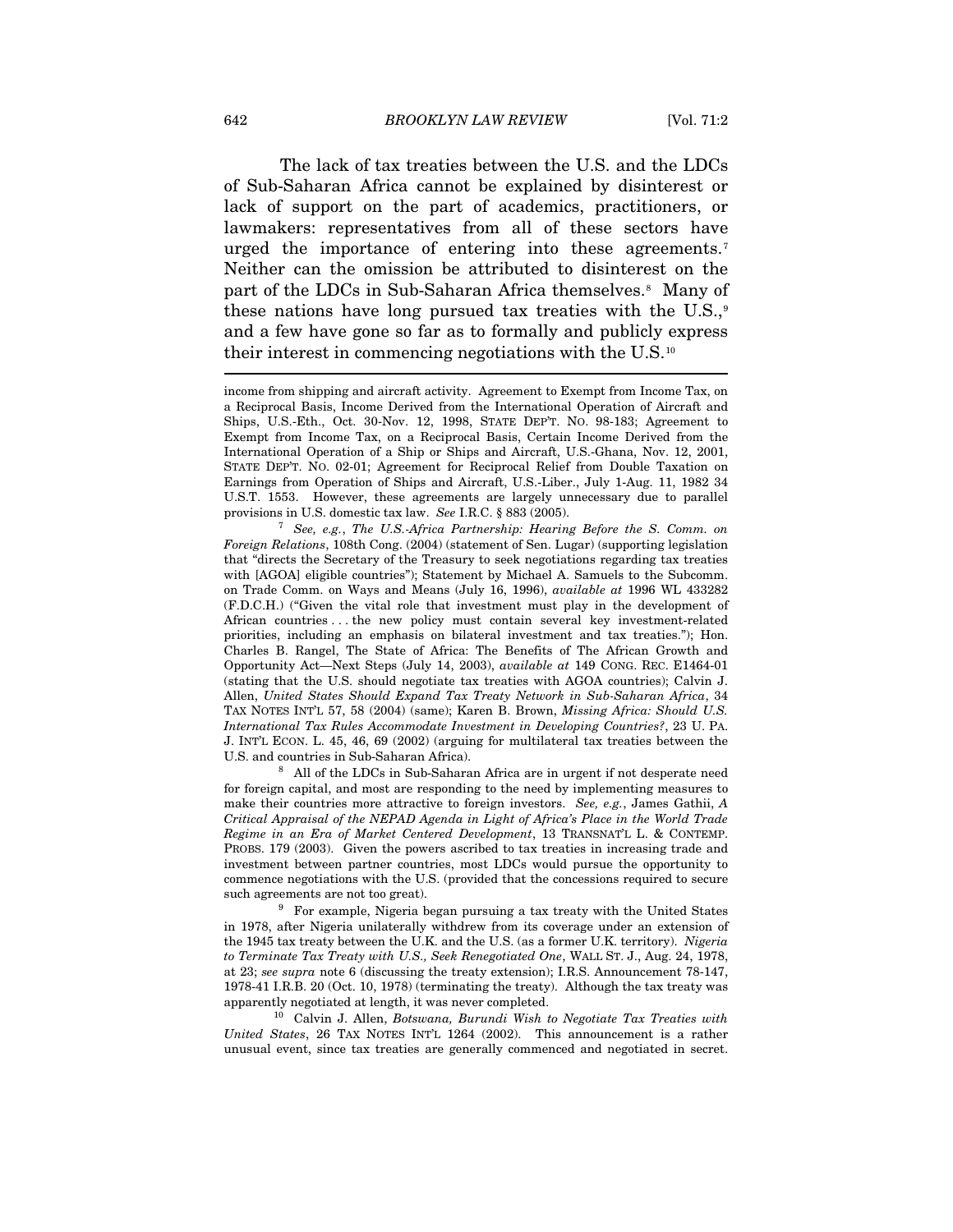Finally, the lack of tax treaties cannot be charged to a lack of commitment on the part of the U.S. to conclude agreements that will increase trade and investment to assist in the economic growth of the countries of Sub-Saharan Africa.[11](#page-5-0) The U.S. has demonstrated its commitment by making significant concessions in the context of trade and aid agreements, in the form of direct aid as well as reduced tariffs.[12](#page-5-1)

That the lack of tax treaties cannot be explained by a lack of support or commitment on the part of scholars, policymakers, or governments suggests that there must be some other reason or reasons that tax treaties have not been concluded between the U.S. and the LDCs of Sub-Saharan Africa. This article explores many of these reasons by presenting as a case study a hypothetical tax treaty between the U.S. and Ghana, one of the LDCs of Sub-Saharan Africa.[13](#page-5-2) Hypothesizing the structure and operation of a tax treaty between these two countries provides a vehicle for measuring the potential effect of such a treaty on international commerce. While there has been some discussion among scholars and policymakers regarding the paucity and inefficacy of tax treaties between the U.S. and LDCs, much of the discussion has focused on abstract principles of international tax law. By examining the effects a U.S. treaty with Ghana might have on

Their existence is usually made public after negotiations have concluded and the treaty has been signed by the respective countries, pending ratification. RICHARD E. ANDERSEN & PETER H. BLESSING, ANALYSIS OF UNITED STATES INCOME TAX TREATIES ¶ 1.04[1][a][i], [ii] (2005). Thus, countries don't usually issue public proclamations regarding their desire to enter into tax treaties. Similarly, since there is little public disclosure regarding progress in treaty-making by the U.S. Treasury Department, there is little means to determine the reaction, if any, that the Treasury has had to these or other requests to initiate negotiations. 11 *See* Richard Mitchell, *United States-Brazil Bilateral Income Tax Treaty* 

<span id="page-5-0"></span>*Negotiations*, 21 HASTINGS INT'L & COMP. L. REV. 209, 225 (1997) ("[t]he United States displays eagerness to enter into tax treaties with developing nations"); Miranda Stewart, *Global Trajectories of Tax Reform: The Discourse of Tax Reform in Developing and Transition Countries*, 44 HARV. INT'L L.J. 139, 148-49 (2003) (pointing to the number of U.S. treaties with other emerging economies as evidence that "the lack of U.S. treaty-making with [LDCs in Sub-Saharan Africa] cannot be explained solely by a general reluctance to enter into tax treaties with less developed or non-capitalist

<span id="page-5-1"></span>countries."). 12 The main agreements are the African Growth and Opportunity Act (AGOA), a preferential trade regime, discussed *infra* note 18, and the recently introduced Millennium Challenge Act, an aid package tied to countries' demonstrated commitment to growth through investment and trade, discussed *infra* note 19.<br><sup>13</sup> Ghana was chosen as a subject for this case study for several reasons,

<span id="page-5-2"></span>including its existing commercial ties to the U.S. These reasons are described *infra* Part III.A.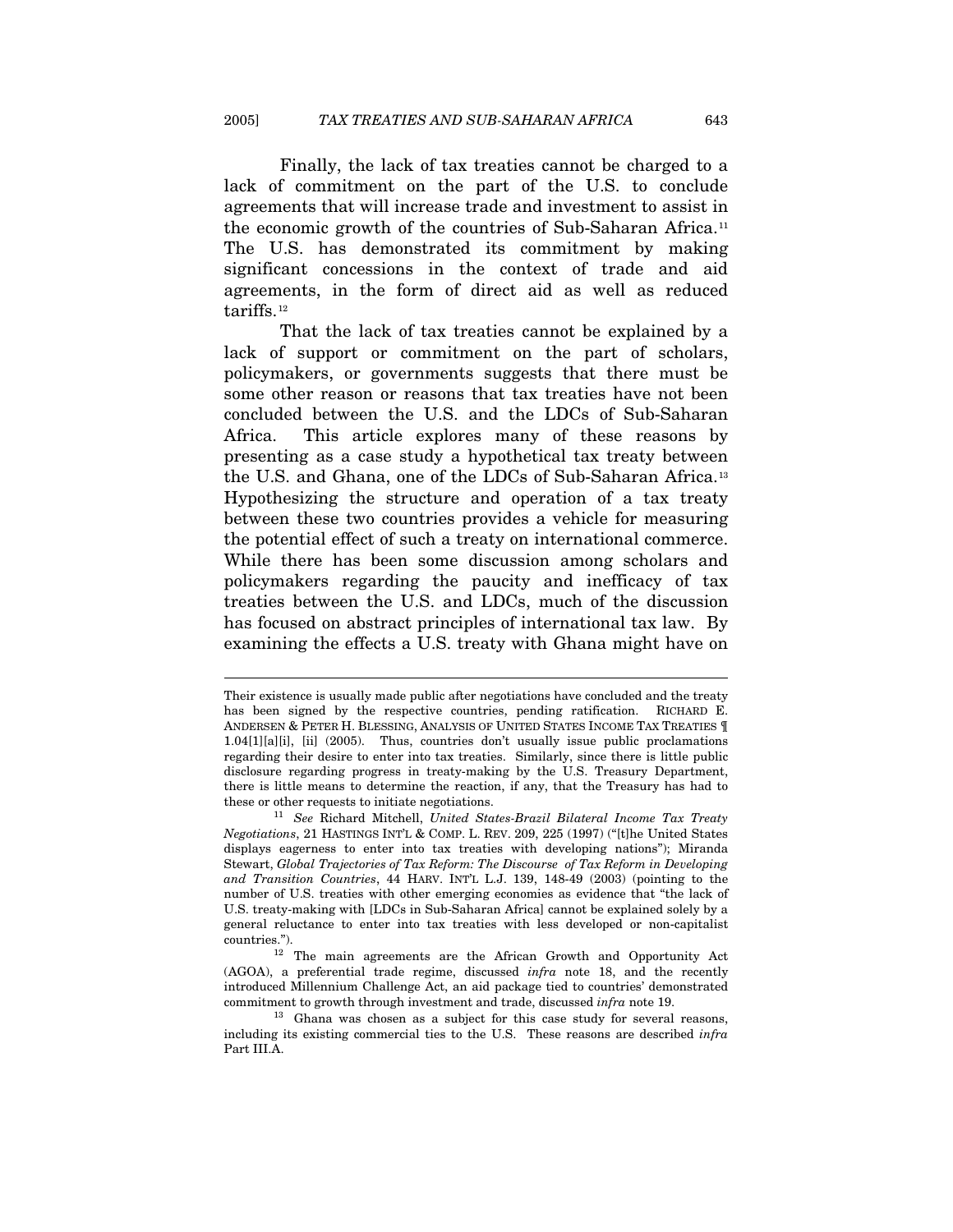investors, this article analyzes these legal principles in the context of current global tax conditions for investment in LDCs. This case study demonstrates that in today's global tax climate, a typical tax treaty would not provide significant tax benefits to current or potential investors. Consequently, there is little incentive for these investors to pressure the U.S. government to conclude tax treaties with many LDCs.

There are of course any number of other reasons why tax treaties may not be concluded between the U.S. and the LDCs of Sub-Saharan Africa, including competing priorities for the U.S. government, either for tax treaties with other countries or for other domestic or international tax matters. Undoubtedly, socio-political factors play an important role as well.<sup>[14](#page-6-0)</sup> However, this article argues that since tax treaties with LDCs like Ghana would not provide major tax benefits to the private sector, even if concluded, these treaties would not have a significant impact on cross-border investment and trade. Accordingly, the main justification so consistently proclaimed to support the pursuit of tax treaties between the U.S. and LDCs is misguided. If the U.S. is truly committed to increasing investment and trade to the LDCs of Sub-Saharan Africa, an examination of how the global tax climate has changed since tax treaties were first implemented is in order. We must acknowledge that tax treaties cannot deliver the promised benefits, and examine the factors that prevent them from so doing.

An overview of the background and function of tax treaties and their proclaimed benefits is discussed in Part II of this article. Part III presents the case study of a hypothetical tax treaty between the U.S. and Ghana and shows that such a treaty would produce few tax benefits to current or potential investors and would therefore be largely ineffective in stimulating trade and investment between these two countries. Part IV concludes that after decades of adherence to the promise of tax treaties, we must acknowledge their failure to

<span id="page-6-0"></span> $14$  For example, there may be national interests at stake, such as security, defense, or energy supply issues, that may contribute to the prioritization of concluding tax treaties with LDCs in other areas of the world, such as Sri Lanka (concluded in 2004) and Bangladesh (currently pending ratification). *See* John Venuti et al., *Current Status of U.S. Tax Treaties and International Agreements*, 34 TAX MGMT INT'L J. 653 (2005) (updating on a monthly basis the status of current U.S. tax treaties and international agreements). The various foreign policy goals that motivate the agenda for treaty-making is a subject that deserves much attention, but is beyond the scope of this article.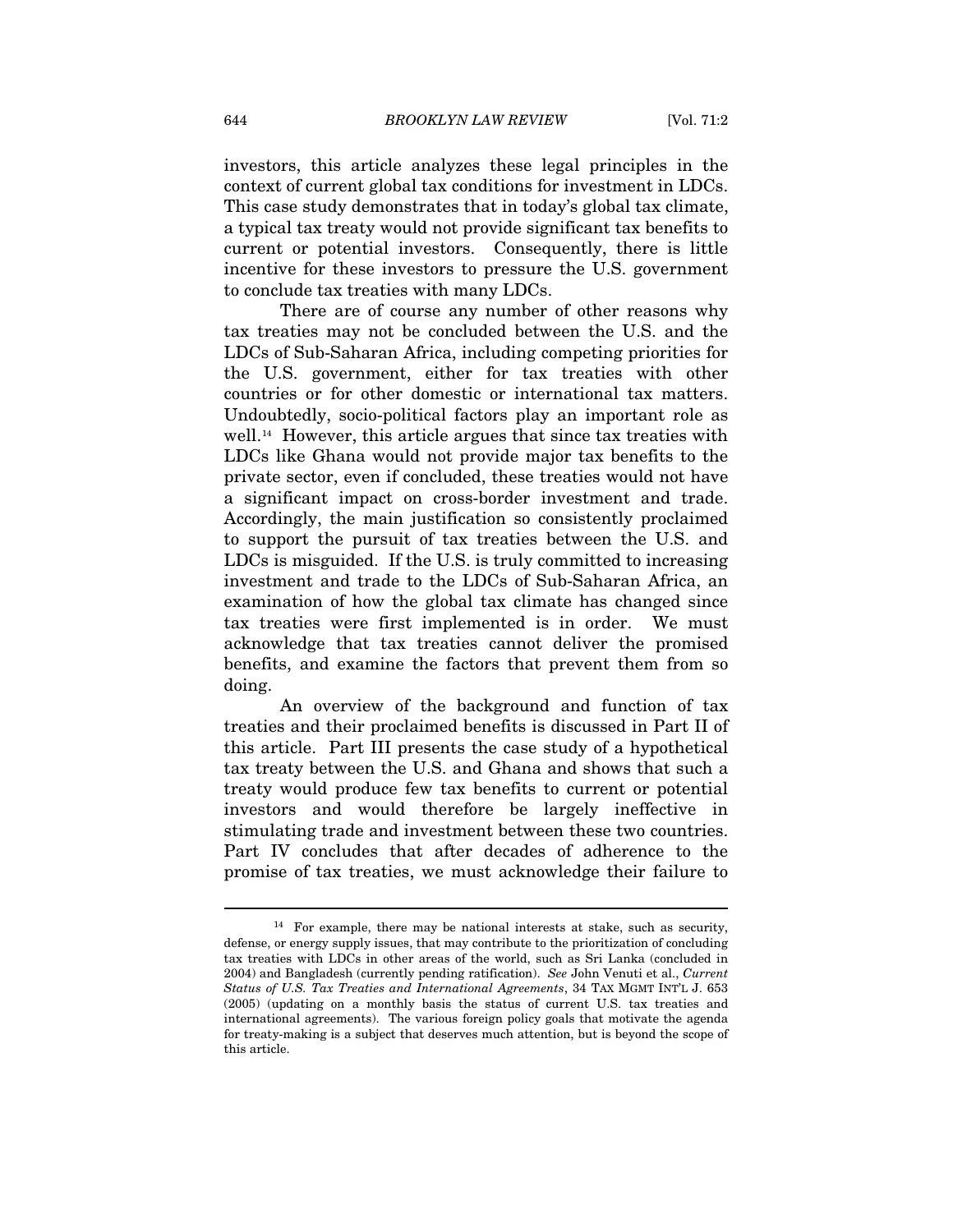deliver, and search for alternative ways to achieve the goal of promoting aid through the vehicles of investment and trade.

#### II. BACKGROUND: TAX TREATIES, INVESTMENT, AND TRADE

This Part provides the context for a discussion of the role of tax treaties in delivering investment and aid to LDCs. Section A describes some of the strategies employed by the U.S. to assist LDCs, and how tax treaties comport with these strategies. Section B explains the role tax treaties play as the locus of international tax law by outlining the purposes and goals surrounding the origin and evolution of these agreements. Section C discusses the limitations that arise because international tax law concepts are embodied in a network of overlapping, varying, and mostly bilateral agreements between select nations. This section introduces some of the problems faced by the LDCs of Sub-Saharan Africa, which operate largely outside of this network.

#### *A. U.S. Strategy for Assistance to LDCs*

The U.S. has adopted a foreign aid strategy towards Sub-Saharan Africa that centers on the idea that creating investment and trade opportunities for LDCs will most effectively boost economic growth in these countries, thereby lifting them out of poverty through commercial interaction with the global community.[1](#page-7-0)5 A key component of this foreign aid strategy is the identification and elimination of barriers to trade and investment. Among the most significant potential barriers are double taxation, which occurs when two countries impose similar taxes on the same taxpayer in respect to the same item of income, regulatory barriers, such as currency exchange and other market controls, and tariffs. These barriers have historically been addressed in very different ways.

Regulatory barriers and tariffs have been addressed by most countries in a generally uniform manner through regional and global trade agreements.[1](#page-7-1)6 The main multilateral agreement is the General Agreement on Tariffs and Trade (GATT), to which 147 countries are signatories through the

<span id="page-7-1"></span><span id="page-7-0"></span> $^\mathrm{15}$   $\,$  See supra note 2.  $^\mathrm{16}$  Regulatory barriers are also addressed, to a lesser extent, in bilateral  $^\mathrm{16}$ investment treaties (BITs), as discussed *infra* Part IV.E.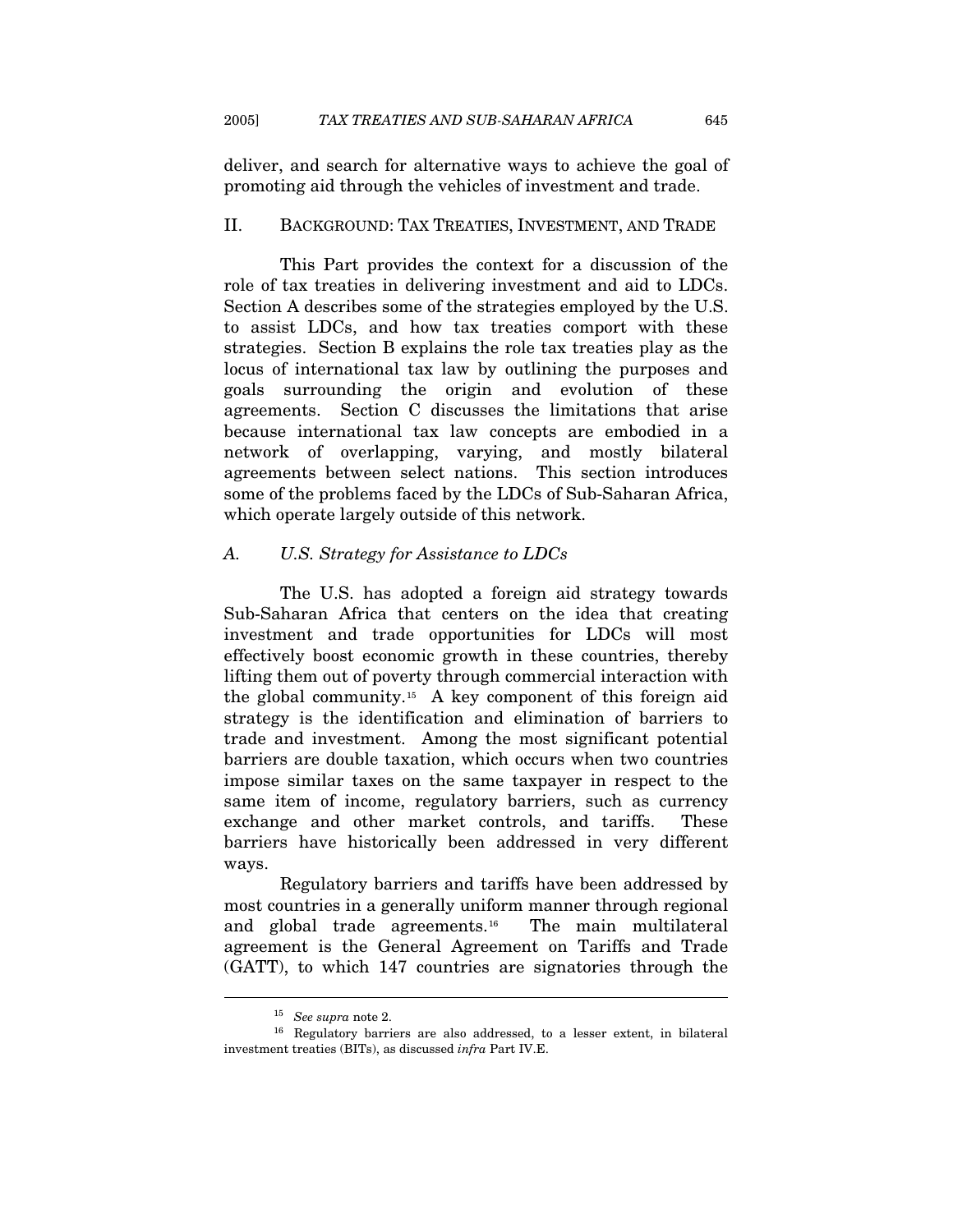World Trade Organization (WTO).<sup>[17](#page-8-0)</sup> Additional tariff and regulatory barrier reduction between the U.S. and Sub-Saharan Africa has been accomplished through the African Growth and Opportunity Act (AGOA), an agreement that seeks to increase growth and alleviate poverty through the elimination of tariffs and quotas for selected imports from designated Sub-Saharan African nations.[18](#page-8-1) Another barrier reduction device is the Millennium Challenge Act of 2003 (MCA), a new official direct assistance initiative that will direct foreign aid only to countries demonstrating a commitment to poverty reduction through economic growth.[1](#page-8-2)9

According to the Organization for Economic Cooperation and Development  $(OECD)$ ,<sup>[20](#page-8-3)</sup> the harmful effects of double

<span id="page-8-0"></span> $17$  Thirty-seven of the forty-seven LDCs in Sub-Saharan Africa are members of the WTO. *See* the GATT agreement and accompanying agreements, *available at*  Understanding the World Trade Organization, http://www.wto.org/english/thewto\_e/ whatis\_e/tif\_e/org6\_e.htm (last visited Jan. 24, 2006).<br><sup>18</sup> The Trade and Development Act of 2000, Pub. L. No. 106-200, 114 Stat.

<span id="page-8-1"></span><sup>251. (</sup>codified as amended at 19 U.S.C. § 3721 (2000)) (more commonly known as the African Growth and Opportunity Act (AGOA I)), *amended by* Trade Act of 2002 Pub. L. No. 107-210 §3108, 116 Stat. 933, 1038-1040 (AGOA II), *amended by* AGOA Acceleration Act of 2004, Pub. L. No. 108-274, 118 Stat. 820 (AGOA III) [hereinafter referring to the three acts collectively as AGOA]. AGOA eliminates "competitive need limitations" (quotas) and tariffs on over 1,800 items that would otherwise be subject to such constraints under the Harmonized Tariff Schedule of the United States (unless otherwise exempt under a free trade agreement). *See* AGOA § 103(2) (2004); *see also* U.S. Int'l Trade Comm'n, Harmonized Tariff Schedule of the United States 67-68 (2004), *available at* http://www.usitc.gov; AGOA Faq, http://www.agoa.gov/faq/faq.html (last visited Oct. 9, 2005). AGOA is a preferential trade regime, rather than a free trade agreement. For a discussion of AGOA and other trade and aid initiatives entered into with Sub-Saharan Africa over the past several years up to 2002, see Brown, *supra* note 7, at 49-51. As of March, 2005, 36 of the 47 LDCs in Sub-Saharan Africa were eligible for AGOA benefits. For a list of currently-eligible countries, see the AGOA, Country Eligibility, http://www.agoa.gov/eligibility/country\_eligibility.html (last visited Oct. 9, 2005). 19 Millennium Challenge Act of 2003, Pub. L. No. 108-199, 118 Stat. 3, 211-

<span id="page-8-2"></span><sup>226;</sup> *see* S. Res. 571, 108th Cong. (2003) (enacted). For information on the MCA, see the MCA website, http://www.mca.gov; *see also* Colin Powell, *Welcome Message from the Honorable Colin L. Powell*, http://www.mca.gov (last visited Oct. 9, 2005) (stating that the MCA "reflects a new international consensus that development aid produces the best results when it goes to countries that adopt pro-growth strategies for meeting political, social and economic challenges"). The MCA is not solely directed at Sub-Saharan Africa, but approximately half of its currently identified recipient countries are located in this region. *See* Millennium Challenge Corporation: Eligible Countries, *available at* http://www.mca.gov/countries/eligible/index.shtml (last visited Nov. 3, 2005). 20 The OECD is an international organization consisting of thirty member

<span id="page-8-3"></span>countries, all of which are considered by the United States to be developed countries with the nominal exception of South Korea, which the United States specifically classifies as less developed even though all OECD countries are deemed to be developed under the "developed country" listing. WORLD FACTBOOK, *supra* note 1, at 628, 639, 641. It is perhaps worthy of note that other organizations, such as the IMF,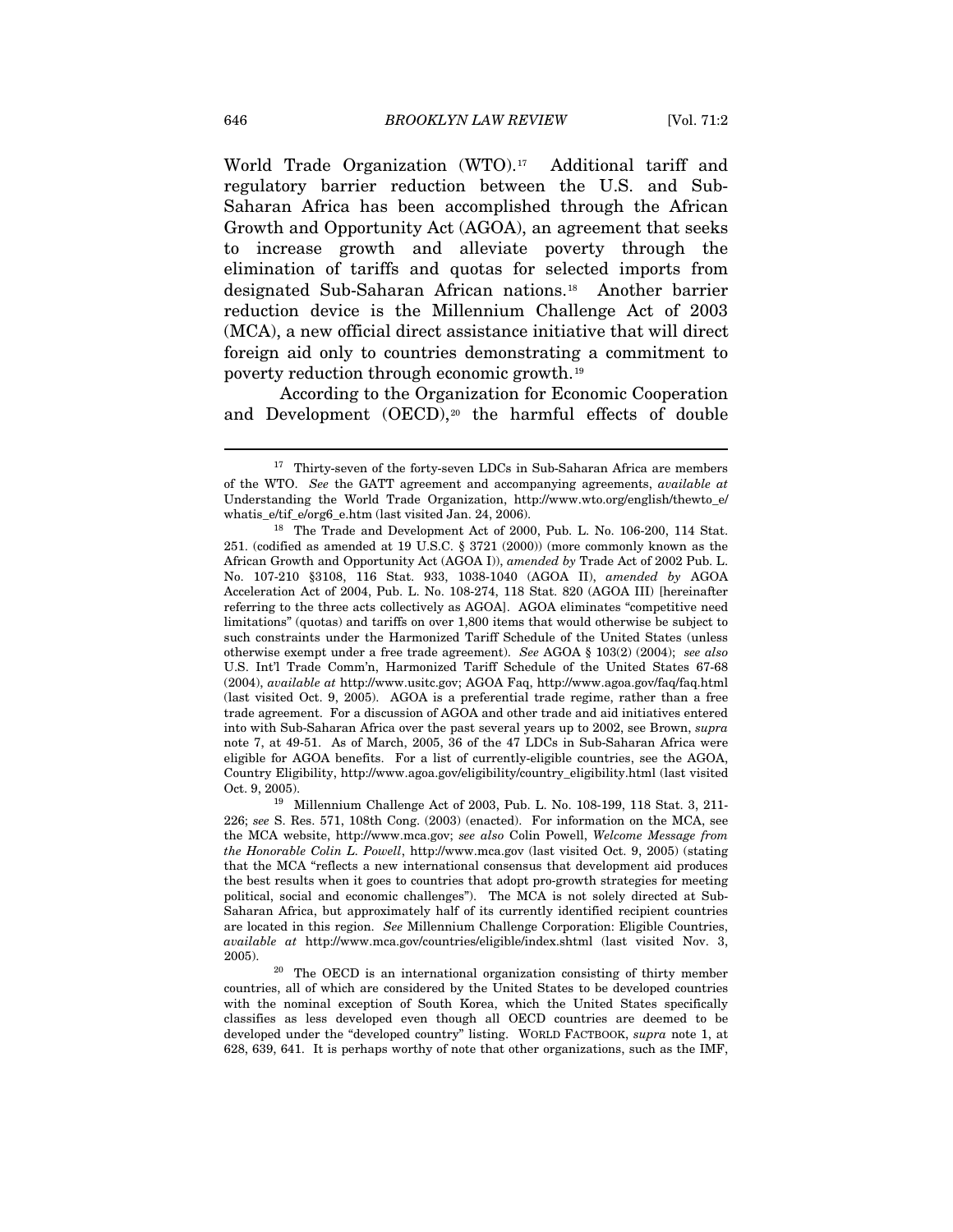taxation on cross-border trade and investment "are so well known that it is scarcely necessary to stress the importance of removing the obstacles that double taxation presents to the development of economic relations between countries."[2](#page-9-0)1 The U.S. government mirrors this sentiment, identifying the eradication of "tax barriers" as a major component of its dedication "to eliminating unnecessary barriers to cross-border trade and investment."[22](#page-9-1)

Yet, unlike other barriers to trade and investment, double taxation has not been reconciled on a global scale. Instead of a world tax organization to coordinate efforts and resolve disputes,<sup>[23](#page-9-2)</sup> relieving double taxation remains the

 $\overline{a}$ 

<span id="page-9-0"></span>AND ON CAPITAL 7 (2005) [hereinafter OECD MODEL]. 22 Treasury Press Release JS-1809, *supra* note 4 ("This new tax treaty

<span id="page-9-1"></span>relationship will serve to eliminate tax barriers to cross-border trade and investment between the two countries . . . [by providing] greater certainty to taxpayers with respect to the tax treatment of their cross-border activities and [reducing] the potential for double taxation of income from such activities."); Press Release, U.S. Treasury Dep't, Remarks by Treasury Secretary John W. Snow at the Signing Ceremony for the U.S.-Barbados Income Tax Protocol (July 14, 2004), *available at*  http://www.treas.gov/press/releases/js1786.htm [hereinafter Treasury Press Rel. JS-1786]; *see also* Treasury Press Release JS-1267, Treasury Welcomes Senate Approval of New U.S.-Sri Lanka Tax Treaty (March 26, 2004), *available at* http://www. treas.gov/press/releases/js1267.htm [hereinafter Treasury Press Rel. JS-1267] (stating that the new treaty with Sri Lanka is "an important step in our ongoing efforts to broaden the reach of our tax treaty network"). 23 *See What is the WTO?*, http://www.wto.org/english/thewto\_e/whatis\_e/

<span id="page-9-2"></span>whatis\_e.htm (last visited Oct. 9, 2005) (noting that the WTO is "the only international organization dealing with the rules of trade between nations"). The several international organizations concerned with standardizing and coordinating global taxation do not approach the level of member country participation in the WTO. For

diverge from the views of the United States in some of these classifications. For instance, the IMF classification of "developing countries," while similar in most respects to the United States' classification of LDCs, diverges by including in its list both Mexico and Turkey. *Id.* at 628. Mexico is not independently listed as a developed country under the United States' classification system, and the Czech Republic, Hungary, and Slovakia are separately categorized as "former USSR/Eastern European" countries, but the term developed countries is defined as including all of the OECD member countries. *See* OECD, Ratification of the Convention on the OECD and OECD Member Countries, http://www.oecd.org/document/58/0,2340,en\_2649\_201185\_1889402 \_1\_1\_1\_1,00.html; WORLD FACTBOOK, *supra* note 1, at 628, 639, 641 (Appendix B provides a listing of LDCs that includes the "Four Dragons," a group that includes South Korea. Country data on South Korea provides GDP and poverty statistics, *available at* http://www.cia.gov/cia/publications/factbook/geos/ks.html). The CIA still considers South Korea an LDC despite its 2004 estimated per capita GDP of \$19,200, well over the typical \$10,000 threshold separating developed from less-developed, and despite the fact that just 4% of the population is considered to be living in poverty conditions. WORLD FACTBOOK, *supra* note 1, at 304, 628, 639.In contrast, the inclusion of Mexico as a developed country is anomalous, given its per capita GDP of \$9,600. *Id*. at 365, 628. As discussed below, the OECD developed and continually updates a model income tax convention that both encapsulates and sets international tax standards. 21 OECD COMM. ON FISCAL AFFAIRS, MODEL TAX CONVENTION ON INCOME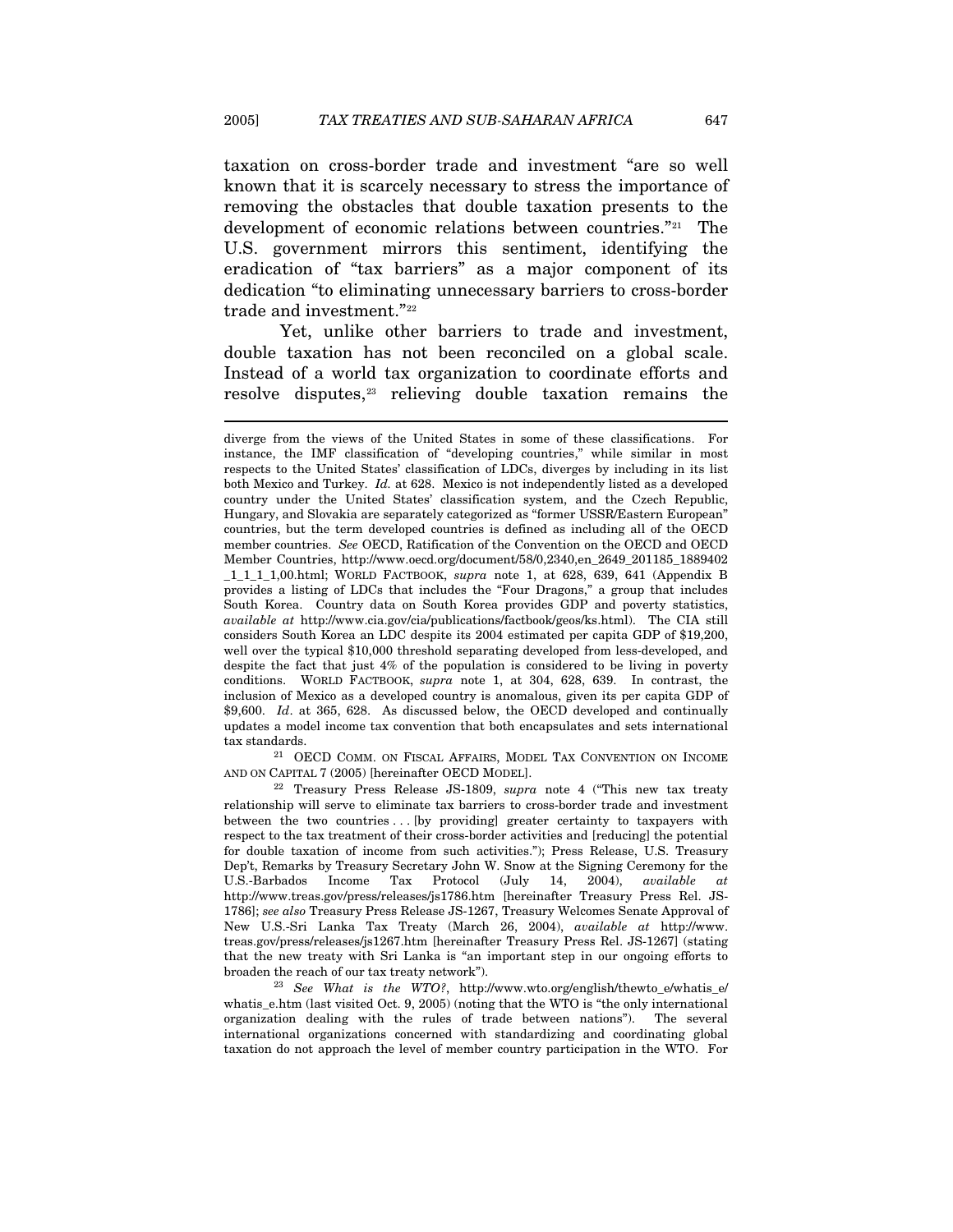purview of individual countries.[2](#page-10-0)4 Nevertheless, a consensus has emerged regarding the appropriate tax treatment of crossborder investment activity.[2](#page-10-1)5 Under this consensus, double taxation is addressed primarily by tax treaties, which allocate tax revenue among jurisdictions based on concepts of residence and source.<sup>[2](#page-10-2)6</sup>

Thus, the U.S., along with the rest of the developed world, has a network of tax treaties, spanning most of its major trading partners across the globe.<sup>[2](#page-10-3)7</sup> Expanding the tax treaty network has been termed by the Treasury Department as a commitment, an ongoing effort,<sup>[28](#page-10-4)</sup> and the "primary means" for the elimination of tax barriers to international trade and

<span id="page-10-4"></span><span id="page-10-3"></span><span id="page-10-2"></span><span id="page-10-1"></span>based on the OECD Model). 25 *See generally* Reuven S. Avi-Yonah, *The Structure of International Taxation: A Proposal For Simplification*, 74 TEX. L. REV. 1301 (1996) (providing an introduction to the evolution of international taxation from decisions and compromises made by the U.S. and the League of Nations in the 1920s to the "flawed miracle" that exists today). 26 *See id.* at 1306. 27 *See* discussion *infra* accompanying notes 96 and 97. 28 Treasury Press Release JS-1267, *supra* note 22.

- 
- 
- 

example, the OECD is one of the primary international organizations that concerns itself with setting standards for international taxation, but it has only 30 members, few new members are added (the latest addition was the Slovak Republic, in 2000), and many countries with rapidly growing economies, such as Brazil, Russia, India, and China, are not members. OECD, Ratification of the Convention on the OECD and OECD Member Countries, http://www.oecd.org/document/58/0,2340,en\_2649\_201185\_ 1889402\_1\_1\_1\_1,00.html (last visited Jan. 12, 2006). <sup>24</sup> The vast majority of international agreements that address the problem of

<span id="page-10-0"></span>double taxation are bilateral. *See, e.g.*, Reuven Avi-Yonah, *International Tax as International Law*, 57 TAX L. REV. 483, 497 (2004) (noting that there are over 2,000 bilateral tax treaties). However, there are a few regional multilateral tax treaties currently in force, including the Andean Pact Income Tax Convention between Bolivia, Colombia, Ecuador, Peru, and Venezuela (Nov. 16, 1971); the Arab Economic Unity Council Tax Treaty between Egypt, Iraq, Jordan, Kuwait, Sudan, Syria, and Yemen (Y.A.R.) (Dec. 3, 1973); the Agreement Among the Governments of the Member States of the Caribbean Community for the Avoidance of Double Taxation and the Prevention of Fiscal Evasion With Respect to Taxes on Income, Profits, or Gains and Capital Gains and for the Encouragement of Regional Trade and Investment between the Caribbean Community (CARICOM) countries of Antigua, Belize, Dominica, Grenada, Guyana, Jamaica, Montserrat, St. Christopher and Nevis, St. Lucia, St. Vincent and the Grenadines, and Trinidad and Tobago (July 6, 1994); the Tax Convention Between the Member States of the West African Economic Community (C.E.A.O.) between Burkina Faso, Côte D'Ivoire, Mali, Mauritania, Niger, and Senegal (Oct. 29, 1984); the Agreement on the Avoidance of Double Taxation on Personal Income and Property, signed by Bulgaria, Czechoslovakia, Germany (G.D.R.), Hungary, Mongolia, Poland, Romania, and the Soviet Union (still in force with respect to various successor states) (May 27, 1977); and the Convention Between the Nordic Countries for the Avoidance of Double Taxation With Respect to Taxes on Income and on Capital, between Denmark, the Faeroe Islands, Finland, Iceland, Norway, and Sweden (Sept. 23, 1996) (generally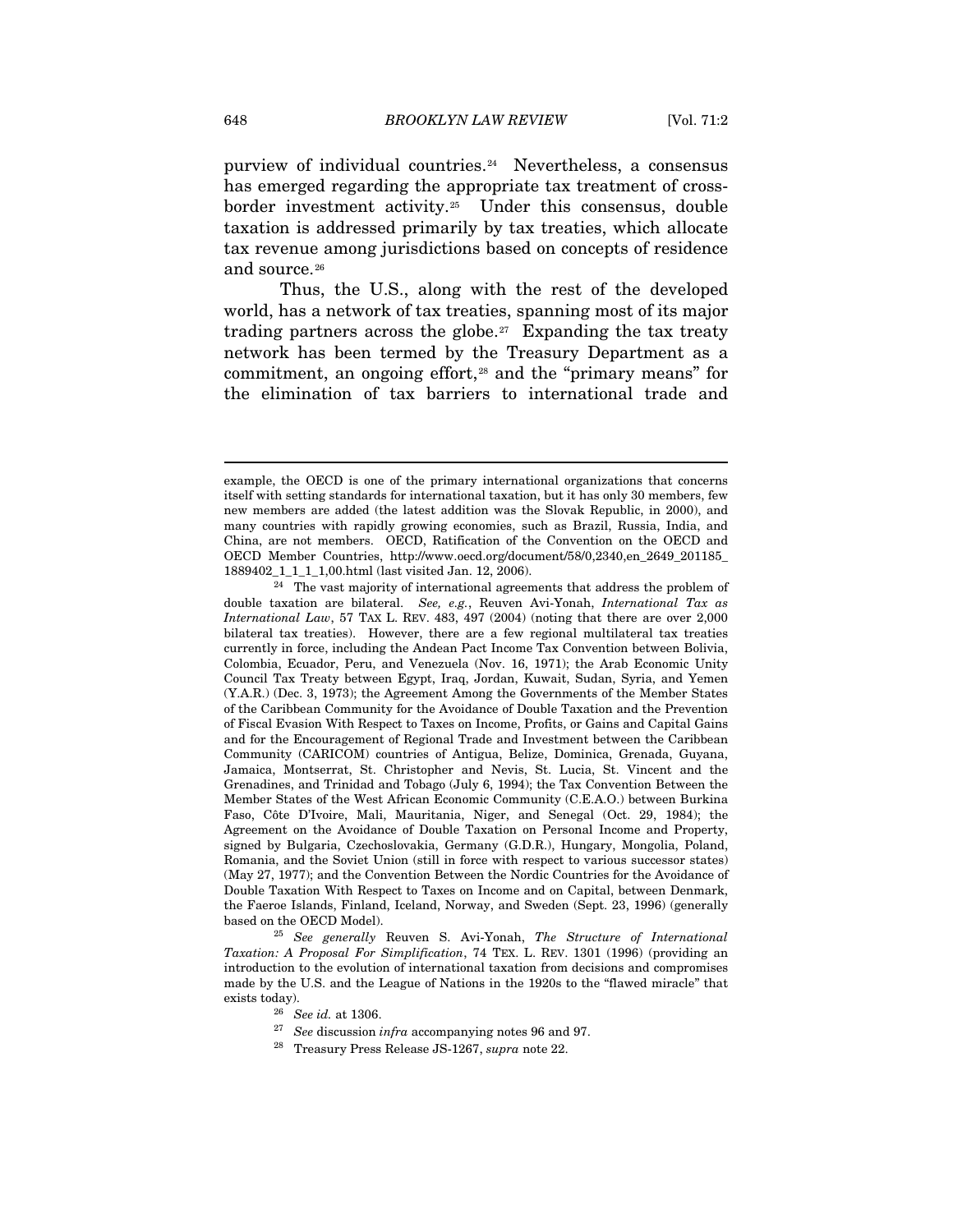investment.[29](#page-11-0) Officials from other countries echo these sentiments.<sup>[3](#page-11-1)0</sup>

From the perspective of LDCs, a major problem with embodying international tax laws aimed at preventing double taxation in tax treaties is that LDCs typically have few of these treaties in place. But the tax treaty network, with its central role in the evolution of international tax law, directly affects these countries regardless of their level of inclusion. To demonstrate the extent of this influence, the following Section discusses why and how tax treaties became the source of international tax law, and explores how this international tax system has impacted tax treaties between the U.S. and the LDCs of Sub-Saharan Africa.

#### *B. Origins of Tax Treaties as International Law*

Every country establishes its jurisdiction to impose income taxation under sovereign claim of right. In the U.S., the taxation of income from international transactions turns on whether the income is earned by a resident<sup>[3](#page-11-2)1</sup> or a nonresident.<sup>[32](#page-11-3)</sup> In the case of residents, the U.S. purports to tax "all income from whatever source derived."[3](#page-11-4)3 In the case of nonresidents, the U.S. taxing jurisdiction is generally limited to income derived from investments and business activities carried out in

<span id="page-11-0"></span><sup>29</sup> Treasury Press Release JS-1809, *supra* note 4; Treasury Press Release JS-1786, *supra* note 22; *see also* Letter from Gregory F. Jenner thanking Sen. Susan M. Collins for her Comments on a Possible Chile-U.S. Tax Treaty, *U.S. Treasury Thanks Senator for Comments on Possible Chile-U.S. Tax Treaty* (Apr. 22, 2004), 2004 WTD 83- 16 ("Income tax treaties can serve the important purpose of addressing tax-related barriers to cross-border trade and investment.").<br><sup>30</sup> For example, Bangladeshi officials assert that when the new treaty

<span id="page-11-1"></span>between the U.S. and Bangladesh enters into force, it "will encourage U.S. investment in the education, highway, and communication sectors in Bangladesh." U.S. Treaty Update, *PwC In & Out*, 15 J. INT'L TAX'N 4-5 (Dec. 2004). 31 Whether individual or entity. *See* I.R.C. § 7701(a), (b) (2005). 32 *Id.*

<span id="page-11-4"></span><span id="page-11-3"></span><span id="page-11-2"></span> $^{33}\;$  I.R.C. § 61(a) (2005) ("gross income means all income from whatever source derived"); *see also* I.R.C. §§ 1, 11(a) (2005) (imposing tax on incomes of individuals and corporations, respectively); Treas. Reg.  $\S$  1.1-1(b), 1.11-1(a). The authority to extend its jurisdiction in this broad fashion is confirmed by *Cook v. Tait.* 265 U.S. 47, 56 (1924):

The basis of the power to tax was not and cannot be made dependent upon the situs of the property in all cases, it being in or out of the United States, nor was not and cannot be made dependent upon the domicile of the citizen, that being in or out of the United States, but upon his relation as citizen to the United States and the relation of the latter to him as citizen.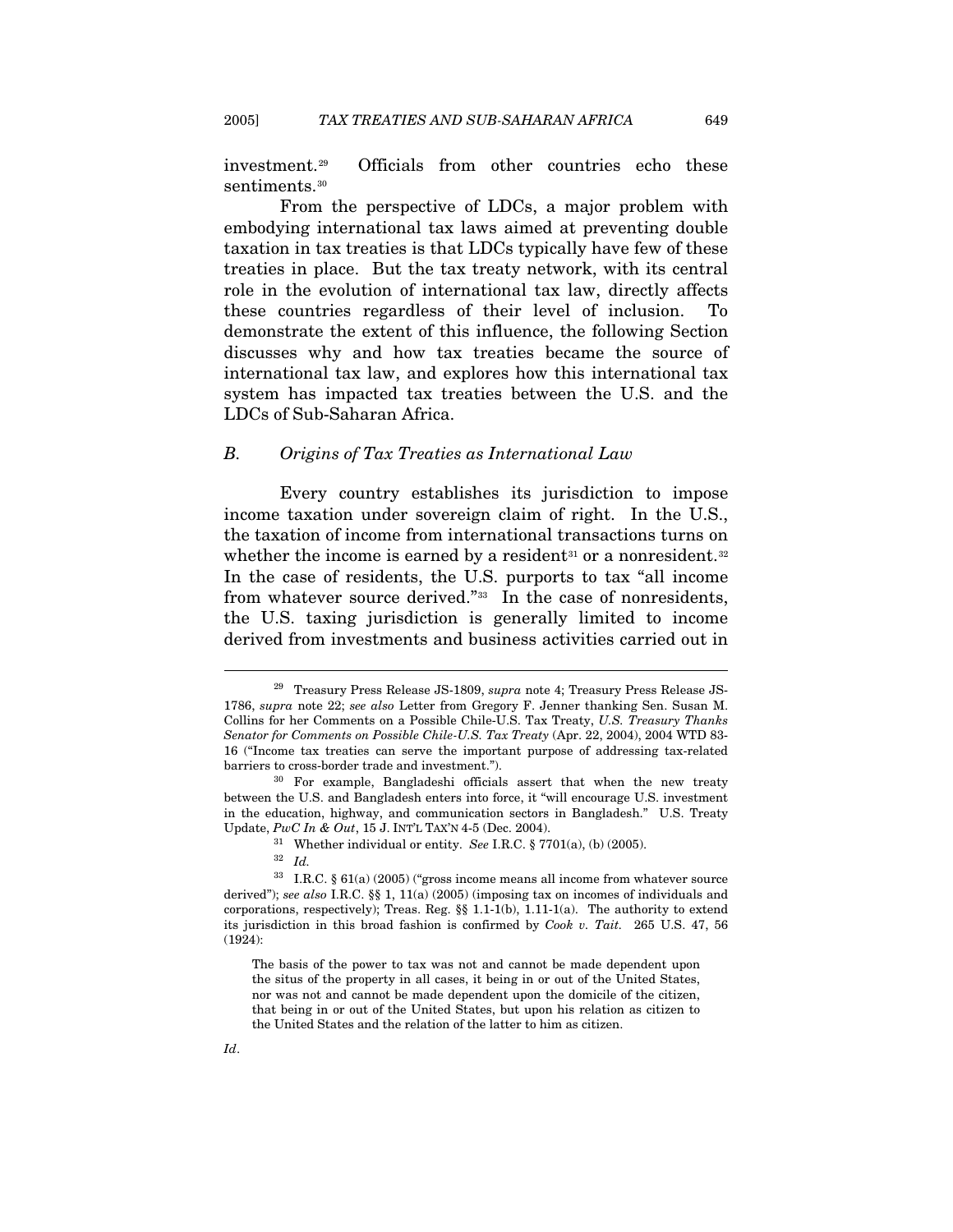the U.S. (known as source-based taxation).[3](#page-12-0)4 Most developed countries similarly impose worldwide, or residence-based, income taxation on residents, and source-based taxation on income earned within their borders.<sup>[3](#page-12-1)5</sup> As a result, ample potential exists for double taxation of international transactions involving two developed countries.<sup>[3](#page-12-2)6</sup> Therefore, the U.S. and most of the other countries that impose worldwide taxation provide a foreign tax credit, $37$  $37$  which essentially removes the residence-based layer of tax while preserving the source-based layer. Thus, the U.S. and most other countries imposing worldwide income taxation generally relieve double taxation on a unilateral basis under statutory law.

The same result is attained under treaties. Tax treaties are contracts, generally between two countries,<sup>[3](#page-12-4)8</sup> under which the signatory countries agree to the taxation each will impose on the activities carried out between their respective jurisdictions.[39](#page-12-5) Because the U.S. unilaterally provides a

<span id="page-12-2"></span>residence-source overlap, as a taxpayer's country of residence (the home country) imposes residence-based tax on income earned in a foreign (source, or host) country, while the host country imposes source-based tax on the same item. Overlaps can also occur when countries have overlapping or conflicting rules for determining the source of an item of income or the residence of a taxpayer. For example, while the United States assigns corporate residence according to country of incorporation, the U.K. assigns corporate residence according to the seat of management and control. *See*  I.R.C. § 7701(a)(4), (5) (2005) (assigning corporate residence to country of incorporation).<br><sup>37</sup> See generally Ernst & Young, *supra* note 35.<br><sup>38</sup> But see supra note 24 (noting that some treaties are multilateral).<br><sup>39</sup> In the U.S., treaties have the same effect as acts of Congress, and are

- 
- 

<span id="page-12-5"></span><span id="page-12-4"></span><span id="page-12-3"></span>equivalent to any other U.S. law. U.S. CONST. art. VI, cl. 2; *see* Samann v. Comm'r, 313 F.2d 461, 463 (4th Cir. 1963); American Trust Co. v. Smyth, 247 F.2d 149, 152 (9th Cir. 1957). As such, they are subject to and may be overridden by subsequent revisions in domestic law ("treaty override") under the "last in time" rule of I.R.C. § 7852(d) (2005). *See* Cherokee Tobacco, 78 U.S. (11 Wall.) 616, 621 (1871) ("a treaty may supersede a prior act of Congress, and an act of Congress may supersede a prior treaty."); Edye v. Robertson, 112 U.S. 580, 597-600 (1884) ("A treaty, then, is a law of the land as an act

<sup>34</sup> I.R.C. §§ 871, 881-82 (2005).

<span id="page-12-1"></span><span id="page-12-0"></span><sup>35</sup> OECD countries generally impose some form of worldwide taxation, although a few (Australia, Austria, and Switzerland) provide certain statutory exemptions, and many provide for exemption under treaty, as discussed below. *See*  Ernst & Young, WORLDWIDE CORPORATE TAX GUIDE 29-53, 894-910 (2005), *available at*  http://www.ey.com/global/download.nsf/Ireland/WorldWideCorporateTaxGuide/\$file/ WW\_Corporate\_Tax\_guide\_2005\_.pdf (describing the tax systems of, and treaty benefits provided by Australia, Austria, and Switzerland, respectively). Some countries such as France are generally source-based, or territorial systems, which generally refrain from taxing the foreign income earned by their residents. *See id.* at 240-52. However, these countries enforce worldwide taxation of certain kinds of income earned in low-tax jurisdictions in order to prevent capital flight. *Id*. Thus, France imposes worldwide taxation on certain low-taxed foreign income. *See generally id.* (providing tax system features and rates). 36 The most common form of double taxation occurs when there is a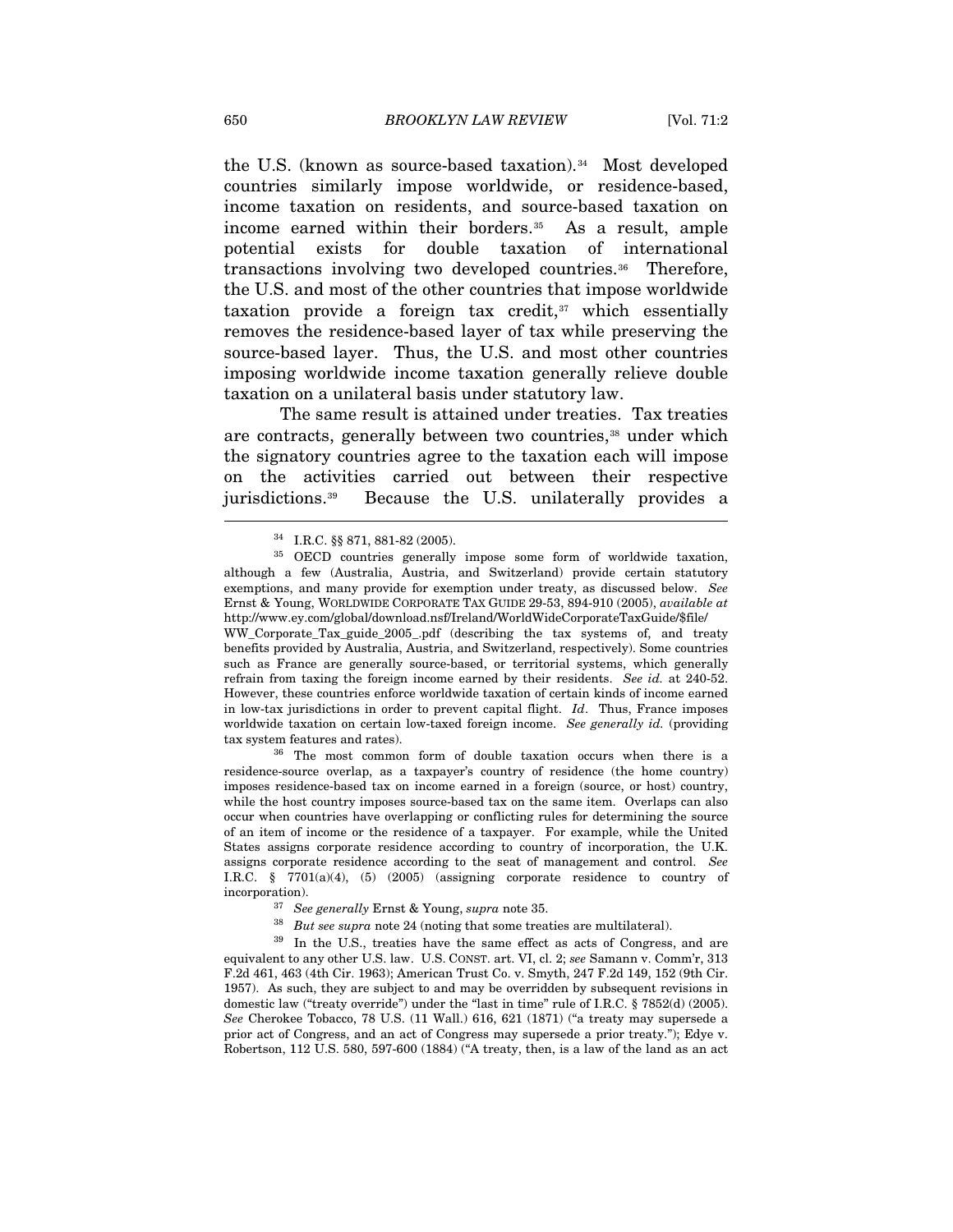mechanism to prevent U.S. taxation in the event foreign taxation applies, treaties aimed at relieving double taxation would appear to be duplicative.[40](#page-13-0) Treaties might seem unnecessary *ab initio*, since the U.S. provided the foreign tax credit mechanism almost immediately following the inception of the income tax itself, decades before any tax treaties were ever negotiated.[41](#page-13-1) Nevertheless, the U.S. began entering into tax treaties in 1932 and the practice continues to the present.<sup>[42](#page-13-2)</sup>

One of the original reasons to enter into treaties was that before they existed, there was no international standard for relieving double taxation: the U.S. was alone in providing a comprehensive foreign tax credit that unilaterally relieved

of Congress is . . . [so a] court resorts to the treaty for a rule of decision for the case before it as it would to a statute."); Whitney v. Robertson, 124 U.S. 190, 194 (1888) ("a treaty is placed on the same footing, and made of like obligation . . . . If the two are inconsistent, the last one in date will control the other"); *see also* Philip F. Postlewaite & David S. Makarski, *The ALI Tax Treaty Study—A Critique and a Modest Proposal*, 52 TAX LAW. 731, 740 (1999) (arguing that treaty override is seen as a "serious problem" because it potentially places the U.S. in violation of existing international obligations); Richard L. Doernberg, *Overriding Tax Treaties: The U.S. Perspective*, 9 EMORY INT'L L. REV. 71, 131 (1995) (discussing treaty override in the U.S. and concluding that "these provisions embody an important contractual principle": that breach of an obligation is desirable when "what is gained from the party that breaches exceeds what is lost by the party against whom the breach occurred," thus a breach might be appropriate as long as the United States compensates the aggrieved party). 40 *See generally* Elisabeth Owens, *United States Income Tax Treaties: Their* 

<span id="page-13-0"></span>*Role in Relieving Double Taxation*, 17 RUTGERS L. REV. 428 (1963) (arguing that treaties play a relatively small role in relieving double taxation, owing to the U.S. foreign tax credit); *see also* Tsilly Dagan, *The Tax Treaties Myth*, 32 N.Y.U. J. INT'L L. & POL. 939 (2000) (showing that tax treaties are not needed to relieve double taxation, since each country would find it in its own best interest to unilaterally relieve double taxation on its citizens and residents). 41 After a brief and limited stint during the Civil War, the income tax was re-

<span id="page-13-1"></span>introduced in 1913. *See* STEVEN R. WEISMAN, THE GREAT TAX WARS 5, 278 (2002). The foreign tax credit was enacted quickly thereafter, in 1918. *See* Revenue Act of 1918, ch. 18, §§ 222(a)(1), 238(a), 240(c), Pub. L. No. 65-254, 40 Stat. 1057, 1073, 1080-82 (1919). Section  $222(a)(1)$  was applicable to individuals,  $238(a)$  to corporations, and  $240(c)$ defined the taxes for which credit would be allowed.<br><sup>42</sup> The first U.S. tax treaty was signed with France in 1932 and entered into

<span id="page-13-2"></span>force on April 9, 1935. Convention on Double Taxation, U.S.-Fr., Apr. 27, 1932 S. EXEC. DOC. K, 72-1 (1935). Since then, the U.S. tax treaty network has grown by an average of one treaty per year, based on the entry-in-force dates of all U.S. tax treaties ever entered into force. The most recent treaty to enter into force is with Sri Lanka. *See* U.S.-Sri Lanka Treaty, *supra* note 4 (entered into force June 13, 2004). The most recently signed is with Bangladesh, which was signed on September 26, 2004, but as of the time of publication has not yet entered into force. *See* Convention for the Avoidance of Double Taxation and the Prevention of Fiscal Evasion With Respect to Taxes On Income, U.S.-Bangl., Sept. 26, 2004, S. TREATY DOC. NO. 109-5; *see also* Muhammad Kibria, *Bangladesh, United States Sign Tax Treaty*, 2004 WTD 188-3 (Sept. 28, 2004).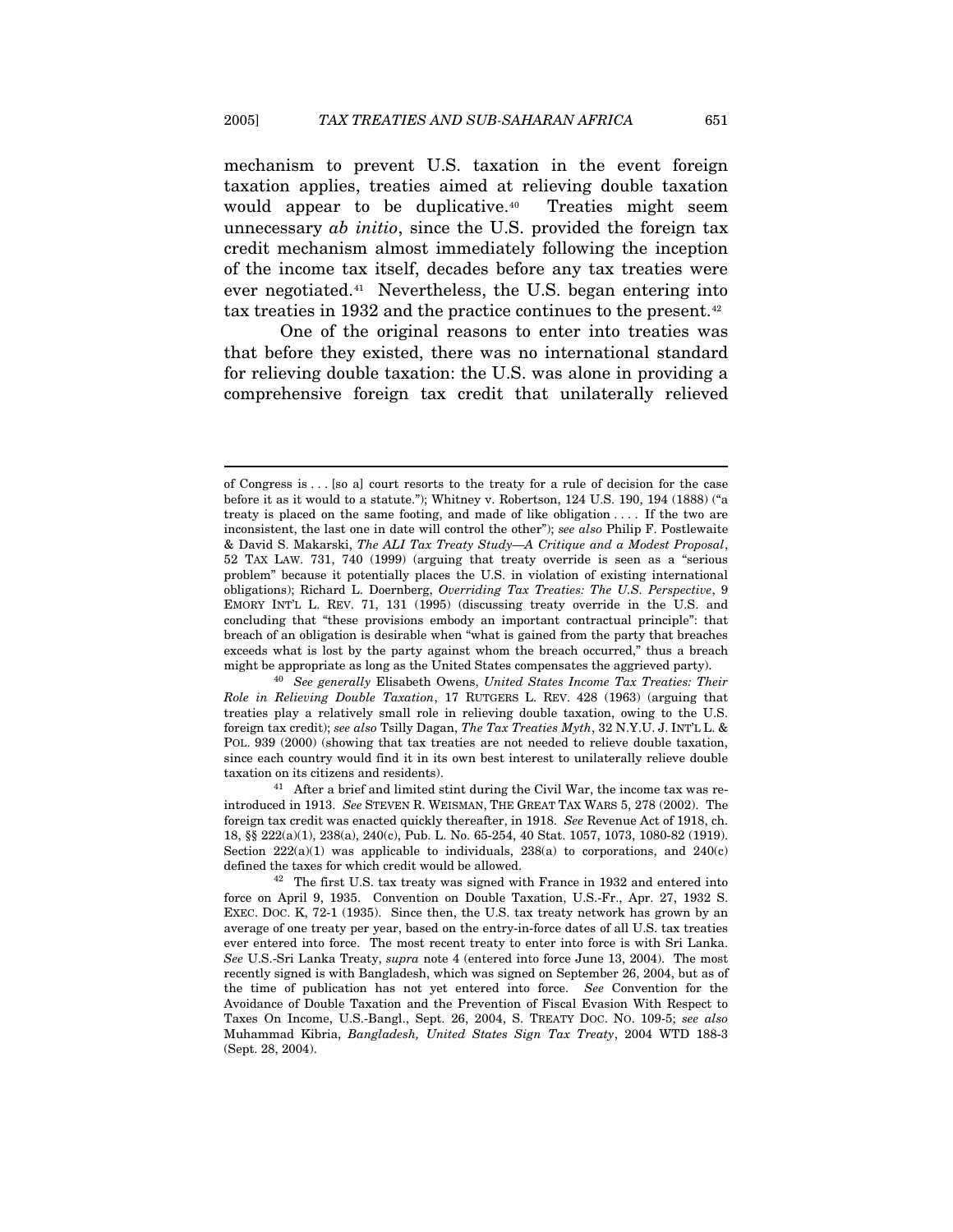residence-based taxation.[4](#page-14-0)3 The provision of unilateral relief of double taxation was seen as a "present of revenue to other countries," for which the possibility of source-based taxation was preserved.<sup>[4](#page-14-1)4</sup> Other European nations, especially Italy and France, relied heavily on source-based taxation and therefore vigorously defended the U.S. position of ceding residence-based taxation to that of source.[45](#page-14-2) In stark contrast, Britain imposed worldwide taxation and provided a foreign tax credit that was extremely limited and generally preserved its residence-based taxation.<sup>[4](#page-14-3)6</sup>

The conflicting views of the U.S. and the U.K. regarding the proper method for relieving double taxation prompted several years of debate out of which a consensus emerged in the early 1920s.<sup>[47](#page-14-4)</sup> Under this consensus, "personal taxation" was to be preserved for residence-based taxation, and "impersonal taxation" was to be preserved for source.[48](#page-14-5) How these terms would be defined and implemented in the context of the then vastly differing tax systems depended on long and

<span id="page-14-0"></span><sup>43</sup> *See* Michael J. Graetz & Michael M. O'Hear, *The "Original Intent" of U.S. International Taxation*, 46 DUKE L. J. 1021, 1023 (1996); H. David Rosenbloom & Stanley I. Langbein, *United States Tax Treaty Policy: An Overview*, 19 COLUM. J. TRANSNAT'L. L. 359 (1981). 44 EDWIN R. A. SELIGMAN, DOUBLE TAXATION AND INTERNATIONAL FISCAL

<span id="page-14-1"></span>COOPERATION, 132, 135 (1928). Source-based taxation was even enhanced to the extent the foreign country's tax rates were lower than that of the U.S. In such cases, foreign countries could raise their tax rates to the U.S. level with the assurance that these taxes would be creditable in the U.S., leaving the investor indifferent as to the higher foreign rate. *See* RICHARD E. CAVES, MULTINATIONAL ENTERPRISE AND ECONOMIC ANALYSIS 190 (1996) ("Neutrality depends on who pays what tax, not which government collects it."). 45 Graetz & O'Hear, *supra* note 43, at 1072. 46 Britain's view was supported by the Netherlands. *See* Ernst & Young,

<span id="page-14-3"></span><span id="page-14-2"></span>*supra* note 35, at 631-32. Both countries were primarily capital-exporting nations, and thus the importance of preserving residence-based taxation was high. The U.S. was also a capital-exporting nation at the time, but arguably regarded source-based taxation as having the superior claim. Graetz & O'Hear, *supra* note 43, at 1046. 47 Discussions began in the newly formed International Chamber of

<span id="page-14-4"></span>Commerce (ICC) in 1920. In 1921 the ICC adopted a resolution that taxing jurisdiction turned on the nature of the tax, with distinctions being made between "super" and "normal" taxes. However, the U.S. rejected this resolution and endorsed closer adherence to the U.S. system, with exceptions made for particular kinds of income, including that from international shipping (as to which residence-based taxation was to be preserved) and that from sales of manufactured goods (to be apportioned under formula). The ICC synthesized the views of the U.S. and fourteen other countries and produced a new resolution in Rome, in 1923. The League of Nations began to take over the discussions in 1923, using the Rome resolutions as a basis for discussion. The compromise of the ICC as to "super" and "normal" taxes resurfaced in League of Nations discussions. *See id.*, at 1067-70; Mitchell B. Carroll, *International Tax Law: Benefits for American Investors and Enterprises Abroad*, 2 INT'L LAW. 692, 696 (1968). 48 Graetz & O'Hear, *supra* note 43, at 1080.

<span id="page-14-5"></span>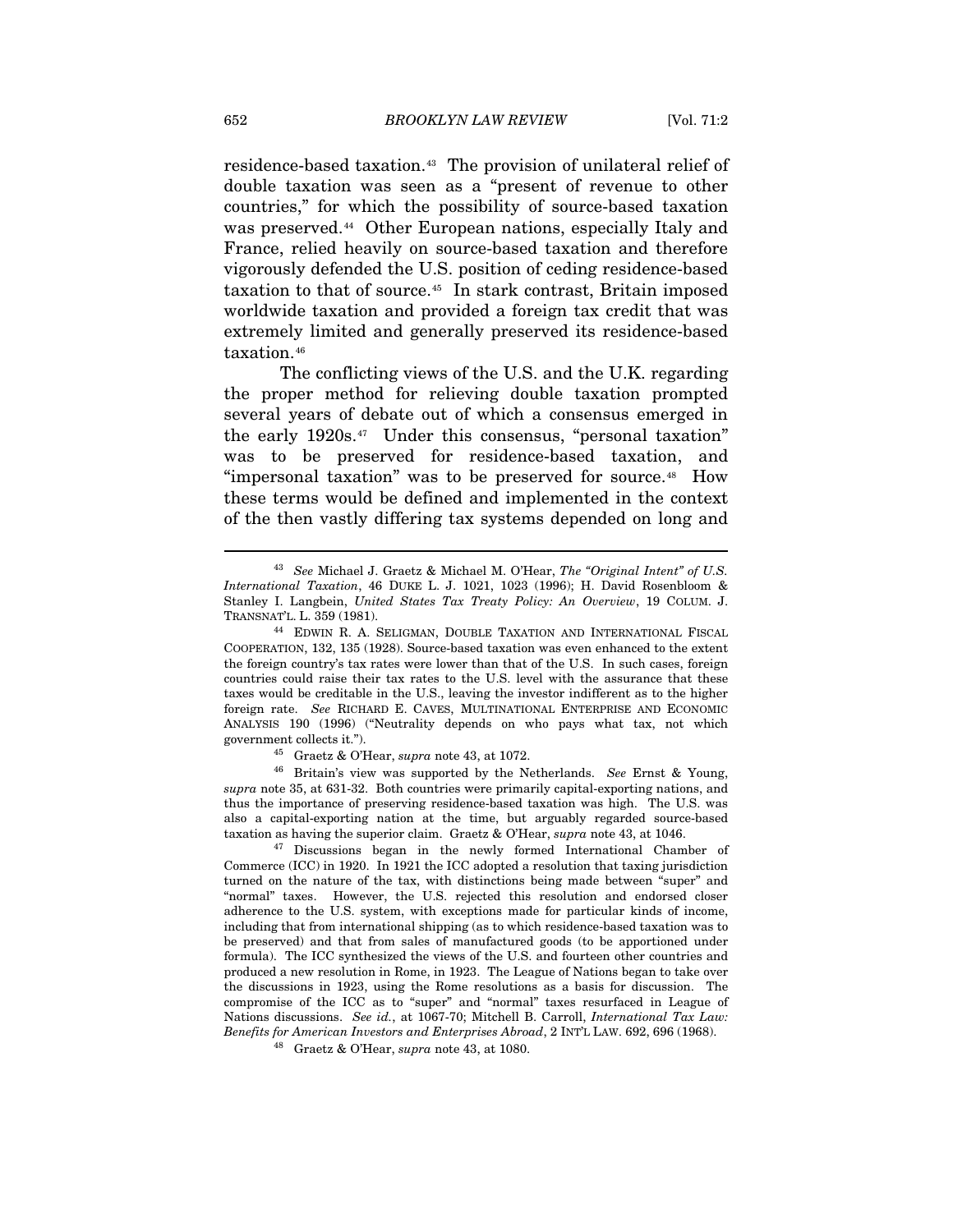contentious negotiations, held under the auspices of the League of Nations, in which the U.S. played a large part.[49](#page-15-0)

Ultimately, the League of Nations promulgated a model tax treaty under which countries would reciprocally restrict source-based taxation of passive income items, such as dividends and interest, in favor of preserving residence jurisdiction over these items,<sup>[50](#page-15-1)</sup> and reciprocally relieve residence-based taxation on foreign-source business income, as had been done unilaterally by the U.S. through the foreign tax credit.[51](#page-15-2) By subsequently entering into tax treaties following the League of Nations model, the U.S. retreated from its position of unilaterally providing foreign tax credits. The tax concessions thereby obtained from treaty partners reduced the revenue cost of the foreign tax credit, which had been the main goal of U.S. involvement in first negotiating these instruments.<sup>[5](#page-15-3)2</sup>

The concepts embodied in the League of Nations model treaty evolved into a model treaty developed by the OECD in 1963, which has been updated periodically since then (the OECD Model).[53](#page-15-4) The OECD Model has become the standard upon which most of the over 2,000 tax treaties currently in force are based[.54](#page-15-5) Following the League of Nations and OECD standards, tax treaties minimize source-based taxation of income derived from passive investment activity, such as

<span id="page-15-0"></span><sup>49</sup> *See* Carroll, *supra* note 47, at 693, 698 (stating that in the early 1920s the U.S. had been invited by the League of Nations to participate in forming tax treaty policy, but the Department of State had not responded because of the Senate's rejection of membership in the League (by virtue of its failure to consent to ratification of the Treaty of Versailles). Nevertheless, interest in tax treaties grew in the U.S. and the League planned subsequent Committee meetings to "facilitate attendance by

Americans."). 50 Graetz & O'Hear, *supra* note 43, at 1086-87 (citing Britain's strong role in

<span id="page-15-2"></span><span id="page-15-1"></span>producing this result); Avi-Yonah (1996), *supra* note 25, at 1306.<br><sup>51</sup> See Graetz & O'Hear, *supra* note 43, at 1023. The League of Nations first produced a model treaty in 1927. See Carroll, *supra* note 47, at 698.

<span id="page-15-3"></span>produced a model treaty in 1927. *See* Carroll, *supra* note 47, at 698. 52 *See* Carroll, *supra* note 47, at 693-94 (interest in pursuing tax treaties grew because these instruments "would reduce the amount of foreign taxes that could be credited against the United States tax . . . and possibly leave something for the Treasury to collect."). 53 The OECD Model was itself based on a series of model treaties

<span id="page-15-4"></span>promulgated by the League of Nations. It has since been updated several times to cope with the changing nature of business, culminating with the most recent update on February 1, 2005. Unless otherwise noted, references in this article to the OECD Model refer to the 2005 version, which is available at http://www.oecd.org. *See* OECD MODEL, *supra* note 21. 54 Compiled in February 2005 from Ernst & Young, *supra* note 35, and the

<span id="page-15-5"></span>LexisNexis Tax Analysts Worldwide Tax Treaties database, http://w3.nexis.com/sources/scripts/info.pl?250064 (last visited Nov. 11, 2005).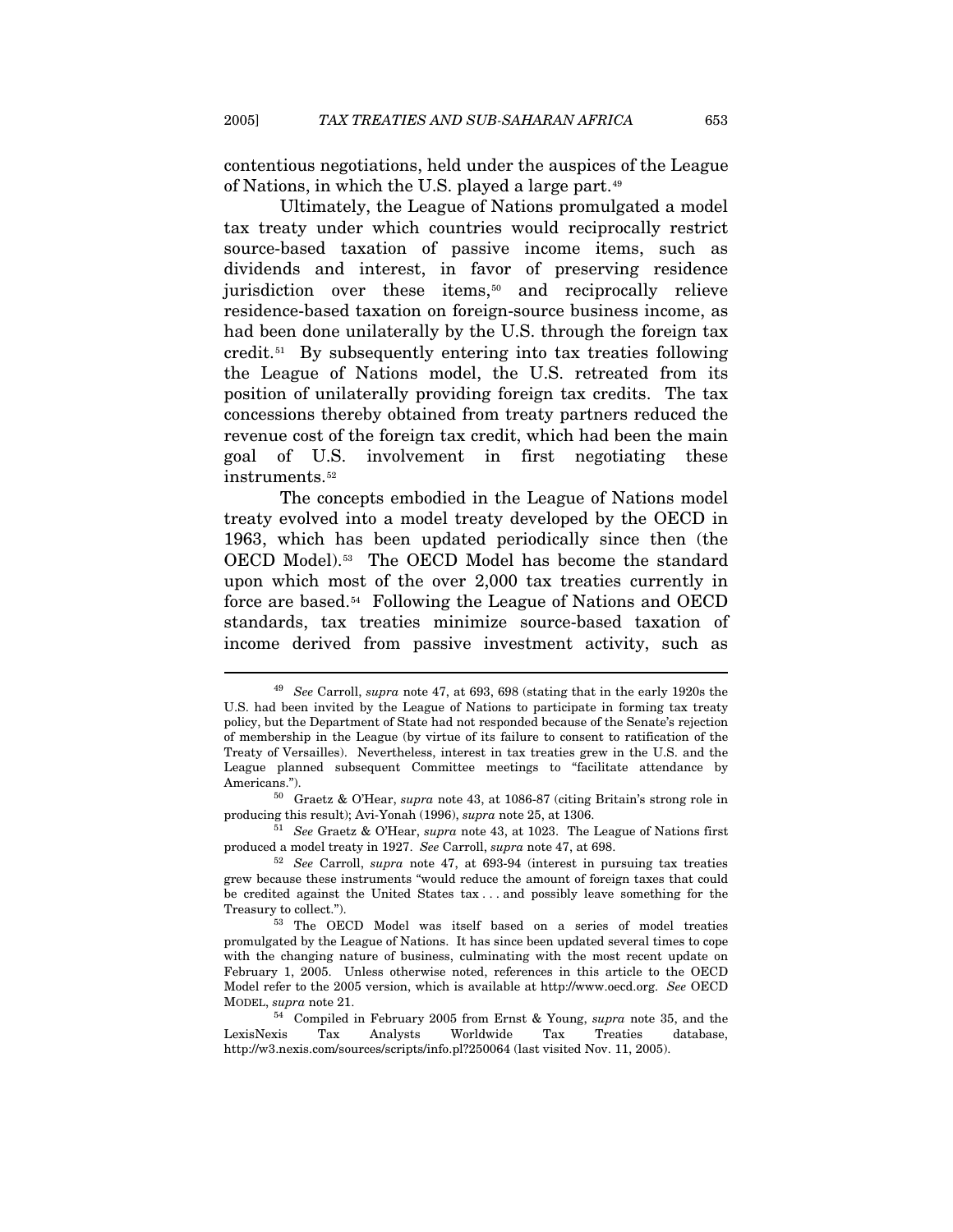dividends, interest and royalties, while preserving residencebased taxation of these items. Once activities increase to a sufficiently significant level of engagement, however, sourcebased jurisdiction again takes precedence.[55](#page-16-0)

As a member of the OECD, the U.S. participated in the development of the OECD model, but also developed its own model to reflect specific policies (the U.S. Model).<sup>[56](#page-16-1)</sup> First published in 1977 and most recently updated in 1996, the U.S. Model is based on the OECD Model in most respects.<sup>[5](#page-16-2)7</sup> One notable difference between the models, however, is that the OECD Model allows for the alleviation of double taxation either via a foreign tax credit or by providing that the residence country will exempt the income earned in the source country (known as the exemption method).[58](#page-16-3) The U.S. Model, in keeping with its historical preference to impose worldwide taxation and alleviate double taxation via the foreign tax credit mechanism, allows only the credit method.<sup>[59](#page-16-4)</sup> All modern U.S. tax treaties are based on the U.S. Model, with modifications made to reflect changes in law or policy since the release of the latest model.<sup>[60](#page-16-5)</sup> The consensus forged through the original

<span id="page-16-0"></span><sup>55</sup> The required level of engagement is defined as a "permanent establishment" as discussed *infra* Part II.C.2. 56 *See* U.S. MODEL INCOME TAX CONVENTION OF SEPT. 20, 1996, *available at*

<span id="page-16-1"></span>http://www.treas.gov/offices/tax-policy/library/model996.pdf [hereinafter U.S. MODEL]; U.S. MODEL INCOME TAX CONVENTION OF SEPT. 20, 1996: TECHNICAL EXPLANATION, *available at* http://www.irs.gov/pub/irstrty/usmtech.pdf. 57 The Joint Committee on Taxation compares provisions of both the U.S. and

<span id="page-16-2"></span>OECD models when analyzing and describing new tax treaties entered into by the U.S. *See, e.g.*, George Yin, Chief of Staff, Joint Comm. on Taxation, Testimony of the Staff of the Joint Committee on Taxation before the Senate Comm. on Foreign Relations Hearing on the Proposed Tax Treaties with Japan and Sri Lanka (Feb. 25, 2004) (explaining the use of the U.S. and OECD models in treaty negotiations and describing ways in which the new Japan-U.S. Treaty deviates from each model), *available at*  http://www.house.gov/jct/x-13-04.pdf.

<span id="page-16-3"></span><sup>58</sup> OECD MODEL, *supra* note 21, arts. 23A (exemption method), 23B (credit method). For example, among OECD countries, Belgium, Denmark, Finland, Germany, and Poland have treaties in which they completely relinquish their residual taxation of income derived by a permanent establishment. *See generally* Ernst & Young, *supra* note 35. For a recent example, see the Convention for the Avoidance of Double Taxation and the Prevention of Fiscal Evasion with Respect to Taxes on Income and on Capital, Belg.-Ecuador, Dec. 18, 1996, 2248 U.N.T.S. 676 (entered into force Mar. 18, 2004).<br><sup>59</sup> *See* U.S. MODEL, *supra* note 56, art. 23.<br><sup>60</sup> A revised U.S. Model is apparently forthcoming from the Treasury

<span id="page-16-5"></span><span id="page-16-4"></span>Department. It was originally scheduled for release in December 2004. *See* Kevin A. Bell, *New Model Treaty Won't Provide for Zero Dividend Withholding*, 2005 TNT 70-7 (Apr. 13, 2005); Lee A. Sheppard, *Angus Talks Treaty Policy*, 2004 TNT 232-3 (Dec. 2, 2004) (stating that Treasury will issue an updated model treaty to reflect clauses in recently negotiated treaties).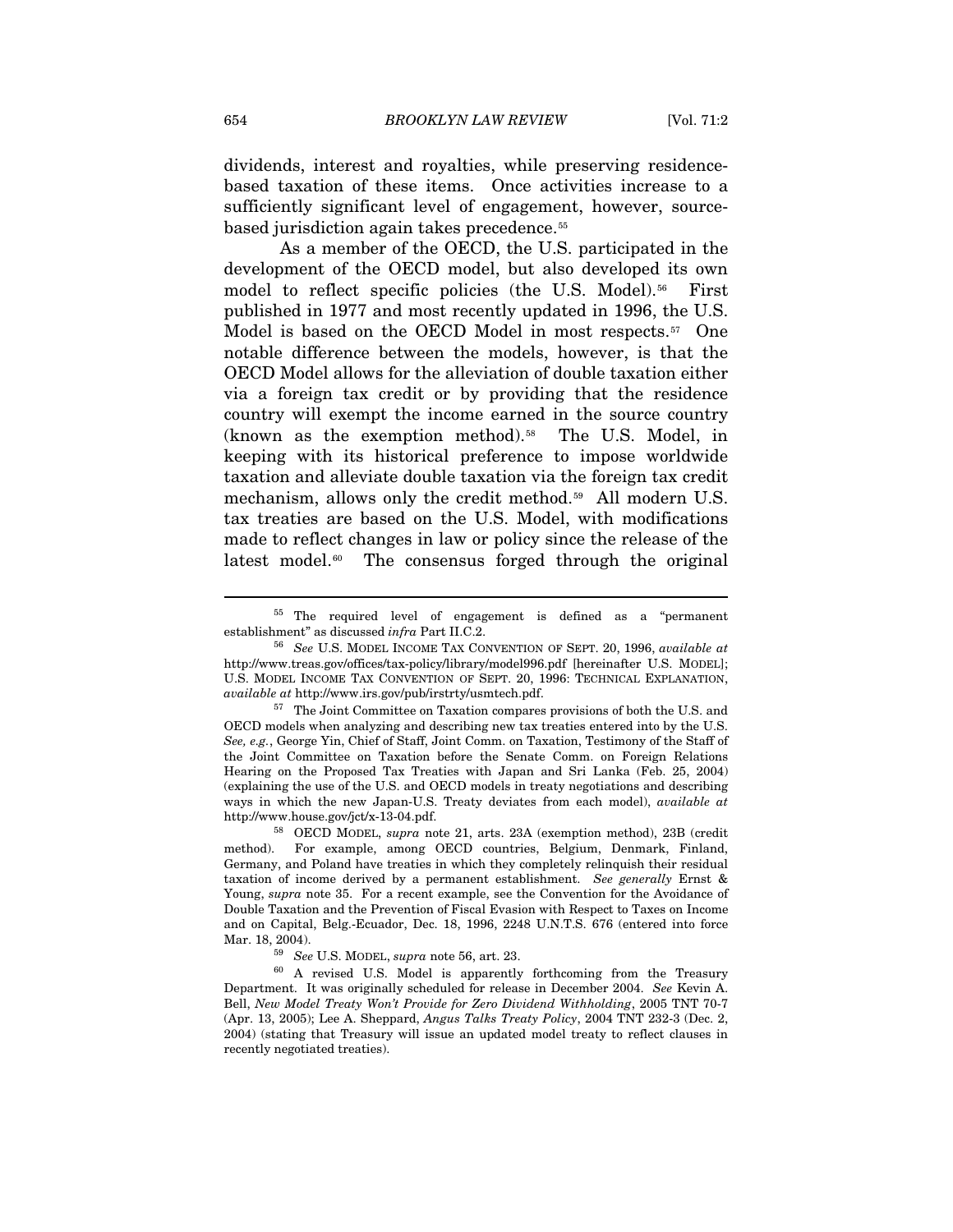model treaties has remained constant: in general, residencebased, or worldwide taxation is accorded primary status in the case of dueling tax jurisdictions, with treaties serving to set the limited boundaries within which source-based taxation will continue to take precedence.

Residence-based, or worldwide income taxation is typically justified on the grounds that it promotes capital export neutrality, an efficiency principle dictating that taxpayers will not differentiate on tax grounds between locating activities domestically or abroad on tax grounds, since in either case the income generally will be subject to tax at the same rate. $61$  $61$  Thus, if taxation is imposed by a source country, the U.S. as home country generally provides the foreign tax credit against the U.S. tax imposed on the same item of income, leaving the U.S. investor in the same tax position as if the investment had been subject only to domestic tax.[62](#page-17-1)

However, most countries, including the U.S., do not completely adhere to principles of capital export neutrality, regardless of the existence of tax treaties. Because the U.S. generally does not tax the foreign income of foreign companies, it is a relatively simple matter to avoid U.S. tax on much foreign income by placing the income stream in a foreign

<span id="page-17-0"></span><sup>61</sup> *See generally* PEGGY MUSGRAVE, UNITED STATES TAXATION OF FOREIGN INVESTMENT INCOME: ISSUES AND ARGUMENTS (1969). The concept of capital export neutrality and its converse, capital import neutrality, were first developed by Peggy Musgrave in 1969 and they have been vigorously analyzed and debated ever since. For an overview of these norms, and an argument that capital export neutrality is generally the best principle for international taxation of both portfolio and direct investment, see Avi-Yonah, *infra* note 164, at 1604. *See also* STAFF OF JOINT COMM. ON TAXATION, 108TH CONG., BACKGROUND MATERIALS ON BUSINESS TAX ISSUES PREPARED FOR THE HOUSE COMMITTEE ON WAYS AND MEANS TAX POLICY DISCUSSION SERIES 53- 54 (JCX-23-02) (Comm. Print 2002) (arguing that a worldwide tax system promotes economic efficiency, because investment location decisions will be governed by business considerations rather than tax considerations, and equity, because domestic and multinational activities are treated alike, and suggesting that worldwide taxation in some form is requisite to preserve the tax base from erosion by flight of activities to tax havens); CAVES, *supra* note 44, at 190 (stating that all relevant taxes taken together are neutral if domestic and overseas investments that earn the same pre-tax return

<span id="page-17-1"></span> $62$  If tax credits perfectly offset foreign taxes paid, the taxpayer is indifferent to the allocation of the tax. *See* CAVES, *supra* note 44, at 190. Most foreign tax credit systems are not perfectly offsetting but impose limitations as to creditability of taxes based on type or source of income and amount paid relative to domestic tax otherwise imposed. In the U.S., foreign taxes are currently segregated among several baskets according to the type of income that gave rise to the tax for purposes of applying a limit on the allowable tax credit. I.R.C. §§ 901-904 (2005). As a result, pooling of income from low-tax countries may be advantageous to taxpayers who have paid foreign taxes in excess of the allowable tax credit. *See, e.g.*, David R. Tillinghast, *Tax Treaty Issues*, 50 U. MIAMI L. REV. 455, 477 (1996).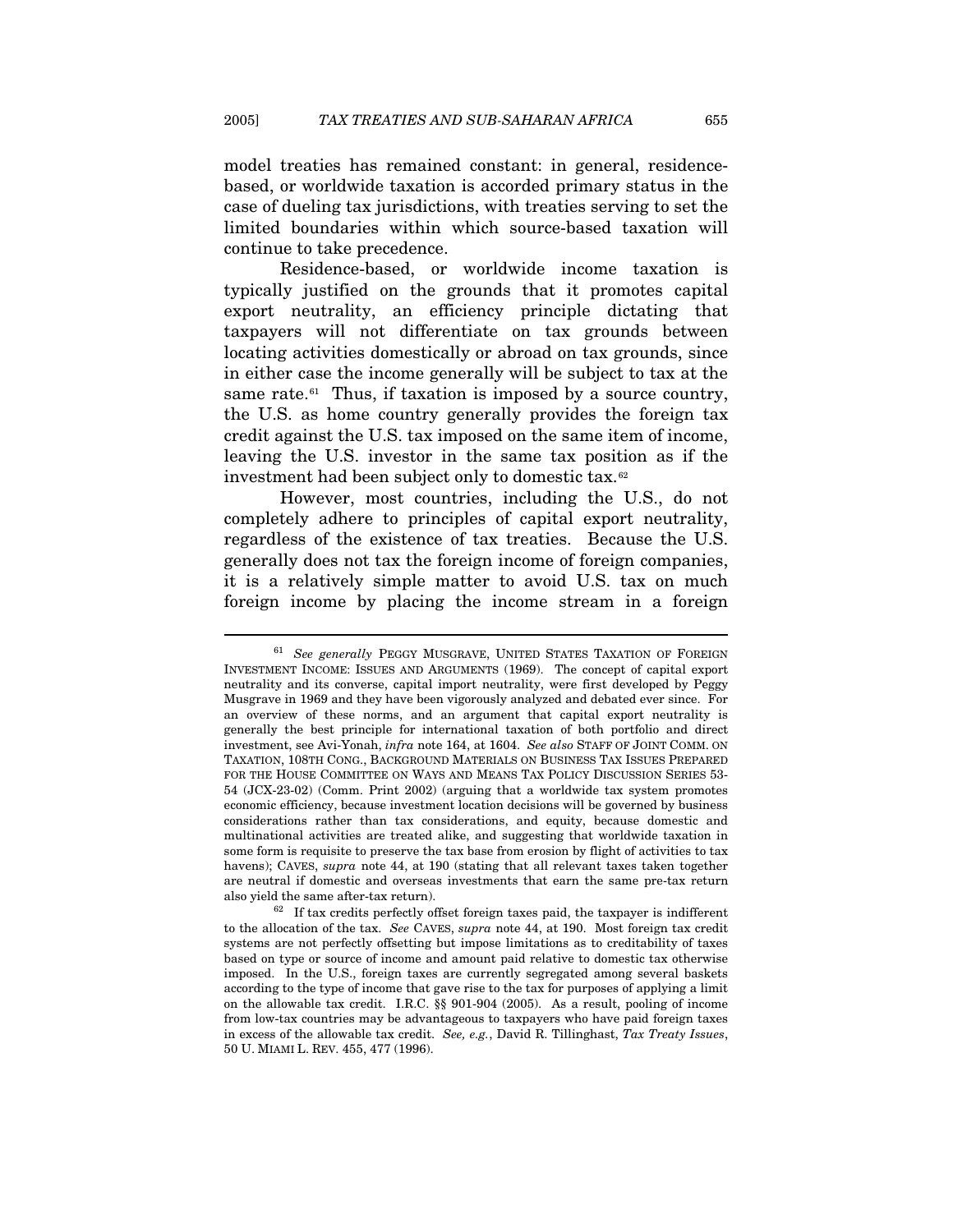entity.[63](#page-18-0) In so doing, U.S. persons may defer U.S. taxation until the foreign earnings are repatriated in the form of dividends or capital gains.<sup>[6](#page-18-1)4</sup>

Deferral of this kind is the equivalent of a statutorily optional exemption of foreign income from U.S. taxation, as U.S. tax can be suspended indefinitely, according to the needs and desires of the shareholders.<sup>[6](#page-18-2)5</sup> Thus, deferral allows taxpayers to convert U.S. residence-based taxation to source-based taxation when it suits their purposes.<sup>[6](#page-18-3)6</sup> To protect revenues, the U.S. has responded with a series of anti-deferral rules to prevent the easy escape of capital to foreign jurisdictions.[67](#page-18-4) To date, these anti-deferral measures have

<span id="page-18-1"></span>a U.S. person that earns active foreign income through a foreign corporation is generally not subject to U.S. tax until profits are repatriated as a dividend or the stock

<span id="page-18-2"></span>is sold, under the rules of Subpart F, I.R.C. §§ 951-964. 65 To allow deferral is therefore to provide incentives for active business operations to be located outside of the U.S., in low-tax jurisdictions. *See* Robert J. Peroni, *Back to the Future: A Path to Progressive Reform of the U.S. International Income Tax Rules*, 51 U. MIAMI L. REV. 975, 987 (1997) (arguing that deferral "undercuts the fairness and efficiency of the U.S. tax system" by allowing profits earned overseas in low-tax jurisdictions to escape tax while equivalent domestic activities would be subject to tax). As a tax expenditure that costs the U.S. approximately \$7.5 billion per year, deferral may be viewed as a subsidy, or tax incentive, for foreign business activities. *See* OFFICE OF MGMT. & BUDGET, EXECUTIVE OFFICE OF THE PRESIDENT, ANALYTICAL PERSPECTIVES: BUDGET OF THE UNITED STATES GOVERNMENT FISCAL YEAR 2005, at 287, *available at* http://www.whitehouse.gov/omb/ budget/fy2005/pdf/spec.pdf. Capital gains may be avoidable in the context of a conversion or liquidation of a subsidiary. *See* Dover Corp. v. Comm'r, 122 T.C. 324, 338, 353 (2004) (allowing the conversion of a foreign corporate subsidiary to disregarded entity status to avoid creation of subpart F income on its subsequent sale). However, the IRS disagrees with this conclusion. *See* I.R.S. Chief Couns. Tech. Adv. Mem. 199937038 (Sept. 17, 1999), *available at* http://www.irs.gov/pub/irswd/9937038.pdf (holding that proceeds from sale of subsidiary after change in classification to disregarded entity did not escape subpart F); I.R.S. Chief Couns. Field Serv. Adv. Mem. 200049002 (Dec. 8, 2000), *available at* http://www.irs.gov/pub/irswd/0049002.pdf; I.R.S. Chief Couns. Field Serv. Adv. Mem. 200046008 (Aug. 4, 2000), *available at* http://www.irs.gov/pub/irs-wd/0046008.pdf (same, with sale made to

<span id="page-18-4"></span><span id="page-18-3"></span>related party). 66 *See* Peroni, *supra* note 65, at 987. 67 *See, e.g.*, S. REP. NO. 99-313, at 363 (1986) ("[I]t is generally appropriate to impose current U.S. tax on easily movable income earned through a controlled foreign corporations since there is likely to be limited economic reason for the U.S. person's use of the foreign corporation  $\dots$ ."). In practice, current taxation applies to a significantly lesser extent than is contemplated under the subpart F rules, as these rules are apparently "not fully effective in meeting their objectives." Harry Grubert, *Tax* 

<span id="page-18-0"></span><sup>63</sup> *See, e.g.*, Julie A. Roin, *United They Stand, Divided They Fall: Public Choice Theory and the Tax Code*, 74 CORNELL L. REV. 62, 113 (1988) (discussing the ease of avoiding U.S. tax through foreign entities); Avi-Yonah, *supra* note 25, at 1324- 25 (arguing that as a result of the distinction between foreign and domestic companies in I.R.C. § 7701(a)(4) and (5) (2005) and the ensuing difference in taxation under I.R.C. §§ 11(d), 881, and 882 (2005), "taxpayers can easily choose between classification as foreign or domestic according to the formal jurisdiction of their incorporation"). 64 Deferral is limited to some extent, as discussed *infra* Part III.B. However,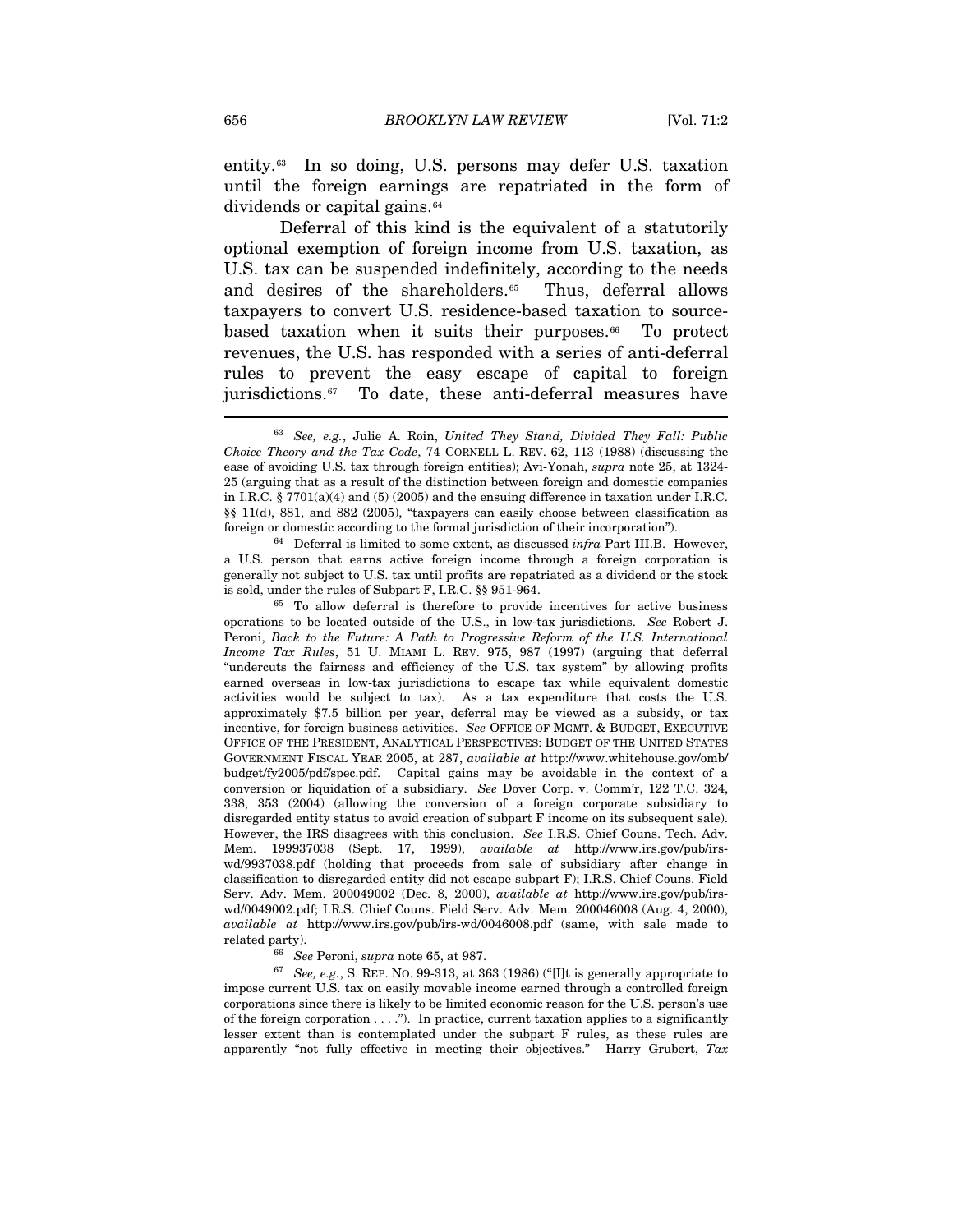largely been restricted to passive income items so that deferral is still available for active income (residual taxation of which the U.S. might forego, under the foreign tax credit, if foreign taxes are in fact imposed).

Despite the significance of deferral in curtailing the imposition of worldwide income taxation, the concept of residence-based taxation is the default system of most developed countries. The protection of residence-based taxation, by scaling back the need for foreign tax credits, was (and is) given as a reason—perhaps the primary reason—for entering into tax treaties. The OECD Model, as the baseline for the majority of the world's tax treaties, thus represents an international consensus that the appropriate jurisdiction to tax income arising from cross-border activity is primarily the residence jurisdiction.<sup>[68](#page-19-0)</sup> This consensus, however, has not eliminated the limitations inherent in using tax treaties as the primary mechanism for the international coordination of tax matters.

### *C. Limitations on the Use of Treaties as International Tax Law*

Treaties are the traditional mechanism used for relieving double taxation on cross-border activity. However, they have several significant limitations which render them an inefficient and unsatisfactory means of achieving their goals. This Section discusses some of these limitations, including the incomplete coverage and restricted scope of tax treaties, their lack of uniformity, and their reliance on the assumption of reciprocal capital flows, and therefore reciprocal tax regimes, among contracting states.

*Planning by Companies and Tax Competition by Governments: Is There Evidence of Changes in Behavior?*, *in* INTERNATIONAL TAXATION & MULTINATIONAL ACTIVITY 113, 137 (James R. Hines, Jr., ed. 2001) (less than 50% of after-tax income of subsidiaries located in three Caribbean tax havens was subject to current tax under subpart F); *see also* Robert J. Peroni et al., *Getting Serious About Curtailing Deferral of U.S. Tax on Foreign Source Income*, 52 SMU L. REV. 455, 464 (1999) ("[A]nti-deferral provisions can be readily circumvented . . . ."). For a discussion of the deferral privilege and its inconsistency with U.S. international tax principles including the norm of capital export neutrality, see Peroni, *supra* note 65. 68 *See* Avi-Yonah, *supra* note 25, at 1303 (stating that a "coherent

<span id="page-19-0"></span>international tax regime exists that enjoys nearly universal support"); Reuven S. Avi-Yonah, *International Taxation of Electronic Commerce*, 52 TAX L. REV. 507, 509 (1999) (arguing that the worldwide network of tax treaties constitutes an international tax regime with definable, common principles).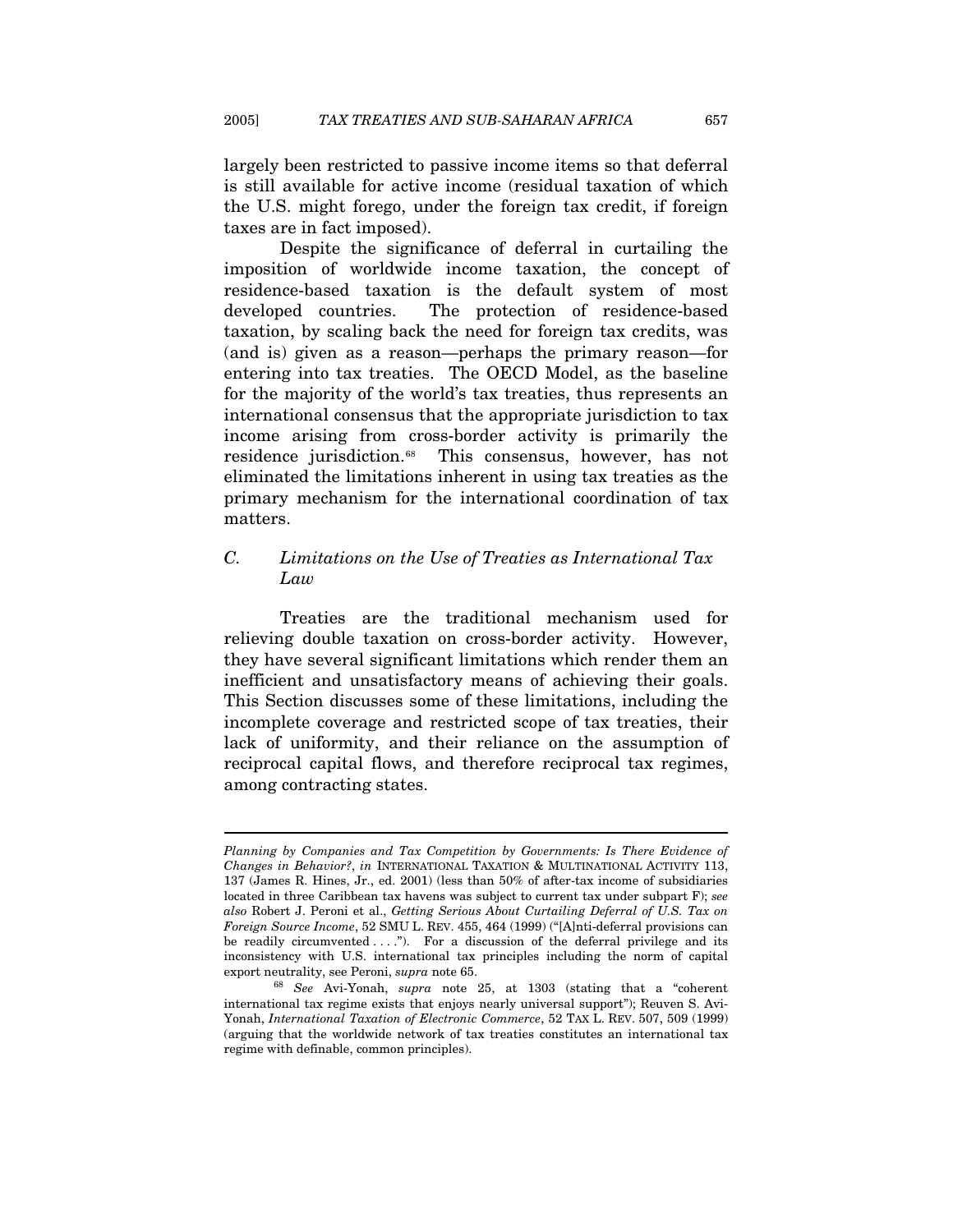#### 1. Limited Coverage, Scope, and Uniformity

Not all countries have tax treaties, and no country has tax treaties with all the other countries of the world. The average individual tax treaty network comprises just 17 treaty partners, and over half of all countries have tax treaty networks of five or fewer treaty partners.<sup>[69](#page-20-0)</sup> In addition, the benefits of treaties are typically limited to activities conducted between the two signatory countries.<sup>[70](#page-20-1)</sup> As a result, there would have to be over 32,000 bilateral tax treaties to cover every possible cross-border transaction.[7](#page-20-2)1 The U.S. would have to enter into new treaties with over 160 countries to ensure that its coverage spanned the globe[.72](#page-20-3) At its current average rate of expansion of one new treaty per year since its first treaty was concluded with France in 1935, the prospect of completing a universal U.S. tax treaty network in a timely fashion appears slight.<sup>[73](#page-20-4)</sup>

In addition, the OECD Model is aimed at only income taxation, to the exclusion of other kinds of taxes.[7](#page-20-5)4 Thus the

<span id="page-20-0"></span> $69$  About  $30\%$  of countries have no tax treaties in force. For the  $35$  countries considered by the U.S. to be developed, the average network is about 49 treaties; for OECD countries, the average is 60. For less developed countries, the average is 8. Compiled in February 2005 from Ernst & Young, WORLDWIDE CORPORATE TAX GUIDE (2004) and the LexisNexis Tax Analysts Worldwide Tax Treaties database, *supra* note 55. 70 This is almost universally true when the U.S. is a party. *See* U.S. MODEL,

<span id="page-20-1"></span>*supra* note 56, art. 22, at 31-33.<br><sup>71</sup> This figure is based on the assumption that there are approximately 255

<span id="page-20-2"></span>independent nations in the world today—a figure that is an estimate because sovereignty of nations is a matter of foreign policy that varies from nation to nation. A currently prominent example is the case of Taiwan. *See, e.g.*, *Chen Redux: Inside the Rhetoric, There are Hints of a Thaw All Round*, THE ECONOMIST, May 22, 2004, at 37 (discussing China's tight grip and world response). *See also* WORLD FACTBOOK, *supra* note 1, at 610-13 (country data on Taiwan), *available at* http://www.cia.gov/cia/ publications/factbook/geos/tw.html. 72 The United States currently has 56 comprehensive income tax treaties in

<span id="page-20-3"></span>force which cover 64 countries. *See* John Venuti et al., *Current Status of U.S. Tax Treaties and International Agreements*, *supra* note 14 (listing all countries covered by tax treaties). The United States formally recognizes a total of 233 nations. *See* World Factbook at 628, 630, and 639 (acknowledging the existence of 34 developed countries, 27 former USSR/Eastern European countries, and 172 less developed countries). 73 Compiled by averaging the first entry-in-force dates of all comprehensive

<span id="page-20-4"></span>U.S. income tax treaties ever in force (on file with author).<br><sup>74</sup> For reasons owing to historical distinctions that may be less clear today,

<span id="page-20-5"></span>income taxes have generally been attended to in tax treaties, while trade taxes are addressed in trade agreements. *See generall*y Reuven S. Avi-Yonah & Joel Slemrod, *Treating Tax Issues Through Trade Regimes*, 26 BROOK. J. INT'L L. 1683 (2001); Paul R. McDaniel, *Trade and Taxation*, 26 BROOK. J. INT'L L. 1621 (2001); Alvin C. Warren, *Income Tax Discrimination Against International Commerce*, 54 TAX L. REV. 131 (2001).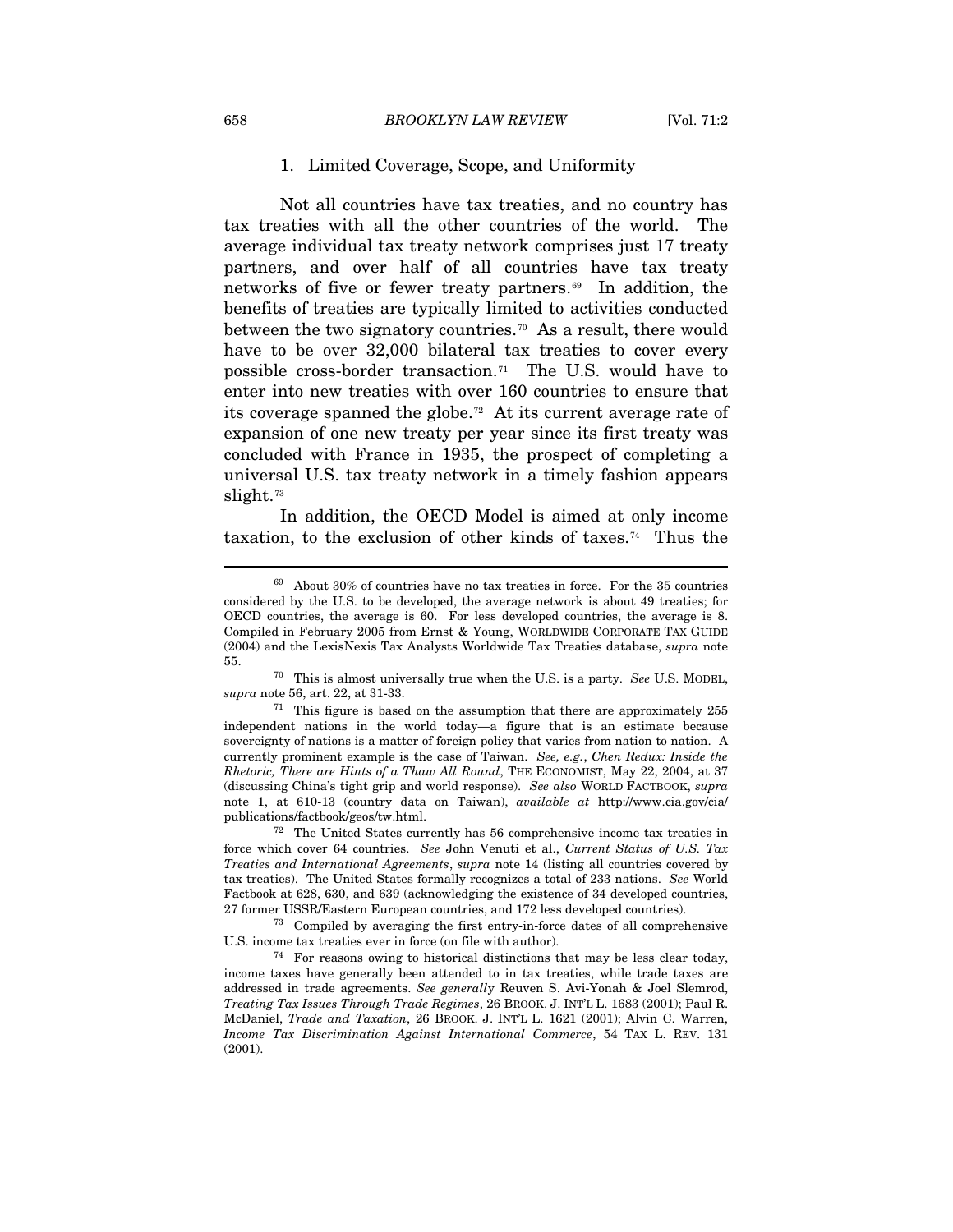term "double taxation" refers more particularly to double income taxation, and the term "relief of double taxation" refers particularly to the alleviation of circumstances in which two countries assert income taxation on the same item of income.[75](#page-21-0) Yet, there are a number of other taxes applied on businesses and individuals. Increasingly prominent throughout the world are consumption and trade taxes, and, primarily in developed countries, social security and other payroll taxes. As these taxes increase in application, tax treaties may cover a shrinking portion of revenues collected by countries.

Finally, as contracts forged through negotiation, individual treaties deviate to various degrees from the standards set in the OECD Model.[7](#page-21-1)6 Treaties among OECD member countries generally adhere to the pattern and main provisions of the OECD Model.[7](#page-21-2)7 Treaties between developed

 $\overline{a}$ 

<span id="page-21-2"></span>advances in international business and tax practices contribute to increased deviation even among OECD countries. Recently, so-called "double non-taxation" provisions have been introduced in new treaties. These provisions directly contravene existing

<span id="page-21-0"></span><sup>75</sup> The OECD Model describes double taxation as "the imposition of comparable taxes in two (or more) states on the same taxpayer in respect of the same subject-matter and for identical periods." OECD MODEL, supra note 21, at 7.

<span id="page-21-1"></span><sup>&</sup>lt;sup>76</sup> Even if their language is similar or identical, tax treaties may also vary due to differing interpretations under the domestic law of each country, or, in the case of U.S. treaties, pursuant to the agreement of the competent authorities. This is authorized under art. 3, ¶ 2 of the OECD, US, and UN Models, which state that any term not defined in the treaty is defined under the laws of each country as of the time the treaty is applied—i.e., "internal law, as periodically amended." Postlewaite & Makarski, *supra* note 39, at 741 (adding that "[w]hen countries take different approaches to treaty interpretation, serious consequences may result, such as double taxation or the avoidance of any taxation."). The U.S. Model adds, "or the competent authorities agree to a common meaning pursuant to the provisions of Article 25 (the Mutual Agreement Procedure)." U.S. MODEL, *supra* note 56, art. 3, ¶ 2. Variation among treaties is also authorized under Article 25 of the OECD, US, and UN Models, which states that the competent authorities "shall endeavor to resolve by mutual agreement any difficulties or doubts arising as to the interpretation or application" of the treaty, and that the competent authorities "may also consult together for the elimination of double taxation in cases not provided for" in the treaty. U.S. MODEL, *supra* note 56, art. 25, ¶ 3; OECD Model, *supra* note 21, art. 25, ¶ 3; UN Model, *infra*  note 78, art. 25, ¶ 3. The U.S. Model adds that "[t]he competent authorities also may agree to increases in any specific dollar amounts . . . to reflect economic or monetary developments." U.S. MODEL, *supra* note 56, art. 25, ¶ 4. Finally, treaties may deviate from the international consensus even if they closely follow the model treaties due to periodic updates to the models and commentary thereto. For example, recent revisions to the OECD Model commentary with respect to the definition of a permanent establishment potentially broadens the scope of such provisions and may ultimately lead to a revision of Article 5 of the OECD Model. *See, e.g.*, Richard M. Hammer, *The Continuing Saga of the PE: Will the OECD Ever Get it Right?*, 33 TAX MGMT. INT'L J. 472 (2004) (suggesting that the current commentary should be revised because it is "murky and ambiguous," and arguing for the incorporation of a clear de minimus rule in the OECD Model itself). 77 *See* OECD MODEL, *supra* note 21, at 10. However, improvements and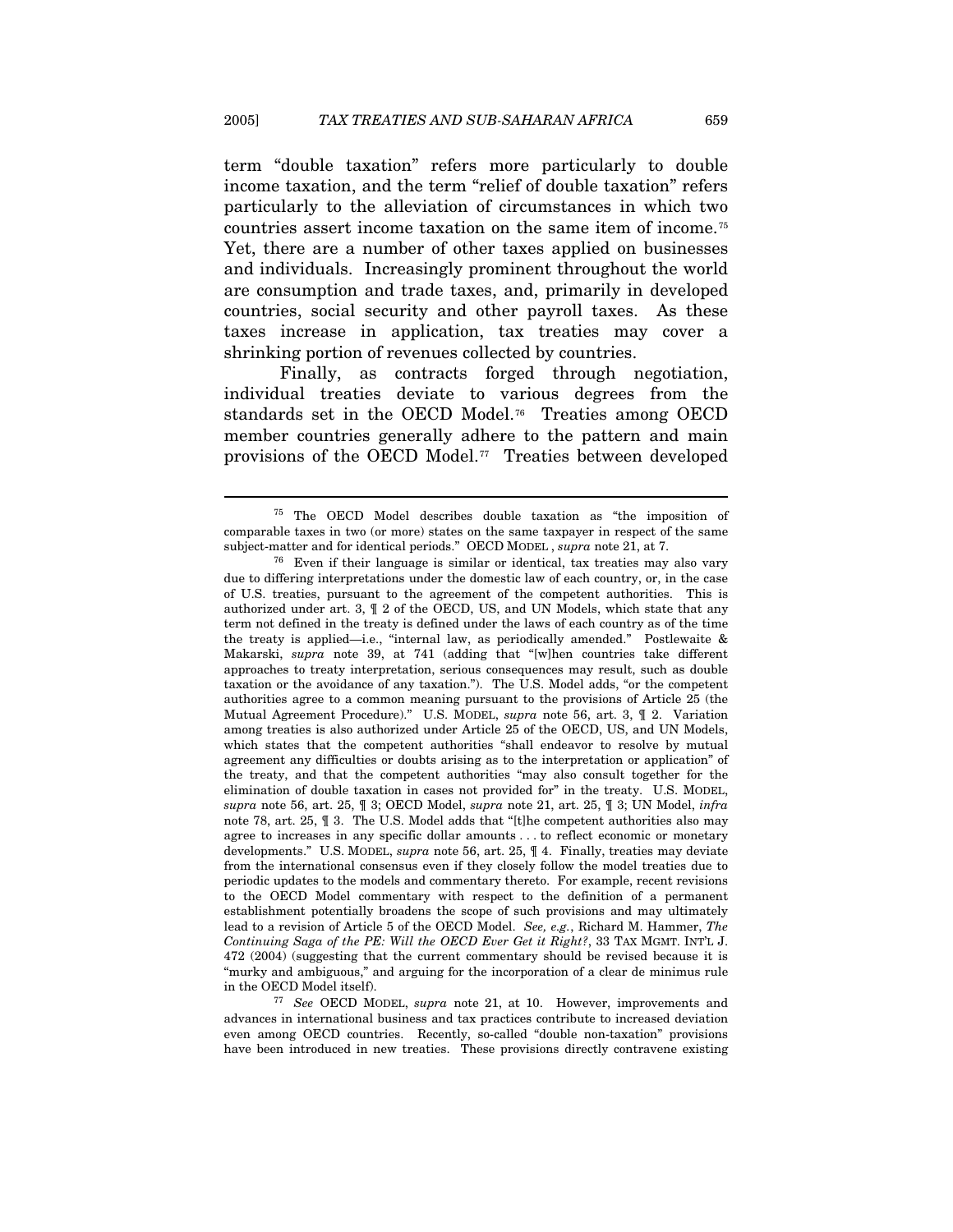and less-developed countries, however, often contain nonstandard provisions. These provisions generally derive from a third model tax convention, first promulgated by the United Nations in 1980 (the UN Model). The UN Model was the product of a series of discussions and meetings of an Ad Hoc Group of Experts formed in 196[7](#page-22-0)<sup>78</sup> to address concerns that the OECD Model (and, by association, the U.S. Model) was not appropriate for tax treaties involving non-reciprocal cross border activity.[7](#page-22-1)9

#### 2. Assumption of Reciprocal Activity

The U.S. and OECD Models are directed at and work most effectively between two nations that export capital and transfer services in roughly reciprocal amounts. When treaty countries export and import capital to each other, each acts as a source country to investors from the other. Under these circumstances, tax treaties coordinate taxation without necessarily causing an imbalance in revenue allocation between the two countries: revenues given up by countries in their "source" role are recouped in their "residence" role.<sup>[80](#page-22-2)</sup> Consequently, such treaties are expected to have little revenue effect on either country.<sup>[81](#page-22-3)</sup>

<span id="page-22-1"></span>*and Developing Countries*, *in* DOUBLE TAXATION TREATIES BETWEEN INDUSTRIALISED AND DEVELOPING COUNTRIES; OECD AND UN MODELS, A COMPARISON 3 (Kluwer Law and Tax'n Pubs. 1990).  $80\degree$  For example, while the U.S. may give up revenue by refraining from taxing

<span id="page-22-2"></span>dividends paid to foreign persons under a treaty, it recoups the loss by collecting the full tax on dividends paid by the foreign country to U.S. residents (without reduction under the foreign tax credit provisions, since under the treaty, the foreign country does not tax the dividend). *See* I.R.C. §§ 61 (U.S. persons taxed on income from whatever source derived) and 901 (foreign tax credit generally allowed only when foreign tax has been paid or accrued). 81 *See, e.g.*, STAFF OF THE S. COMM. ON FOREIGN REL., 105TH CONG., REPORT

<span id="page-22-3"></span>ON THE TAX CONVENTION WITH IRELAND 17 (Comm. Print 1997) ("The proposed treaty is estimated to cause a negligible change in . . . Federal budget receipts."); STAFF OF THE S. COMM. ON FOREIGN REL., 108TH CONG., REPORT ON THE TAX CONVENTION WITH THE

OECD provisions. *See, e.g.*, Michael Lang, *General Report*, in INT'L FISCAL ASSOC., DOUBLE NON-TAXATION, 89a CAHIERS DE DROIT FISCAL INTERNATIONAL 77 (2004). 78 The Group of Experts included members from Latin American, North

<span id="page-22-0"></span>American, African, Asian, and European countries. The group also had observers from the IMF, the International Fiscal Association, the OECD, the Organization of American States, and the International Chamber of Commerce. *See* UNITED NATIONS, COMMENTARY ON THE ARTICLES OF THE 1980 UNITED NATIONS MODEL DOUBLE TAXATION CONVENTION BETWEEN DEVELOPED AND DEVELOPING COUNTRIES 2 (Jan. 1, 1980); *see also* UNITED NATIONS DEP'T OF ECONOMIC AND SOCIAL AFFAIRS, UNITED NATIONS MODEL DOUBLE TAXATION CONVENTION BETWEEN DEVELOPED AND DEVELOPING COUNTRIES viii (2001) [hereinafter UN MODEL]. 79 *See* Leif L. Mutén, *Double Taxation Conventions Between Industrialised*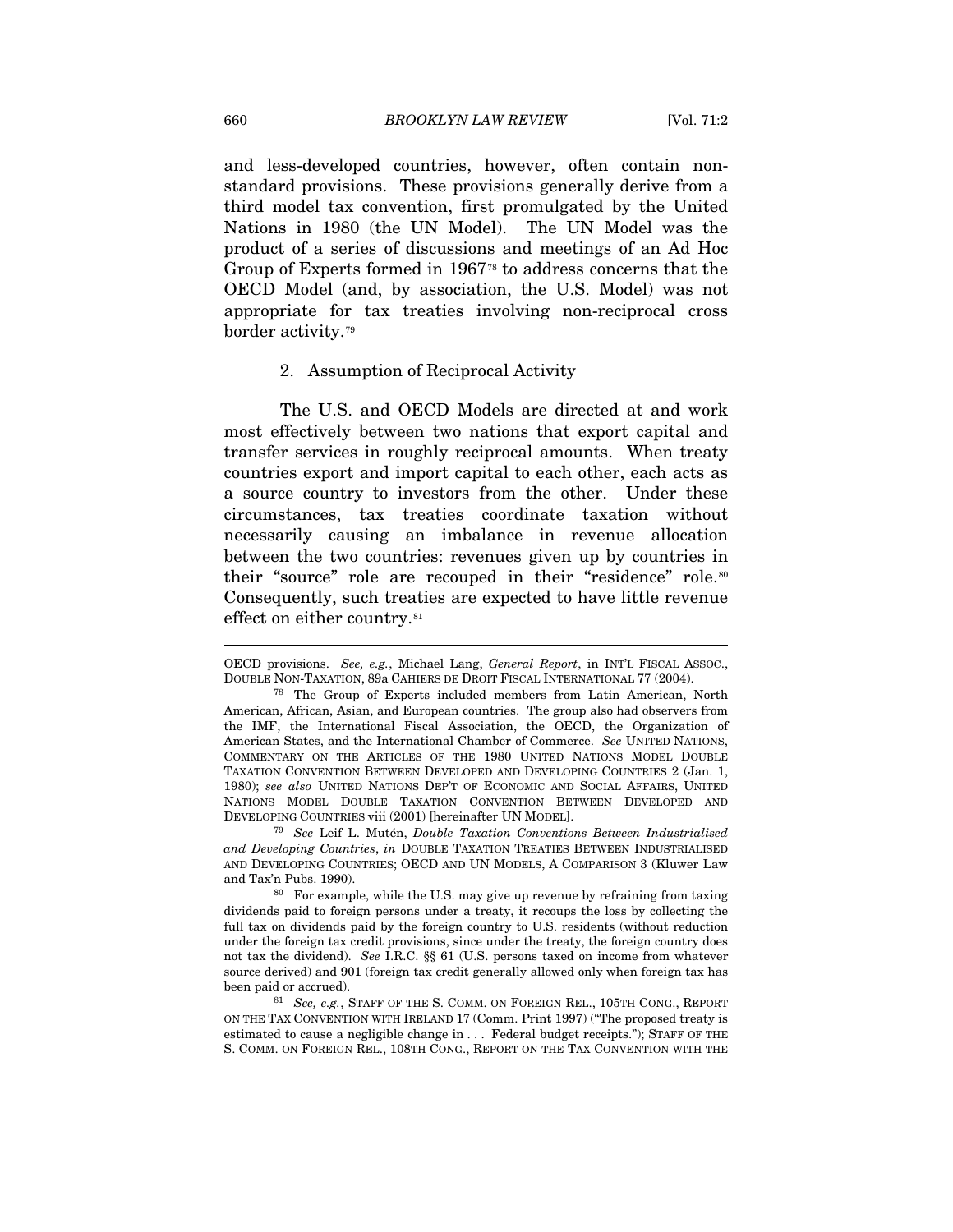$\overline{a}$ 

If instead the flow of capital moves primarily from one country to another, reciprocity is lost. One country becomes primarily the source, or host country, while the other becomes primarily the residence, or home country. Because LDCs are typically capital importing countries, their primary role under tax treaties is as a source country.[82](#page-23-0) Residence jurisdiction will therefore be minimally exercised by  $LDCs$ .<sup>[83](#page-23-1)</sup> In such cases, a tax treaty shifts tax revenues inversely to the flow of capital. As a result, while the contraction of taxing jurisdictions is technically reciprocal in the treaty document, the one-sided

<span id="page-23-1"></span>LDCs in Sub-Saharan Africa assert worldwide taxation on their residents. Among the exceptions are Angola, Ethiopia, Lesotho, Mauritius, Mozambique, Nigeria, Tanzania, and Uganda. *See generally* Ernst & Young, *supra* note 35. Ghana, the subject of the case study presented in Part III of this Article, generally exercises territorial taxation but imposes tax on certain repatriated earnings. *See* Republic of Ghana, Internal Revenue Act, 2000, Act 592, Part III, Div. I, § 6(1)(a) [hereinafter G.I.R.A.] (residents' assessable income includes that "accruing in, derived from, brought into, or received in Ghana").

UNITED KINGDOM 16, 17 (Comm. Print 2003) (same). The balance apparently holds even in the case of complete exemption of source-country taxation. *See, e.g*., STAFF OF THE JOINT COMM. ON TAXATION, 108TH CONG., EXPLANATION OF PROPOSED PROTOCOL TO THE INCOME TAX TREATY BETWEEN THE UNITED STATES AND AUSTRALIA 39 (Comm. Print 2003) (suggesting that the new zero-rate for tax on direct dividends "would provide immediate and direct benefits to the United States as both an importer and an exporter of capital[,]" and that "[t]he overall revenue impact of this provision is unclear, as the direct revenue loss to the United States as a source country would be offset in whole or in part by a revenue gain as a residence country from reduced foreign tax credit claims with respect to Australian withholding taxes"). 82 The flow of capital between the U.S. and an LDC typically originates from

<span id="page-23-0"></span>the former and flows to the latter, although this is less true with respect to the "advanced developing" countries: Hong Kong, Korea, Singapore, Taiwan, and Brazil. *See, e.g.*, Yoram Margalioth, *Tax Competition, Foreign Direct Investments and Growth: Using The Tax System to Promote Developing Countries*, 23 VA. TAX REV. 161, 198 (2003) (stating that LDCs are generally not typical destinations for portfolio investment); *see also* Conventions and Protocols on Avoidance of Double Taxation and the Prevention of Fiscal Evasion with Respect to Taxes on Income and Capital; Treaty Doc. 103-29, Sweden; Treaty Doc 103-30, Ukraine; Treaty Doc. 103-31, Mexico; Treaty Doc. 103-32, France; Treaty Doc. 103-33, Kazakhstan; Treaty Doc. 103-34, Portugal; Treaty Doc. 104-4, Canada: Hearing Before the S. Comm. on Foreign Relations, 104th Cong. 18 (1995) (statement of Leslie B. Samuels, Assistant Secretary for Tax Policy, U.S. Dep't of the Treasury) (capital flows are typically nonreciprocal between the U.S. and LDCs). Most multinationals are residents of developed countries. Of the top 100 multinational companies (as measured by foreign assets), just five are residents in LDCs (Hong Kong, Korea, Malaysia, Mexico, and Venezuela). United Nations Conference on Trade and Dev. [UNCTAD], *World's 100 Non-financial TNCs, Ranked By Foreign Assets, 2000*, http://www.unctad.org/templates/Download.asp?docid=3812 &lang=1&intItemID=2443 [hereinafter UNCTAD World 100 Non-Financial TNCs] (last visited Nov. 11, 2005). Of the top fifty multinational companies from developing economies, none are based in the LDCs of Sub-Saharan Africa. UNCTAD, *The Top 50 TNCs from developing economies, ranked by foreign assets, 2000*, http://www.unctad.org/templates/Download.asp?Docid=3811&lang=1 (last visited Nov. 11, 2005).<br><sup>83</sup> It may be minimally exercised even in the absence of treaties, since few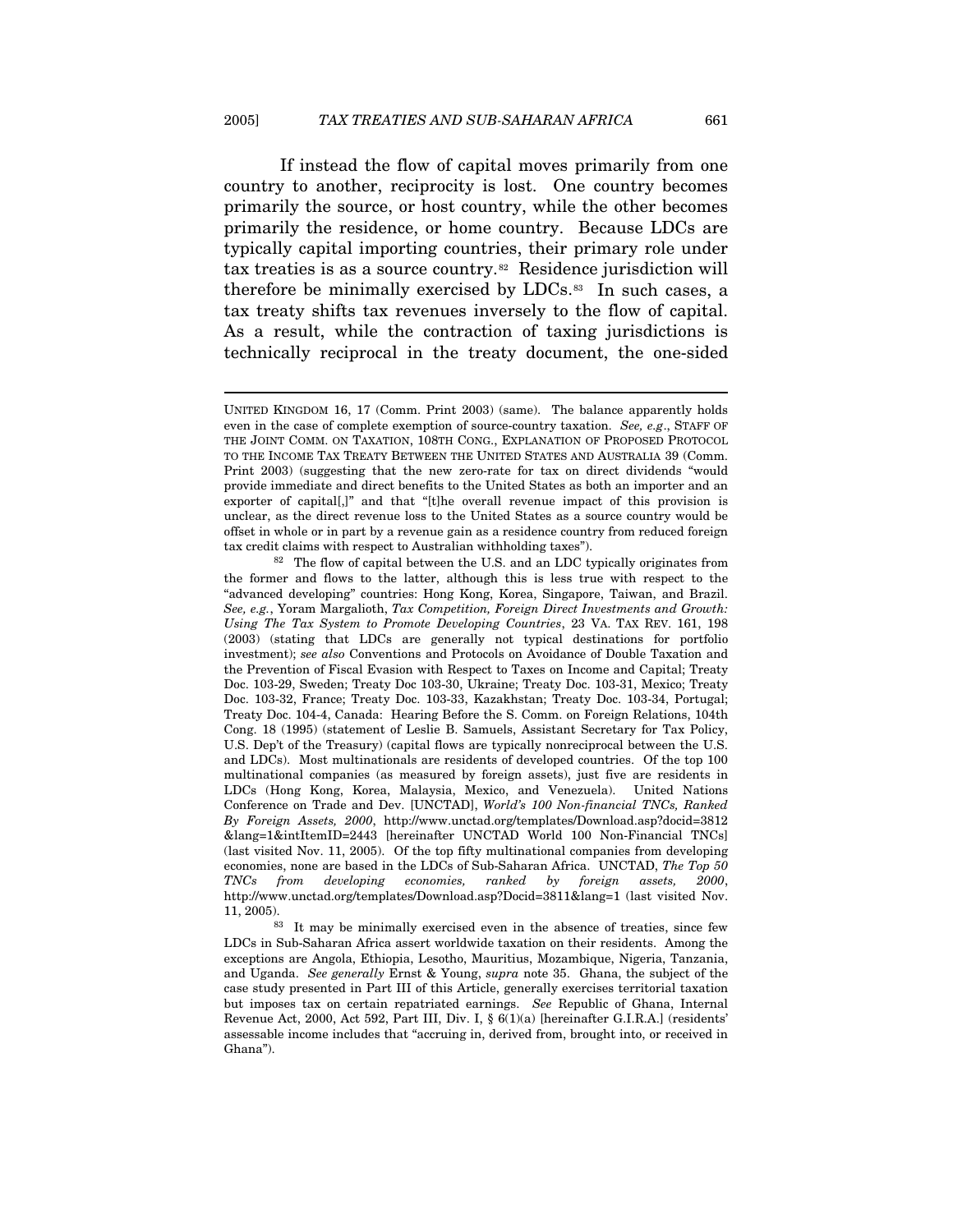flow of capital towards the LDC as source-country ensures that only that country experiences a true contraction of its taxing jurisdiction. The provider of the capital, namely the developed country, preserves its rights as the country of residence just as if the treaty had never been concluded.

Non-reciprocal contraction by the LDC occurs in the context of portfolio investment as its role as the source country requires it to reduce its tax rates on dividends, interest, and royalties, while the residence country preserves the right to impose full taxation on these items. Non-reciprocal contraction also occurs in the context of active business income, as threshold rules for taxing business income prevent sourcecountry taxation of certain activities, such as storing and displaying goods or building and construction activities. $84$ These threshold rules are embodied in the concept of the "permanent establishment."

The permanent establishment rules are found in Article 5 of each of the US, OECD, and UN model treaties. Under these rules, the source country agrees to refrain from taxing business income unless it is attributable to business activities that meet physical presence requirements, and even then, in some cases, only if the activities are conducted for a given duration or rise to a substantial enough level.<sup>[8](#page-24-1)5</sup> Accordingly, under the U.S. and OECD Models, a permanent establishment is generally deemed to exist and therefore create taxing jurisdiction in the source country if business activities are conducted through a fixed place of business and consist of more than "peripheral or ancillary activities." Certain activities, such as building and construction, however, must last more than a year in order to be deemed "permanent establishments."[8](#page-24-2)6

Responding to the non-reciprocal aspects of relationships between developed and less developed countries, the UN Group of Experts sought to preserve source-country taxation in tax treaties in its Model. Thus, the UN Model provides for lower thresholds by shortening duration and

<span id="page-24-0"></span><sup>84</sup> *See* U.S. MODEL, *supra* note 56, art. 5; OECD MODEL, *supra* note 21, art. 5; UN MODEL, *supra* note 78, art. 5.  $^{85}$  *Id.*  $^{86}$  *See* U.S. MODEL, *supra* note 56, art. 5,  $\parallel$  3. Peripheral and ancillary

<span id="page-24-2"></span><span id="page-24-1"></span>activities include exploratory or preparatory functions such as research and development, as well as activities considered incidental to the economic source of the income, such as storage, display, or delivery of goods. The U.S. Model is virtually identical to the OECD Model.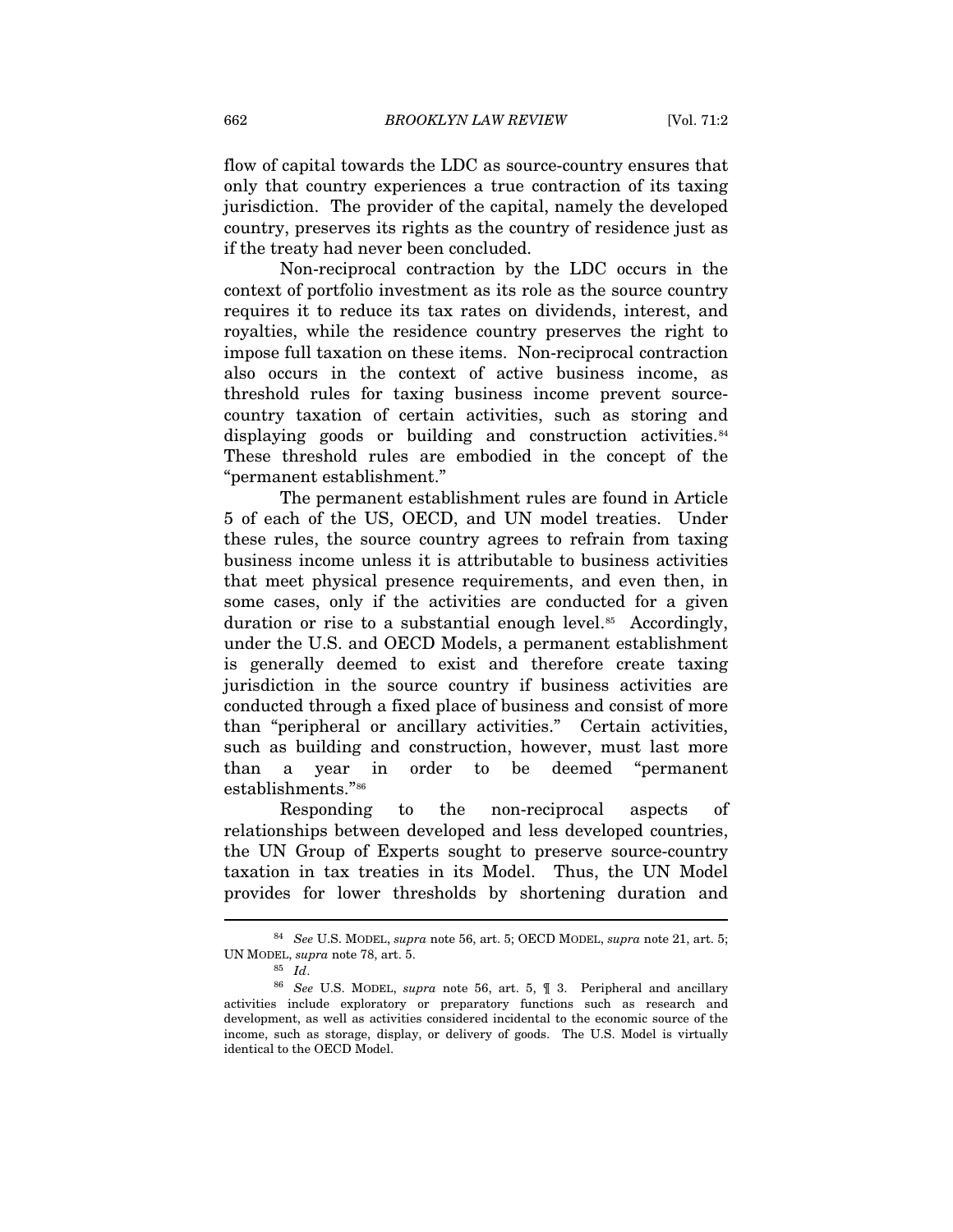presence requirements and including certain activities not included in the OECD and U.S. Models.<sup>[8](#page-25-0)7</sup> For example, under the UN Model, a permanent establishment may arise after a duration of as low as six months for certain activities,<sup>[8](#page-25-1)8</sup> fewer ancillary activities are excluded,<sup>[8](#page-25-2)9</sup> and more income is attributed to permanent establishments via a force of attraction rule.[9](#page-25-3)0 Nevertheless the UN Model limits sourcecountry taxation simply by using the permanent establishment concept at all. In the absence of the treaty, the source country would typically provide little or no threshold to taxation.<sup>[9](#page-25-4)1</sup>

In addition, the UN Group of Experts determined that in treaties between developed and less developed countries,

<span id="page-25-2"></span>maintenance of a stock of goods for delivery is specifically excluded from the definition of permanent establishment, while in the UN Model it is not. *Compare* U.S. MODEL, *supra* note 56, art. 5, ¶ 4, *and* OECD MODEL, *supra* note 21, art. 5, ¶ 4, *with* UN MODEL, *supra* note 78, art. 5,  $\parallel$  4.<br><sup>90</sup> The OECD and U.S. Models provide source-country taxation only of profits

<span id="page-25-3"></span>that are attributable to the permanent establishment. The UN Model includes profits attributable to the sale of the same or similar goods or merchandise as those sold through the permanent establishment and profits from the same or similar business activities as those conducted through the permanent establishment. *Compare* U.S. MODEL, *supra* note 56, art. 7, ¶ 1, *and* OECD MODEL, *supra* note 21, art. 7, ¶ 1, *with* 

<span id="page-25-4"></span>UN MODEL, *supra* note 78, art. 7,  $\parallel$  1.<br><sup>91</sup> For an argument that thresholds are appropriate, should be used even in the absence of a treaty, and should be made more uniform (in the current models, there are different thresholds for different activities), see Brian J. Arnold, *Threshold Requirements for Taxing Business Profits Under Tax Treaties*, *in* THE TAXATION OF BUSINESS PROFITS UNDER TAX TREATIES 55 (Brian J. Arnold et al. eds., 2003). The permanent establishment concept has been revised and updated to adapt to changes in business and technology over the years, but generally remains consistent with the original version introduced in the first OECD Model Tax Convention, which was released in 1963. OECD, *Income and Capital Draft Model Convention, Draft Convention For the Avoidance of Double Taxation With Respect to Taxes on Income and Capital*, art. 5, ¶¶ 1-2 (July 30, 1963).

<span id="page-25-0"></span> $87$  It otherwise adheres in large part to the OECD Model, and the two have become more similar. Indeed, the relevance of the UN Model has diminished significantly and it may be seen as irrelevant to the extent developed countries agree to higher source-based tax in their tax treaties, which they have done to a significant extent. *See, e.g.*, John F. Avery Jones, *Are Tax Treaties Necessary?*, 53 TAX L. REV. 1, 2 (1999) ("There seems [to be] little need for a separate model for developing countries."). 88 UN MODEL, *supra* note 76, art. 5, ¶ 3. In paragraph 3(a), building and

<span id="page-25-1"></span>construction activities and related supervisory activities are a permanent establishment if they last more than six contiguous months; in paragraph 3(b), consulting services are a permanent establishment if such services continue for a cumulative (even if non-contiguous) six months. In the OECD model, building and construction activities must continue for more than twelve months to constitute a permanent establishment, related supervisory activities are not included, and there is no parallel provision regarding consulting services. For a comparison of the OECD and UN Model permanent establishment provisions, see Bart Kosters, *The United Nations Model Tax Convention and Its Recent Developments*, ASIA-PACIFIC TAX BULLETIN, January/February 2004, at 4, *available at* http://unpan1.un.org/intradoc/groups/public/ documents/other/unpan014878.pdf.<br><sup>89</sup> For example, in the OECD and U.S. Models, the use of facilities or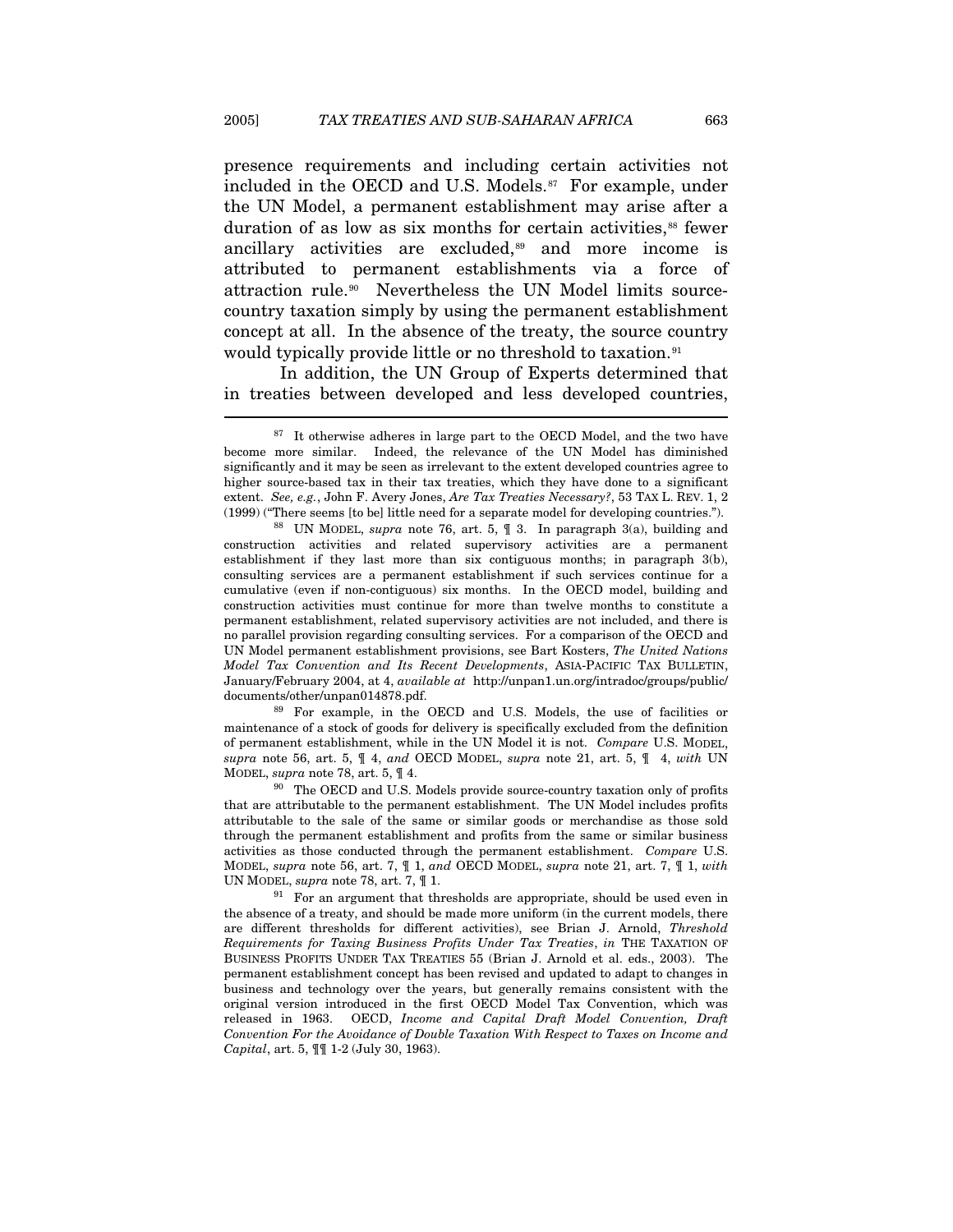higher source-based taxation of passive items is appropriate. Just how high, however, has not been determined. While the OECD Model provides recommended maximum source-country tax rates for dividends (5% on "direct dividends" (those paid to corporate shareholders holding at least 10% of the paying company's stock) and 15% on "regular dividends" (all other shareholders)), interest (10%), and royalties  $(0\%)$ ,<sup>[9](#page-26-0)2</sup> and the U.S. Model is virtually identical (but provides zero sourcecountry taxation of interest),[93](#page-26-1) the UN Model leaves the sourcecountry taxation of these items to be established through bilateral negotiations.[94](#page-26-2) Thus, the UN Model implies that higher tax rates are appropriate in tax treaties with LDCs, but declines to recommend exactly what rate is appropriate.<sup>[9](#page-26-3)5</sup>

The U.S. has frequently used the provisions and concepts of the UN Model in its tax treaties with developed as well as less developed countries.<sup>[96](#page-26-4)</sup> For example, the U.S. income tax treaties with Barbados, Canada, China, Cyprus, Egypt, Estonia, India, Indonesia, Jamaica, Kazakhstan, Korea, Latvia, Lithuania, Mexico, Morocco, the Philippines, Thailand, Tunisia, Turkey, the Ukraine, and Venezuela each provide for lower permanent establishment duration requirements, narrower definitions of ancillary and preparatory activities, higher source-country tax rates on passive income items, or a combination of these features.<sup>[9](#page-26-5)7</sup>

<span id="page-26-5"></span><span id="page-26-4"></span>Taxes on Income and on Capital, U.S.-Can., art. 5, Sep. 26, 1980, T.I.A.S. No. 11087 [hereinafter, U.S.-Canada Treaty]; U.S.-China Treaty, *supra* note 4, art. 5; U.S.-Cyprus Treaty, *supra* note 4, art. 9; U.S.-Cyprus Treaty, *supra* note 4, art. 5; U.S.-Egypt Treaty, *supra* note 4, art. 5; Convention for the Avoidance of Double Taxation and the Prevention of Fiscal Evasion with Respect to Taxes on Income, U.S.-Est., art. 5, Jan. 15, 1998, S. TREATY DOC. NO. 105-55 (1999); U.S.-India Treaty, *supra* note 4, art. 5; U.S.-Indonesia Treaty, *supra* note 4, art. 5; U.S.-Jamaica Treaty, *supra* note 4, art. 5; Convention for the Avoidance of Double Taxation and the Prevention of Fiscal Evasion with Respect to Taxes on Income and Capital, U.S.-Kaz., art. 5, Oct. 24, 1993, S. TREATY DOC. NO. 103-33 (1996); U.S.-Korea Treaty, *supra* note 4, art. 9; Convention for the Avoidance of Double Taxation and the Prevention of Fiscal Evasion with Respect to Taxes on Income, U.S.-Lat., art. 5, Jan. 15, 1998, S. TREATY DOC. NO. 105-57 (1999); Convention for the Avoidance of Double Taxation and the Prevention of Fiscal Evasion with Respect to Taxes on Income, U.S.-Lith., art. 5, Jan. 15, 1998, S. TREATY DOC. NO. 105-56 (1999); Convention for the Avoidance of Double Taxation and the Prevention of

<span id="page-26-2"></span><span id="page-26-1"></span><span id="page-26-0"></span><sup>92</sup> *See* OECD MODEL, *supra* note 21, arts. 10, 11, 12. 93 U.S. MODEL, *supra* note 56, art. 11. 94 UN MODEL, *supra* note 78, art. 11 (including a blank line and a parenthetical that states "the percentage is to be established through bilateral negotiations"). 95 *See generally* U.S. MODEL, *supra* note 56, arts. 10, 11, 12; OECD MODEL,

<span id="page-26-3"></span>*supra* note 21, arts. 10, 11, 12; UN MODEL, *supra* note 78, arts. 10, 11, 12.<br><sup>96</sup> Kosters, *supra* note 88, at 9.<br><sup>97</sup> *See* U.S.-Barbados Treaty, *supra* note 4, art. 5; Convention with Respect to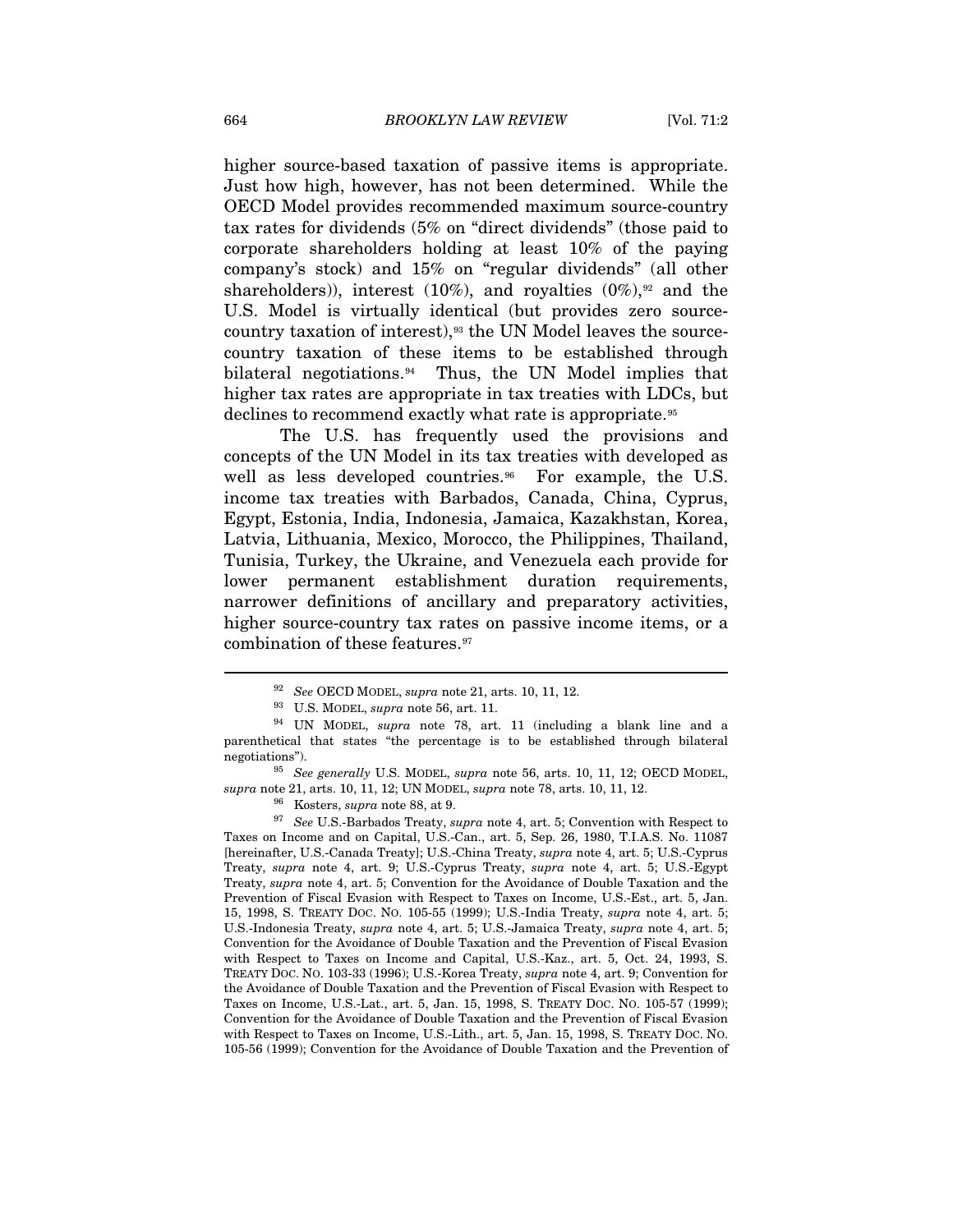The consequence of preserving source-country taxation to overcome non-reciprocal capital flows, however, is that it undermines the relief of double taxation ostensibly sought as the primary purpose for entering into the treaty in the first place. This has been a source of problems for drafters and negotiators of tax treaties and treaty models, who appear to have difficulty determining whether it is better for LDCs to preserve source-country taxation so as to allow the source country to collect the maximum amount of revenues, or to relieve source-country taxation so as to attract the maximum amount of foreign investment.[98](#page-27-0) As discussed in Part IV, this choice is one of the main reasons tax treaties have become obsolete for many investors in LDCs. Yet new U.S. tax treaties with LDCs continue to be sought, and when concluded, they continue to provide for higher source-country taxes on passive income items, even, on occasion, when the treaty rate exceeds that of the internal laws of the LDC.[99](#page-27-1)

The importance of reciprocity as requisite to make a tax treaty appropriate is demonstrated in the current composition of the U.S. tax treaty network. Like all developed countries, the U.S. has tax treaties in place with all of its major reciprocal trading partners[1](#page-27-2)00 and with the bulk of its foreign direct investment sources and destinations[.10](#page-27-3)1 Yet, with just 55 comprehensive tax treaties covering 62 countries, the U.S. network is comparatively small relative to the other major

<span id="page-27-0"></span><sup>98</sup> Tsilly Dagan eloquently illustrated the conundrum and presented a game theory rationale that explains why many LDCs have opted for the latter. *See generally* 

Fiscal Evasion with Respect to Taxes on Income, U.S.-Mex., art. 5, Sep. 18, 1992, S. TREATY DOC. NO. 103-7 (1993) [hereinafter U.S.-Mexico Treaty]; U.S.-Morocco Treaty, *supra* note 4, art. 4; U.S.-Philippines Treaty, *supra* note 4, art. 5; U.S.-Thailand Treaty, *supra* note 4, art. 5; U.S.-Tunisia Treaty, *supra* note 4, art. 5; Agreement for the Avoidance of Double Taxation and the Prevention of Fiscal Evasion with Respect to Taxes on Income, U.S.-Turk., art. 5, Mar. 28, 1996, S. TREATY DOC. NO. 104-30 (1997); Convention for the Avoidance of Double Taxation and the Prevention of Fiscal Evasion with Respect to Taxes on Income and Capital, U.S.-Ukr., art. 5, Mar. 4, 1994, S. TREATY DOC. NO. 104-30 (2000); U.S.-Venezuela Treaty, *supra* note 4, art. 5.

<span id="page-27-2"></span><span id="page-27-1"></span>Dagan, *supra* note 40. 99 *See* discussion *infra* at note 139. 100 Major trade partners include Canada, China, Germany, Japan, Mexico, and the U.K. WORLD FACTBOOK, *supra* note 1, at 577 (entries listing major import and export partners). The most glaring exception in the U.S. tax treaty network is probably Brazil, with whom negotiations have been stalled since 1992. *See infra* note 307.<br><sup>101</sup> The tax treaty network currently covers approximately 78% of U.S. foreign

<span id="page-27-3"></span>direct investment, as valued at historical cost (book value of U.S. direct investors' equity in and net outstanding loans to foreign affiliates). *See* Maria Borga & Daniel R. Yorgason, *Direct Investment Positions for 2003: Country and Industry Detail*, SURV. OF CURRENT BUS., JULY 2004, at 40, 49 [hereinafter Borga & Yorgason], http://www.bea.doc.gov/bea/ARTICLES/2004/07July/0704dip.pdf.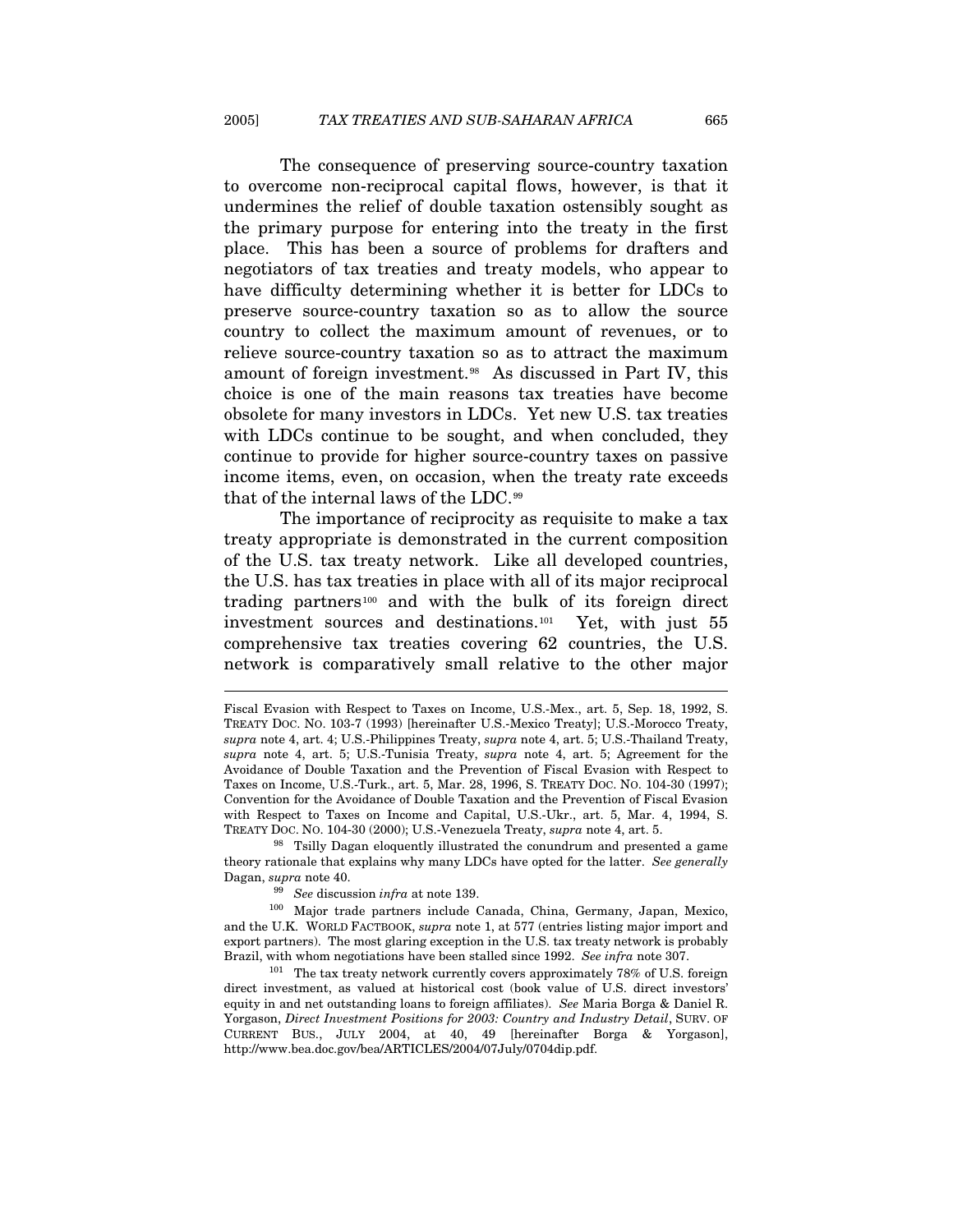economies of the world,[1](#page-28-0)02 and it excludes more than 20% of U.S. foreign direct investment.<sup>[1](#page-28-1)03</sup> Moreover, just 16 U.S. tax treaties are with LDCs,  $104$  $104$  as compared with an average of 22 in other leading economies.[1](#page-28-3)05 To the extent that tax treaties influence the flow of trade and investment between the U.S. and the rest of the world, they may impact U.S. foreign investment, trade, and aid efforts to LDCs. The following Part explores whether more complete U.S. tax treaty coverage could impact these flows by considering a hypothetical tax treaty with Ghana, an LDC in Sub-Saharan Africa.

#### III. U.S. TAX TREATIES WITH LDCS: CASE STUDY OF GHANA

This Part presents as a case study a hypothetical tax treaty between the U.S. and Ghana, based on current U.S. tax treaty standards with respect to LDCs. The case study demonstrates that the lack of tax treaties between the U.S. and the LDCs of Sub-Saharan Africa may be explained in large part by the fact that in today's global tax climate, these agreements would not significantly impact the global tax burden that current or potential international investors are facing. As a result, even if governments are committed to concluding them, and even though they are supported by academics, practitioners, and lawmakers, tax treaties between the U.S. and the LDCs of Sub-Saharan Africa would nevertheless be largely ineffective in stimulating cross-border investment and trade.

<span id="page-28-0"></span><sup>102</sup> In contrast, the U.K. and France each have tax treaties with over 100 countries; Canada and the Netherlands with over 80. *See* Ernst & Young, *supra* note 35, at 134-36, 263-65, 641-42, 984-85. 103 *See supra* note 69. 104 *See supra* note 4. When the tax treaty with Sri Lanka (signed in 1985)

<span id="page-28-2"></span><span id="page-28-1"></span>entered into force in July of 2004, it was the first new country added to the tax treaty network since the treaty with Slovenia entered into force in 2001, and the first new LDC since Venezuela was added in 1999. Convention for the Avoidance of Double Taxation and the Prevention of Fiscal Evasion with Respect to Taxes on Income and Capital, U.S.-Slovn., June 21, 1999, S. TREATY DOC. NO. 106-9 (2001); U.S.-Venezuela Treaty, *supra* note 4; U.S.-Sri Lanka Treaty, *supra* note 4. 105 Seventeen of the thirty OECD countries have larger LDC tax treaty

<span id="page-28-3"></span>networks. For example, the U.K. and France each have tax treaties with 60 LDCs, Canada has 40, Germany has 36, Norway has 35, and Italy and Sweden each have 32. Compiled from Ernst & Young, *supra* note 35, at 129-31, 250-52, 287-88, 426-28, 652- 53, 855-57, 938-39 and the LexisNexis Tax Analysts Worldwide Tax Treaties database, http://w3.nexis.com/sources/scripts/info.pl?250064 (last visited Nov. 11, 2005).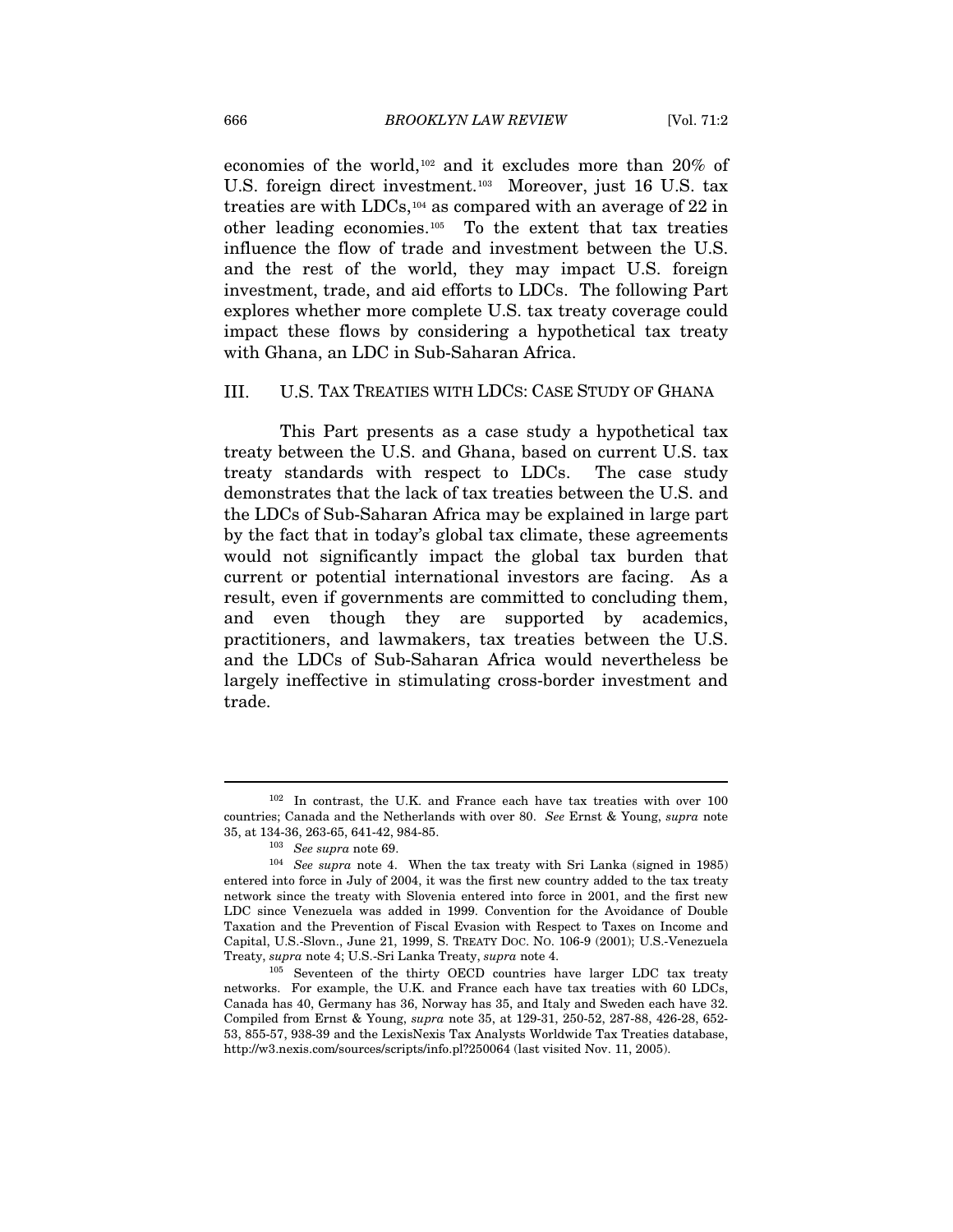#### *A. Ghana as Case Study Subject*

 $\overline{a}$ 

The pursuit of a tax treaty with Ghana, a nation of 20 million people in West Africa, would support current U.S. commercial and non-commercial interests in this country. Non-commercial interests of the U.S. in Ghana include longstanding diplomatic ties,<sup>[10](#page-29-0)6</sup> an interest in fostering economic stability in this region of the world for humanitarian reasons, and recognition that conditions of extreme poverty like those found in Ghana are a potential breeding ground for terrorism.<sup>[10](#page-29-1)7</sup>

U.S. commercial interests in Ghana include both trade and investment relationships. Several large foreign investments in Ghana are owned by U.S. companies,[10](#page-29-2)8 and U.S. companies continue to express interest in pursuing business opportunities in this country.[10](#page-29-3)9 U.S. investment in

<span id="page-29-0"></span><sup>106</sup> *See* U.S. Department of State, Background Note: Ghana, http://www.state.gov/r/pa/ei/bgn/2860.htm (last visited Nov. 11, 2005) ("The United States has enjoyed good relations with Ghana at a nonofficial, personal level since Ghana's independence. Thousands of Ghanaians have been educated in the United States. Close relations are maintained between educational and scientific institutions, and cultural links, particularly between Ghanaians and African-Americans, are

<span id="page-29-1"></span>strong."). 107 Embassy bombings in Kenya and Tanzania in 1998, allegedly linked to the international terrorist organization al-Qaeda, provide perhaps the most illustrative reason for U.S. interests in brokering peace and stability in Sub-Saharan Africa. The U.S. also has interests in Sub-Saharan Africa for social justice reasons, including the extreme poverty faced by a majority of the population in this region. For a discussion of the importance of pursuing tax treaties in response to these issues, see Brown, *supra* note 7, at 48-51.<br><sup>108</sup> These include the Volta Aluminum Company, Ltd (Valco), a Ghanaian

<span id="page-29-2"></span>aluminum manufacturing company that is jointly owned by Kaiser Aluminum Corp. (a Texas corporation owning 90%) and Alcoa Inc., (a Pennsylvania corporation owning 10%); Regimanuel Gray, a construction company jointly owned by Regimanuel Ltd. (a Ghanaian company) and Gray Construction (a Texas corporation); and Equatorial Bottlers, a bottling company wholly owned by the Coca Cola Company (a Delaware corporation). *See* the company websites of Valco at http://www.alcoa.com/ghana/en/ home.asp, Regimanuel Gray at http://www.regimanuelgray.com/about.asp, and Equatorial Bottlers at http://www.ghana.coca-cola.com (each describing the respective companies' U.S. ownership and Ghanaian operations). 109 *See, e.g.*, *Newmont to Start up in Ghana*, DAILY TELEGRAPH (Sydney,

<span id="page-29-3"></span>Australia), Dec. 22, 2003, at 59 (discussing the purchase by Newmont Mining Corp., a Delaware corporation, of the Ahafo gold mine in Ghana); Elinor Arbel, *AMR, Pier 1 Imports, Sun Microsystems: U.S. Equity Movers Final*, BLOOMBERG NEWS, Aug. 16, 2004 (discussing plans by Alcoa Inc., a Pennsylvania corporation, to buy and restart an aluminum smelter in Ghana); G. Pascal Zachary, *Searching for a Dial Tone in Africa*, N.Y. TIMES, July 5, 2003, at C1 (quoting a former senior executive of Microsoft who surveyed Ghana as a potential regional hub for an information-technology industry, and stated that Ghana "has the potential to become for Africa what Bangalore became for India;" and discussing Rising Data Solutions, a Maryland corporation that recently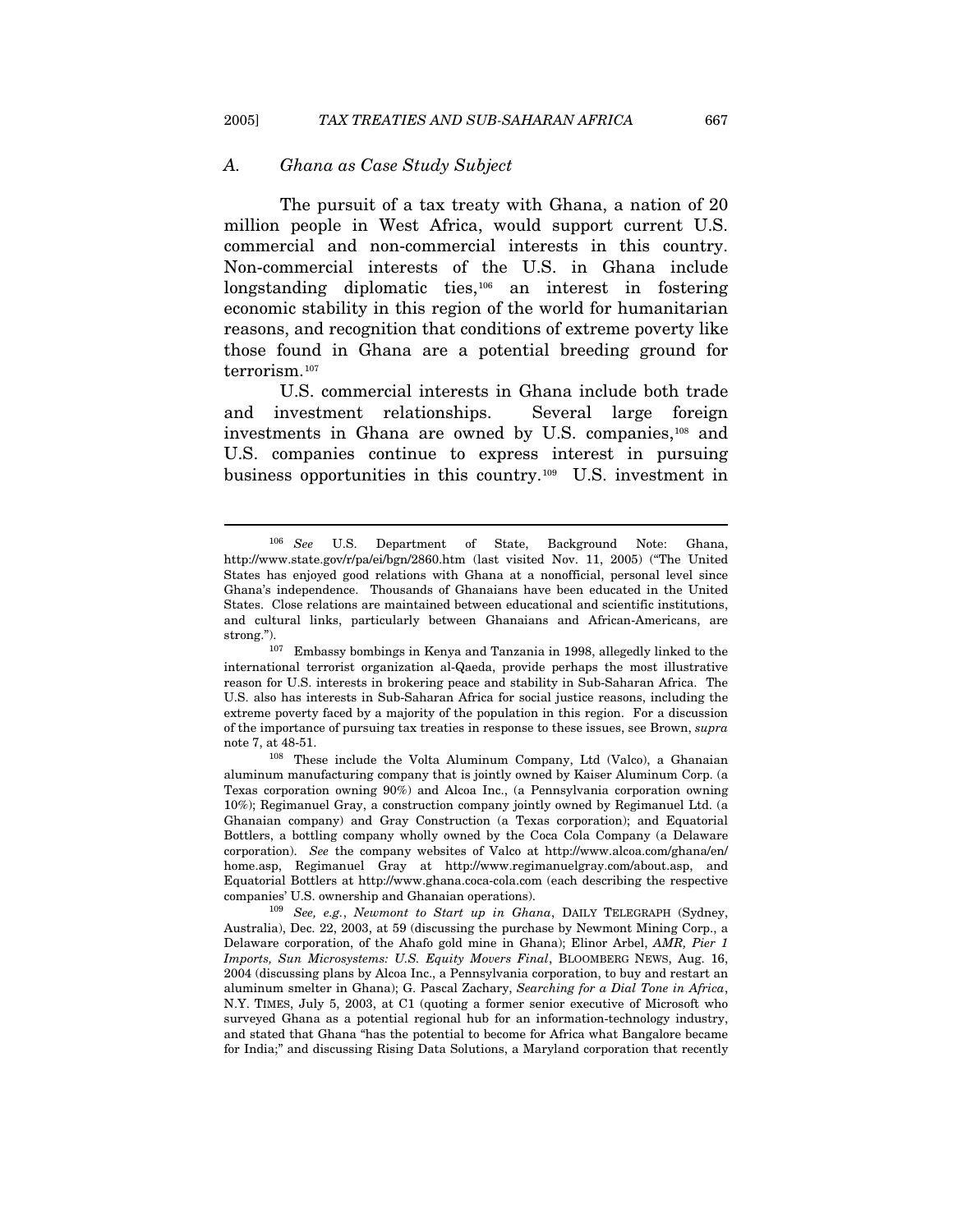and trade with Ghana is generally facilitated by a number of factors. For instance, as a former colony of the U.K.,<sup>[1](#page-30-0)10</sup> Ghana's official language is English, $111$  $111$  its laws are a blend of customary law and English common law, and its regulatory state derives much from the British system, thus providing a familiar framework for commercial relations.[1](#page-30-2)12

U.S. trade and aid initiatives specifically identify Ghana as regionally significant to U.S. trade interests due to its central location in an international business corridor that stretches from Nigeria to Côte d'Ivoire.[11](#page-30-3)3 As is the case for many  $LDCs$ ,<sup>[1](#page-30-4)14</sup> the U.S. is one of Ghana's principal trading partners, although U.S. goods comprise a small portion of

<span id="page-30-1"></span> $111$  The use of English may be an important factor for the foreign investment location decisions of U.S. multinational firms. *See* Irving B. Kravis & Robert E. Lipsey, *The Location of Overseas Production and Production for Export by US Multinational Firms* 32 (Nat'l Bureau of Econ. Research, Working Paper No. 0482, 1982), *available at* http://ssrn.com/abstract=262704 (stating that identity of language may significantly

<span id="page-30-2"></span>reduce the costs of foreign investment activities).<br><sup>112</sup> U.S. multinational companies may prefer to invest in countries with which they have economic, political, linguistic, or cultural ties. JOHN H. DUNNING, THE GLOBALIZATION OF BUSINESS: THE CHALLENGE OF THE 1990S 37-43 (1993) (discussing geographical clustering of multinational companies). 113 PRESIDENT OF THE UNITED STATES, 2003 COMPREHENSIVE REPORT ON U.S.

<span id="page-30-3"></span>TRADE AND INVESTMENT POLICY TOWARD SUB-SAHARAN AFRICA AND IMPLEMENTATION OF THE AFRICAN GROWTH AND OPPORTUNITY ACT 5 (2003), http://www.agoa.gov/ resources/annual\_3.pdf. Ghana is also poised to be the financial hub of a West African monetary zone (WAMZ) that was expected to be established in July 2005 but is now targeted for implementation in 2009. *See, e.g.*, HON. YAW OSAFO-MAAFO, M.P., MINISTER OF FINANCE AND ECONOMIC PLANNING, THE BUDGET STATEMENT AND ECONOMIC POLICY OF THE GOVERNMENT OF GHANA FOR THE 2004 FINANCIAL YEAR § 2(43) (2004); Peter J. Obaseki, *The Future of the West African Monetary Zone (WAMZ) Programme*, 5 W. AFR. J. OF MONETARY AND ECON. INTEGRATION 2, 4 (2005). When established, the WAMZ will facilitate commerce in the region by introducing a single currency (the ECO) in the Economic Community of West African States (ECOWAS), which includes Benin, Burkina Faso, Cape Verde, Côte d'Ivoire, the Gambia, Ghana, Guinea, Guinea-Bissau, Liberia, Mali, Niger, Nigeria, Senegal, Sierra Leone, and Togo. For information on ECOWAS, see the ECOWAS Home Page, http://www.sec.ecowas.int (last visited Nov. 11, 2005).  $114$  The U.S. is a principal export partner to 55% of LDCs, and a principal

<span id="page-30-4"></span>import partner to 40%. Compiled from WORLD FACTBOOK, *supra* note 1, at 16, 93, 99, 104, 109, 111, 126, 129, 131, 139, 156, 174, 176, 182, 203, 205, 215, 236, 296-97, 320, 322, 339, 341, 360, 382, 385, 404, 407, 491, 524, 564.

introduced a call center in Ghana, and Affiliated Computer Services, a Dallas company that began doing business in Ghana in 2001 and is looking to expand its operations). 110 Seventeen LDCs in Sub-Saharan Africa are former colonies of the U.K.:

<span id="page-30-0"></span>Botswana, Gambia, Ghana, Kenya, Lesotho, Malawi, Mauritius, Nigeria, Seychelles, Sierra Leone, Somalia, Sudan, Swaziland, Tanzania, Uganda, Zambia, and Zimbabwe; all but Somalia and Sudan designate English as their official language; an additional four countries list English among their official languages. *See* WORLD FACTBOOK, *supra* note 1, at 73, 204, 214, 295, 318-19, 339-40, 359-60, 406, 487-90, 502, 515-16,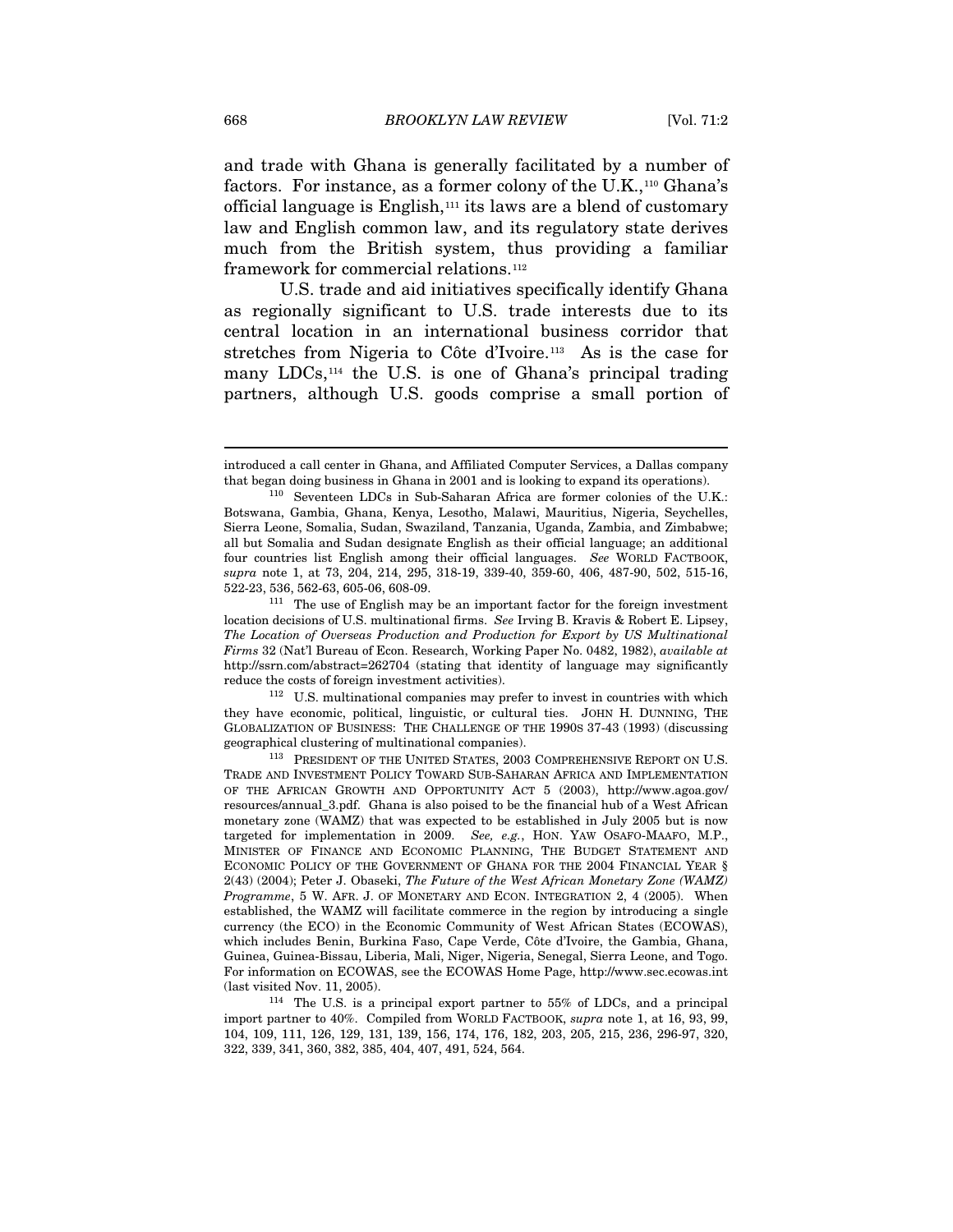Ghana's total imports.[11](#page-31-0)5 As a result, like most of the LDCs in Sub-Saharan Africa, Ghana is a relatively untapped market for U.S. exports.<sup>[1](#page-31-1)16</sup>

Trends in U.S. trade and investment interests in Ghana support the notion that increasing investment in this country is a viable goal, which is being advanced by current efforts in executing international agreements. For example, U.S. trade with Ghana increased following the enactment and implementation of AGOA.[11](#page-31-2)7 Nevertheless, U.S. investment in Ghana remains relatively slight by global standards.<sup>[11](#page-31-3)8</sup>

Low levels of investment in Ghana may be explained by a number of factors including several non-tax barriers to investment. For instance, Ghana's low level of infrastructure has been blamed as a major impediment to increased investment.[11](#page-31-4)9 Examples of Ghana's infrastructural shortcomings include obvious physical burdens such as poorly

 $\overline{a}$ 

<span id="page-31-2"></span>have grown steadily, but imports from Ghana have decreased. UNITED STATES INTERNATIONAL TRADE COMMISSION, U.S. TRADE AND INVESTMENT WITH SUB-SAHARAN AFRICA (2000), http://www.usitc.gov/secretary/fed\_reg\_notices/332/I0516x3.htm. 118 UNCTAD, WORLD INVESTMENT REPORT 14 (2003), http://www.unctad.org/

<span id="page-31-0"></span><sup>115</sup> *See* U.S. DEPARTMENT OF STATE, GHANA COUNTRY COMMERCIAL GUIDE FY2002, ch. 1, *available at* http://strategis.ic.gc.ca/epic/internet/inimr-ri.nsf/en/gr-80318e.html (stating that "[i]n the past, Ghana conducted most of its external trade with Europe, but trade with the United States is becoming increasingly significant"). Ghana's import market is currently dominated by Nigeria, contributing 21.3% of all imports, followed by China with 8.7% and the U.K. with 6.7%. WORLD FACTBOOK, *supra* note 1, at 215. The U.S. is its fourth-largest partner, contributing 5.6% of total imports. *Id.* In comparison, the U.S. is currently a principal exporter to 18 other LDCs in Sub-Saharan Africa, contributing 50% of imports in Namibia, 42.3% in Eritrea, 31% in Equatorial Guinea, and between 12% and 19% in Angola, Chad, and Ethiopia. *Id.* at 16, 111, 174, 176, 182, 385.<br><sup>116</sup> As a potential export market, Ghana and other LDCs in Sub-Saharan

<span id="page-31-1"></span>Africa are also important to the U.S. labor market. *See* John Cochran, *Not Out of Africa: Bush Visits Africa—But Why Now?*, ABC NEWS REPORT, July 8, 2003, *available at* http://abcnews.go.com/sections/wnt/World/africa030708\_bush.html (last visited June 11, 2003) ("Over 100,000 U.S. jobs depend on exports to Africa . . . .").<br><sup>117</sup> Since 2000, when AGOA was first implemented, U.S. exports to Ghana

<span id="page-31-3"></span>en/docs/wir2003\_en.pdf [hereinafter WIR 2003]. 119 *See* U.S. DEPARTMENT OF STATE, GHANA COUNTRY COMMERCIAL GUIDE

<span id="page-31-4"></span>FY2003, ch. 7, § A1, *available at* http://strategis.ic.gc.ca/epic/internet/inimr-ri.nsf/ en/gr109073e.html (stating that infrastructure shortcomings have impeded domestic productivity and discouraged foreign direct investment). Along with the rest of Sub-Saharan Africa, which experienced a large and continuing decline in foreign direct investment (FDI) in tandem with the global financial crisis of the late 1990s, Ghana's share of global foreign investment has dropped significantly over the past few years, and it is considered an underperformer with respect to its FDI potential. *Id*. Its 40% decline in FDI from 2001 to 2002 mirrors the experience of the continent, to which FDI declined as a whole from \$19 billion in 2001 to \$11 billion in 2002 (a 41% decline). These declines are sharp when compared to that for global FDI, which declined as a whole by 21% in the same period. *See* WIR 2003, *supra* note 118, at 3, 14.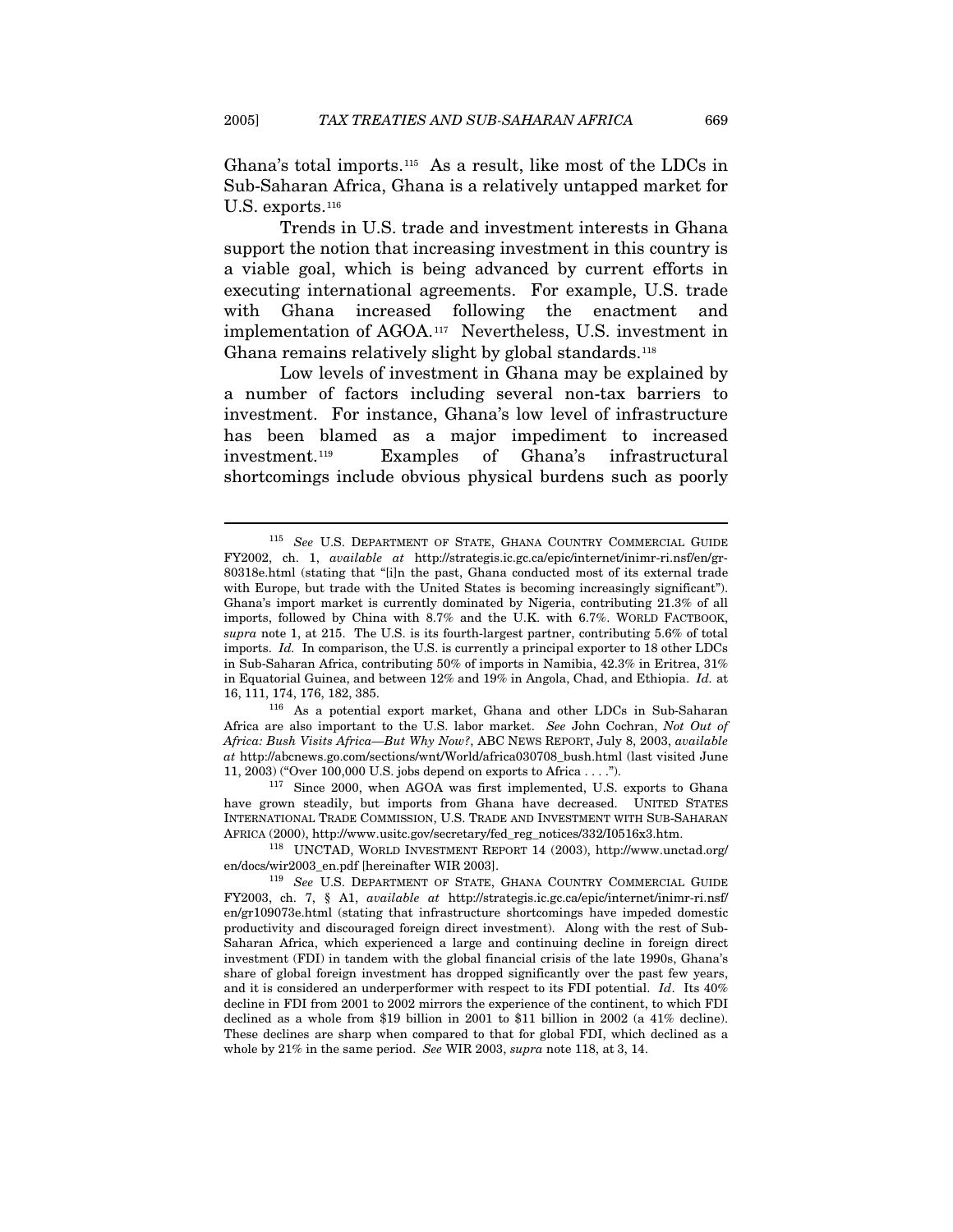maintained roads,<sup>[12](#page-32-0)0</sup> interruptions in electricity,<sup>[1](#page-32-1)21</sup> a lack of clean water,[12](#page-32-2)2 and a paucity of institutions such as schools and hospitals.<sup>[12](#page-32-3)3</sup> Equally problematic are Ghana's excessive administrative requirements and bottlenecks, as well as other barriers to the entry and operation of businesses by foreign persons.[12](#page-32-4)4 For example, Ghana continues to struggle with land and property protection,<sup>[1](#page-32-5)25</sup> restricts foreign ownership of real

<span id="page-32-0"></span><sup>120</sup> As John Torgbenu, a taxi driver in Accra, describes the multitude of certifications needed to obtain a cab license in Ghana: "Cars must be road-worthy, but the roads need not be car-worthy." Interview with John Torgbenu, Taxi Driver in Accra, Ghana (2003) (on file with author). *See also* Memorandum of Economic and Financial Policies of the Government of Ghana for 2003-05, ¶ 8 (March 31, 2003) [hereinafter MEFP] ("Ghana's basic infrastructure continues to remain in very poor shape. The building of roads, ports, and communication networks . . . have been driving forces behind the government's efforts to secure a predictable flow of external

<span id="page-32-1"></span>financing for infrastructure development.").<br><sup>121</sup> Despite the presence of West Africa's largest hydro-electric plants at Volta Lake in northern Ghana, electricity outages are such a frequent phenomenon that individuals, businesses and institutions that can afford generators have them, and put them to use on a regular basis. Fueling the modernization process is one of the key developments sought in connection with Ghana's requests for IMF funding. *See* MEFP,

<span id="page-32-2"></span>*supra* note 120.<br><sup>122</sup> Ghana is among the majority of LDCs in the world that have not developed an improved water supply. *See* WORLD HEALTH ORGANIZATION, WATER SUPPLY, SANITATION AND HYGIENE DEVELOPMENT, http://www.who.int/water\_sanitation\_health/

<span id="page-32-3"></span>hygiene/en/ (last visited Nov. 11, 2005). 123 Low levels of education, literacy, and health care issues are among the institutional issues Ghana faces. *See, e.g.*, GEORGE GYAN-BAFFOUR, THE GHANA POVERTY REDUCTION STRATEGY: POVERTY DIAGNOSTICS AND COMPONENTS OF THE STRATEGY 4 (2003), http://www.casmsite.org/Documents/Elmina%202003%20-%20 Workshop%20-%20Poverty%20Reduction%20-%203.pdf (last visited Nov. 11, 2005). 124 Much of these administrative regimes are a lasting legacy of colonization,

<span id="page-32-4"></span>under which the European nations imposed severe market controls to preserve the resources of their colonies for their exclusive use. *See*, *e.g.*, FRANCIS AGBODEKA, AN ECONOMIC HISTORY OF GHANA 126-27 (1992). For an overview of ease of entry issues for LDCs generally, *see* JEFFREY C. HOOKE, EMERGING MARKETS: A PRACTICAL GUIDE FOR CORPORATIONS, LENDERS, AND INVESTORS (2001) (discussing the entrenched obstacles to entry in LDCs); *see also* Leora Klapper et al., *Business Environment and Firm Entry: Evidence from International Data* 16 (Nat'l Bureau of Econ. Research, Working Paper No. 10380, 2004), *available at* http://papers.nber.org/papers/w10380.pdf (finding that bureaucratic entry regulations are a significant burden that hampers the

<span id="page-32-5"></span>entry of firms into foreign markets). 125 Courts in Ghana are overwhelmed with land disputes. *See, e.g*., Joseph Coomson, *Country Achieves Below 40 Percent Delivery*, GHANAIAN CHRONICLE, Aug. 18, 2005 (discussing "many land disputes among traditional authorities" and stating that there are currently "more than 62,000 land disputes . . . being heard at the courts").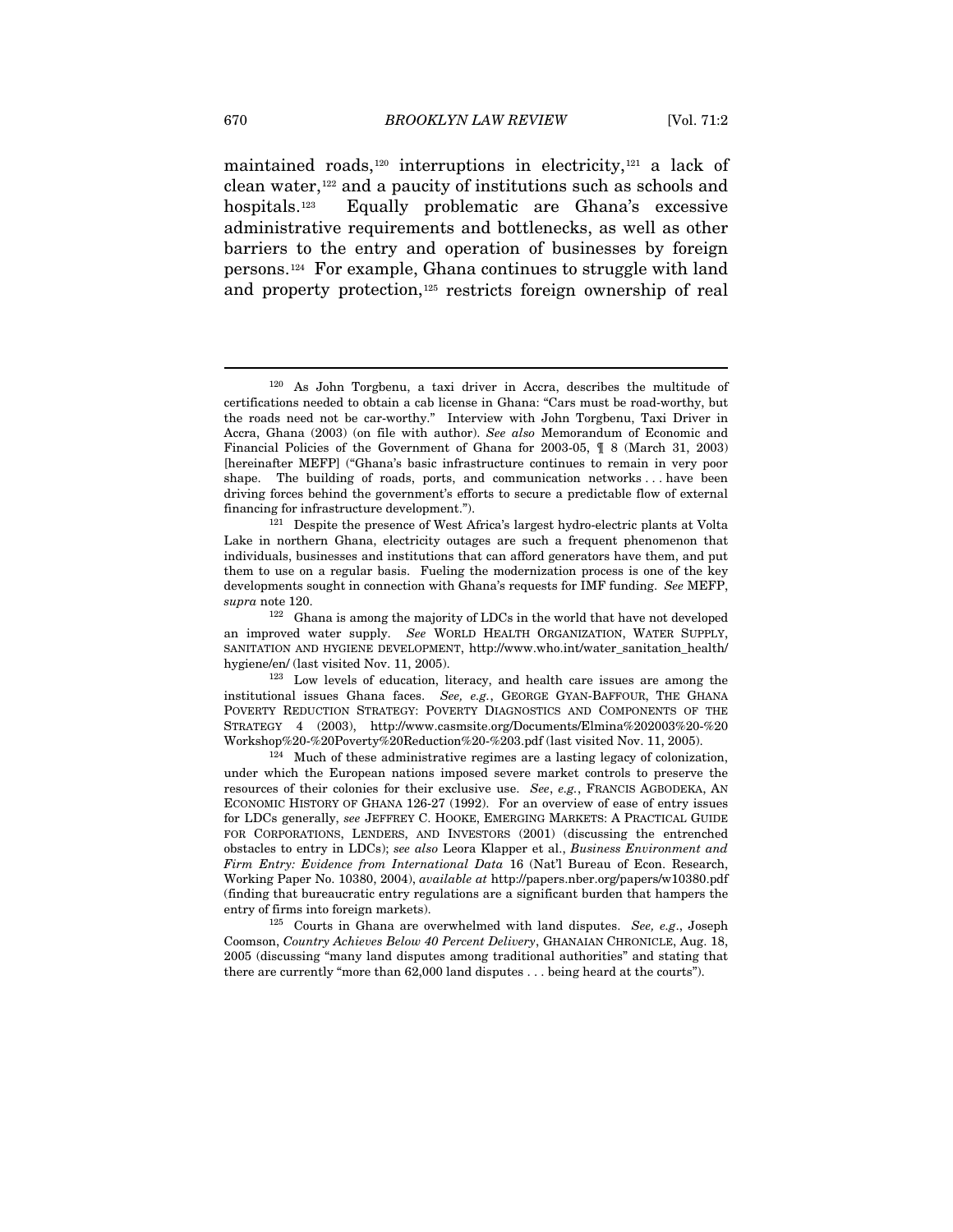property,[1](#page-33-0)26 and has only recently dismantled regulations that completely closed several industries to foreign investors.[1](#page-33-1)27

As part of its approach to poverty reduction and economic growth through the creation of a business-friendly environment, Ghana's current administration has pledged to make significant improvements to its infrastructure.<sup>[1](#page-33-2)28</sup> The reduction of administrative obstacles, combined with greater certainty with regard to the legal and regulatory regime, is credited with a recent surge in foreign investment from South Africa to other countries in Sub-Saharan Africa.<sup>[12](#page-33-3)9</sup> It is hoped that this surge will be followed by increased investment from other countries, including the U.S.

An increased share of foreign investment is also expected to lead to spillover effects that would remedy some of the current deficiencies in physical infrastructure. Limited spillover effects have been achieved recently in connection with Ghana's gold mining operations, which have provided funding

<span id="page-33-0"></span> $126$  The inability to own land translates to an inability to use land as collateral for financial transactions, which is a key to economic growth. *See* Enrique Gelbard & Sérgio Pereira Leite, *Measuring Financial Development in Sub-Saharan Africa* 18 (Int'l Monetary Fund, Working Paper No. 99/105, 1999), *available at*

<span id="page-33-2"></span><span id="page-33-1"></span>http://www.imf.org/external/pubs/ft/wp/1999/wp99105.pdf. 127 *See* WIR 2003, *supra* note 118, at 36. 128 HON. YAW OSAFO-MAAFO, M.P., MINISTER OF FINANCE AND ECONOMIC PLANNING, THE BUDGET STATEMENT AND ECONOMIC POLICY OF THE GOVERNMENT OF GHANA FOR THE 2003 FINANCIAL YEAR ¶ 22 (2003) (pledging the government's "commitment to deliver a macro-economic environment that underpins our strategy for growth and poverty reduction"); HON. YAW OSAFO-MAAFO, M.P., *supra* note 113, at ¶ 4 (pledging to continue to "create an enabling environment for wealth creation"). *See also* various documentation in connection with IMF lending, including the MEFP,

<span id="page-33-3"></span>*supra* note 120. 129 Nicole Itano, *South African Companies Fill a Void*, N.Y. TIMES, Nov. 4, 2003, at W1 ("It's safer to go in, it's easier to get materials in and out, easier to repatriate your profits," according to Keith Campbell, a managing director of a South African risk management firm and vice-chairman of the South Africa-Angola Chamber of Commerce). The overhaul of economies has often been initiated by the international lending organizations, which have faced much criticism and been the subject of much debate in the face of the apparent failure of many of their reform efforts. However, the extreme opposite approach, as unfortunately presented in the case of Zimbabwe, illustrates the need for some fundamental certainty in dealing with foreign businesses in order to attract foreign investment and maintain a stable economy. *See, e.g.*, Michael Wines, *Around Ruined Zimbabwe, Neighbors Circle Wagons*, N.Y. TIMES, July 6, 2005, at A4 (describing the "fiscal and political collapse" of that country since it began seizing white-owned farms in 2000); David White & John Reed, *Showdown over Pariah State Leaves the Commonwealth Divided and Frustrated*, FIN. TIMES, Dec. 9, 2003 (discussing ramifications of Zimbabwe's withdrawal from the British Commonwealth); Tony Hawkins, *Zimbabwe Dollars Cut 80% at Auction*, FIN. TIMES, Jan. 13, 2004 (stating that massive currency devaluation is in line with market expectations for Zimbabwe).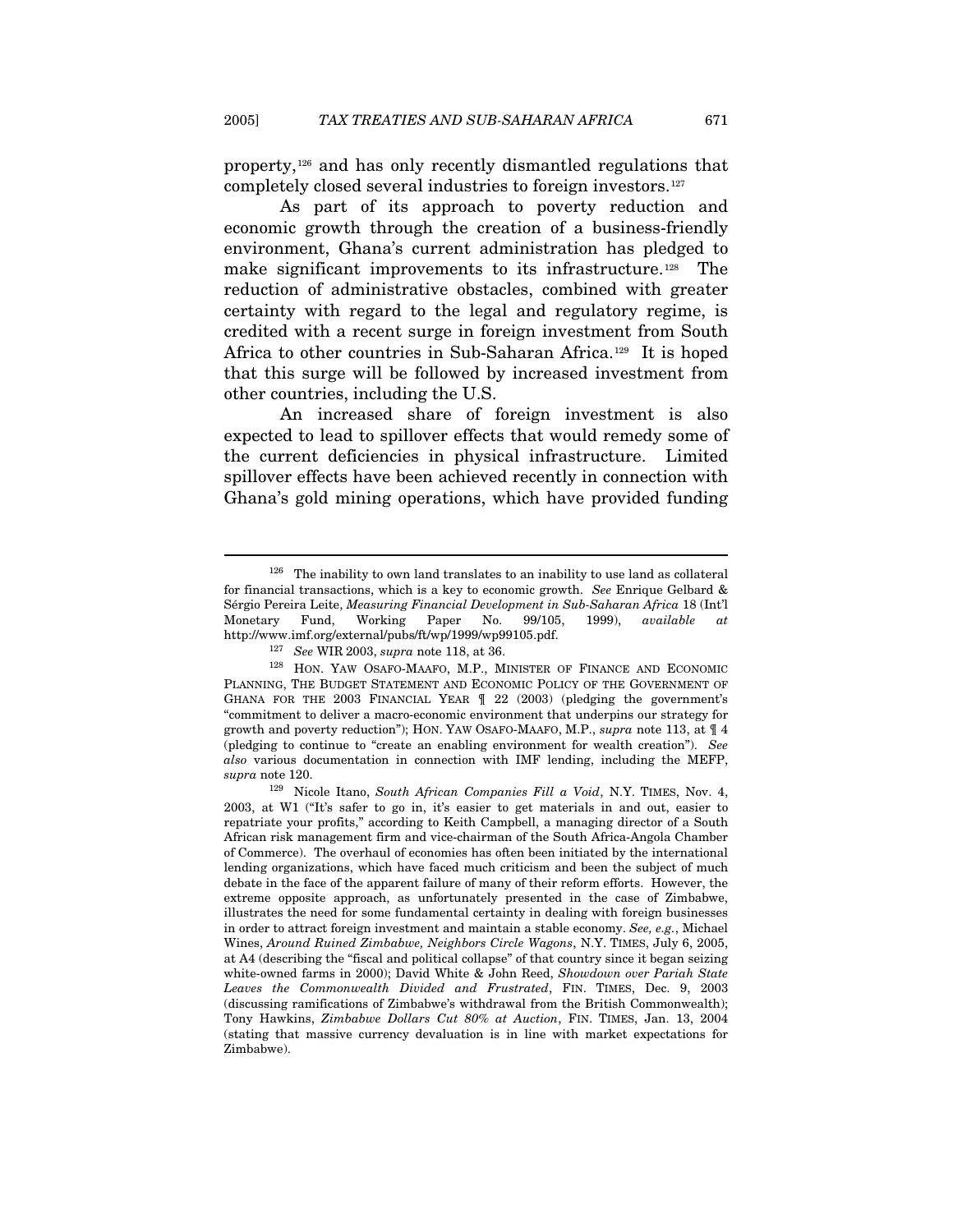to improve transportation routes.[13](#page-34-0)0 In Nigeria, one of Ghana's close neighbors, investors in the telecommunications industry funded the installation of communication networks throughout the country.[13](#page-34-1)1 Ghana's growing telecommunications industry may draw like commitments from future investors.[1](#page-34-2)32 However, the components of infrastructure that are not produced by spillover, such as the legal and regulatory framework that protects businesses and creates an environment for growth, generally must be directly supported and funded by the government.[1](#page-34-3)33

Despite the infrastructural obstacles present in Ghana, U.S. investment in this country continues to grow, albeit slowly. The following Section explores whether and how such a tax treaty between the two countries might affect investment in Ghana.

<span id="page-34-0"></span><sup>130</sup> Ghana's gold mines have recently sparked interest from foreign investors, who will spend millions of dollars to upgrade and develop operations following years of neglect and under-maintenance of these operations, because they expect productivity to increase dramatically and produce significant profit as a result. *See Mr. Jonah Goes to Jo'burg*, ECONOMIST, Jan. 17, 2004, at 56 (AngloGold (South Africa) expects to spend between \$220 and \$500 million to upgrade its newly acquired Ghanaian gold mine (Ashanti Goldfields)); *Newmont to Go for Ghana Gold*, ADVERTISER (S. Austl.), Dec. 22, 2003, Finance at 50 (Newmont (U.S.) plans to spend about \$350 million to develop its recently-acquired Ghanaian gold mine (Ahafo)). *See also Big-Game Hunting*, ECONOMIST, Aug. 16, 2003, at 57; Gargi Chakrabarty, *Newmont OKs Project in Ghana; Gold Producer Invests \$350 Million in W. African Mine*, ROCKY MOUNTAIN NEWS, Dec. 19, 2003, at B2; and Gargi Chakrabarty, *Latest Global Hot Spot for Gold Mining: Ghana*, ROCKY MOUNTAIN NEWS, Oct. 30, 2003, at B1.<br><sup>131</sup> South Africa's Vodacom recently spent \$119 million building a cellular

<span id="page-34-1"></span>network in the Congo, a critically impoverished country that has only recently emerged from devastating civil war. South Africa's MTN Group spent approximately \$1.75 billion building cellular networks in five different Sub-Saharan Africa countries (\$900 million in Nigeria alone), and experiences a 40% profit margin in these markets despite having to build power generators to overcome a lack of stable power sources and a transmission network to connect cities and towns across the country—compared

<span id="page-34-3"></span><span id="page-34-2"></span>to its 30% return at home in South Africa. Itano, *supra* note 129.<br><sup>132</sup> *See Zachary, supra* note 109.<br><sup>133</sup> Coercion of various forms may induce companies to provide such infrastructure in the absence of voluntary action. For example, in 2003 foreign oil workers were kidnapped in Nigeria in an effort to extract a promise from a foreign company to build a school or a health center. *See Nigeria's Oil-Rich Area Mired in Poverty*, DAILY GRAPHIC (Ghana), Dec. 3, 2003, at 5. Clearly no government should be encouraged to rely on these kinds of tactics to build adequate infrastructure, but the fact that citizens of a nation are willing to engage in illegal acts to secure public goods illustrates the tensions and pressures facing both international businesses and the governments struggling to attract such businesses.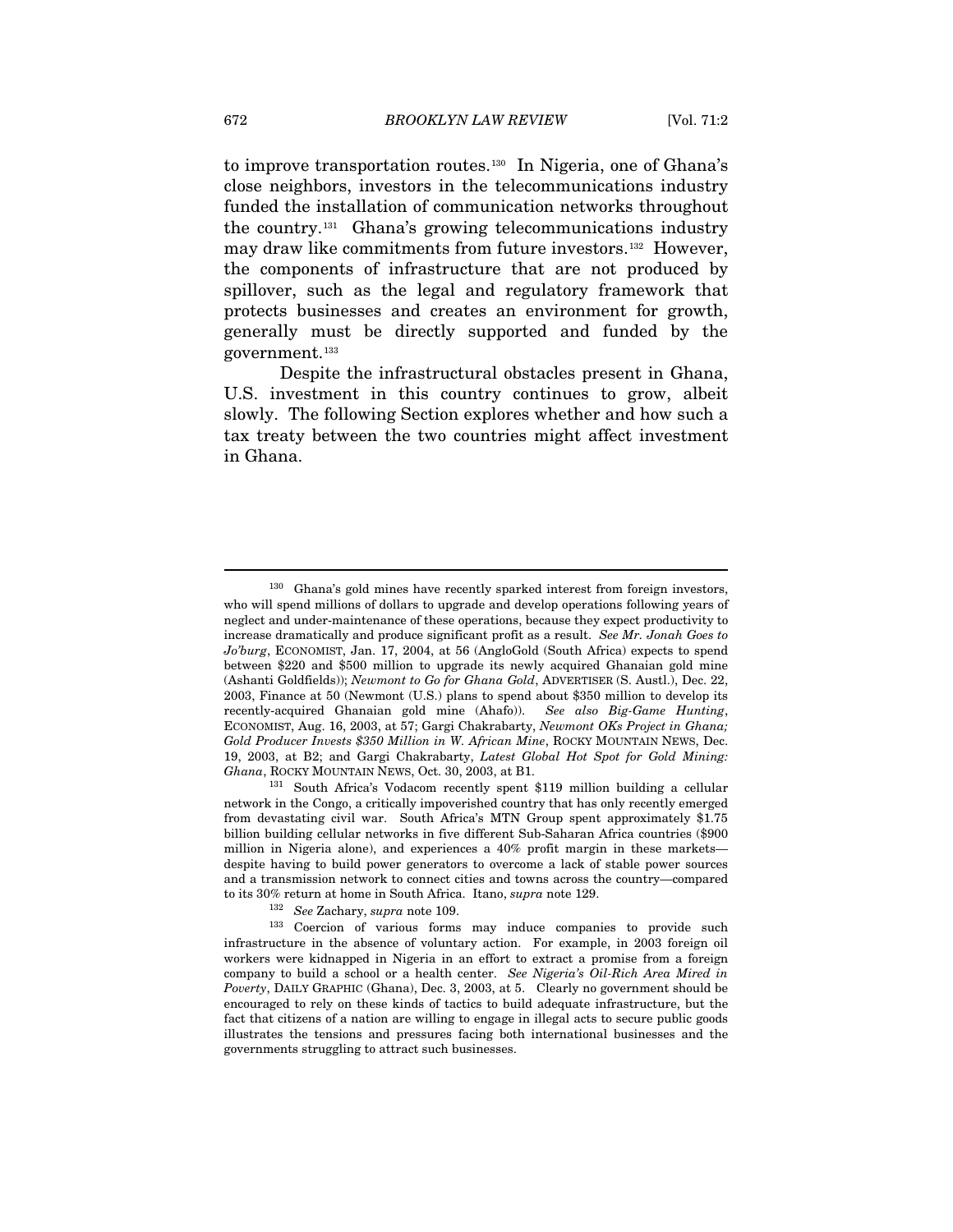As discussed in Part I, the U.S. Model serves as the template for all new tax treaties negotiated by the Treasury Department, though the OECD Model and other recent treaties are also consulted. Thus, in structure and overall content, a tax treaty between the U.S. and Ghana would emulate the model treaties, especially the U.S. Model, to a substantial degree. However, in negotiations with LDCs, the Treasury Department also consults the UN Model.[1](#page-35-0)34 As a result, these treaties usually contain several standard deviations from the U.S. Model, described in reports and technical explanations as "developing-country concessions."[13](#page-35-1)5 They are called concessions because they typically concede U.S. residencebased taxing jurisdiction in favor of greater source-country taxation.[1](#page-35-2)36

An example of a U.S. treaty with an LDC, as compared to the U.S. Model Treaty, demonstrates the operation of these

<span id="page-35-0"></span><sup>134</sup> *See, e.g.*, Department of the Treasury Technical Explanation of the Convention Between the Government of the United States of America and the Government of the Democratic Socialist Republic of Sri Lanka for the Avoidance of Double Taxation and the Prevention of Fiscal Evasion with Respect to Taxes on Income, Mar. 14, 1985, as Amended by a Protocol Signed at Washington on Sept. 20, 2002, http://www.treas.gov/press/releases/reports/tesrlanka04.pdf ("Negotiations also took into account the [OECD Model], the [UN Model], and recent tax treaties concluded

<span id="page-35-1"></span> $135$  This designation has been consistently propounded throughout U.S. tax treaty history, and continues virtually unchanged today. *Compare, e.g.*, STAFF OF JOINT COMM. ON TAXATION, 101ST CONG., EXPLANATION OF PROPOSED INCOME TAX TREATY (AND PROPOSED PROTOCOL) BETWEEN THE UNITED STATES OF AMERICA AND THE REPUBLIC OF INDIA 10-11 (Comm. Print 1990) ("The proposed treaty contains a number of developing country concessions . . . providing for relatively broad source-basis taxation."), *and* STAFF OF S. FOREIGN RELATIONS COMM., 101ST CONG., REPORT ON THE TAX CONVENTION WITH THE REPUBLIC OF INDIA 2-8 (Comm. Print 1990) , *with* STAFF OF JOINT COMM. ON TAXATION, 108TH CONG., EXPLANATION OF PROPOSED INCOME TAX TREATY BETWEEN THE UNITED STATES AND THE DEMOCRATIC SOCIALIST REPUBLIC OF SRI LANKA 18, 64 (Comm. Print 2004) [hereinafter EXPLANATION OF SRI LANKA TREATY]

<span id="page-35-2"></span><sup>(</sup>describing these deviations as substantive, and outlining the major provisions). 136 EXPLANATION OF SRI LANKA TREATY, *supra* note 135, at 64. To the extent that source-based taxing jurisdiction is theoretically more justifiable, the term "concession" is something of a misnomer. *See* discussion in Part II.B. Nevertheless, as much source-based jurisdiction has been ceded in favor of residence-based jurisdiction in the evolution of the model treaties, a reversal of this norm, especially in the case of non-reciprocal capital flows, can in theory shift greater tax revenue collection to the country of source. By so doing, it requires the residence country to revert to the role of relieving double taxation via the generosity of the foreign tax credit, discussed *supra*, note 43 and accompanying text. However, the theory that revenues are conceded under these provisions only holds if the source country actually imposes and collects the tax. This is an assumption which cannot be relied upon in today's global economy, as discussed *infra* Part IV.B.2.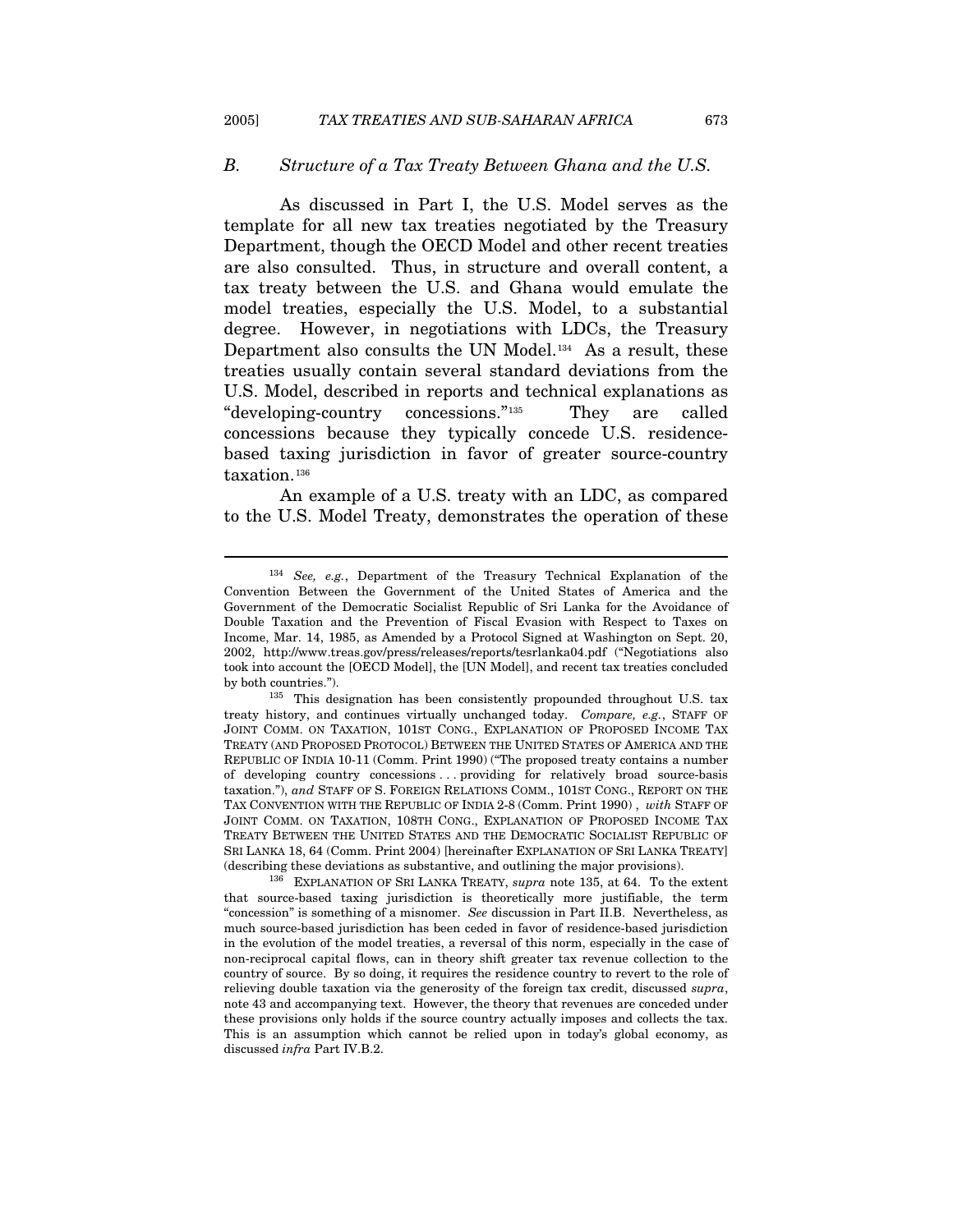concessions. At the time it was entered into, the U.S. tax treaty with Jamaica was deemed to be the "precedent for negotiations" with other LDCs.[1](#page-36-0)37 At twenty-four years of age, that treaty is substantially out of date, as many tax laws in the U.S. (and presumably in Jamaica) have changed significantly since it entered into force in [1](#page-36-1)981.<sup>138</sup> However, the principle of enlarging source-country taxation found in the U.S.-Jamaica treaty continues to appear in new tax treaties with other LDCs.[13](#page-36-2)9 Therefore, the following discussion uses the U.S.- Jamaica treaty to model the terms that might be expected in a U.S.-Ghana tax treaty, should one be concluded.

In the U.S. tax treaty with Jamaica, as in most U.S. tax treaties with LDCs, the expectation that non-reciprocal capital flows may negatively impact the LDC is addressed by preserving source-country taxation. This is mainly accomplished through modifications to the articles dealing with the determination of thresholds for taxing income from business activities (the permanent establishment provision) and those dealing with the taxation of passive-type income (dividends, interest, and royalties provisions).[1](#page-36-3)40

First, under the permanent establishment concept, source-country taxation is enlarged by expanding the definition to allow the LDC to impose taxation on more of the business profits earned by foreign persons in the source country. Thus, in the U.S.-Jamaica treaty, the permanent establishment provision mirrors the structure of the U.S. and OECD Models, but incorporates the UN Model approach, shortening the threshold durational requirement from one year to six months in the case of construction, dredging, drilling, and similar activities.[1](#page-36-4)41 It also provides that the furnishing of services can create a permanent establishment if continued for more than

<span id="page-36-4"></span><span id="page-36-3"></span>tax laws"). 140 *See supra* Part II.C. 141 U.S.-Jamaica Treaty, *supra* note 4, art. 5, ¶ 2(i). The activity must continue for "more than 183 days in any twelve-month period," and at least 30 days in any given taxable year to constitute a permanent establishment. *Id.*

<span id="page-36-0"></span><sup>&</sup>lt;sup>137</sup> STAFF OF JOINT COMM. ON TAXATION, 97TH CONG., EXPLANATION OF PROPOSED INCOME TAX TREATY (AND PROPOSED PROTOCOL) BETWEEN THE UNITED STATES AND JAMAICA 4 (Comm. Print 1981). 138 U.S.-Jamaica Treaty, *supra* note 4.

<span id="page-36-2"></span><span id="page-36-1"></span><sup>139</sup> Evidently, in some cases this is done regardless of the pre-existing legal framework in the LDC. *See* EXPLANATION OF SRI LANKA TREATY, *supra* note 135, at 62 (stating that "it is not clear that . . . Sri Lankan laws have been fully taken into account" since "[s]everal of the articles of the proposed treaty contain provisions that are less favorable to taxpayers than the corresponding rules of the internal Sri Lankan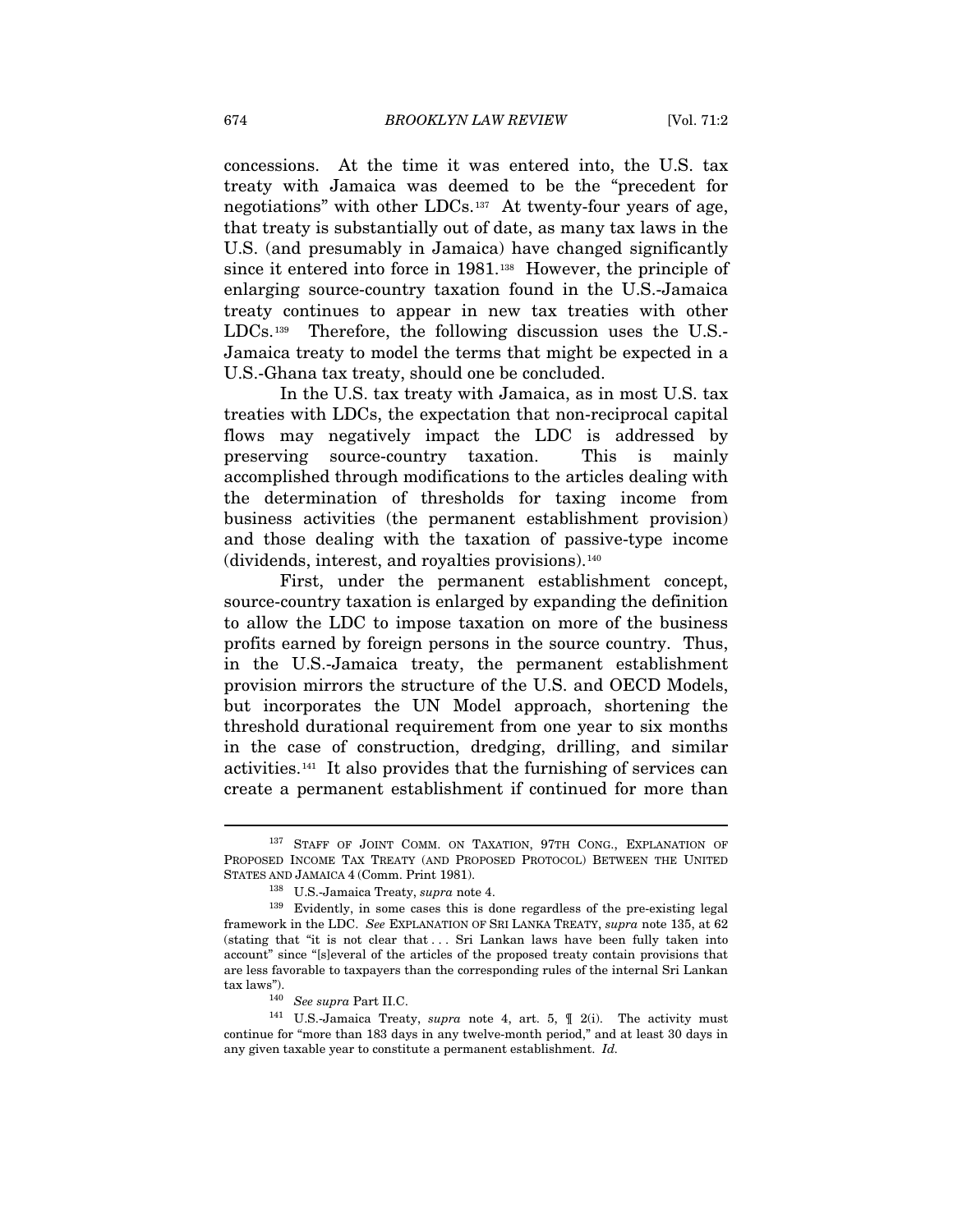ninety days a year.<sup>[14](#page-37-0)2</sup> Finally, it provides that maintaining substantial equipment or machinery in a country for four months can constitute a permanent establishment.<sup>[14](#page-37-1)3</sup> One or more of these deviations from the U.S. Model are found in most U.S. tax treaties with LDCs.<sup>[14](#page-37-2)4</sup> Consequently, similar provisions would likely be suggested, negotiated, and agreed to in a U.S.-Ghana tax treaty.

Second, under the passive income provisions, sourcecountry taxation is enlarged by allowing the source country to impose tax rates on these items of income in excess of the maximum rates provided in the U.S. Model. The U.S. Model allows source-country tax rates of no more than 5 and 15% on direct and regular dividends, respectively, and 0% on interest and royalties.[1](#page-37-3)45 In contrast, the U.S.-Jamaica treaty provides for source-country tax rates of [1](#page-37-4)0% on direct dividends,<sup>146</sup> 15%

 $\overline{a}$ 

<span id="page-37-4"></span><span id="page-37-3"></span>arts. 10-12. The OECD Model differs from the U.S. Model in that it provides for source-country tax rates of 5% in the case of dividends held by 25% or greater corporate shareholders, 15% in the case of all other dividends, 10% in the case of interest, and zero in the case of royalties. OECD MODEL, *supra* note 21, arts. 10-12. As discussed in Part II.C, the UN Model leaves the maximum tax rate blank, implying that countries should negotiate a higher rate in the case of treaties between developed and less developed countries. UN MODEL, *supra* note 78, arts. 10-12.<br><sup>146</sup> U.S.-Jamaica Treaty, *supra* note 138, art. X, ¶ 2(a).

<span id="page-37-0"></span><sup>&</sup>lt;sup>142</sup> *Id.* art. 5,  $\sqrt{2}$  2(j). The services must continue for "more than 90 days in any twelve-month period" and at least 30 days in any given taxable year to constitute a permanent establishment. *Id.* 

<span id="page-37-1"></span><sup>&</sup>lt;sup>143</sup> *Id.* art. 5,  $\sqrt{2}$  2(k). The equipment or machinery must be maintained "for a period of more than 120 consecutive days," and at least 30 days in any given taxable year to constitute a permanent establishment. *Id.* 

<span id="page-37-2"></span><sup>144</sup> *See*, *e.g.*, U.S.-India Treaty, *supra* note 4, art. 5, ¶ 2(j)-(l) (providing for the same concessions as in the U.S.-Jamaica Treaty, *supra* note 4). Similar deviations are also in U.S. tax treaties with other developed countries. *See*, *e.g.*, U.S.-Canada Treaty, *supra* note 97, art. V, ¶ 4 (providing that the use of a drilling rig or ship for more than three months in any twelve-month period constitutes a permanent establishment). Since Canada is a developed country, the Senate Report does not mention the UN Model as a source of consultation, and the Joint Committee does not identify the deviation as a concession by the U.S., but rather explains that "[t]he shorter period was included in the treaty at the insistence of Canada which felt that a one-year period was unrealistic, given the adverse conditions of drilling in the Canadian offshore and the fact that the drilling season there is very short." *See* STAFF OF S. COMM. ON FOREIGN RELATIONS, 98TH CONG., REPORT ON THE TAX CONVENTION AND PROPOSED PROTOCOLS WITH CANADA (Comm. Print 1984); STAFF OF THE JOINT COMM. ON TAXATION, 96TH CONG., EXPLANATION OF TAX CONVENTION WITH CANADA (Comm. Print 1980). Narrow thresholds continue to appear in newly-signed U.S. tax treaties, such as the one with Bangladesh. *See supra* note 42, art. 5, ¶ 3, 6 (not yet in force). 145 *See supra* notes 92-93 and accompanying text; U.S. MODEL, *supra* note 56,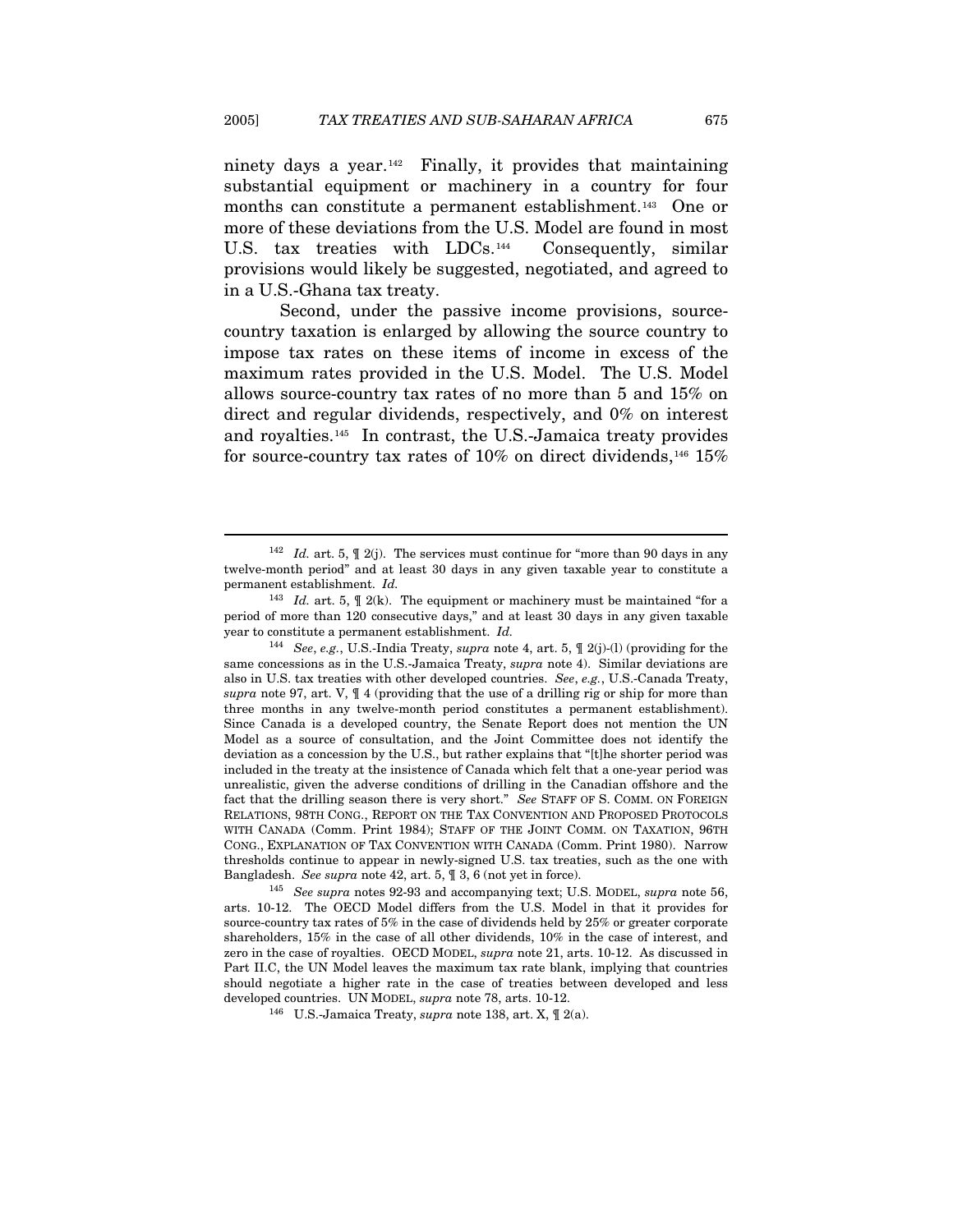on regular dividends,<sup>[14](#page-38-0)7</sup> [1](#page-38-1)2.5% on interest,<sup>148</sup> and 10% on royalties.[14](#page-38-2)9

Despite the general trend of higher source-country taxation of passive income items in U.S. tax treaties with LDCs, source-country taxation of certain items of passive income have recently been lowered in a number of U.S. tax treaties, including one with Mexico, arguably an LDC.[1](#page-38-3)50 The U.S. agreed to eliminate source-country taxation on direct dividends paid with respect to stock held by foreign controlling parent companies<sup>[15](#page-38-4)1</sup> in a recent protocol to the U.S.-Mexico tax treaty.[15](#page-38-5)2 A most-favored nation provision in the original treaty[15](#page-38-6)3 caused the elimination of source-country taxes on these direct dividends when the U.S. negotiated the same provision in recent treaties and protocols with Australia,[15](#page-38-7)4 Japan,<sup>[1](#page-38-9)55</sup> and Britain.<sup>156</sup> According to Treasury officials, the elimination of source-country tax on direct dividends earned by foreign controlling companies reduces tax barriers and

 $\overline{a}$ 

<span id="page-38-5"></span><span id="page-38-4"></span>§ 3(a). 152 *See id.* art. II. *See also* Report of the Senate Foreign Relations Committee on the Additional Protocol Modifying the Income Tax Convention with Mexico, U.S.- Mex., § VI(A), Mar. 13, 2003, S. EXEC. DOC. NO. 108-4 (2003) (protocols eliminate tax on certain direct dividends). 153 *See* Protocol Amending the U.S.-Mexico Treaty, *supra* note 97, ¶ 8(b) ("If

<span id="page-38-6"></span>the United States agrees in a treaty with another country to impose a lower rate on dividends than the rate specified . . . both Contracting States shall apply that lower

<span id="page-38-7"></span>rate instead of the rate specified . . . .").<br><sup>154</sup> Protocol Amending the Convention for the Avoidance of Double Taxation and the Prevention of Fiscal Evasion with Respect to Taxes on Income, U.S.-Austl., art. VI, May 2003 [hereinafter Australia Protocol]. 155 Convention for the Avoidance of Double Taxation and the Prevention of

<span id="page-38-8"></span>Fiscal Evasion with Respect to Taxes on Income, U.S.-Japan, art. XI, Nov. 6, 2003, T.I.A.S. No. 108-14 (2004) [hereinafter U.S.-Japan Treaty].

<span id="page-38-9"></span>156 Convention for the Avoidance of Double Taxation and the Prevention of Fiscal Evasion with Respect to Taxes on Income and on Capital Gains, U.S.-U.K., art. X, July 24, 2001, *available at* http://www.ustreas.gov/offices/tax-policy/library/ uktreaty.pdf [hereinafter U.S.-U.K. Treaty].

<sup>147</sup> *Id.* art. X, ¶ 2(b). 148 *Id.* art. XI. 149 *Id.* art. XII.

<span id="page-38-3"></span><span id="page-38-2"></span><span id="page-38-1"></span><span id="page-38-0"></span><sup>150</sup> Second Additional Protocol that Modifies the Convention for the Avoidance of Double Taxation and the Prevention of Fiscal Evasion with Respect to Taxes on Income, U.S.-Mex., art II Nov. 26, 2002, T.I.A.S No. 108-4 (providing a zero-rate for dividends in the case of certain controlled companies), *available at*  http://www.ustreas.gov/press/releases/docs/mexico.pdf [hereinafter U.S.-Mex.]. Mexico is not designated as an LDC in the World Factbook, but is included by reference to its OECD membership within the definition of developed countries, even though its per capita GDP of less than \$10,000 would align it with other LDCs. *See supra* note 20. 151 Those owning at least 80% of the foreign subsidiary's stock. *Id.* art. II,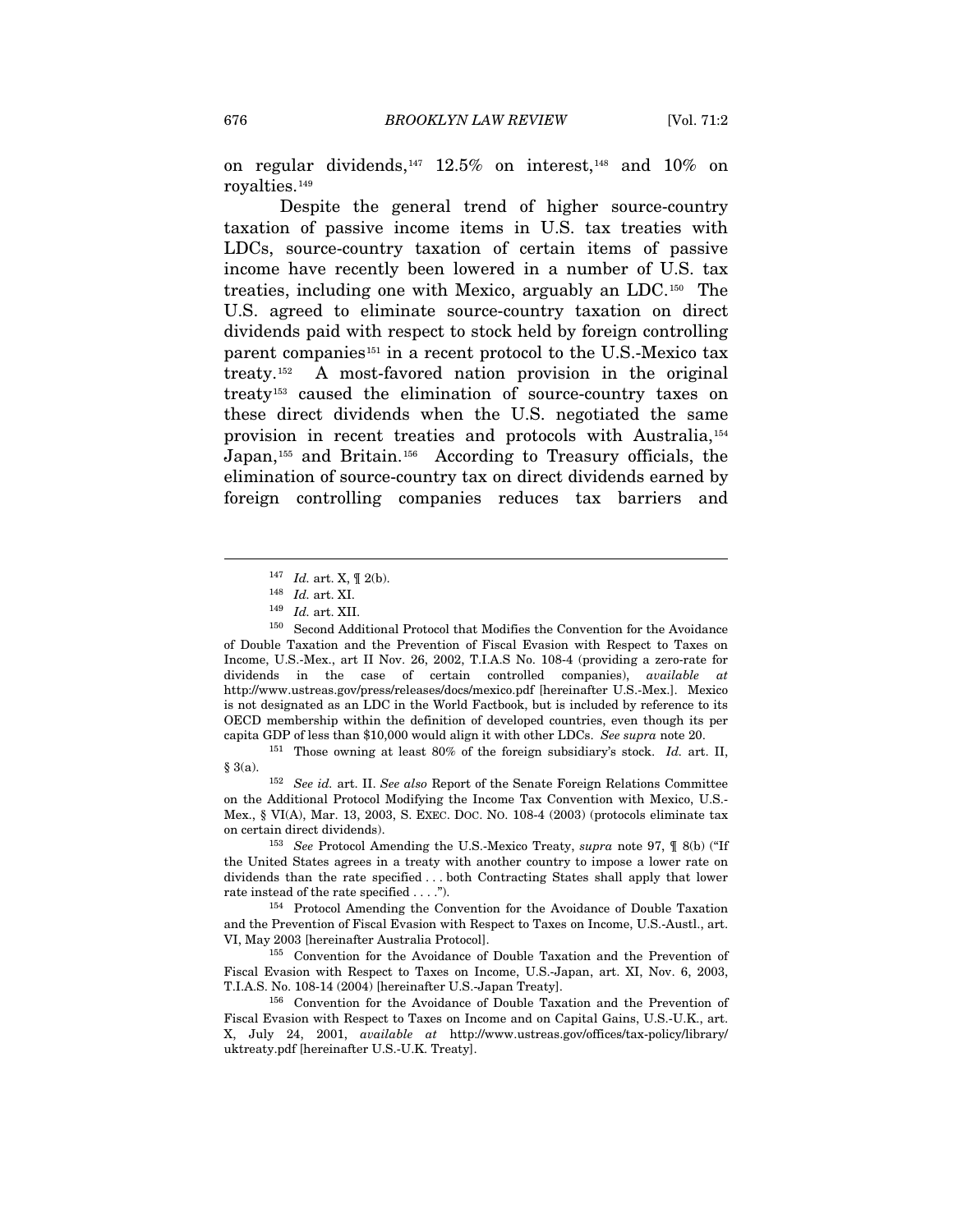increases the economic ties between the partner countries.[15](#page-39-0)7 Following the logic of this position, a U.S.-Ghana tax treaty should involve a significant lowering, if not complete elimination, of source-country taxation of dividends. The fact that the U.S. tax treaty with Mexico very recently adopted this position would seem to support the expectation of a similar provision in a tax treaty with Ghana.

However, the more likely result is that in a U.S.-Ghana tax treaty, source-country tax rates on dividends would be closer to the rates found in the Jamaica treaty than those found in the Mexico treaty.[1](#page-39-1)58 No recent U.S. tax treaty with an LDC has incorporated a zero rate for dividends paid to controlling company shareholders, and all provide for maximum source-country tax rates on passive income items that are higher than those provided in the U.S. Model.[1](#page-39-2)59

Thus, as in the case of the permanent establishment provisions, the higher source-country rates that are typical in U.S. tax treaties with LDCs would likely be suggested, negotiated, and agreed to in a U.S.-Ghana tax treaty.[1](#page-39-3)60 Using

 $\overline{a}$ 

<span id="page-39-1"></span>taxation on direct dividends, 10% on regular dividends, and 0% on direct dividends paid to foreign companies with a controlling interest in the paying company. *See* U.S.-

<span id="page-39-0"></span><sup>157</sup> *See* STAFF OF S. FOREIGN RELATIONS COMM., 108TH CONG., REPORT ON THE CONVENTION WITH JAPAN (Comm. Print 2003) (noting that many bilateral tax treaties to which the United States is not a party eliminate taxes on direct dividends, that the EU's Parent-Subsidiary Directive achieves the same result, and that the United States has signed treaty documents with the U.K. and Australia that include provisions similar to the one in the Mexico protocol); *see also* John W. Snow, U.S. Sec'y of the Treasury, Remarks at the U.S.-Japan Income Tax Treaty Signing Ceremony (Nov. 6, 2003), *available at* http://www.treas.gov/press/releases/js975.htm (stating that the new U.S.-Japan Treaty "will significantly reduce existing tax-related barriers to trade and investment between Japan and the United States" and "will foster still-closer economic ties" between the two countries).<br><sup>158</sup> The Mexico treaty now provides for a maximum of 5% source-country

<span id="page-39-2"></span>Mexico Treaty, *supra* note 97, art. 10. 159 *See, e.g.*, U.S.-Sri Lanka Treaty, *supra* note 4, arts. X-XII (providing maximum rates of 15% on all dividends and 10% on interest and royalties); U.S.- Bangladesh Treaty, *supra* note 42 (same rates as in the U.S.-Sri Lanka Treaty). Other than the lower rates on dividends, the U.S.-Mexico Treaty is consistent with other tax treaties with LDCs in that it provides for maximum source-country tax rates of  $15\%$  on interest and  $10\%$  on royalties. See U.S.-Mexico Treaty, supra note 97.

<span id="page-39-3"></span><sup>&</sup>lt;sup>160</sup> The U.S. tax treaties with Greece (a developed country), the former countries of the U.S.S.R. (each a transition country), and Trinidad & Tobago (an LDC), each provide for a maximum 30% source-country tax rate for dividends, and those with Israel (a developed country), India, and the Philippines (each an LDC), provide a maximum 25% rate. *See* Convention for the Avoidance of Double Taxation and Prevention of Fiscal Evasion with Respect to Taxes on Income, Feb. 20, 1950, U.S.- Greece, 5 U.S.T. 47, TIAS 2902; TIAS; Convention on Matters of Taxation, Jun. 20, 1973, U.S.-U.S.S.R., TIAS 8225, 27 U.S.T. 1; U.S.- Trin. & Tobago Treaty, *supra* note 4; Convention with Respect to Taxes on Income, Nov. 20, 1975, U.S.-Isr.; U.S.-India Treaty, *supra* note 4; U.S.-Philippines Treaty, *supra* note 4. The newest U.S. tax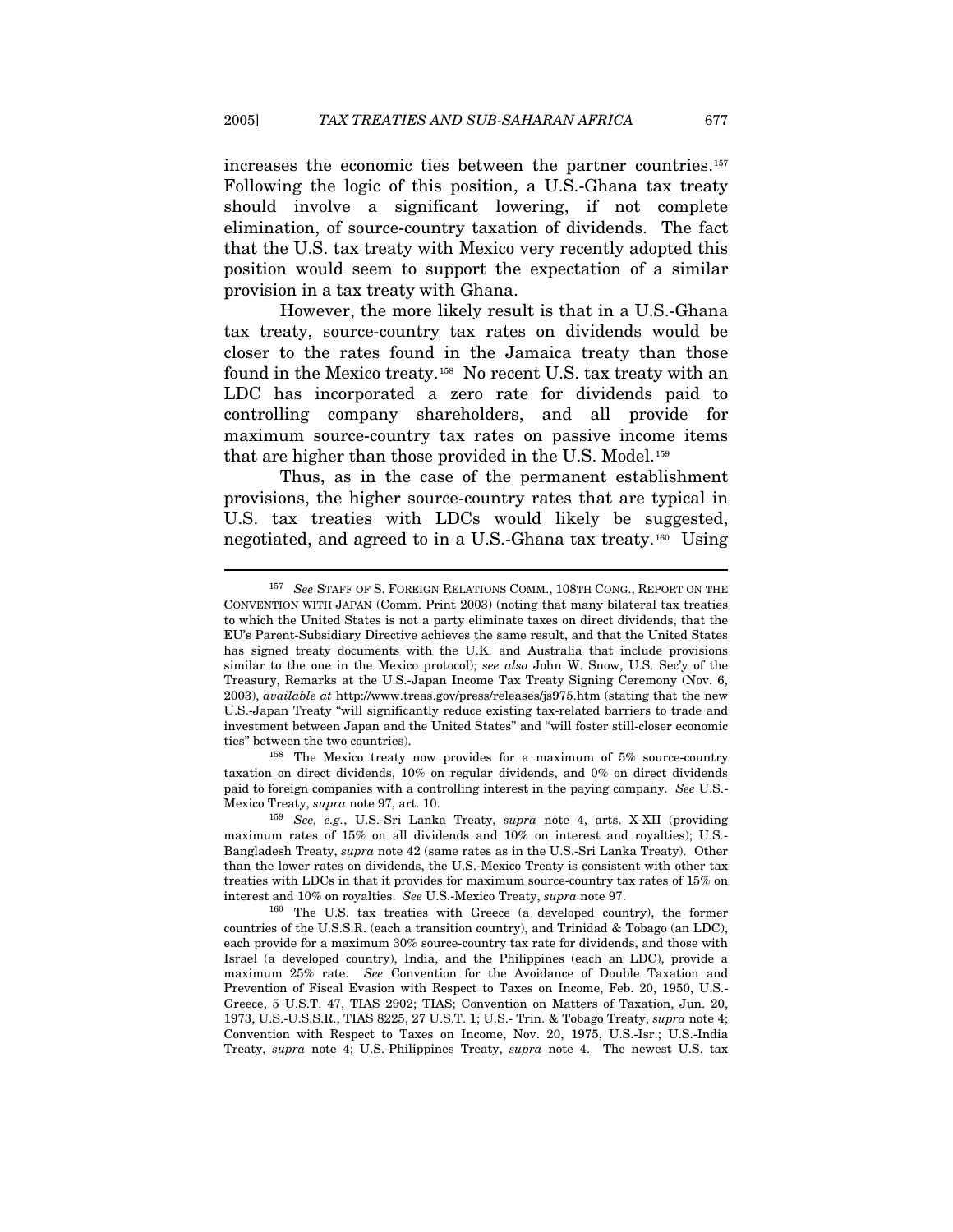the U.S.-Jamaica treaty and other recent treaties with LDCs as a guide, a U.S.-Ghana tax treaty could be expected to provide maximum source-country tax rates of 10 to 15% on direct dividends, 10 to 15% on regular dividends,  $161$  $161$  and  $10\%$  on interest and royalties.

The narrower permanent establishment thresholds and higher source-country tax rates are expected in a U.S.-Ghana tax treaty because they continue to appear in other U.S. tax treaties with LDCs. They appear in these treaties because it is believed that they will provide some benefit to the governments of the LDCs entering into these agreements. Yet, the overriding purpose of these treaties is the same as that for treaties exclusively between developed countries: they are supposed to relieve double taxation and therefore increase cross-border investment between the partner countries. The next Part explores the extent to which either of these goals are achieved under this hypothetical tax treaty between Ghana and the U.S.

# IV. THE EFFECT OF A U.S.-GHANA TAX TREATY ON POTENTIAL U.S. INVESTORS

Assuming that Ghana is otherwise a viable destination for U.S. investment as described above, a tax treaty between these two countries would theoretically complement U.S. investment interests as well as its trade and aid initiatives. However, this Part demonstrates that in today's global tax climate, a tax treaty that follows the international standards set forth in the model treaties will likely be ineffective in achieving its goals as a result of several interrelated phenomena.

First, the scope of tax treaties appears to be too narrow in the context of these LDCs. Second, double taxation appears to be disappearing in international transactions involving these LDCs as a result of the widespread reduction in taxation

treaty, with Sri Lanka (an LDC), provides for a 15% tax rate on all dividends. *See Proposed Tax Treaties with Japan and Sri Lanka: Hearing Before the S. Comm. on Foreign Relations* 108th Cong. 6 (2004) (testimony of the Staff of the Joint Comm. on Taxation). The Sri Lanka treaty was considered by the Senate in February, 2004 together with the U.S.-Japan Treaty, which provides for zero taxation on certain dividends paid to controlling shareholders. *See id.* at 18, 20.<br><sup>161</sup> Forty-eight of the U.S. tax treaties currently in force provide a rate of 10-

<span id="page-40-0"></span><sup>15%</sup> on regular dividends. INTERNAL REVENUE SERV., U.S. DEP'T OF THE TREASURY, PUBL'N 901, U.S. TAX TREATIES 33-34 tbl. 1 (2004); U.S.-Sri Lanka Treaty, *supra* note 4, art. 10.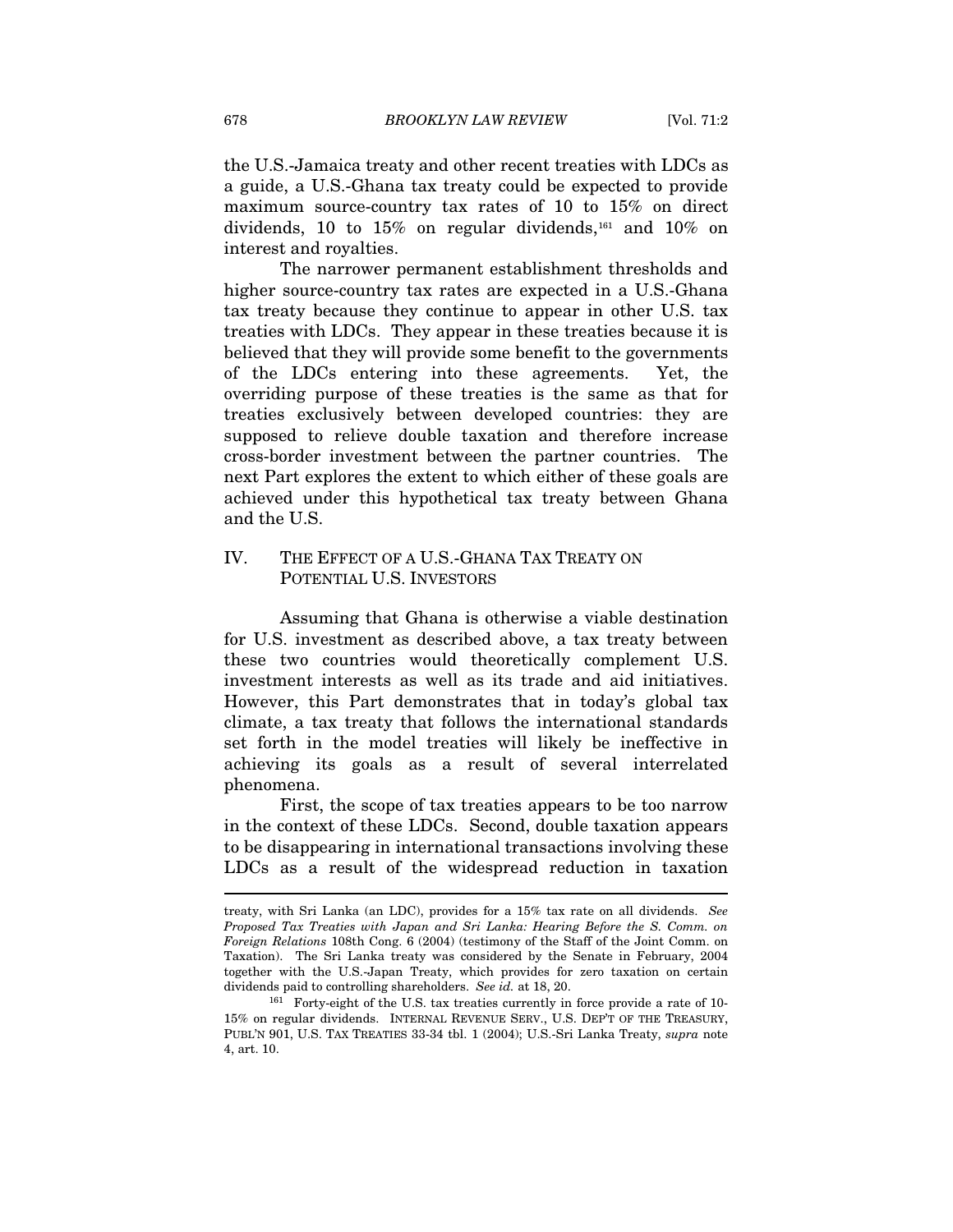caused by global tax competition and an ever-increasing availability of opportunities to avoid and evade income taxation. Third, there may be little differential between tax treaties and statutory law in the LDCs of Sub-Saharan Africa. Fourth, tax treaties may have little impact on multinational investment behavior in the face of non-tax characteristics of LDCs, such as inadequate infrastructure. Finally, tax treaties may offer little more than perception about the commercial and legal climate of a country for foreign investment. Because of the impact of each of these factors on global commercial activity, a tax treaty between Ghana and the U.S. would yield an insignificant impact on investment and trade between these two countries.

### *A. Non-Comparable Taxation*

 $\overline{a}$ 

The first phenomenon that tends to reduce the potential benefit of a tax treaty between the U.S. and Ghana is the fact that U.S. multinational companies are likely to face nonincome types of taxation in Ghana.[16](#page-41-0)2 Like many LDCs, Ghana relies on a broad range of taxes that are not relieved under tax treaties, including consumption, excise, and trade taxes.[1](#page-41-1)63 The reliance on trade and excise taxes is historical, arising out of practices that have since been abandoned in developed countries in favor of personal income taxation and, outside of the U.S., consumption taxation, typically in the form of the value added tax (VAT).[16](#page-41-2)4

VATs are relatively new to LDCs, having been introduced in the 1970s and 1980s largely as part of tax reforms initiated by international monetary organizations as a condition of lending.[16](#page-41-3)5 Prior to the introduction of the VAT,

<span id="page-41-1"></span><span id="page-41-0"></span><sup>162</sup> That is, if they face any taxation at all. *See infra* Part IV.B. 163 *See, e.g.*, Guttentag, *supra* note 4, at 452 ("[W]e have noted a trend where developing countries question the desirability of maintaining high source based taxation, but need to find alternative sources of revenue . . . many of them rely to a lesser extent on OECD type tax systems . . . instead, there is a greater reliance on value added taxes and asset taxes."). 164 The shift from trade to income and consumption taxation in the U.S. and

<span id="page-41-2"></span>other developed countries is discussed in WEISMAN, *supra* note 41, at 14, 42, 44; William D. Samson, *History of Taxation*, *in* THE INTERNATIONAL TAXATION SYSTEM 33- 37 (Andrew Lymer & John Hasseldine eds., 2002); Reuven S. Avi-Yonah, *Globalization, Tax Competition, and the Fiscal Crisis of the Welfare State*, 113 HARV. L. REV. 1573, 1576 (2000).  $165$  From 1950, when the VAT emerged in its modern form, until 1980, many

<span id="page-41-3"></span>countries shifted from consumption taxes to payroll (social security) taxes, and since 1980, many countries have begun to shift from personal income taxes to VAT. KEN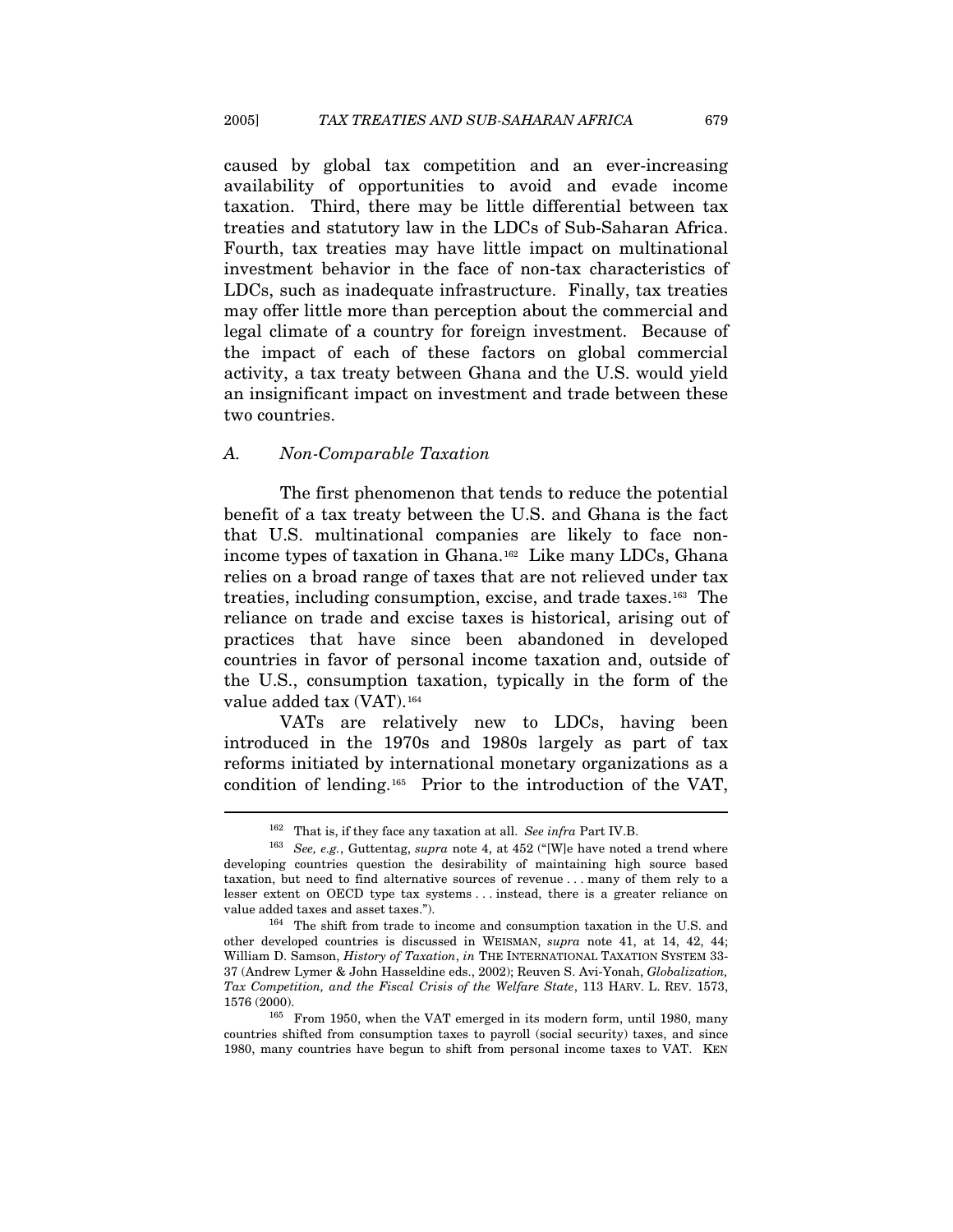many LDCs, including those in Sub-Saharan Africa, followed the customs of the developed world that were introduced under colonization and relied heavily on trade taxes for revenue.[16](#page-42-0)6 The increased focus on the VAT was part of an overall effort to gradually reduce and, eventually, completely eliminate taxes on international trade.[1](#page-42-1)67

In Ghana, the government introduced a 20% VAT in 1995 but quickly repealed it in the face of violent protests.[16](#page-42-2)8 After a lengthy educational campaign, the government reinstated the VAT in 1998, this time at 10%.[1](#page-42-3)69 Since then, the VAT has not led to a decrease in any other taxes. A decrease in international trade taxes (tariffs) and excise taxes was initially realized soon after introduction of the VAT, but this trend has since reversed itself, and tariffs are currently increasing as a percentage of total revenues collected.[1](#page-42-4)70 Moreover, a temporary rise in corporate income taxation that accompanied the introduction of the VAT appears to have leveled off and corporate tax rates are currently decreasing.[17](#page-42-5)1 As a result, the introduction of the VAT in Ghana has lead to an overall increase in taxes that are not addressed by treaties.<sup>[17](#page-42-6)2</sup>

<span id="page-42-1"></span>note 11, at 145.<br> $167$  Such efforts have been encouraged by international monetary organizations such as the International Monetary Fund (IMF) and the World Bank as part of an overall tax reform package introduced in various forms as a condition to ongoing lending arrangements. Stewart, *supra* note 11, at 170.<br><sup>168</sup> Ghana, Despite Its Successes, Is Swept by Anti-Tax Protests, N.Y. TIMES,

<span id="page-42-3"></span><span id="page-42-2"></span>May 23, 1995, at A6 (describing VAT-related riot that led to five deaths). 169 Miranda Stewart & Sunita Jogarajan, *The International Monetary Fund* 

<span id="page-42-4"></span><sup>170</sup> The remainder of Ghana's tax revenue derives from excise taxes, mainly on petroleum. INSTITUTE OF STATISTICAL, SOCIAL AND ECONOMIC RESEARCH, THE STATE OF THE GHANAIAN ECONOMY IN 2002, at 26, 28-29 tbl.2.4 (2003) [hereinafter STATE OF

<span id="page-42-6"></span><span id="page-42-5"></span>THE GHANAIAN ECONOMY]. 171 *Id*. 172 *See* Reuven S. Avi-Yonah, *From Income to Consumption Tax: Some International Implications*, 33 SAN DIEGO L. REV. 1329, 1350 (1996) (theorizing the obsolescence of the U.S. tax treaty network in the event the U.S. adopts a consumption

MESSERE ET AL., TAX POLICY: THEORY AND PRACTICE IN OECD COUNTRIES 28 (2003). *See also* Malcolm Gillis, *Tax Reform and the Value-Added Tax: Indonesia*, *in* WORLD TAX REFORM: CASE STUDIES OF DEVELOPED AND DEVELOPING COUNTRIES 227, 227 (Michael J. Boskin & Charles E. McClure, Jr., eds., 1990); Stewart, *supra* note 11, at 169. 166 Vito Tanzi, *Taxation in Developing Countries*, *in* TAX SYSTEMS IN NORTH

<span id="page-42-0"></span>AFRICA AND EUROPEAN COUNTRIES 1, 8-9 (Luigi Bernardi & Jeffrey Owens, eds., 1994) (discussing revenue composition in LDCs). In Sub-Saharan Africa trade taxes averaged about 27% of total revenues from 1994 to 1999. Percentages of revenues collected attributable to trade taxes ranged from 5% in Angola, to 49% in Uganda. Scott Riswold, *IMF VAT Policy in Sub-Saharan Africa*, WTD, Sep. 1, 2003, at 8. For a discussion of the impact of colonization on tax systems in LDCs, see Stewart, *supra*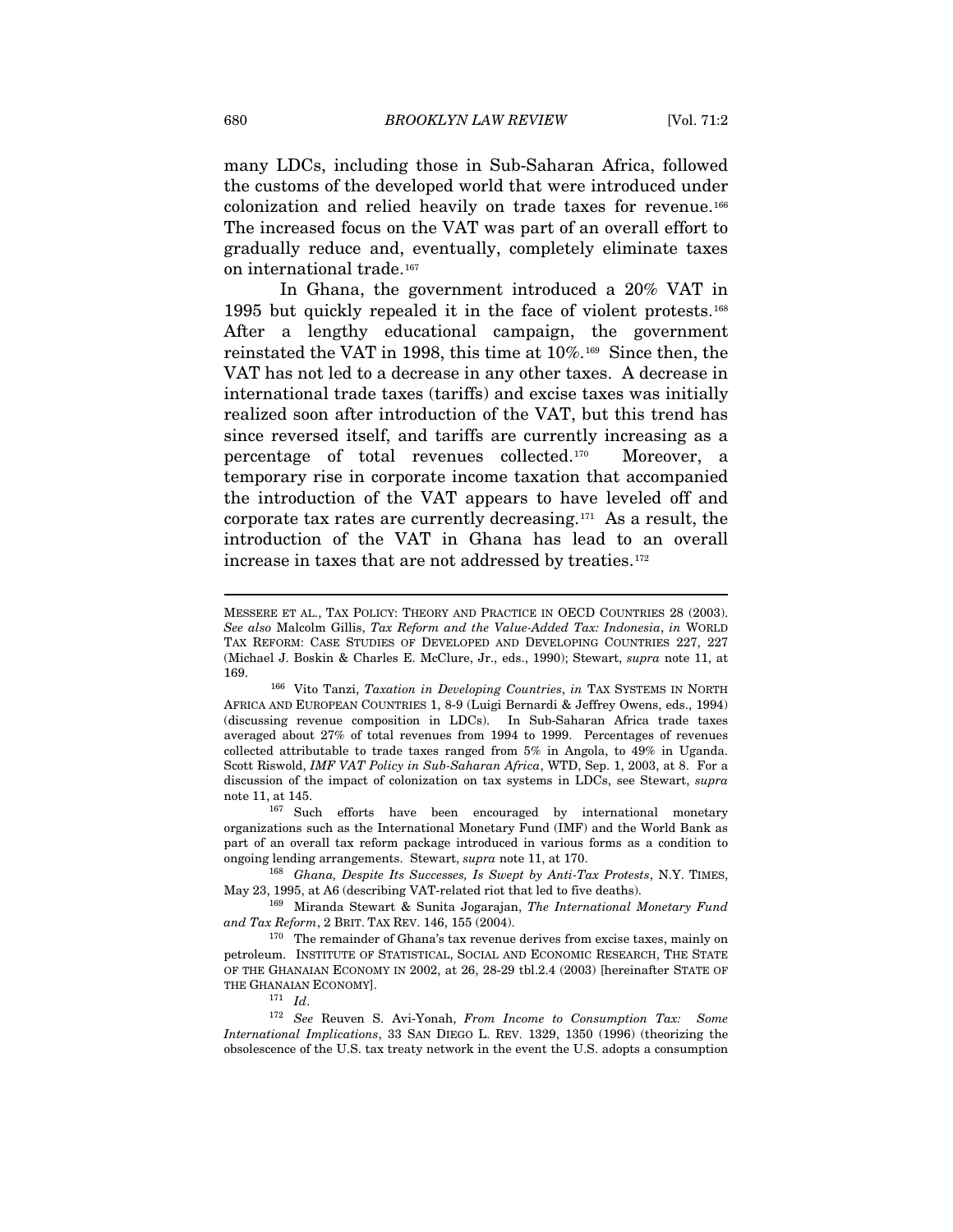Finally, investors are likely to encounter noncomparable taxation in Ghana as a result of government stakeholding in many formerly state-owned enterprises. For example, cocoa produced in Ghana is not subject to income taxation,[1](#page-43-0)73 but is subject to levy by the Ghana Cocoa Board, a monopsony for the international sale of Ghanaian cocoa products.[17](#page-43-1)4 Similarly, the government extracts mining profits by owning shares in all mining operations and requiring the payment of dividends on such shares.[1](#page-43-2)75 Thus, a focus on the VAT, income, international trade, and excise taxes in Ghana provides only an incomplete picture of the full burden of taxation imposed in this country. As treaties focus only on income taxation, they address taxation in LDCs to a very limited degree.

### *B. Decreasing Global Tax Burdens*

As non-comparable taxation increases, income taxation is decreasing throughout the world. As a result, multinationals investing in LDCs may face little or no income taxation on their foreign earnings. First, taxation may be reduced or eliminated by residence countries pursuant to rules that provide assets in offshore companies an indefinite suspension (deferral) of residence-based taxation. Second, taxation may be reduced or eliminated by source countries pursuant to tax incentives that eliminate taxation for specified durations or perpetually. Third, taxation by both countries may be reduced 

<span id="page-43-0"></span>relieved by, and therefore necessitates the continued existence of, tax treaties. 173 G.I.R.A., *supra* note 83, § 11(7) ("income from cocoa of a cocoa farmer is exempt from tax"). 174 Acting as the intermediary between farmers and the global market, the

tax and repeals the income tax, since "[f]undamentally, income tax conventions apply to taxes on 'income and capital'"). There are some tax treaties that address consumption taxes, specifically VAT. However, in most countries, the VAT employed is destination-based, meaning that exports are exempt from VAT and imports are subject to VAT. As a result, double VAT is avoided to a certain extent without need for international agreement (some double taxation will continue to occur to the extent there are varying definitions of exempted and included items). The inconsistency occurs to various degrees in every country that employs a VAT. Developed countries, however, continue to rely more heavily than LDCs on income taxation, which is

<span id="page-43-1"></span>Ghana Cocoa Board has the "sole responsibility for the sale and export of Ghana cocoa beans," and delivers only a fraction of realized proceeds to farmers, thus imposing a gross basis tax that currently approximates some 33%. *See* Ghana Cocoa Beans Production, Export And Prices, *available at* http://www.cocobod.gh/corp\_div.cfm ?BrandsID=13. *See also* STATE OF THE GHANAIAN ECONOMY, *supra* note 170, at 26. 175 *See* Thomas C. Wexler, *Introduction to Mining in Ghana*, THE MINING

<span id="page-43-2"></span>JOURNAL, Nov. 10, 1995, at 353 (discussing strict government controls over and rights in Ghanaian mining operations).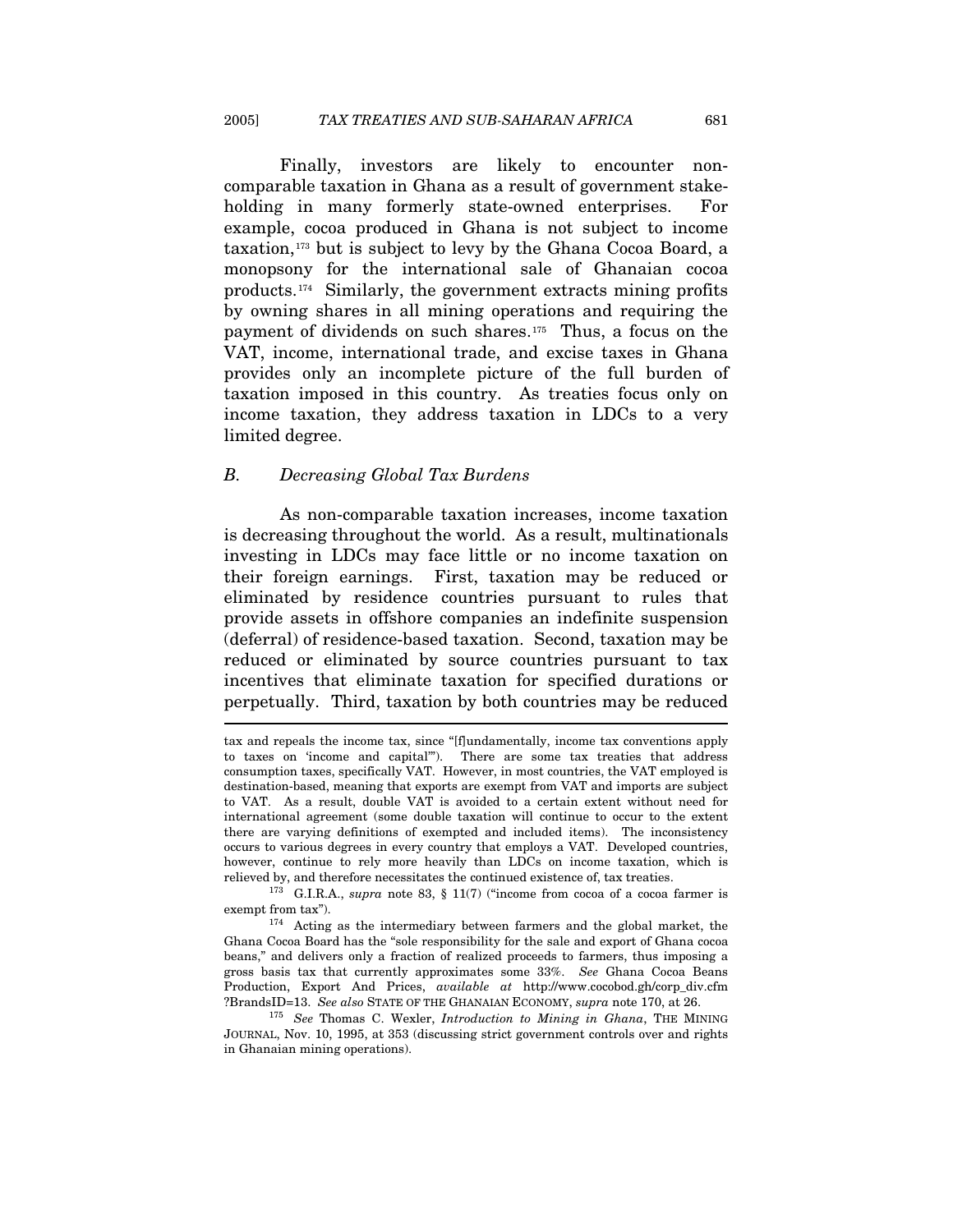or eliminated through strategies of tax avoidance and evasion. Finally, taxation by both countries may be reduced or eliminated pursuant to express efforts to do so by both taxing jurisdictions, usually through a tax treaty. The combination of reduction or elimination of taxation in both countries, whether express or not, leads to complete non-taxation<sup>[17](#page-44-0)6</sup> of multinational activities. As discussed more fully below, the resulting lack of taxation obviates the need to pursue tax relief under treaty.

### 1*.* Reduced Taxation Through Deferral

As discussed above, most developed countries impose taxation on a worldwide basis, yet most protect this right only with respect to certain items of income, allowing suspension of taxation on other items to continue indefinitely at the will of the shareholders.<sup>[17](#page-44-1)7</sup> Thus, despite the support for the primacy of residence-based taxation that originally served as a major reason for entering into tax treaties,<sup>[17](#page-44-2)8</sup> much residence-based taxation is undermined by the persistent allowance of deferral.

Deferral is antithetical to residence-based taxation. By allowing it, nominally residence-based jurisdictions like the U.S. mirror source-based (or territorial) systems by effectively providing tax exemptions for foreign income.[17](#page-44-3)9 Deferral is defended on grounds of neutrality: it is argued that companies from residence-based countries like the U.S. face heavier global tax burdens than companies from territorial countries, when both operate in third countries that impose little or no sourcebased taxation. For example, it is suggested that U.S.-based multinational companies operating abroad may be subject to little source-based taxation as foreign countries compete to attract their investment by offering low tax burdens, but because of the U.S. system of worldwide taxation, the U.S. based company is still subject to the higher U.S. domestic tax rates. In contrast, it is supposed that multinationals from territorial systems will have a tax advantage in the minimally-

<sup>176</sup> Sometimes called double non-taxation to indicate the coordinative effort

<span id="page-44-3"></span><span id="page-44-2"></span><span id="page-44-1"></span><span id="page-44-0"></span>that produces it.<br><sup>177</sup> See *supra* text accompanying note 35.<br><sup>178</sup> See *supra* text accompanying note 68.<br><sup>179</sup> See Peroni, *supra* note 65, at 987. Passive income items such as dividends, interest, and royalties are generally not eligible for deferral and are therefore subject to current tax in the U.S.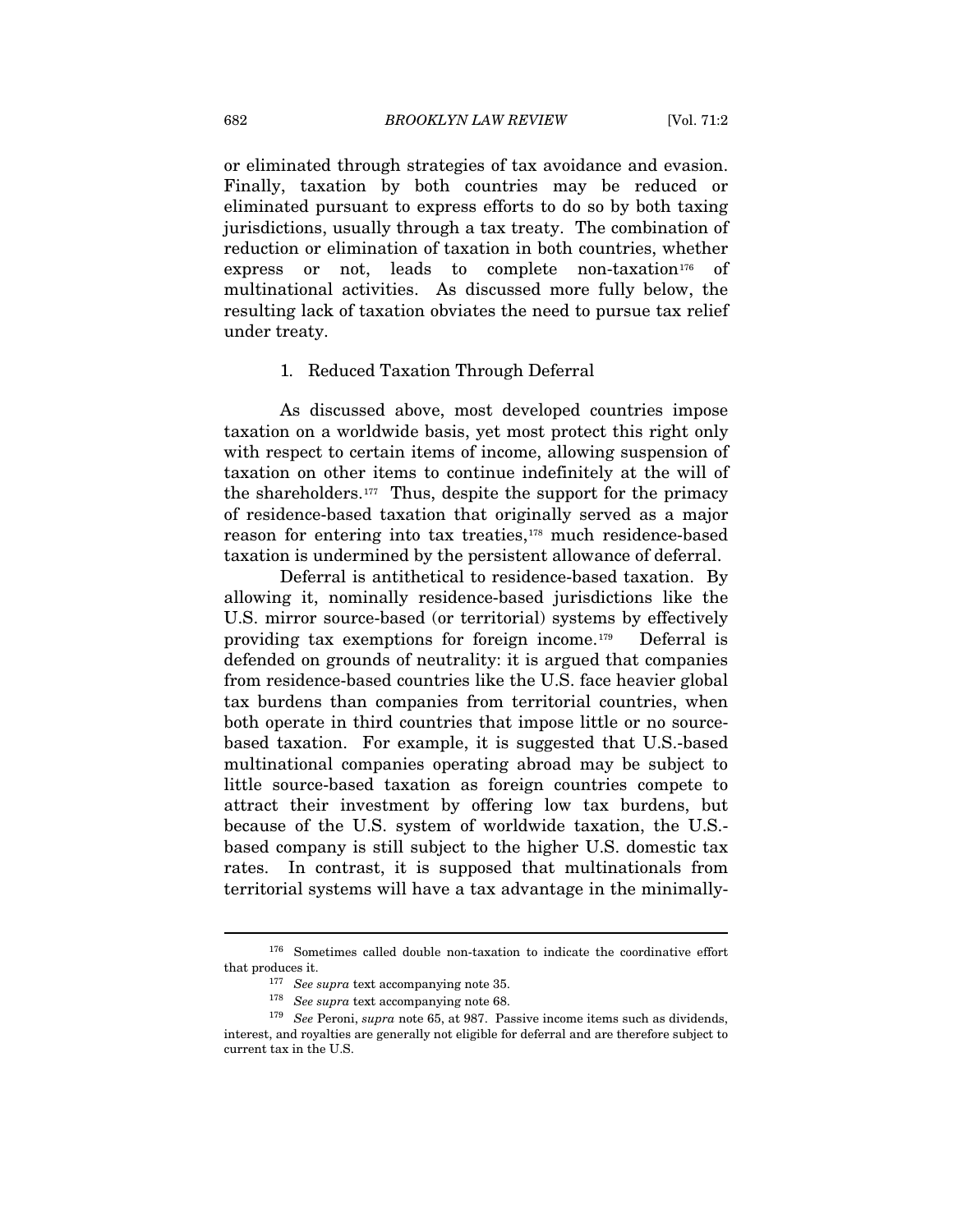taxing foreign country because these companies can combine low taxation abroad with exemption at home.<sup>[18](#page-45-0)0</sup>

Based on this argument, deferral continues to be vigorously defended under principles of capital import neutrality,[18](#page-45-1)1 as requisite to allow U.S. companies to compete in low-tax countries against the multinational companies of territorial jurisdictions.[18](#page-45-2)2 That few multinational companies are actually residents of purely territorial systems,[1](#page-45-3)83 and that deferral provides the equivalent of exemption for much of the foreign income earned by U.S. multinationals while simultaneously providing them with a competitive advantage over their domestic counterparts,[18](#page-45-4)4 appears to have little effect

<span id="page-45-3"></span>territorial systems (one from Hong Kong, three from Switzerland, one from Malaysia, and thirteen from France). Since France imposes a form of world-wide taxation on lowtaxed earnings of controlled foreign companies, even this number is an exaggeration. Other countries may impose worldwide income generally, but exempt the foreign income of their multinationals under treaty. *See* UNCTAD World 100 Non-Financial TNCs, *supra* note 82.<br><sup>184</sup> Domestic companies are subject to worldwide taxation and cannot

<span id="page-45-4"></span>generally opt to suspend the taxation of their profits. *See generally* Clifton Fleming Jr. et al., *An Alternative View of Deferral: Considering a Proposal to Curtail, Not Expand, Deferral*, 2000 WTD 20-15 (Jan. 31, 2000) (arguing that deferral is a subsidy for

<span id="page-45-0"></span><sup>180</sup> *See* Roin, *supra* note 63, at 114 (citing deferral proponents who argue that "[a]ny businesses that Americans can successfully operate in low tax jurisdictions . . . foreign investors can carry on equally well [and that if deferral was ended] foreign investors would use their now unique tax advantage to overwhelm their American competitors, wherever located."). 181 *See* discussion of neutrality *supra* note 61 and accompanying text.

<span id="page-45-2"></span><span id="page-45-1"></span><sup>182</sup> *See, e.g.*, Mark Warren, *Democrats Would Increase Taxes on Companies' Income Earned Abroad Repealing the Deferral Rule: The Wrong Answer to U.S. Job Losses*, 2004 WTD 88-16 (May 3, 2004) (arguing that some countries exempt the foreign earnings of their multinationals, U.S. companies would face a higher overall tax burden when operating in low-tax jurisdictions in the absence of deferral, and that U.S. companies "cannot be expected to succeed if they are handicapped by a 35-percent corporate-tax rate on their worldwide income"); National Foreign Trade Council, Inc., *The NFTC Foreign Income Project: International Tax Policy for the 21st Century*, 1999 WTD 58-37 (Mar. 25, 1999); *Impact of U.S. Tax Rules on International Competitiveness: Hearing Before the H. Comm. on Ways and Means*, 106th Cong. 64 (1999) (statement of Fred F. Murray, Vice President for Tax Policy National Foreign Trade Council, Inc.), *available at* http://frwebgate.access.gpo.gov/cgi-bin/getdoc.cgi?dbname=106\_house\_ hearings&docid=f:66775.pdf (arguing that "[i]f the local tax rate in the company of operation is less than the U.S. rate, . . . competitors will be more lightly taxed than their U.S.-based competition," whether they are locally based or foreign, "unless their home countries impose a regime that is as broad as subpart F, and none have to date done so"). The argument is perhaps as old as U.S. taxation itself. In the newly independent United States, import duties were favored over export duties or other forms of taxation, because the imposition of either export duties or property taxes on farmers would equally increase the price of goods destined for export, thus serving to "enable others to undersell us abroad." *See* UNITED STATES IN CONG. ASSEMBLED, REPLY TO THE RHODE ISLAND OBJECTIONS, TOUCHING IMPORT DUTIES (1782), *reprinted in* 1 THE DEBATES IN THE SEVERAL STATE CONVENTIONS ON THE ADOPTION OF THE FEDERAL CONSTITUTION 100, 105 (Jonathon Elliot, ed. 1996).<br><sup>183</sup> For example, of the top 100 multinationals, eighteen are from generally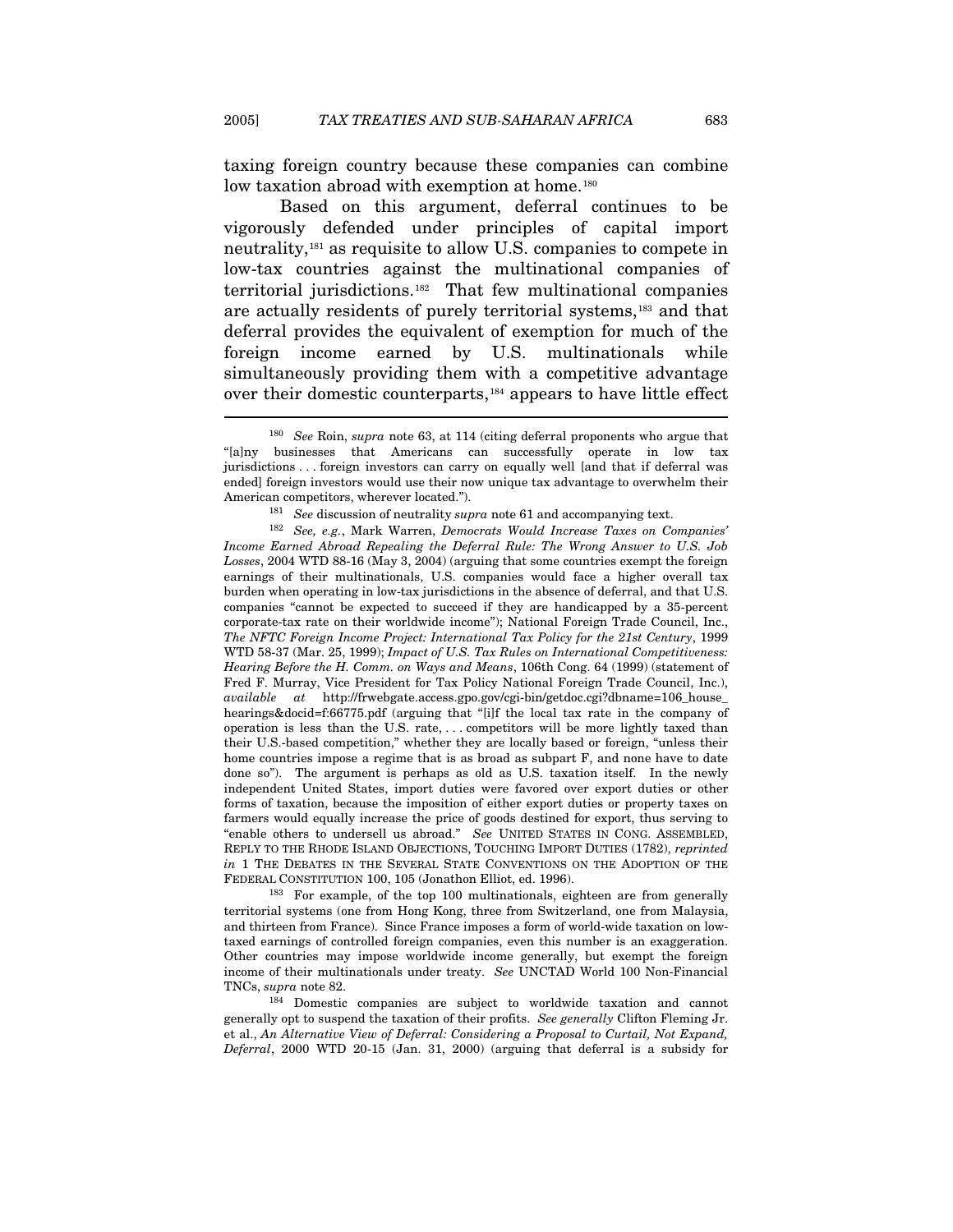on the efforts of U.S. multinationals to preserve the deferral privilege.[1](#page-46-0)85

The effect of deferral is to increase the sensitivity of U.S. taxpayers to foreign tax rates, thus forcing source countries to continually lower their internal tax burdens so as to attract the ever more demanding foreign capital. Deferral thus causes tax competition, as any income taxation imposed by a source country, such as Ghana, subjects a potential foreign investor to a burden it could otherwise avoid.[18](#page-46-1)6 Elimination of competition and tax sensitivity could be achieved if all countries adhered to principles of capital export neutrality. However, this would require international coordination and cooperation to a degree that appears overwhelmingly unattainable.<sup>[1](#page-46-2)87</sup>

The consequence is that U.S. multinationals may generally avoid U.S. taxation on their foreign income by operating through subsidiary companies in source countries,[18](#page-46-3)8 which they generally do.<sup>[1](#page-46-4)89</sup> As suspension and effective

<span id="page-46-2"></span>*Treaty*, 26 BROOK. J. INT'L L. 1641, 1642 n.8 (2001) (an internationally harmonized system is "too utopian to merit discussion"); Charles E. McLure, Jr., *Tax Policies for the XXIst Century*, *in* VISIONS OF THE TAX SYSTEMS OF THE XXIST CENTURY 9, 28-29 (1997). *But see* Yariv Brauner, *An International Tax Regime in Crystallization*, 56 TAX L. REV. 259, 260 (2003) (arguing that there has been a "modelization" of the international tax rules that could be built upon to achieve some measure of rule harmonization). Recent developments in the EU indicate that less, rather than more, cooperation is likely. *See* Joann M. Weiner, *EU Governments Fear Increased Tax Competition in Wake of Accession*, 2004 WTD 81-1 (Apr. 6, 2004); Joe Kirwin, *International Taxes European Commission Rejects Effort For Harmonized Corporate Tax Rates*, DAILY TAX REP., June 1, 2004, at G-8. 188 Stephen E. Shay, *Exploring Alternatives to Subpart F*, 82 TAXES 3-29, 31

<span id="page-46-3"></span>(2004) (multinationals are free to choose to operate through a branch or subsidiary, and they will generally choose subsidiary form unless the foreign effective tax rate is greater than the U.S. rate or if they benefit from pooling high- and low-taxed earnings).<br><sup>189</sup> For example, several of the largest foreign investments in Ghana are U.S.

<span id="page-46-4"></span>controlled foreign corporations (CFCs), including the Valco, Regimanuel Gray, and Equatorial Bottlers, discussed *supra* note 108. Operating through a domestic subsidiary is also more advantageous from a Ghanaian perspective, since foreign companies are subject to strict scrutiny from the taxing and regulatory authorities to an extent exceeding that paid to domestic companies. The differential treatment is especially acute in the case of mining and other extractive operations, which are

operating business abroad and that proponents of deferral "have not candidly acknowledged the broad nature of the scope of the existing deferral privilege").<br><sup>185</sup> See *supra* text accompanying note 182.<br><sup>186</sup> Deferral removes the existing (residual) tax burden, thereby ensuring that

<span id="page-46-1"></span><span id="page-46-0"></span>any tax imposed by a foreign country is a tax wedge. In the absence of deferral, the tax wedge is created by the home country and, outside of limitations on foreign tax credits, taxes imposed by the source country do not increase the wedge. For a discussion of the interaction of deferral and the subsequent efforts of source countries to eliminate tax wedges, see Dagan, *supra* note 40, at 952-56.<br><sup>187</sup> See Victor Thuronyi, *International Tax Cooperation and a Multilateral*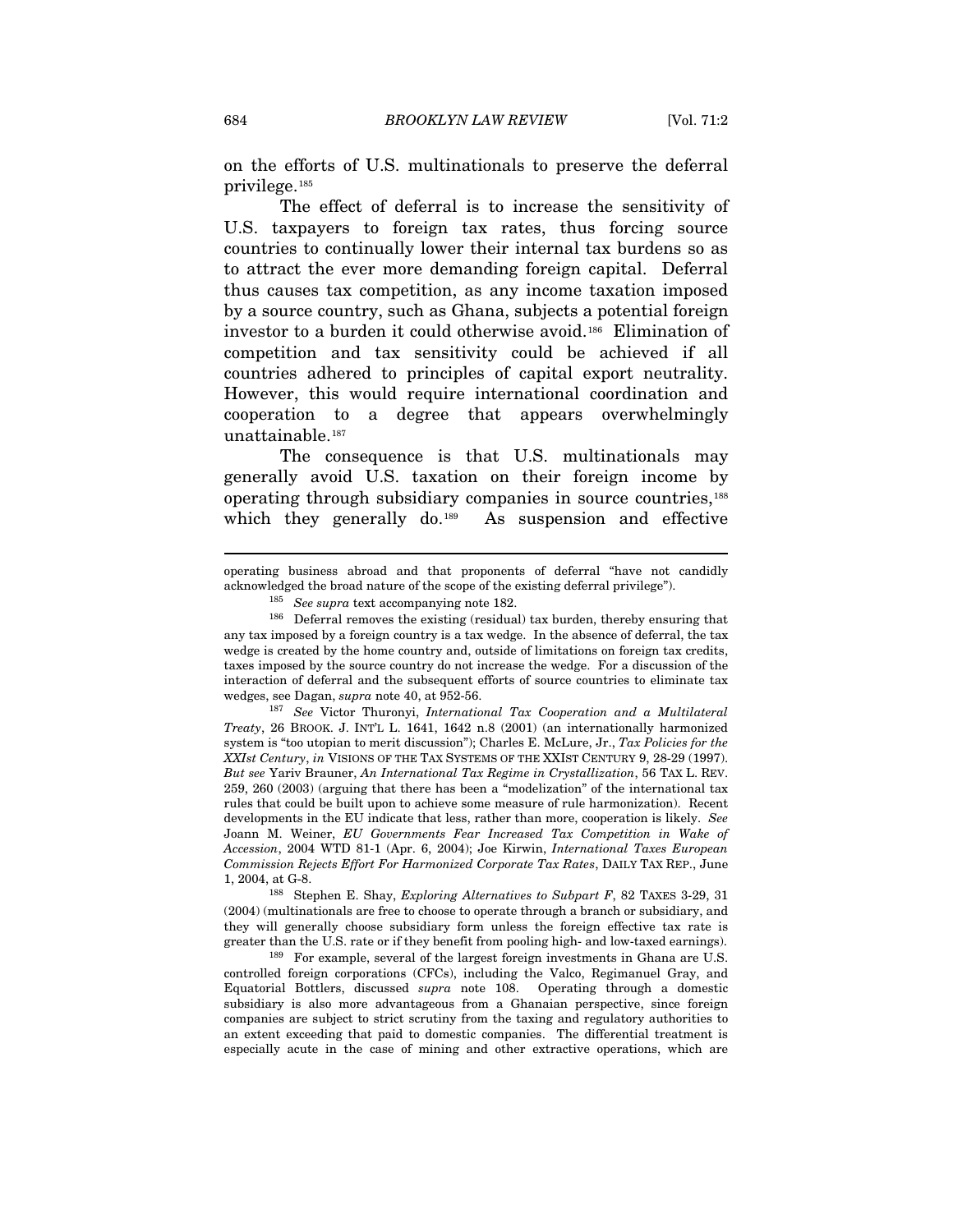elimination of taxation on foreign income becomes the norm in the developed world, LDCs respond accordingly, by increasingly offering corresponding tax relief in the form of tax incentives. These incentives have become a standard tool for capturing a share of the global flow of foreign investment.[1](#page-47-0)90

### 2*.* Reduced Taxation Through Tax Incentives

Most countries use various forms of tax incentives to encourage particular behavior in taxpayers, and neither the U.S. nor Ghana is an exception. The U.S. employs numerous tax incentives to attract foreign investment and encourage domestic investment. These provisions are generally embedded in the tax base, rather than being reflected in the tax rates.[19](#page-47-1)1 For example, along with the privilege of deferral, tax credits for research and development (R&D) and accelerated depreciation deductions are among the major tax incentives the U.S. offers.[19](#page-47-2)2

strictly regulated and limited as to foreign ownership by the Government of Ghana. Interview with Bernard Ahafor, Attorney, in Ghana (Dec. 2, 2003). *See also* Shay,

<span id="page-47-0"></span>*supra* note 188, at 31. 190 The evidence is perhaps most obvious in regards to the number of countries offering tax holidays—over one hundred in 1998 and increasing—and the share of foreign investment directed at tax havens that are decried by the OECD for their harmful tax practices. While these countries command a fraction of the world's population and its GDP, they attract a disproportionately large amount of U.S. foreign investment capital. *See* Avi-Yonah, *supra* note 164, at 1577, 1589, 1643.<br><sup>191</sup> Since the 1960s, an awareness of the danger of the hidden costs of such

<span id="page-47-1"></span>incentives has led to expenditure budgeting, which quantifies the cost of embedded provisions. For an example, see *Analytical Perspectives*, *supra* note 65, at 285 (explaining the concept of expenditures and providing a selected list). Incentives currently provided in the U.S. tax base include accelerated depreciation and exclusions from taxation for certain forms of income such as tax-exempt interest. Tax incentives include any exclusions or exemptions that reduce or defer the tax base. *See generally* Alex Easson & Eric M. Zolt, *Tax Incentives*, 2002 WORLD BANK INST. 3 ("[t]ax incentives can take the form of tax holidays for a limited duration, current deductibility for certain types of expenditures, or reduced import tariffs or customs"). Ireland and Belgium, which offer low rates for foreign investors, are exceptions (and a source of consternation to their OECD counterparts) to the general rule of tax base rather than tax rate concessions in developed countries. *See, e.g.*, Avi-Yonah, *supra* note 164, at

<span id="page-47-2"></span><sup>&</sup>lt;sup>192</sup> Congress first provided a deduction for research and experimental expenditures in 1981, because it saw a decline in research activities it attributed to inadequacies in the I.R.C. § 174 deduction, which at that time only applied to investment in machinery and equipment employed in research or experimental activities. Congress concluded that "[i]n order to reverse this decline in research spending . . . a substantial tax credit for incremental research and experimental expenditures was needed." STAFF OF THE J. COMM. ON TAX'N, 97TH CONG., GENERAL EXPLANATION OF THE ECONOMIC RECOVERY TAX ACT OF 1981, *reprinted in* INTERNAL REVENUE ACTS, 1980-1981, at 1369, 1494 (1982). In the same act, Congress provided for accelerated depreciation deduction allowances because the existing depreciation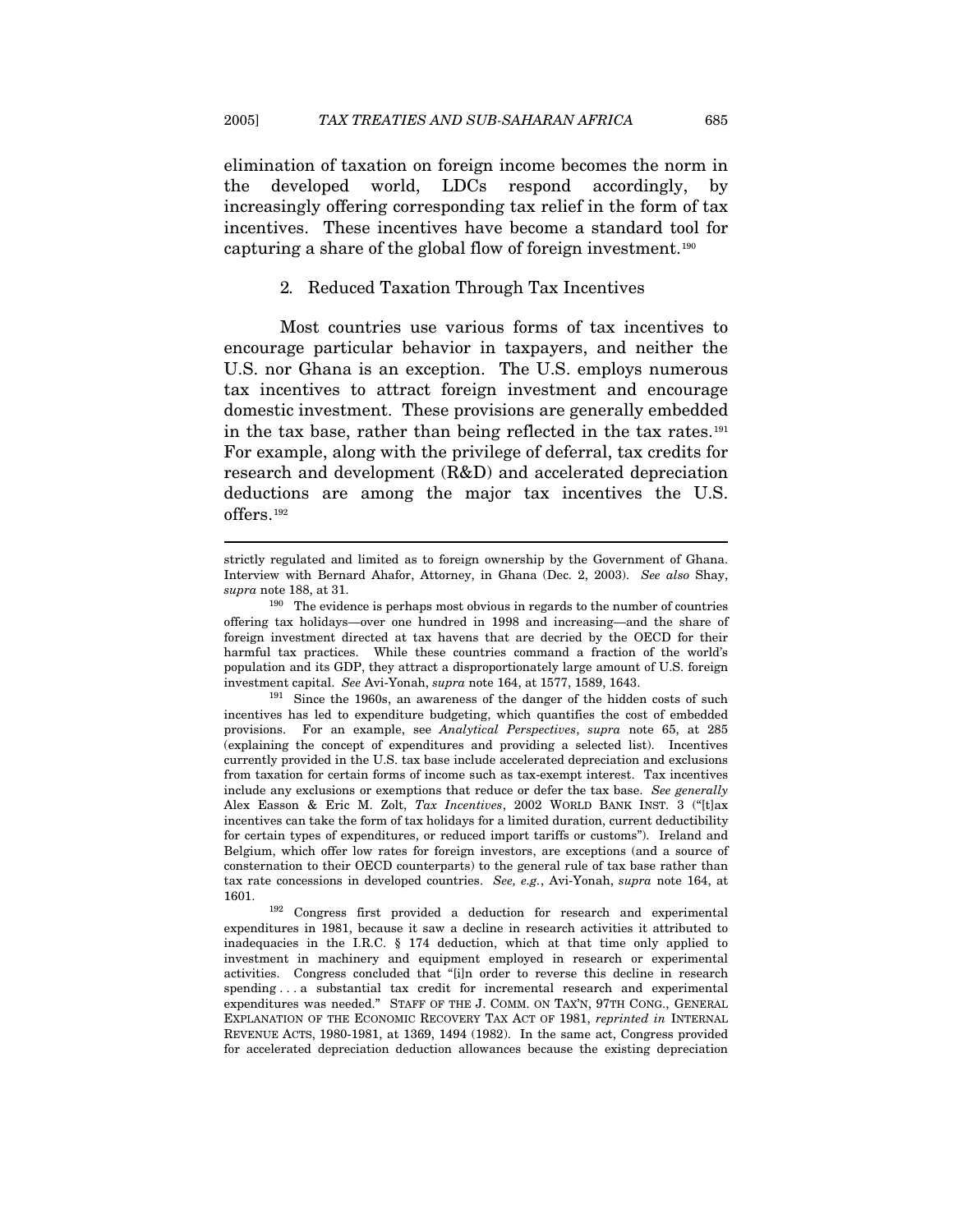Ghana also offers accelerated depreciation deductions and R&D credits similar to—but perhaps not as generous as those of the U.S.[19](#page-48-0)3 However, most LDCs, including Ghana, also offer significantly more generous incentives in the form of low corporate tax rates and myriad tax exemptions.<sup>[19](#page-48-1)4</sup> Ghana imposes only an 8% tax on income from the export of most goods, rates ranging from 16 to 25% for certain industries and businesses conducted in certain geographic areas, and complete exemption from taxation (tax holidays) for periods ranging from three to ten years for new activities conducted in certain industries or geographic areas.[1](#page-48-2)95 Many LDCs, including Ghana, have also set aside geographic areas as havens from the normal tax and regulatory regimes (free zones), specifically to host manufacturing and processing plants. In Ghana's free zone, established in 1995, companies enjoy a ten-year tax holiday followed by tax rates never to exceed  $8\%$ .<sup>[19](#page-48-3)6</sup>

International organizations such as the World Bank and the IMF currently decry the harm that tax holidays cause in

deduction allowances "did not provide the investment stimulus that was felt to be essential for economic expansion." *Id.* at 1449. Enhanced bonus depreciation provisions were enacted in 2001 under the theory that "allowing additional first-year depreciation will accelerate purchases of equipment, promote capital investment, modernization, and growth, and will help to spur an economic recovery." H.R. REP. NO. 107-251, pt. 2, at 20 (2001). Bonus depreciation was expanded in 2003 for the same reason. H.R. REP. NO. 108-94, pt. 2, at 23 (2003) ("increasing and extending the additional first-year depreciation will accelerate purchases of equipment, promote capital investment, modernization, and growth, . . . help to spur an economic recovery, . . . [and] increase employment opportunities in the years ahead). *See also* Richard E. Andersen, *IRS Relaxes Rules for Research Credit; Opportunities for R&D-Intensive Multinationals?*, 4 J. TAX'N. GLOBAL TRANSACTIONS 17 (CCH) (Spring, 2004) (discussing structures with which foreign and domestic multinationals can use R&D credits to generate tax-free profits in the U.S., and citing a 2003 study by Bain & Co., entitled *Addressing the Innovation Divide*, in which it was found that in the past decade, European drug makers placed their R&D in the United States versus in local

<span id="page-48-0"></span>expansion by a two-to-one margin). 193 G.I.R.A., *supra* note 83, Third Schedule (depreciation allowance), § 19 (deductions for research and development expenditures). 194 For example, by 1998, over 100 countries had tax holidays. Avi-Yonah,

<span id="page-48-1"></span>*supra* note 164, at 1577. *See, e.g*., ZMARAK SHALIZI, LESSONS OF TAX REFORM 23 (1991). 195 G.I.R.A., *supra* note 83, §11 (Industry Concessions) & First Schedule, Part

<span id="page-48-2"></span>II (Rates of Income Tax Upon Companies). Although tax holidays are limited in duration, insufficient enforcement prevents the IRS from curbing instances in which companies facing expiring tax holidays simply dissolve and reincorporate under a different name to restart the clock. Interview with Kweku Ackaah-Boafo, Esq. (Feb. 6, 2004) (Discussing Canadian Bogosu Resources, a mining company operating in Ghana which reincorporated as Billington Bogusu Gold Limited and again five years later as Bogusu Gold Limited, in order to avail itself of tax benefits that otherwise would have

<span id="page-48-3"></span>expired). 196 G.I.R.A., *supra* note 83, First Schedule.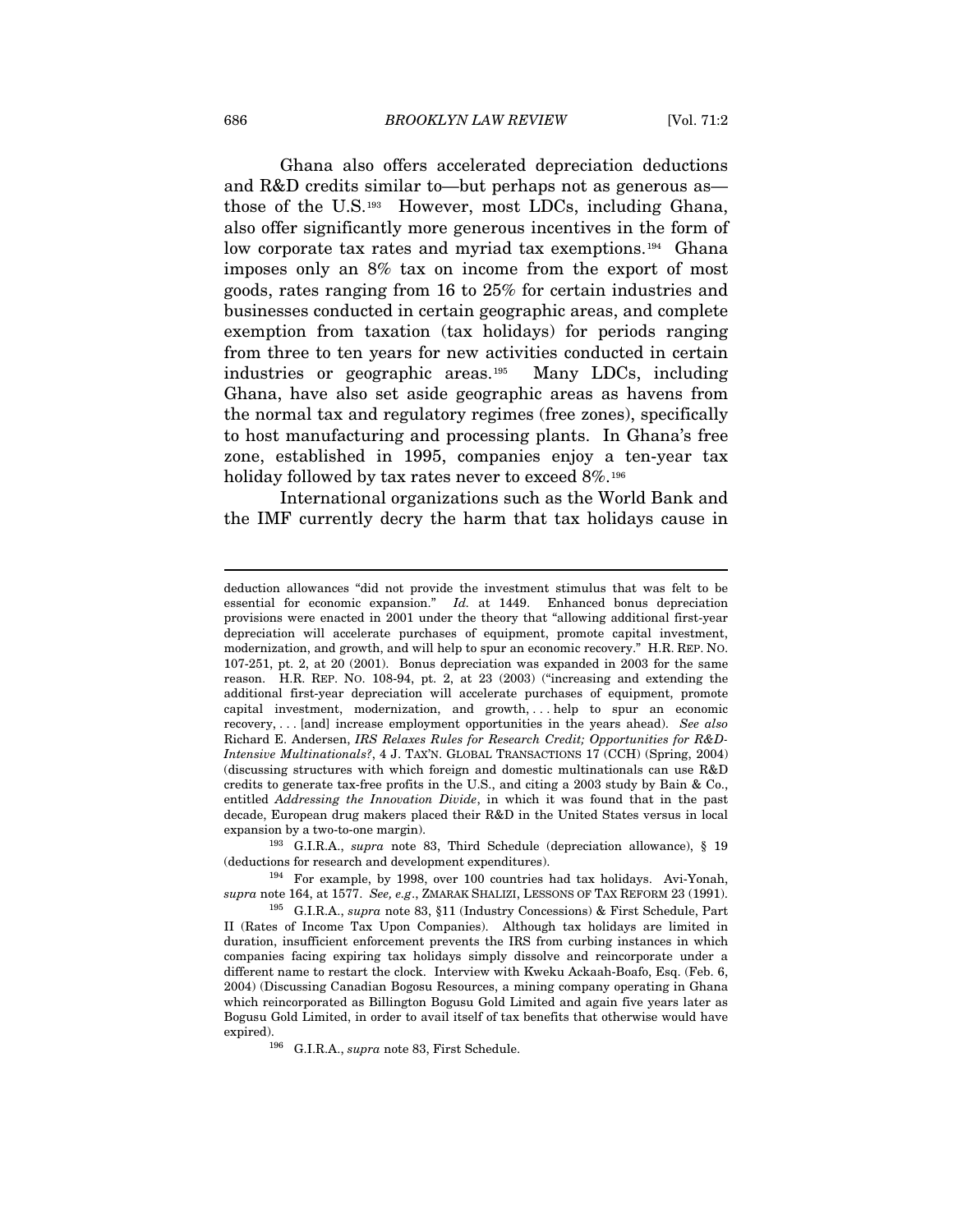depriving LDCs of much-needed revenue.[1](#page-49-0)97 The elimination of income taxation on corporate taxpayers, coupled with the pressure to reduce taxes on international trade, has created critical revenue shortfalls in many countries.[1](#page-49-1)98 Nevertheless, new tax incentives continue to be introduced in both developed and less developed countries around the world,[1](#page-49-2)99 often in response to private sector lobbying.[20](#page-49-3)0 Some recent examples include the introduction of a free zone in the United Arab Emirates, $201$  $201$  a five-year exemption period for audit, accounting, and law firms in Singapore, $202$  $202$  and a ten-year corporate tax holiday for income from investments of at least €150 million in Turkey.<sup>[20](#page-49-6)3</sup>

As a result of these kinds of initiatives, U.S. multinationals may face little or no income taxation on income

 $\overline{a}$ 

<span id="page-49-1"></span>Investment%20in%20Latin%20America.pdf. 198 Cordia Scott & Sirena J. Scales, *Tax Competition Harms Developing Countries, IMF Official Says*, 2003 WTD 238-9 (Dec. 10, 2003). 199 *See, e.g.*, Kwang-Yeol Yoo, *Corporate Taxation of Foreign Direct Investment* 

<span id="page-49-2"></span>*Income* 1991-2001 (Econ. Dep't, Working Paper No. 365, 2003), *available at*  http://www.olis.oecd.org/olis/2003doc.nsf/43bb6130e5e86e5fc12569fa005d004c/48ae491

<span id="page-49-0"></span><sup>197</sup> *See, e.g.*, Janet Stotsky, *Summary of IMF Tax Policy Advice*, *in* TAX POLICY HANDBOOK 279, 282 (Parthasarathi Shome, ed., International Monetary Fund 1995) (stating that tax incentives "have proved to be largely ineffective, while causing serious distortions and inequities in corporate taxation."); SHALIZI, *supra* note 194, at 60 ("The use of so-called tax expenditures (tax preferences and exemptions to promote specific economic and social objectives) should, in general, be deemphasized."). This is a reversal of position for the World Bank, which at one point encouraged LDCs to offer tax incentives to attract foreign investment and was concerned with the effect elimination of tax incentives might have on its assistance projects. Stewart, *supra* note 11 at 169; SHALIZI, *supra* note 194, at 68-69. The World Bank has since "recommended the removal or tightening of incentives in Argentina (1989), Bangladesh (1989), Brazil (1989), Ghana (1989), and Turkey (1987), among others." SHALIZI, *supra* note 195, at 69. Tax incentives are also contrary to WTO rules prohibiting tax subsidies. *See* WTO Agreement on Subsidies and Countervailing Measures, Apr. 14, 1994, Annex 1A, Art. 1, ¶ 1.1. However, these provisions are rarely enforced with respect to LDCs. *See* Reuven S. Avi-Yonah & Martin B. Tittle, *Foreign Direct Investment in Latin America: Overview and Current Status* 26-28 (2002), *available at* http://www.iadb.org/INT/Trade/ 1\_english/2\_WhatWeDo/Documents/d\_TaxDocs/2002-2003/a\_Foreign%20Direct%20

<span id="page-49-3"></span>b8e2db4a9c1256d8e003b567f/\$FILE/JT00148239.PDF. 200 *See, e.g.*, David Roberto R. Soares da Silva, *Tech Companies in Brazil Seek Tax Incentives to Promote R&D*, 2004 WTD 138-6 (Jul. 19, 2004) (domestic and multinational technology companies are currently lobbying for a three-year exemption from federal taxes for income from sales of "all new products that contain significant technological innovation"). 201 Under this new initiative, free-zone companies in Dubai will be exempt

<span id="page-49-4"></span>from income tax. *See* Cordia Scott, *Dubai Woos Europe With Tax-Free Outsourcing Zone*, 2004 WTD 118-12 (June 17, 2004).

<span id="page-49-5"></span><sup>202</sup> Lisa J. Bender, *Singapore Launches Tax Incentives for Audit, Accounting, Law Firms,* 2004 WTD 66-5 (Apr. 5, 2004). 203 Mustafa Çamlica, *Turkey Plans Tax Holidays for Large Investments*, 2004

<span id="page-49-6"></span>WTD 82-8 (Apr. 28, 2004).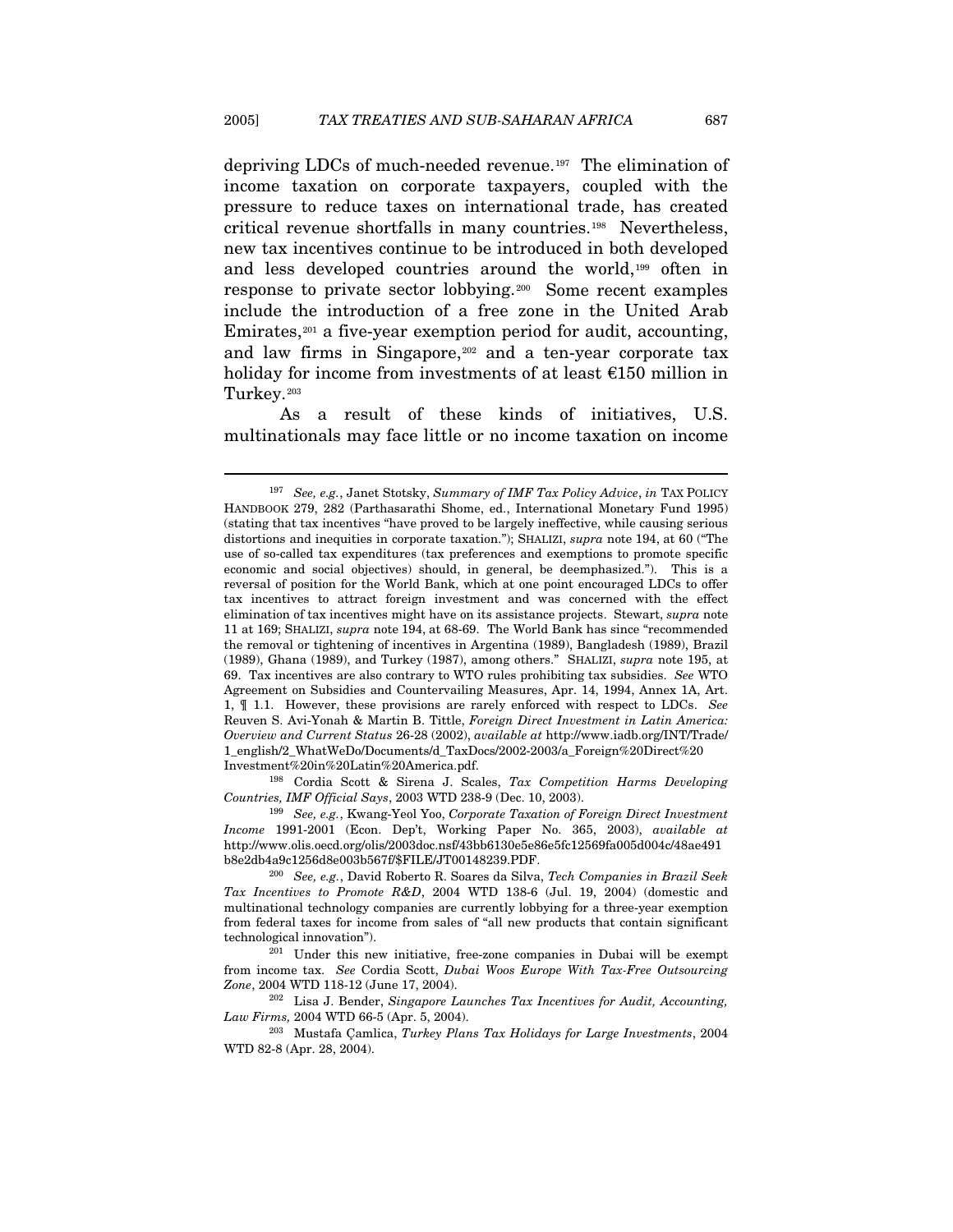derived in LDCs. The impact of tax treaties on activities giving rise to such income is therefore minimized, as double taxation, and even single taxation, is avoided through unilateral tax rules. However, even if home or source countries nominally impose taxation on multinationals, widespread tax avoidance and evasion neutralizes these taxes. Tax treaties appear to have little effect in these circumstances.

# 3*.* Reduced Taxation Through Tax Avoidance and Evasion

In the event that deferral or tax incentives are not available, multinational companies manage their worldwide tax exposure by using tax planning techniques to shift income to low- or no-tax jurisdictions through earnings stripping, transfer pricing, thin capitalization, and similar means of tax avoidance and, in the extreme, tax evasion.[2](#page-50-0)04 For example, U.S. multinationals typically use over- and under-invoicing to assign foreign profits to subsidiaries in tax havens.[20](#page-50-1)5 As a result, firms can increasingly make physical location decisions that are largely independent of tax-related business decisions,

<span id="page-50-0"></span><sup>204</sup> *See* Reuven S. Avi-Yonah, *The Rise and Fall of Arm's Length: A Study in the Evolution of U.S. International Taxation*, 15 VA. TAX REV. 89, 95 (1995) ("Transfer pricing manipulation is one of the simplest ways to avoid taxation."); David Harris, Randall Morck, Joel Slemrod & Bernard Yeung, *Income Shifting in U.S. Multinational Corporations*, *in* STUDIES IN INTERNATIONAL TAXATION 277, 301 (Giovannini et al. eds., 1993); James R. Hines, Jr., *Tax Policy and the Activities of Multinational Corporations*, *in* FISCAL POLICY: LESSONS FROM ECONOMIC RESEARCH 401, 414-15 (Alan J. Auerbach ed., 1997). The line between tax avoidance and tax evasion is murky. Tax avoidance generally refers to lawful attempts to minimize taxation, as Judge Learned Hand famously noted in *Comm'r v. Newman*, 159 F.2d 848, 850-51 (2d Cir. 1947) (Hand, J., dissenting) ("Over and over again courts have said that there is nothing sinister in so arranging one's affairs as to keep taxes as low as possible. Everybody does so, rich or poor; and all do right, for nobody owes any public duty to pay more than the law demands . . . ."). Tax evasion generally encompasses the unlawful and fraudulent avoidance of tax accomplished by hiding taxable income and assets from taxing authorities. 205 *See* Council of the European Union, *Final Draft Report of the Ad hoc* 

<span id="page-50-1"></span>*Working Party on Tax Fraud* 16-17 (Brussels, April 27, 2000). Direct tax fraud is typically committed through false invoicing, under- and over-invoicing, non-declaration of income earned in foreign jurisdictions, and "use by taxpayers of a fictitious tax domicile, with the purpose to evade fulfilling their tax obligations in their country of domicile for tax purposes." *Id*. at 4-5. *See also* Martin A. Sullivan, *U.S. Multinationals Move More Profits to Tax Havens*, 2004 WTD 31-4 (Feb. 9, 2004) (although they comprise just 13% of productive capacity and 9% of employment, subsidiaries of U.S. multinationals located in the top eleven tax havens were assigned 46.3% of foreign profits in 2001); HOOKE, *supra* note 124, at 86-87 (suggesting that to control costs, it is "sound operating procedure" for a foreign investor of an export platform in a LDC to interpose an offshore bank, and overcharge the foreign company for imported supplies and management fees to reduce income in the source country).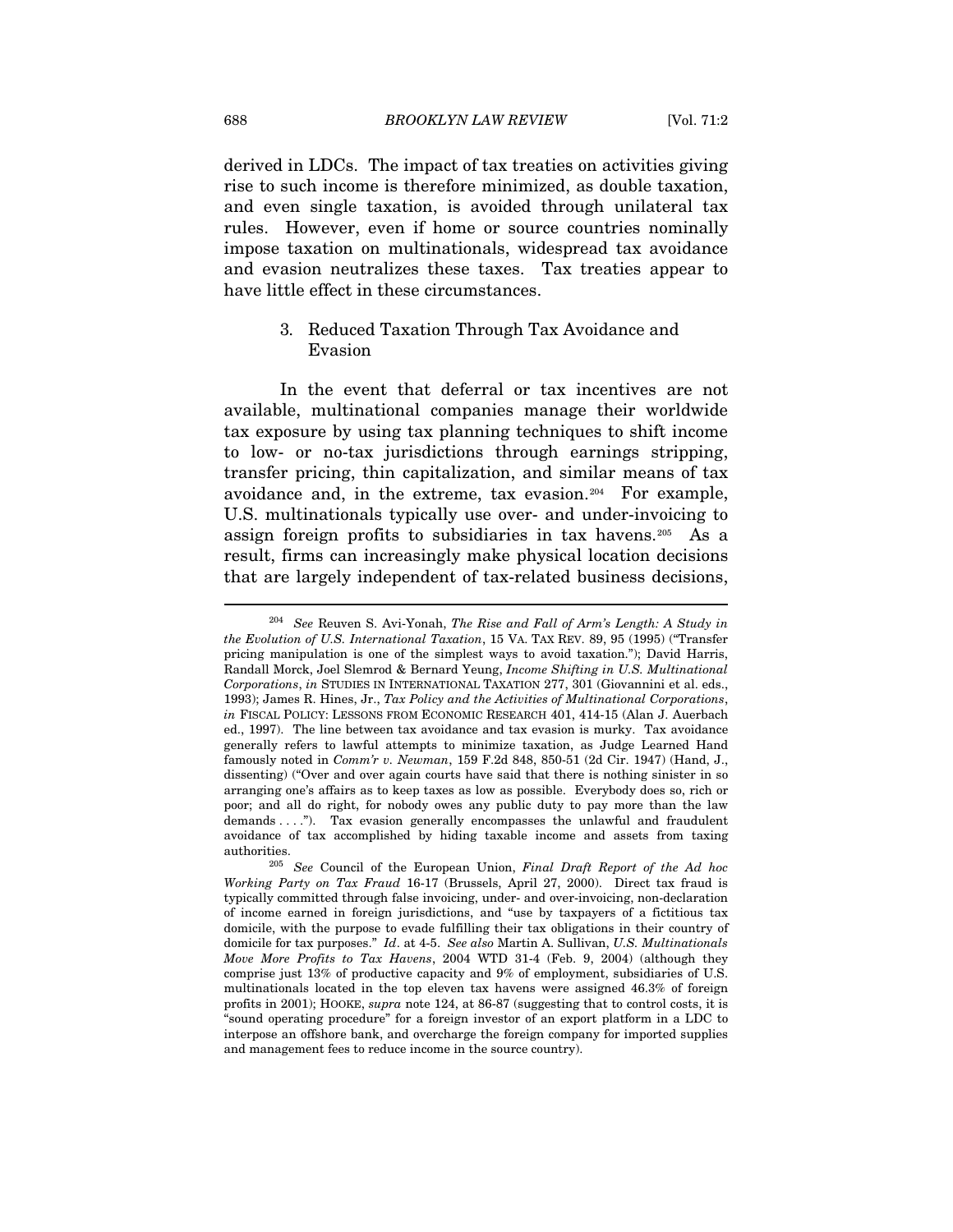shifting profits to the most advantageous tax destination.<sup>[20](#page-51-0)6</sup> Efforts by governments to curb such practices are abundant<sup>[20](#page-51-1)7</sup> but largely ineffective<sup>[2](#page-51-2)08</sup> in the face of efforts by taxpayers to engage in them.[20](#page-51-3)9

In LDCs such as Ghana, where enforcement of the tax law has been relatively less of a focus than reform of the tax law, tax authorities are all but helpless against these practices.[2](#page-51-4)10 It is popularly said that Ghanaian companies keep three sets of books: one for the banks, showing large profits so as to secure financing; one for the Ghanaian Internal Revenue Service (IRS), showing large losses so as to avoid paying taxes; and one set, very closely-guarded by the owners, that contains the most accurate information.[21](#page-51-5)1 There is no official data available regarding whether, and to what extent, U.S.

<span id="page-51-3"></span>the part of taxpayers, multinational and others, to push down effective tax rates has

<span id="page-51-0"></span><sup>206</sup> *See* Christoph Spengel & Anne Schäfer, *International Tax Planning in the Age of ICT*, ZEW Discussion Paper No. 04-27 (2004), *available at*  http://ssrn.com/abstract=552061 (arguing that information and commercial technology makes geographic distance "less relevant" and allows companies to choose location and form of investment on the basis of international tax differentials).<br><sup>207</sup> Transfer pricing rules are a common feature in the tax systems of most

<span id="page-51-1"></span>countries, as are rules denying deductions for interest and royalties in certain cases and rules requiring a certain combination of debt and equity (thin capitalization rules). *See* HUGH J. AULT AND BRIAN J. ARNOLD, COMPARATIVE INCOME TAXATION: A

<span id="page-51-2"></span>STRUCTURAL ANALYSIS 420-28 (1997). 208 In the U.S., the transfer pricing rules are long and complicated and constantly evolving, but still considered inadequate in preventing profit-shifting, as are U.S. earnings- and interest-stripping rules. *See, e.g.*, I.R.C. § 163(j) (2005). These rules are essentially thin capitalization rules, each of which are similarly limited in their success in curbing avoidance of U.S. taxation. For an overview of U.S. efforts to control transfer pricing, *see generally* Avi-Yonah, *supra* note 204. For a recent example of the failure of interest stripping rules, consider the growing use of Canadian Income Funds to avoid the application of I.R.C. § 163(j) (2000). *See, e.g.*, Jack Bernstein & Barbara Worndl, *Canadian-U.S. Cross-Border Income Trusts: New Variations*, 34 TAX NOTES INT'L 281, 283 (April 19, 2004). 209 *See, e.g.*, Shay, *Exploring Alternatives*, *supra* note 188, at 36 ("The drive on

<span id="page-51-5"></span><span id="page-51-4"></span>accelerated in recent years."). 210 *See* Stewart, *supra* note 11, at 181. 211 Interview with Margaret K. Insaidoo, Justice, High Court of Ghana, in Ghana (Dec. 9, 2003) (on file with author); Interview with Bernard Ahafor, Attorney, Private Practice, in Ghana (Dec. 2, 2003) (on file with author); Interview with Sefah Ayebeng, Chief Inspector of Taxes, Internal Revenue Service, in Ghana (Dec. 11, 2003) (on file with author). The implication is that firms keep separate books in an attempt to defraud the government, rather than in the ordinary course of keeping separate tax and cost accounting books, for which there is generally no statutory proscription. *See, e.g.*, CHARLES E. HYDE & CHONGWOO CHOE, KEEPING TWO SETS OF BOOKS: THE RELATIONSHIP BETWEEN TAX & INCENTIVE TRANSFER PRICES, http://ssrn.com/abstract=522623 (arguing that keeping two sets of books with respect to transfer pricing is "not only legal but also typically desirable" for many MNEs).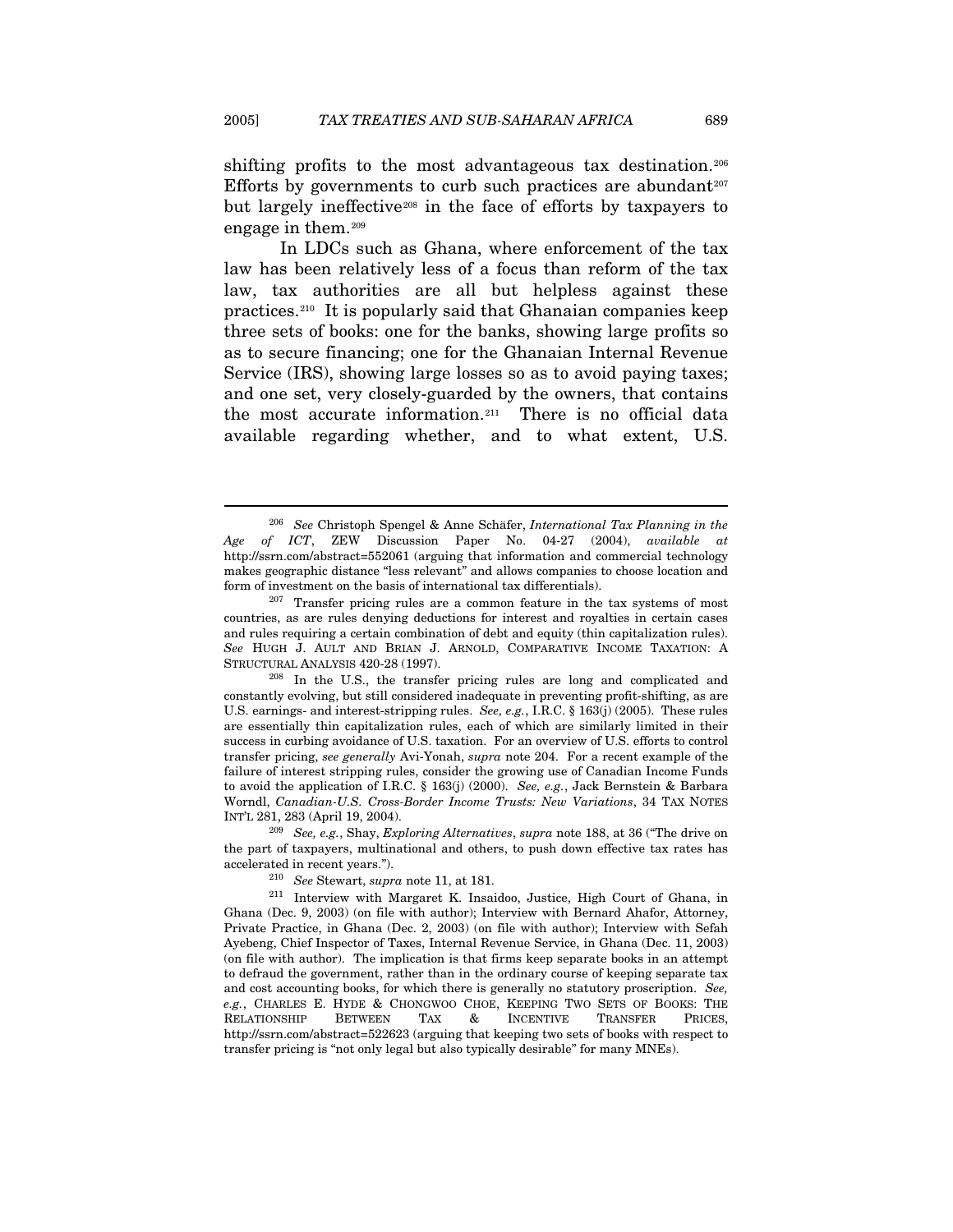multinationals take advantage of enforcement weaknesses.<sup>[21](#page-52-0)2</sup> Ghana recently introduced a Large Taxpayers Unit to curtail tax evasion, but the Ghanaian IRS relies on the good faith of company officials and their independent auditors because the resources are lacking to perform audits on all but a few companies.[21](#page-52-1)3 Given that the overall tax compliance rate is estimated to be less than 20% in Ghana, good faith appears to be rather elusive.[2](#page-52-2)14

As a consequence of tax avoidance and evasion strategies, income is often exempt from taxation even if tax nominally applies in the residence country, the source country, or both. In such a taxing environment there is little taxation, let alone double taxation, to be relieved by treaty. Governments are not unaware of the problem. Tax avoidance and evasion has typically been addressed in treaties through information sharing provisions, in which the respective taxing jurisdictions agree to assist each other in collecting revenues.[21](#page-52-3)5

<span id="page-52-2"></span>official government statistic. Ayebeng, *supra* note 211 (estimating compliance at less than 20%); Interview with Fred Ajyarkwa, Official, Internal Revenue Service, in Ghana

<span id="page-52-3"></span>(Dec. 11, 2003) (estimating it at 17%).<br><sup>215</sup> The U.S. Model requires contracting states to exchange all relevant information to carry out the provisions of the tax treaty or the domestic laws of the states concerning taxes covered by the treaty, including assessment, collection, enforcement, and prosecution regarding taxes covered by the Convention. *See* U.S. MODEL, *supra* note 56, art. 26, ¶ 1. It also calls for treaty override of domestic bank secrecy or privacy laws. The OECD Model does not include the assessment/collection language but extends the scope of taxes to "every kind and description imposed on behalf of the contracting states." *See* OECD MODEL, *supra* note 21, art. 26, ¶1. It does not include an equivalent to the U.S. Model's secrecy law override. The UN Model

<span id="page-52-0"></span><sup>212</sup> Anecdotal evidence that multinationals are thought to evade taxation where possible is not lacking, however. *See*, *e.g.*, Sirena J. Scales, *Venezuela Temporarily Closes McDonald's Nationwide*, 2005 WTD 26-11 (Feb. 9, 2005) ("Venezuela's Tax Agency (SENIAT) has temporarily closed all 80 McDonald's restaurants in the nation, citing failure to comply with tax rules . . . .").

<span id="page-52-1"></span><sup>&</sup>lt;sup>213</sup> Seth E. Terkper, *Ghana Establishes Long-Awaited Large Taxpayer Unit*, 2004 WTD 64-10 (Apr. 2, 2004). A mid-size taxpayers unit is also in the planning stages. Ayebeng, *supra* note 211. A more effective audit process may not be sufficient to induce increased compliance, however. A recent empirical study about Australian investors that were accused of engaging in abusive tax transactions argues that taxpayers' level of trust regarding the fairness, neutrality, and respect accorded to them by the revenue authorities was correlated to their level of voluntary compliance, and that although trust alone should not be relied upon in enforcing a tax system, "a regulatory strategy that combines a preference for trust with an ability to switch to a policy of distrust is therefore likely to be the most effective." Kristina Murphy, *The Role of Trust in Nurturing Compliance: A Study of Accused Tax Avoiders*, 28 LAW & HUM. BEHAV. 2, 187, 203 (2004). In an interesting twist, South Korea recently announced that domestic and foreign companies meeting target job creation goals will be free from audits in 2004 and 2005 under a new tax incentive program. James Lim, *South Korea Offering Companies that Create Jobs Shield from Audits*, 34 Daily Tax Rep. (BNA) G-3 (Feb. 23, 2004). 214 The compliance rate is an estimate of Ghanaian IRS officials and not an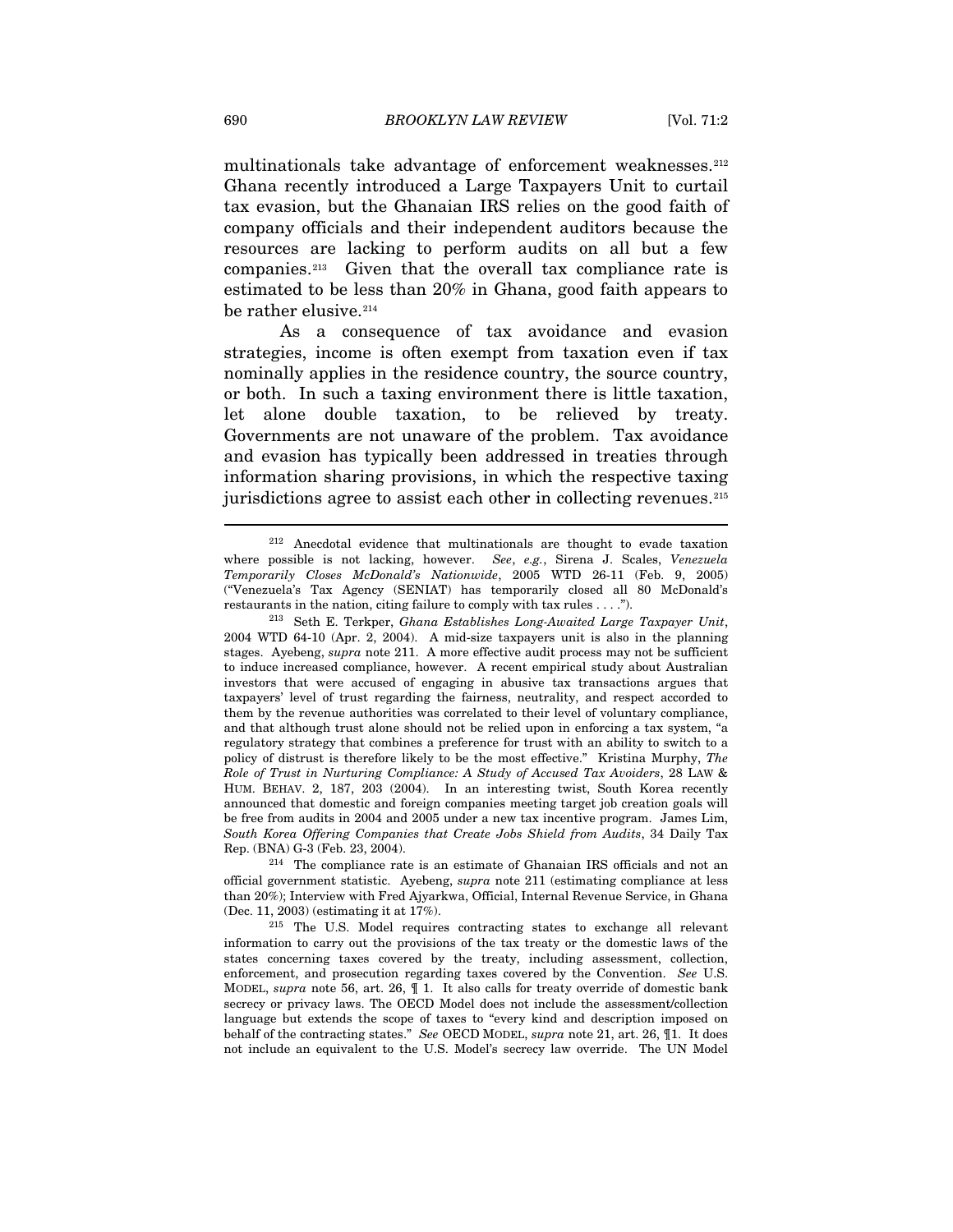These provisions have a perhaps unintended consequence, however. Introduction of a tax treaty may decrease investment, as investors seek to avoid the implementation of the information sharing provisions that have become standard in tax agreements.[2](#page-53-0)16

The intersection of the taxation of portfolio interest and U.S. interest reporting rules illustrates this tension. The U.S. is a potential tax haven for foreign investors because of its zero tax on portfolio interest and rules under which banks are generally not required to report interest payments made to nonresident aliens.[2](#page-53-1)17 Efforts to require interest payment reporting have consistently met strong resistance by the private sector, which argues that such rules would "hinder tax competition between nations" and "undermine [the] global shift to lower tax rates and international tax reform."[2](#page-53-2)18 Several members of Congress echo these sentiments, arguing that expanded reporting rules "would likely result in the flight of hundreds of billions of dollars from U.S. financial institutions" and could cause "serious, irreparable harm to the U.S. economy."[21](#page-53-3)9 The implication is that while the U.S. does not

limits assistance to taxes covered by the Convention as in the U.S. Model, and explicitly adds that information exchange is intended to prevent fraud or evasion of

<span id="page-53-0"></span>taxes. *See* UN MODEL, *supra* note 78, art. 26, ¶ 1. 216 Bruce A. Blonigen & Ronald B. Davies, *The Effects of Bilateral Tax Treaties on U.S. FDI Activity* (Nat'l Bureau of Econ. Research, Working Paper No. 8834, 2002), *available at* http://www.nber.org/papers/w8834 (showing a decrease in foreign investment upon the introduction of a tax treaty and suggesting that such decrease may be the result of the dampening effect tax treaties may have on tax evasion due to information sharing provisions); Ronald B. Davies, *Tax Treaties, Renegotiations, and Foreign Direct Investment* (University of Oregon Economics, Working Paper No. 2003-14, 2003), *available at* http://papers.ssrn.com/sol3/papers.cfm? abstract\_id=436502 ("[t]reaties have either a zero or even a negative effect on FDI" because they dampen the ability of businesses to engage in tax evasion activities,

<span id="page-53-1"></span>especially through transfer pricing).<br><sup>217</sup> I.R.C. §§ 871(h), 882(a), (c) (2005); Treas. Reg. § 1.6049-5 (1983). Canadian residents are a current exception to the interest reporting rules, Treas. Reg. § 1.6049- 8(a) (1996), and proposed regulations would extend the reporting requirements to include all interest over \$10 paid to any nonresident alien individual. Prop. Treas. Reg.

<span id="page-53-2"></span><sup>§ 1.6049-8(</sup>a), 67 Fed. Reg. 50389 (Aug. 2, 2002). 218 Katherine M. Stimmel, *Free Market Interest Groups Urge Treasury to Withdraw Alien Interest Reporting Rules*, 16 Daily Tax Rep. (BNA) G-2 (Jan. 27, 2004). 219 Alison Bennett, *House Lawmakers Ask Bush to Withdraw IRS Interest* 

<span id="page-53-3"></span>*Reporting Rules for Aliens*, 69 Daily Tax Rep. (BNA) G-8 (Apr. 10, 2002). *See also* Sen. Gordon Smith (R-Ore.), Letter on Proposed Nonresident Alien Interest Reporting Rules (REG-133254-02) to Treasury Secretary John Snow, TaxCore (BNA) (Feb. 20, 2003) (urging Treasury not to move forward with interest reporting rules because it "would drive the savings of foreigners out of bank accounts in the United States and into bank accounts in other nations," and expressing the Senator's failure to understand "why we put the enforcement of other nations' tax laws as a priority at Treasury").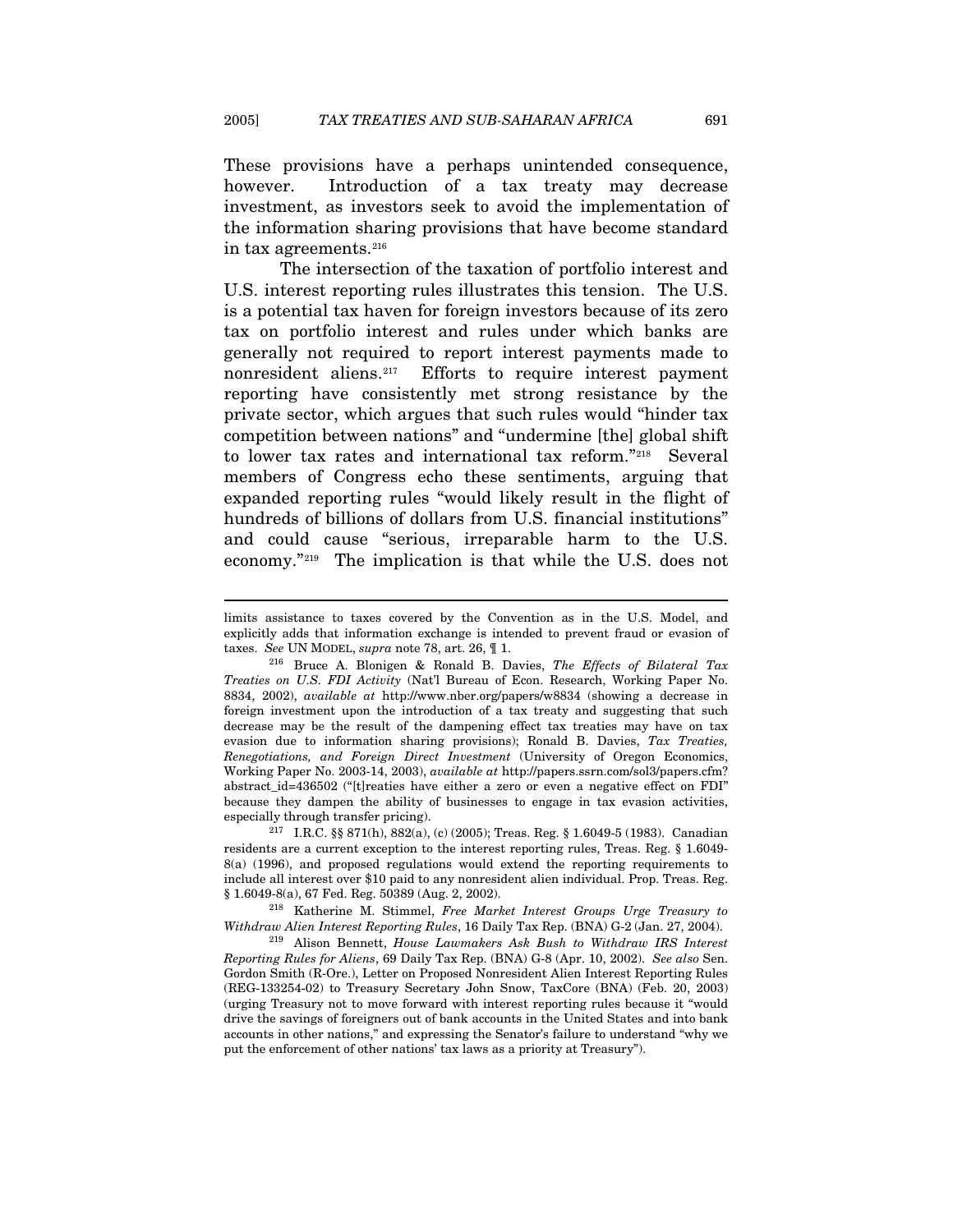condone tax evasion, there has emerged no political will strong enough to counter the private interests benefiting from the rules as they currently exist.[22](#page-54-0)0

Similar sentiments may exist in the context of tax treaties, especially when the partner country, as in the case of Ghana, has a very limited ability to enforce the tax laws prior to the introduction of a treaty. If foreign investors are able to avoid taxation in Ghana, for instance through aggressive tax planning, a tax treaty that requires or permits Ghana to provide tax information to the U.S. taxing authority may not be welcome.<sup>[22](#page-54-1)1</sup>

#### 4*.* Reduced Taxation Through Tax Sparing

The proliferation of tax incentives and tax holidays in LDCs, coupled with deferral in the U.S. and tax avoidance opportunities in both countries, limits the need for tax treaties to relieve double taxation. Since the 1950s, tax sparing has been promoted as a way to use tax treaties to increase investment to targeted LDCs, even in the absence of double taxation.[2](#page-54-2)22 Tax sparing prevents residence-country taxation of income exempted from tax by source countries,<sup>[22](#page-54-3)3</sup> by providing

<span id="page-54-0"></span><sup>220</sup> Perhaps recent efforts to create a multinational task force to combat abusive tax-avoidance can provide the pressure needed to reform this long standing impasse. *See* Sirena J. Scales, *Multination Task Force Created to Combat Abusive Tax Avoidance*, 2004 TNT 81-4 (Apr. 26, 2004).<br><sup>221</sup> Moreover, to the extent that a U.S. tax treaty coordinates transfer pricing

<span id="page-54-1"></span>rules, a treaty might increase the taxation of a multinational that could otherwise

<span id="page-54-2"></span>benefit from conflicting domestic standards. 222 *See generally* OECD, TAX SPARING: <sup>A</sup> RECONSIDERATION (1998) [hereinafter TAX SPARING]. Recent literature on tax sparing includes Brown, *supra* note 7; Damian Laurey, *Reexamining U.S. Tax Sparing Policy with Developing Countries: The Merits of Falling in Line with International Norms*, 20 VA. TAX REV. 467, 483 (2000) (arguing that LDCs "need tax holidays to attract foreign investment," and therefore tax sparing is requisite to counter the effect of residual home country taxation under tax treaties). Tax sparing is also defended as justifiable on grounds of capital import neutrality, on the basis that it allows American multinationals to compete with companies from other exemption-providing countries in the global marketplace. *See* discussion *infra* notes 225-26 and accompanying text. However, tax sparing violates the concept of capital export neutrality, and has been consistently rejected by the Treasury Department on the grounds that tax treaties are supposed to relieve double taxation, not eliminate taxation altogether, and that tax treaties are not meant to provide benefits to U.S. persons.<br><sup>223</sup> Tax sparing was first introduced in the U.K. by the British Royal

<span id="page-54-3"></span>Commission, which prepared a report in 1953 recommending tax sparing as a means of "aiding British investment abroad." TAX SPARING, *supra* note 222, at 15. Rejected by the U.K. in 1957 after several years of debate, tax sparing was enabled in U.K. tax treaties as a result of legislative action in 1961. *Id.* The purpose of the legislation was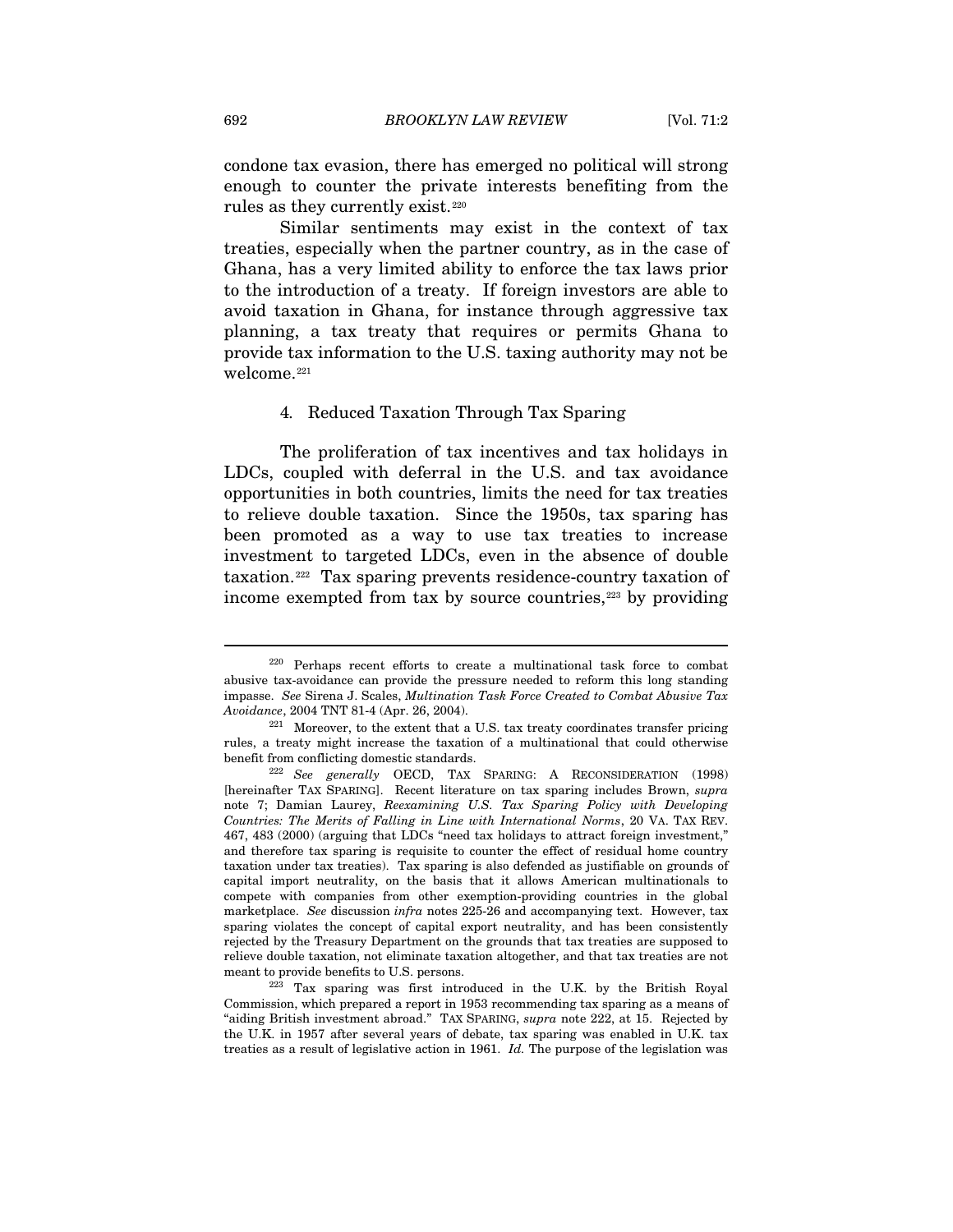that if a source country refrains from taxing income derived in its jurisdiction (usually pursuant to a tax holiday), the residence country nevertheless grants a tax credit for the nominally imposed tax.<sup>[2](#page-55-0)24</sup>

Thus, under tax sparing, two taxing jurisdictions cooperate to exempt multinational companies from income taxation in both countries. Although similar effects could be accomplished unilaterally by residence countries,<sup>[22](#page-55-1)5</sup> tax sparing is generally seen as a mechanism that should be offered in the context of a tax treaty, as a measure to encourage foreign investment to selected LDCs.[22](#page-55-2)6 Tax sparing has particularly been promoted as a vehicle for investment and aid to the nations of Sub-Saharan Africa.<sup>[22](#page-55-3)7</sup>

There is little evidence, however, that tax sparing increases foreign investment.[2](#page-55-4)28 On the contrary, tax sparing could potentially *decrease* investment in LDCs, since it enables foreign investors to repatriate earnings that they would otherwise leave abroad under the protection of deferral.[2](#page-55-5)29 As

 $\overline{a}$ 

<span id="page-55-3"></span>specifically with Sub-Saharan Africa). 228 *See* McDaniel, *supra* note 225, at 284 (providing an overview of the

<span id="page-55-5"></span><span id="page-55-4"></span>conflicting economic literature regarding the interaction of tax sparing and FDI). 229 *See, e.g.*, Peroni, *supra* note 67, at 469 (deferral encourages "[r]etention

and reinvestment of earnings by [foreign companies]"); *see also* Laurey, *supra* note 222, at 484-85 (tax sparing would "allow U.S. multinationals to repatriate earnings based on business needs instead of on adverse tax consequences"). In a 2003 study of the annual filings of the companies in the S&P 500, it was found that such companies had accumulated over \$500 billion in un-repatriated foreign earnings. ANNE SWOPE, BRUCE KASMAN & ROBERT MELLMAN, BRINGING IT ALL BACK HOME: REPATRIATION LEGISLATION'S FINAL LAP (2004), http://www.morganmarkets.com. This figure represents a trend of ever-increasing "trapped" foreign profits. Conversely, by acting as an incentive to repatriate capital, tax sparing may be advantageous to the U.S. economy even though it has long been rejected for policy reasons. For example, in the

<sup>&</sup>quot;enabling the UK to give relief to developing countries for taxes spared under foreign incentive programmes." *Id.* 224 Many examples and explanations of tax sparing exist. For an overview of

<span id="page-55-0"></span>tax sparing, see generally Richard D. Kuhn, *United States Tax Policy with Respect to* 

<span id="page-55-1"></span>*Less Developed Countries*, 32 GEO. WASH. L. REV. 261 (1963)*.* 225 For example, the U.S. could expand the definition of a creditable tax to include certain nominally-imposed taxes. *See, e.g.*, Paul R. McDaniel, *The U.S. Tax Treatment of Foreign Source Income Earned in Developing Countries: A Policy Analysis*, 35 GEO. WASH. INT'L L. REV. 265, 268-69 (2003). 226 *See, e.g.*, Brown, *supra* note 7; Laurey, *supra* note 222 (suggesting

<span id="page-55-2"></span>proposals regarding the use of tax treaties to implement foreign aid initiatives by encouraging foreign investment through tax sparing). *See also* J. Clifton Fleming, Jr., Robert J. Peroni & Stephen E. Shay, *Fairness in International Taxation: The Ability-to-Pay Case for Taxing Worldwide Income*, 5 FLA. TAX REV. 299, 347 (2001) (suggesting that limiting tax sparing to its use in tax treaties "would allow appropriate distinctions to be made among nations and would assist the United States in negotiating appropriate reciprocal tax concessions for its residents"). 227 Brown, *supra* note 7, at 83 (arguing for tax sparing in tax treaties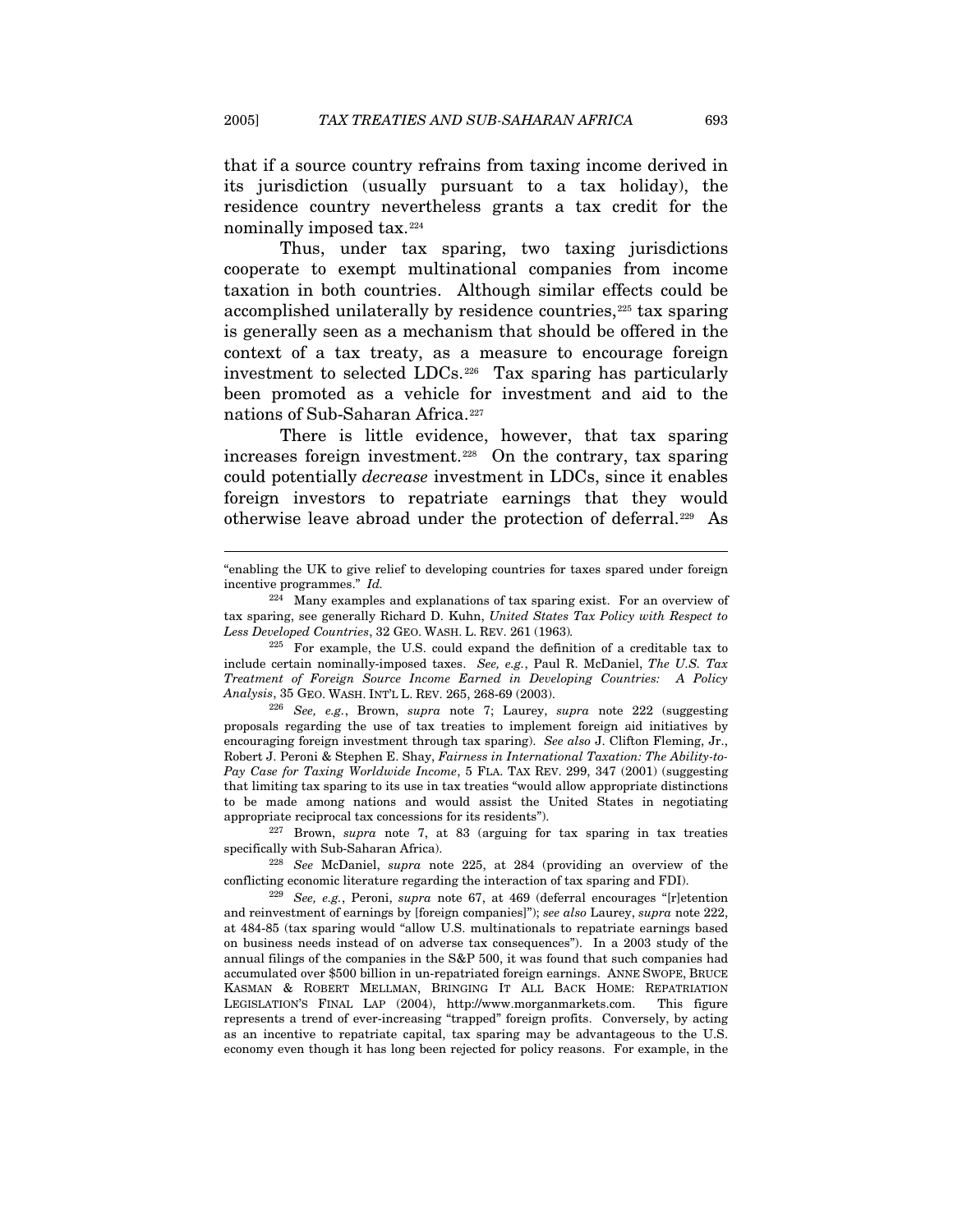such, tax sparing appears fundamentally inconsistent with the goal of using tax treaties to increase investment flows from developed to less developed countries.

Moreover, tax sparing increases tax competition by creating an additional disadvantage for countries that do not have tax holidays, while leaving countries that have a tax holiday in effect in the same or worse position as they were when only deferral was available.<sup>[23](#page-56-0)0</sup> The OECD has initiated efforts to combat what it terms "harmful tax practices"—in essence, any tax regime that undermines residence-based taxation by providing tax breaks and refusing to cooperate in information sharing.[23](#page-56-1)1 Persisting in the allowance of deferral and tax holidays while promoting tax sparing seems equally inconsistent with the treaty-related goal of protecting residence-based tax bases.

Foreseeing that the ratification of any treaty with tax sparing would prompt a surge of lobbying by U.S. multinationals seeking the expansion of such provisions to other countries, the U.S. has been unequivocal in its rejection of these provisions.[23](#page-56-2)2 While the potentially negative impact on investment in LDCs is one valid reason why tax sparing should continue to be rejected, the primary position of the U.S. has been that tax sparing inappropriately allows the reduction of U.S. taxation of U.S. persons, a result specifically precluded by all U.S. treaties currently in force.<sup>[23](#page-56-3)3</sup>

<span id="page-56-1"></span><span id="page-56-0"></span> $^{231}$  See generally STAFF OF THE OECD FISCAL AFFAIRS COMM., THE OECD'S PROJECT ON HARMFUL TAX PRACTICES: THE  $2004$  PROGRESS REPORT  $\left( 2004\right) .$ 

<span id="page-56-2"></span> $232$  Tax sparing was contemplated but ultimately rejected in tax treaties with Egypt, India, and Israel, largely due to the efforts of Stanley Surrey, who argued vigorously against the provision. *See* Laurey, *supra* note 222, at 475-76. Tax sparing was also introduced in a tax treaty with Pakistan, but a subsequent change in Pakistan law rendered the provision obsolete and the treaty entered into force without it. STAFF OF S. FOREIGN RELATIONS COMM., 85th CONG., REPORT ON DOUBLE TAX CONVENTIONS,

<span id="page-56-3"></span>S. Exec. Rpt.. No. 1, 85-2, ¶ 3 (1958). 233 This rule is enforced under the "saving clause" found in all U.S. tax treaties. *See, e.g.*, U.S. MODEL, *supra* note 56, art. 1, ¶ 4.

context of the repeal of I.R.C. § 114 (a tax exemption for certain foreign earnings that was found to be in violation of WTO standards), legislators enacted a temporary reduction in the rate of tax imposed on repatriated profits, citing in support the need to direct capital back to the U.S. in the quest to create jobs and boost the economy. *See* American Jobs Creation Act of 2004, P.L. 108-357, H.R. 4250, Sec. 101(a) (repealing I.R.C. § 114) and Sec. 965 (enacting temporary dividends-received deduction). *See also* STAFF OF THE COMM. ON WAYS AND MEANS, 108th CONG., Short Summary of Conference Report 108-755 2 (October 7, 2004), available at Conference Report 108-755 2 (October 7, 2004), *available at* http://waysandmeans.house.gov/legis.asp?formmode=read&id=2117 (last visited Nov. 26, 2005) (Section 956 "[e]ncourages companies to reinvest foreign earnings in the United States"). 230 *See, e.g.*, Margalioth, *supra* note 82, at 198.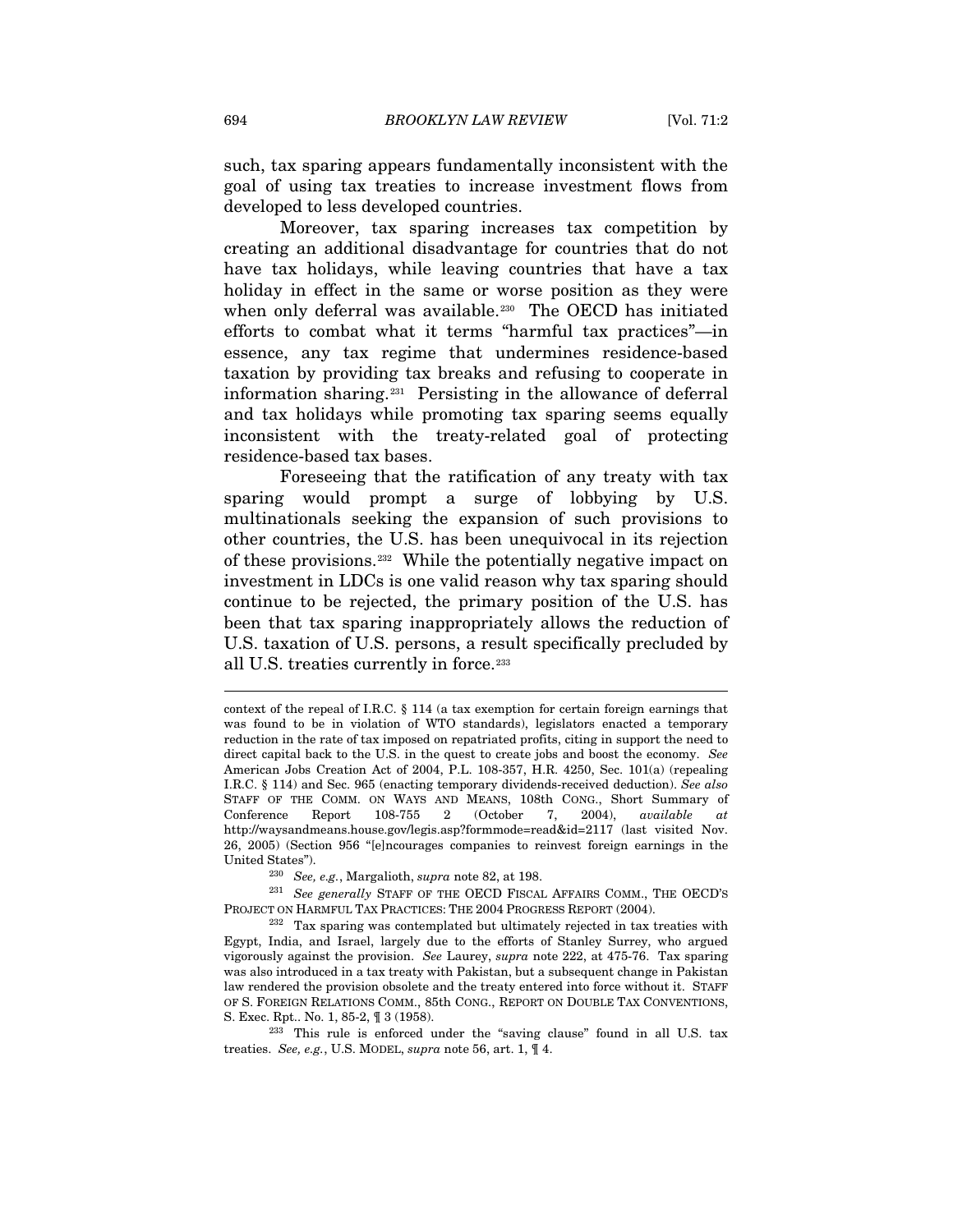Some LDCs, notably those in Latin America, have terminated tax treaty negotiations with the U.S. over the issue of tax sparing.[23](#page-57-0)4 However, the U.S. position on tax sparing is only "one of several obstacles in the way of U.S.-developing country tax treaties."[2](#page-57-1)35 In fact, tax sparing is largely unnecessary in the quest for complete non-taxation. As discussed above, tax holidays granted by LDCs to investors from deferral-granting countries, such as the U.S., are effective in providing double non-taxation so long as capital is reinvested rather than repatriated.[23](#page-57-2)6

### *C. Domestic Tax Rates Equal to or Better Than Treaty Rates*

In treaties between developed countries, domestic tax regimes are often significantly different than treaty-based tax regimes.[23](#page-57-3)7 This is especially the case with respect to tax rates on passive income paid to foreign persons, which are typically much higher under domestic statutes than under tax treaties.[23](#page-57-4)8 LDCs, however, increasingly impose tax rates that are much closer to, and in some cases are less than, the typical rates provided in treaties.

For example, dividends paid to foreign shareholders would normally be subject to a 10% tax in Ghana, unless the company paying the dividend operates in a free zone, in which case the tax rate may be zero.<sup>[2](#page-57-5)39</sup> Thus, Ghana's statutory tax rate is the same as or less than what would be expected under

 $\overline{a}$ 

<span id="page-57-4"></span> $^{34}$  (1997).  $^{238}$  OECD Model rates do not exceed  $15\%$  for dividends,  $10\%$  for interest, and 0% for royalties. OECD MODEL, *supra* note 21, arts. 10-12. In contrast, maximum statutory tax rates in OECD countries average 18%, 14%, and 16% on dividends, interest, and royalties, respectively. *See generally* Ernst & Young, *supra* note 35 (calculations on file with author).<br><sup>239</sup> Ghana currently imposes a  $10\%$  tax on most dividends paid to

<span id="page-57-5"></span>nonresidents, but provides tax incentives, including exemptions of taxation on passive income paid by domestic companies to foreign investors, as described above. *See*  G.I.R.A., *supra* note 83, § 2, Schedule I, Part V (2000); *see also supra*, text accompanying notes 195-97.

<span id="page-57-0"></span><sup>&</sup>lt;sup>234</sup> Laurey, *supra* note 222, at 471, 493 (many LDCs have "refused to sign U.S. tax treaties that do not contain tax sparing clauses," especially those in Latin America because this region "resents the U.S. [residence-based] tax policy"). 235 McDaniel, *supra* note 225, at 292.

<span id="page-57-3"></span><span id="page-57-2"></span><span id="page-57-1"></span><sup>&</sup>lt;sup>237</sup> Some countries have incorporated treaty concepts into their domestic laws. For example, permanent establishment thresholds that parallel or closely follow the OECD model treaty definition have long been the domestic rule in Japan, the Netherlands, Sweden, Germany, and France. AULT & ARNOLD, *supra* note 207, at 432-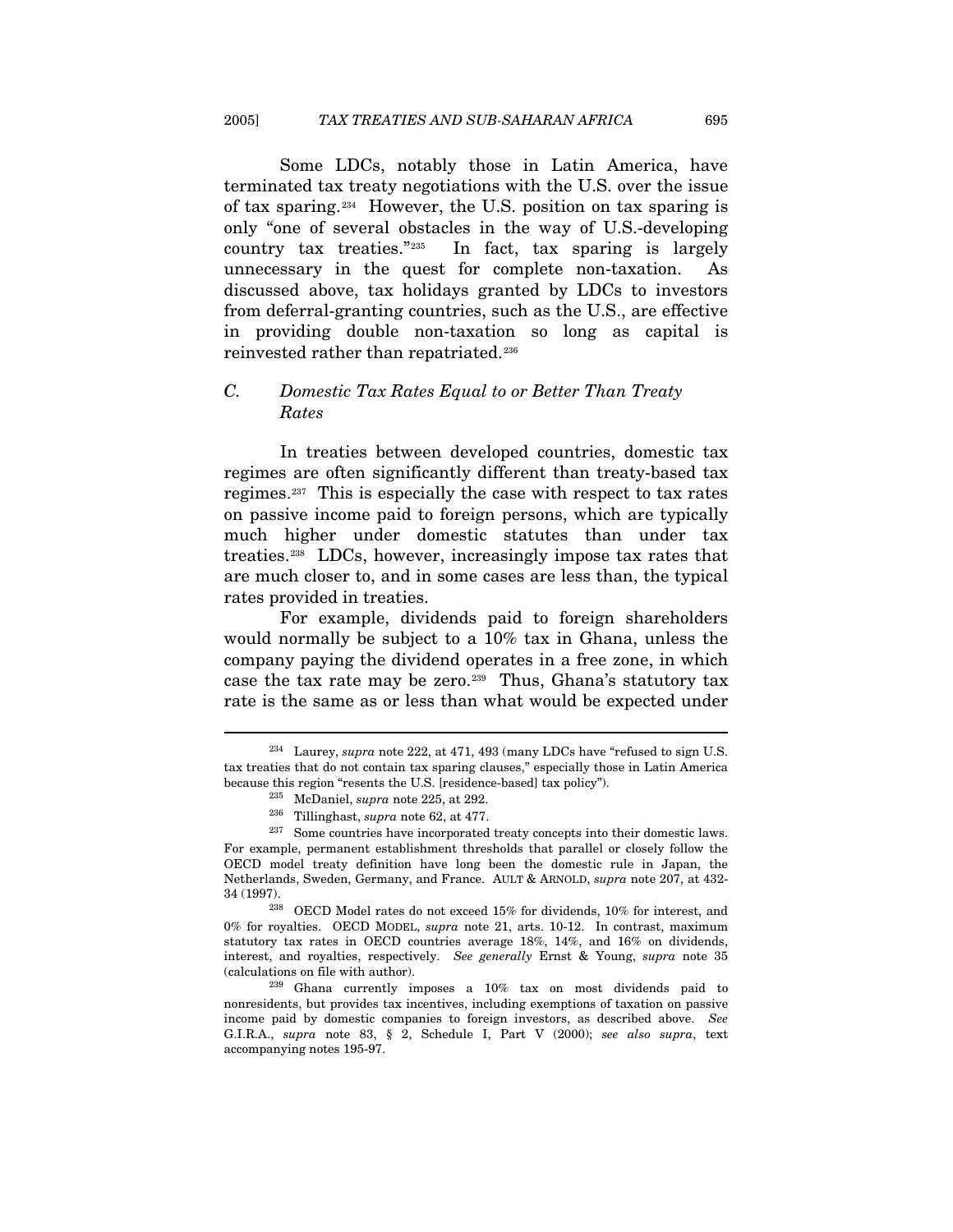the hypothetical U.S.-Ghana treaty outlined above.  $240$  $240$  In addition, Ghana's internal rate is lower than the 15% maximum provided in the U.S. Model for regular dividends.<sup>[24](#page-58-1)1</sup> Nevertheless, it is higher with respect to direct dividends than the maximum 5% provided in the U.S. Model and the zero rate for dividends paid to foreign controlling company shareholders found in new treaties.

Because most dividends paid out of Ghana would likely constitute direct dividends, many of which would be paid to controlling shareholders,  $242$  $242$  a treaty rate that followed the U.S. Model or recent U.S. treaty practice would reduce taxation on U.S. investors in Ghana from the internal rate of 10% (or zero)<sup>[2](#page-58-3)43</sup> to 5% or zero. However, as discussed above, if U.S. tax treaty precedent is followed, it is unlikely that a U.S.-Ghana tax treaty would provide for these lower rates. In fact, if, pursuant to the U.S. Model, a U.S.-Ghana tax treaty provided for regular dividend taxation lower than 10%, direct dividend taxation at 5%, and no source-country taxation of interest and royalties, it would be the first and only U.S. tax treaty to do so with any country, developed or less developed.<sup>[24](#page-58-4)4</sup>

If, as a "concession" to Ghana, the U.S. provided that instead of a maximum 5% rate for direct dividends, the maximum source-country rate would be 10%, the only result would be that Ghana's statutory 10% rate would be maintained.[2](#page-58-5)45 No benefit in the form of reduced taxation would be realized under this agreement. In fact, if the recently concluded U.S.-Sri Lanka treaty serves as a model, a U.S.-

 $\overline{a}$ 

<span id="page-58-5"></span>rate for dividends. *See* U.S. TAX TREATIES, *supra* note 244, at 33-34 (providing 10% as the maximum tax rate on dividends in U.S. tax treaties with China, Japan, Mexico, Romania, and Russia).

<span id="page-58-2"></span><span id="page-58-1"></span><span id="page-58-0"></span><sup>240</sup> *See supra* Part III.B. 241 U.S. MODEL, *supra* note 56, art. 10. 242 *See supra*, text at note 189. 243 The rate depends on whether the payment derives from sources protected by a free zone or tax holiday regime.<br><sup>244</sup> The closest rates to these are found in the treaty with Russia, which

<span id="page-58-4"></span><span id="page-58-3"></span>provides for source-country tax rates of 10% on regular dividends, 5% on direct dividends, and 0% on interest and royalties. Convention for the Avoidance of Double Taxation and the Prevention of Fiscal Evasion with Respect to Taxes on Income and Capital, U.S.-Russ., arts. 10-12, June 17, 1992, K.A.V. 3315 [hereinafter U.S.-Russia Treaty]. *See* INTERNAL REVENUE SERVICE, U.S. DEP'T OF THE TREASURY, PUBL'N NO. 901, U.S. TAX TREATIES 33-34 (Rev. May, 2004) [hereinafter U.S. TAX TREATIES] (providing rate information in other treaties). Note that although the IRS published this document in May, 2004, it has no information regarding the U.S. tax treaty with Sri Lanka, which was signed on March 14, 1985, because it did not enter into force until June 13, 2004. *See generally id. See also* U.S.-Sri Lanka Treaty, *supra* note 4. 245 The treaty with Ghana would be one of six U.S. treaties with a top 10%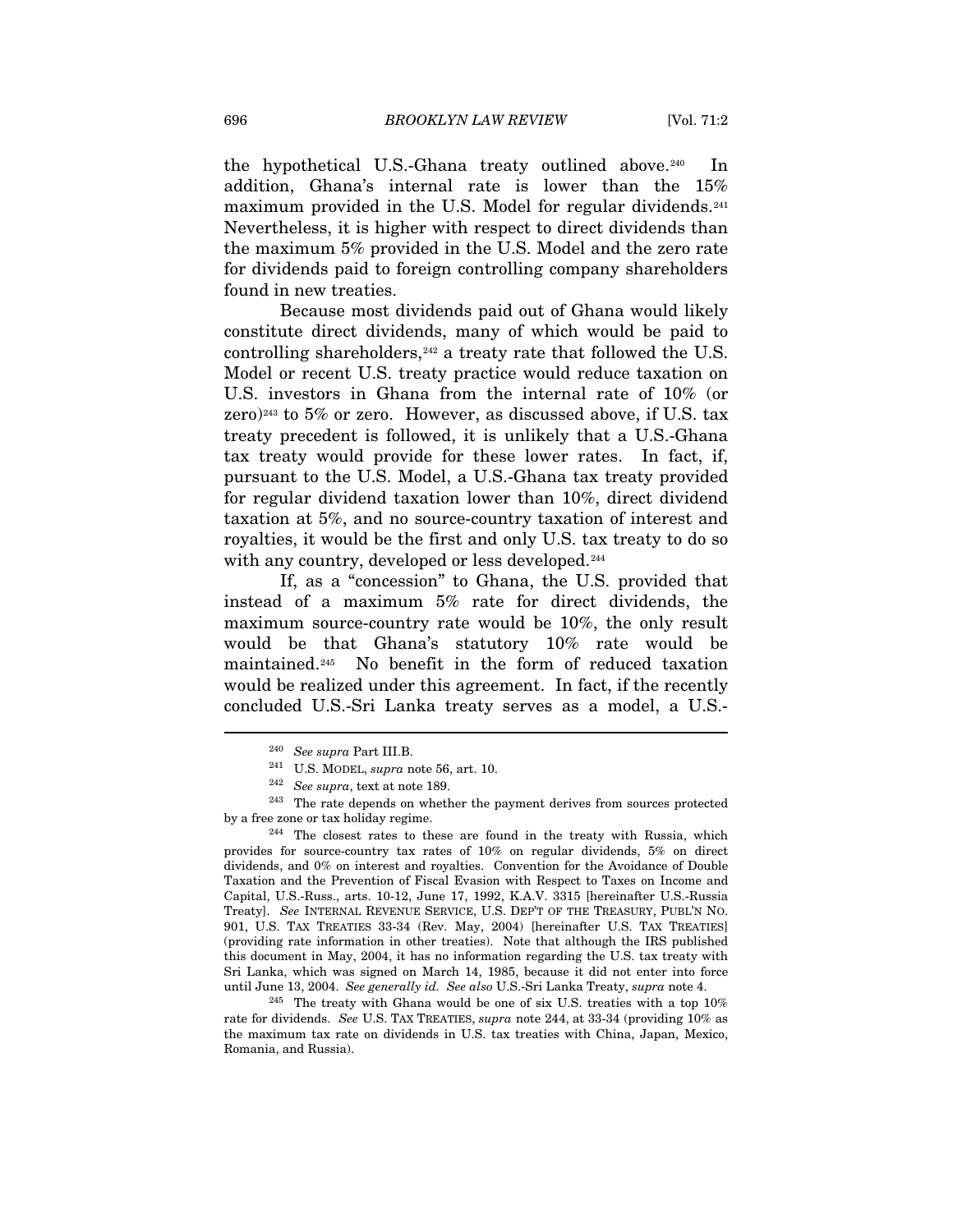Ghana treaty could even provide for maximum rates that are *higher* than Ghana's internal rates, though again this could hardly benefit current or potential investors.<sup>[24](#page-59-0)6</sup>

Similarly, Ghana's statutory rates of 5 to 10% on interest and  $15\%$  on rents and royalties<sup>[2](#page-59-1)47</sup> comport with the average respective rates offered under other U.S. treaties, although the U.S. Model contemplates zero source taxation of both.[2](#page-59-2)48 Just as in the case of direct dividends, preserving a higher rate of tax would be likely under UN Model standards, but would generally be a neutral factor for investors.

Concessions that allow for higher source-country taxation of passive income items reflect the concerns addressed by the UN Model regarding the worldwide allocation of tax revenues. These concessions are meant to protect the taxing jurisdiction of capital importing nations like Ghana against the effects of the U.S. and OECD Model treaties, which allocate income away from source and towards residence countries.<sup>[24](#page-59-3)9</sup> As the case of Ghana illustrates, however, preserving higher source-country taxation is a neutral measure at best. It is also contradictory to the notion otherwise promoted by U.S. policy makers that reducing tax rates will reduce tax barriers to direct investment and thereby increase capital flows between countries.

<span id="page-59-0"></span><sup>&</sup>lt;sup>246</sup> In the U.S. treaty with Sri Lanka, the Joint Committee queries whether this result is intended, and supposes that Sri Lanka could raise its rates up to the maximum 15% provided, thereby increasing its revenues from foreign investment. *See*  EXPLANATION OF SRI LANKA TREATY, *supra* note 135, at 62-63. Yet in the same document, the Committee proclaims that the treaty will be good for the U.S. because it reduces Sri Lankan tax on U.S. investors and provides a clearer framework. *Id.* These

<span id="page-59-1"></span>two positions are difficult to reconcile, as the Joint Committee appears to recognize.<br><sup>247</sup> Ghana currently imposes a 10% tax on most interest payments, and a 15% tax on rents and royalties, with alternate rates ranging from 5 to 15% for certain payments, depending on the residence of the recipient and the payor. G.I.R.A., *supra* note 83, ch. I, Part I, §§ 2, 84; First Schedule, Part IV-VIII. 248 With respect to interest, see U.S. MODEL, *supra* note 56, art. 11. Thirty-

<span id="page-59-2"></span>one existing U.S. treaties, including several of the most recently signed treaties and protocols, reflect the goal of zero source-based taxation of interest, rents, and royalties. *See, e.g.*, U.S.-Japan Treaty, *supra* note 155, art. 11; Australia Protocol, *supra* note 154, art. 7; U.S.-U.K. Treaty, *supra* note 156, art. 11. Interest tax rates range from 5 to 30% in the remaining treaties. U.S. TAX TREATIES, *supra* note 244. With respect to royalties, see U.S. MODEL, *supra* note 56, art. 12. Twenty-six existing U.S. treaties, including several of the most recently signed treaties and protocols, provide zero source-country tax on most royalties. *See, e.g.*, U.S.-Japan Treaty, *supra* note 155, art. 12; U.S.-U.K. Treaty, *supra* note 156, art. 12. As in the case of interest, royalty tax rates range from 5 to 30% in the remaining treaties. U.S. TAX TREATIES, *supra* note 244, at 33-34. 249 *See supra* notes 135-36 and accompanying text.

<span id="page-59-3"></span>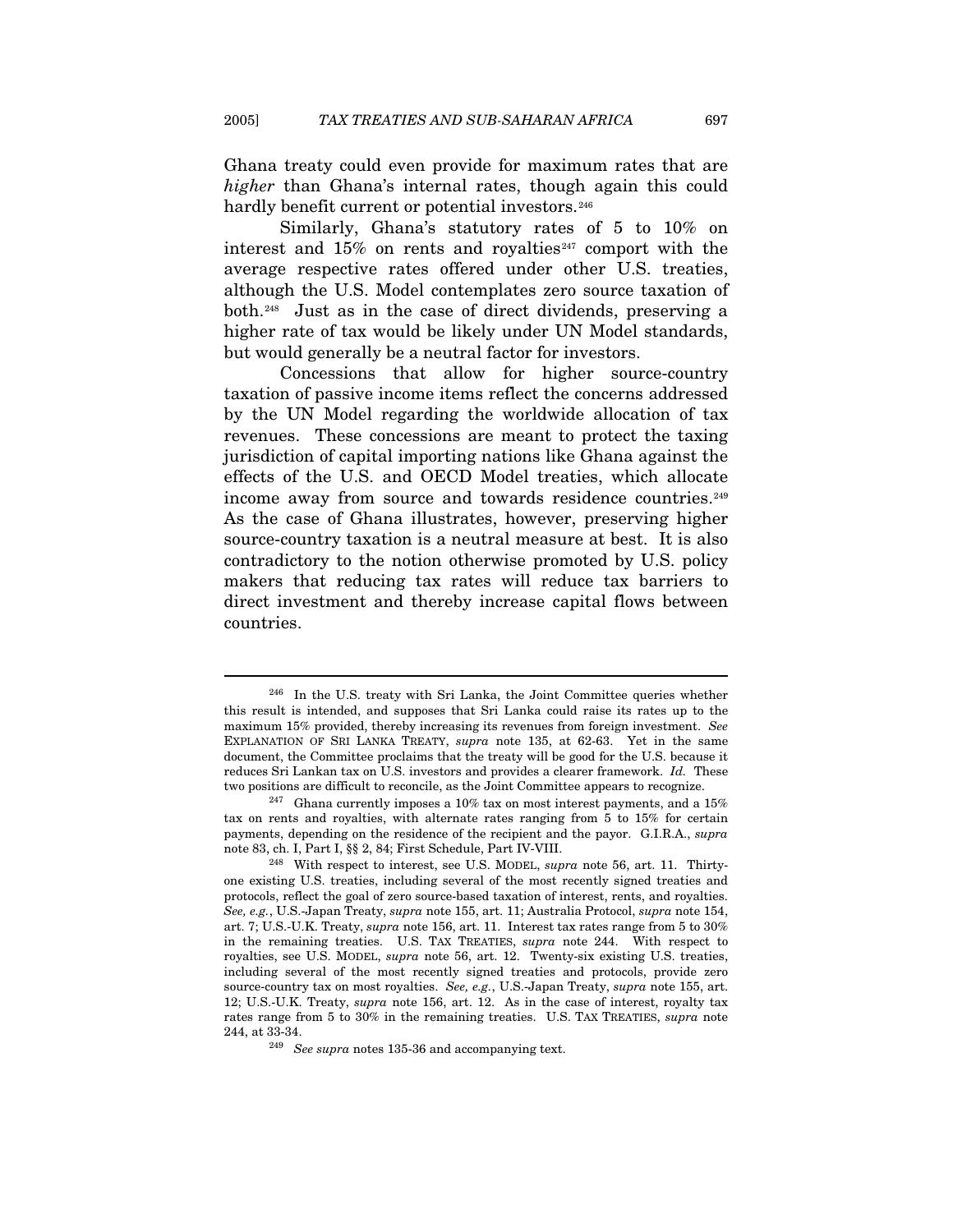To date there is no consensus regarding the appropriate balance of attracting investment through lower tax rates and preserving the allocation of revenue to source countries.[25](#page-60-0)0 Preserving source-country revenues has been prioritized on the grounds that low taxation has a deleterious effect on infrastructure. In LDCs, providing adequate infrastructure to attract multinationals has been a continuous challenge that is further complicated by tax competition, a phenomenon that is not alleviated by tax treaties.

### *D. Inadequate Infrastructure and Non-Tax Barriers*

U.S. investors may be significantly influenced in their investment location decisions by broad infrastructure-related criteria such as the rule of law and the protection of property, as well as the immediate need for a suitable workforce and adequate physical infrastructure.[25](#page-60-1)1 The need for a suitable workforce in turn necessitates basic infrastructure including institutions such as schools and health care systems. In direct tension with these needs is the diminishing ability of LDCs to finance infrastructural development as they decrease taxes on business profits.

Many countries, including Ghana, offer tax incentives such as tax holidays and tax-free zones because attracting investment to sustain economic development is deemed of greater importance than protecting tax revenues.[25](#page-60-2)2 However, there is little consensus regarding the effectiveness of tax incentives and tax holidays in actually attracting foreign investment. Anecdotal evidence from various countries suggests that providing tax incentives to attract foreign investment has failed to deliver the promised benefits.[25](#page-60-3)3 Despite a plethora of tax holidays and other tax incentives, few  $\overline{a}$ 

<span id="page-60-0"></span><sup>250</sup> *See, e.g.*, UN MODEL, *supra* note 78, art. X-XII (illustrating the lack of consensus through the omission of standard rates). 251 HOOKE, *supra* note 124, at 47-49. For example, a stable macroeconomic

<span id="page-60-1"></span>environment and a well-educated workforce are two factors that correlate with greater foreign investment flowing into LDCs. UNCTAD, *supra* note 2, at 23.

<span id="page-60-2"></span><sup>&</sup>lt;sup>252</sup> Brian J. Arnold & Patrick Dibout, *General Report*, 55 Cahiers De Droit Fiscal International 25, 28 (2001) ("Certain countries . . . are more concerned with attracting activity and investment of the multinationals in order to sustain their economic development."). 253 *See, e.g.*, Tamas Revesz, *EU, Companies Urge Reform of Hungary's Local* 

<span id="page-60-3"></span>*Industry Tax*, 2004 WTD 97-10 (May 14, 2004) ("Although Slovakia offered big investment subsidies and tax relief for foreign investors, its budget is in ruins, and the resulting forced cuts in government spending (especially transfers to households) have triggered serious hunger riots among the most seriously hit Roma population.").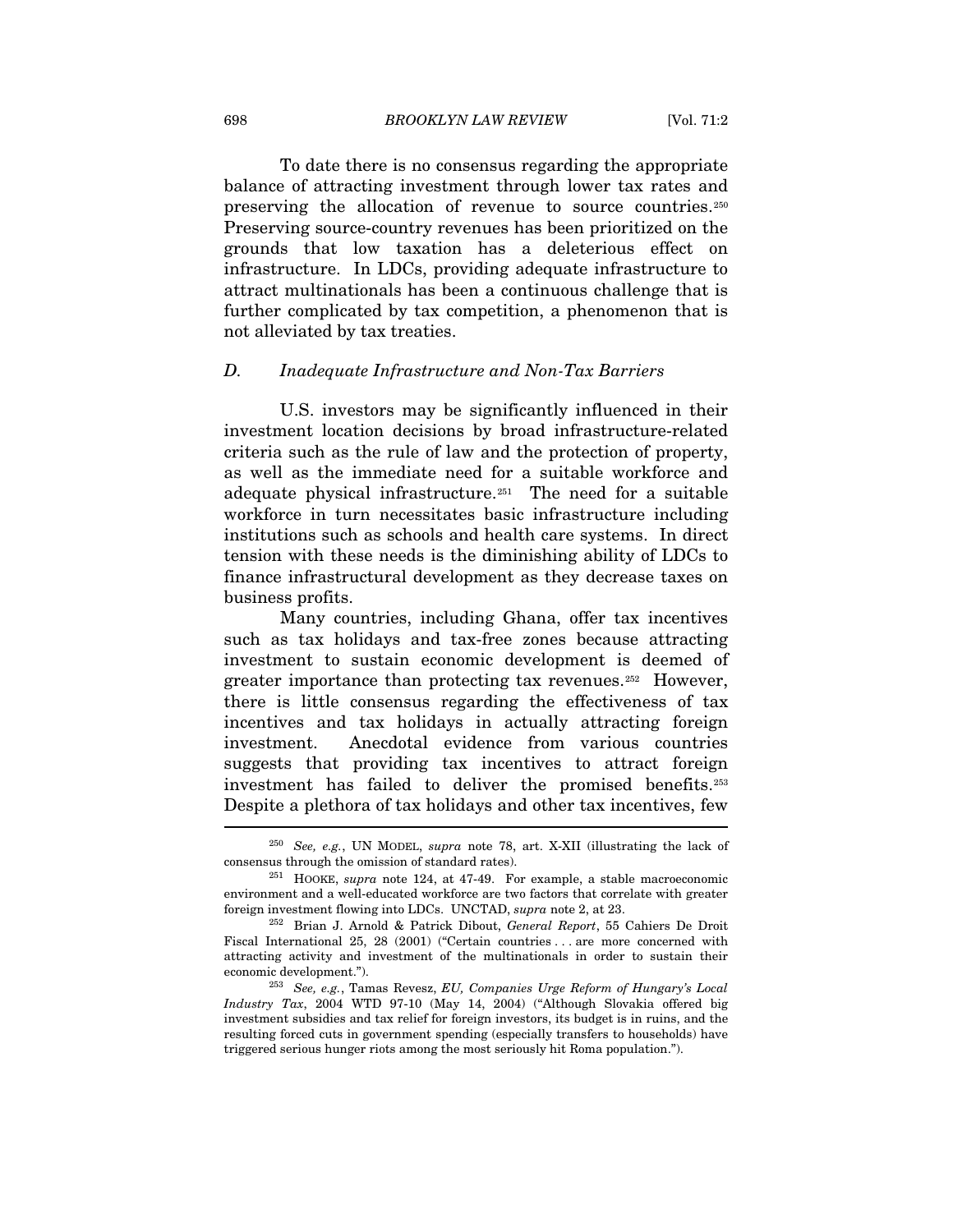permanent employment opportunities have been created, and exports have failed to increase in the many free zones located throughout West Africa, including Ghana.[25](#page-61-0)4 According to John Atta-Mills, former Commissioner of the Ghanaian IRS, "experience shows that tax holidays and tax reductions are ranked very low in the priority of investors in their choice of location for their business," and that product demand, a skilled workforce, and infrastructure are more important to businesses.[2](#page-61-1)55

Economic evidence regarding the connection between taxation and foreign investment provides little additional certainty. A number of economic studies indicate that multinationals are very sensitive to tax considerations, and therefore corporate location decisions may be heavily influenced by tax regimes in source countries.[25](#page-61-2)6 However, conflicting studies indicate that taxation is not a significant factor in the location decisions of U.S. multinationals.<sup>[25](#page-61-3)7</sup> Instead, these studies argue that "market size, labor cost, infrastructure quality . . . and stable international relations," among other considerations, are the most important factors for location decisions.<sup>[2](#page-61-4)58</sup> Studies focused particularly on foreign investment in Sub-Saharan Africa come to the same conclusion.[25](#page-61-5)9

<span id="page-61-3"></span>this literature); *see also* G. Peter Wilson, *The Role of Taxes in Location and Sourcing Decisions*, *in* STUDIES IN INTERNATIONAL TAXATION, *supra* note 204, at 196-97, 229 (arguing that taxes are more influential in location decisions for administrative and distribution centers, but they "rarely dominate the decision process" in the case of manufacturing locations).<br><sup>258</sup> McDaniel, *supra* note 225, at 280.<br><sup>259</sup> *See, e.g.*, Elizabeth Asiedu, *On the Determinants of Foreign Direct* 

<span id="page-61-0"></span><sup>254</sup> Papa Demba Thiam, *Market Access and Trade Development: Key Actors*, *in* TOWARDS A BETTER REGIONAL APPROACH TO DEVELOPMENT IN WEST AFRICA 97, 101 (John Igue & Sunhilt Schumacher eds., 1999). *See also supra* note 117 (stating that trade data indicates imports from Ghana to the U.S. are currently declining.). 255 Seth E. Terkper, *Tax Measures in Ghana's 2004 Budget Inadequate,* 

<span id="page-61-1"></span>*Opposition Party's Presidential Candidate Says*, 2004 WTD 63-12 (Apr. 1, 2004).

<span id="page-61-2"></span><sup>256</sup> For an overview of this economic literature, see Avi-Yonah (2000), *supra* note 164, at 1590-92; James R. Hines, Jr., *Tax Policy and the Activities of Multinational Corporations*, *in* FISCAL POLICY: LESSONS FROM ECONOMIC RESEARCH 401, 401-45 (Alan J. Auerbach ed., 1997); James R. Hines, Jr., *Lessons from Behavioral Responses to International Taxation*, <sup>52</sup> NAT'L TAX J. 305, 305-22 (1999). 257 *See* McDaniel, *supra* note 225, at 280 (providing an overview of some of

<span id="page-61-5"></span><span id="page-61-4"></span>*Investment to Developing Countries: Is Africa Different?* 1, 6 (2001), *available at* http://ssrn.com/abstract=280062 (arguing that location-specific factors such as natural resource availability may make infrastructure and stability of particular importance in the context of investment to Sub-Saharan Africa); World Bank, WORLD BUSINESS ENVIRONMENT SURVEY 2000, *available at*  http://www.ifc.org/ifcext/economics.nsf/Content/ic-wbes (finding as a result of a survey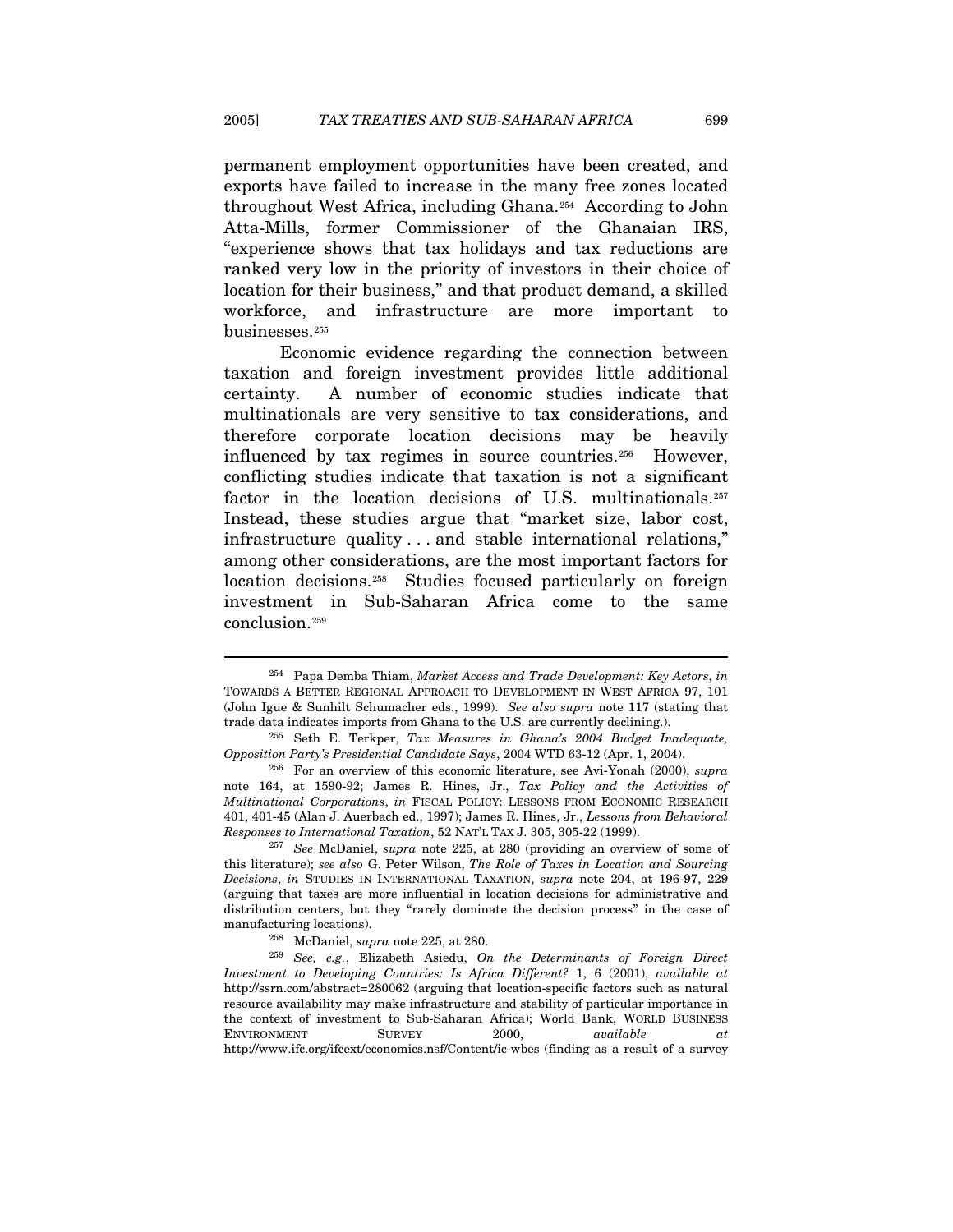In contrast, recent literature suggests that past studies present an incomplete picture of the role of taxation because they have focused on source-country corporate income taxes, the burdens of which are relatively insignificant as compared to the burdens of non-income taxation in source countries.[26](#page-62-0)0 As a result, these past studies may have obscured the more significant influence of non-income taxation on foreign investment decisions.[26](#page-62-1)1 Since foreign non-income tax burdens significantly exceed income tax burdens, these taxes may strongly influence the behavior of U.S. multinationals.<sup>[2](#page-62-2)62</sup> The main explanation given for this influence is that non-income taxation cannot be credited against U.S. residual taxation.[2](#page-62-3)63

The findings of this literature are consistent with earlier studies that suggest the relative importance of taxation in a particular country may be increasing with the availability of opportunities for avoiding taxation elsewhere.[26](#page-62-4)4 However, these findings conflict with other studies demonstrating that multinationals can use debt financing and transfer pricing manipulation to achieve tax neutrality in investment location decisions,[26](#page-62-5)5 and that despite earlier studies showing a connection between tax and foreign direct investment, non-tax

<span id="page-62-4"></span>extremely important to U.S. multinationals in allocating their foreign direct investment, especially in the case of manufacturing, and that the relative importance

of business including Ghana and fifteen other Sub-Saharan African countries that firms investing in these regions indicate less sensitivity to taxation than to corruption, infrastructure, crime, inflation, financing, and political stability). 260 Mihir A. Desai, C. Fritz Foley & James R. Hines Jr., *Foreign direct* 

<span id="page-62-0"></span>*investment in a world of multiple taxes*, 88 J. PUB. ECON. 2727, 2728 (2004) ("Foreign indirect tax obligations of American multinational firms are more than one and a half times their direct tax obligations."). In previous studies, James Hines found a "small but significant" link between lower source-country taxes and foreign investment levels.

<span id="page-62-3"></span><span id="page-62-2"></span><span id="page-62-1"></span>See McDaniel, supra note 225, at 281; see also Avi-Yonah, supra note 164, at 1644.<br><sup>261</sup> See Desai, supra note 260, at 2728.<br><sup>262</sup> See id. at 2729.<br><sup>263</sup> Id. at 2728 ("The role of non-income taxes may be particularly impor for FDI, since governments of many countries (including the United States) permit multinational firms to claim foreign tax credits for corporate income taxes paid to foreign governments but do not extend this privilege to taxes other than income taxes. As a result, taxes for which firms are ineligible to claim credits may well have greater impact on decision-making than do (creditable) income taxes."). For an argument that the definition of creditable taxes should be broadened to encompass many non-income taxes, see generally Glenn E. Coven, *International Comity and the Foreign Tax Credit: Crediting Nonconforming Taxes*, 4 FLA. TAX REV. 83 (1999). 264 *See* Grubert, *supra* note 67, at 22, 28 (suggesting that tax rates are

<span id="page-62-5"></span>of taxes may be increasing). 265 *See* Avi-Yonah, *supra* note 25, at 1315; GARY CLYDE HUFBAUER, U.S. TAXATION OF INTERNATIONAL INCOME: BLUEPRINT FOR REFORM 134 (1992).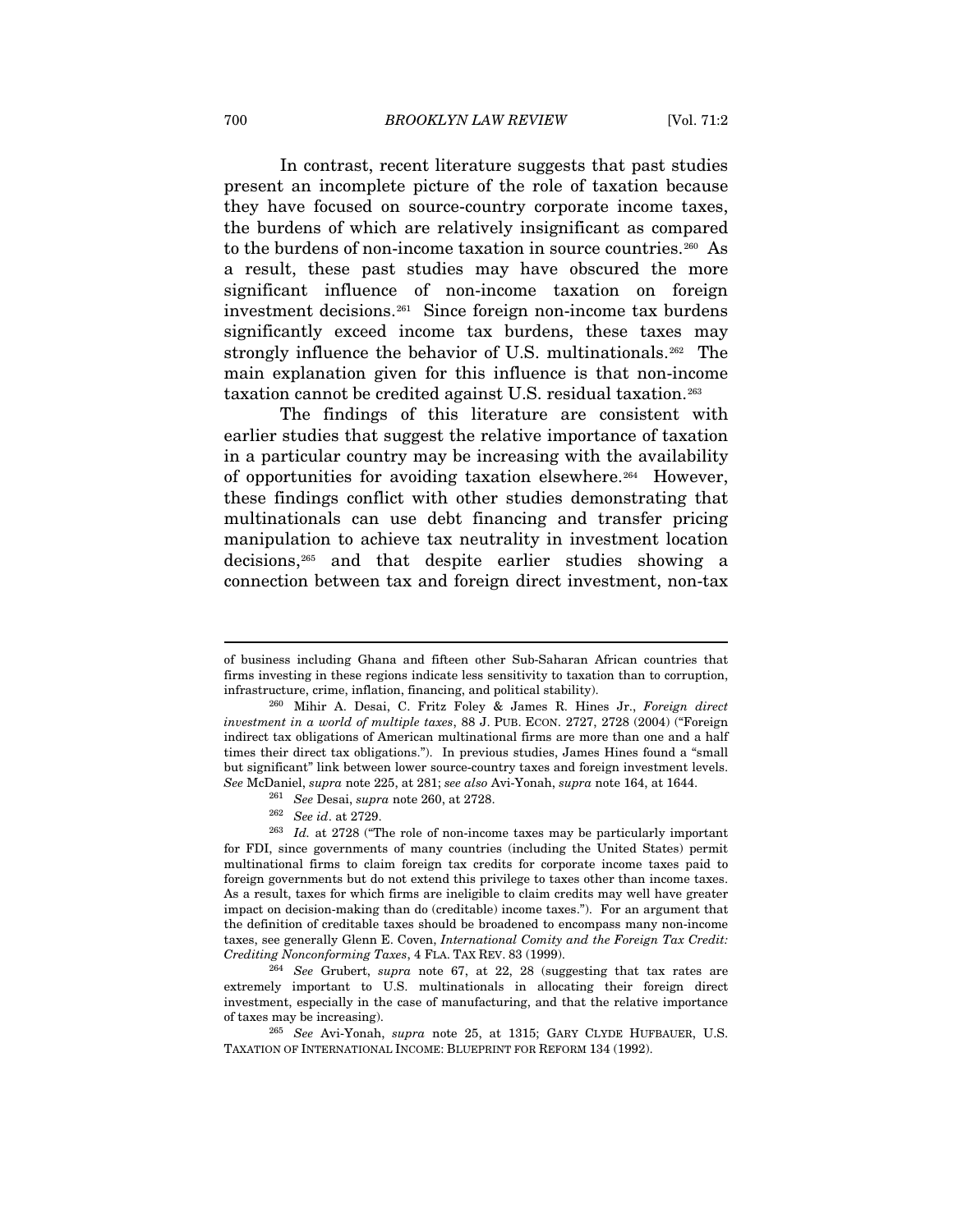factors dominate the location decisions of multinational firms<sup>[26](#page-63-0)6</sup>

Given the possibility that taxation may not be an overriding factor in foreign investment location decisions, the influence of infrastructure cannot be ignored. To the extent infrastructure is important to potential investors, efforts to reduce taxation to attract foreign investment may be counterproductive, since raising sufficient revenues is integral to the level of infrastructure a country can offer.  $267$  $267$  As tax competition ensures less taxation of multinationals, the ability of LDCs to fund sufficient infrastructure to attract and sustain foreign investment relies more heavily on the ability to tax resident individuals, whether directly or indirectly. Historically, this has been a great challenge for LDCs.<sup>[2](#page-63-2)68</sup>

Compliance rates for income and non-income taxation are typically very low in Ghana. It is estimated that 80% of business is conducted on the informal market—that is, not subject to regulation or taxation because it is conducted in the form of cash or barter.[2](#page-63-3)69 Thus, only those who work for the government or for the few companies that comply with wage

<span id="page-63-0"></span><sup>266</sup> *See* Haroldene Wunder, *The Effect of International Tax Policy on Business Location Decisions*, TAX NOTES INT'L, Dec. 24, 2001, at 1331-48. 267 *See* Nicholas Kaldor, *Will Underdeveloped Countries Learn to Tax?*, 41

<span id="page-63-1"></span>FOREIGN AFF. 410, 410 (1963) (stating that "[t]he importance of public revenue to the underdeveloped countries can hardly be exaggerated if they are to achieve their hopes of accelerated economic progress."). *See also* H. David Rosenbloom, *Response to: "U.S. Tax Treatment of Foreign Source Income Earned in Developing Countries: Administration and Tax Treaty Issues,"* 35 GEO. WASH. INT'L. L. REV. 401, 406 (2003) (stating that "taxes are, by definition, involuntary exactions"). Thailand has recently taken a slightly different approach. In June, 2004, the Prime Minister, the Ministry of Education, and the Social and Human Development Services Ministry unveiled tax incentives for individuals and companies that make charitable donations to social development programs including education, museums, libraries, art galleries, recreational facilities, children's playgrounds, public parks, and sports arenas. The government hopes that "[these incentives] will raise funds from the private sector to alleviate the poverty crisis in Thailand." Sirena J. Scales, *Thai Government Announces* 

<span id="page-63-3"></span><span id="page-63-2"></span><sup>&</sup>lt;sup>268</sup> Kaldor, *supra* note 267, at 410.<br><sup>269</sup> The agricultural industry contributes significantly to this number, since over 60% of Ghana's population is employed in agriculture (a slightly lower percentage than the average of approximately 75% for LDCs in Sub-Saharan Africa). These percentages were compiled by averaging the stated percentage for each LDC in Sub-Saharan Africa from the World Factbook. (Spreadsheet containing data on file with author.) WORLD FACTBOOK, *supra* note 1, *available at* http://www.cia.gov/cia/ publications/factbook/fields/2048.html. The informal economy also includes most professionals such as doctors and lawyers, other service providers, and shopkeepers and sellers of goods in local markets. Interview with Justice Insaidoo, *supra* note 211; Interview with Sheila Minta, Solicitor/Barrister, Addae & Twum Company, in Accra, Ghana (Dec. 9, 2003) (on file with author).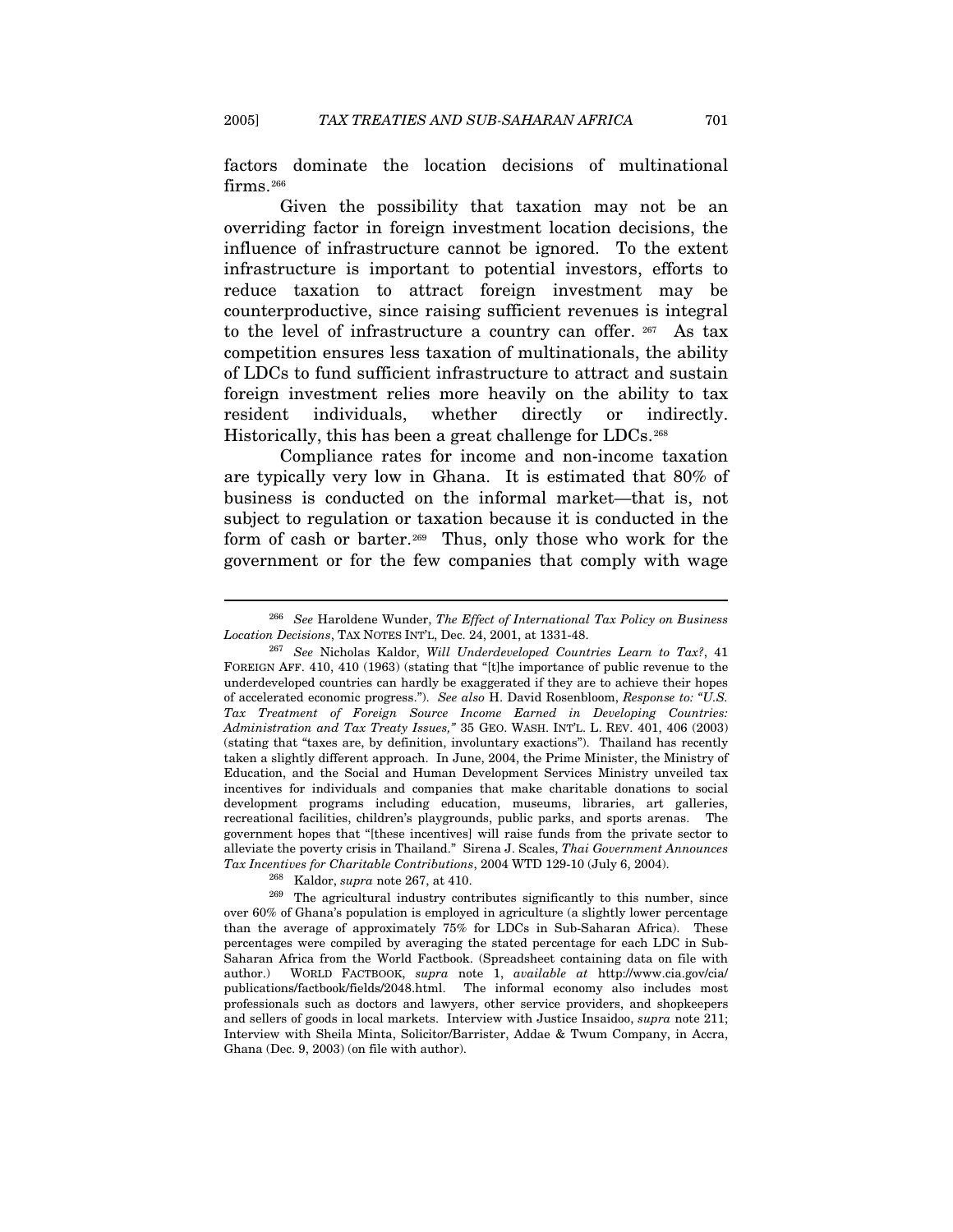withholding obligations pay their income taxes.<sup>[2](#page-64-0)70</sup> An appearance that the laws are not applied uniformly may in turn lead to increased tax avoidance and evasion.[27](#page-64-1)1 The situation is exasperated in an environment in which corruption or mismanagement of public funds also exists. While Ghana's corruption factor is relatively modest in comparison to many of its neighbors in Sub-Saharan Africa,<sup>[27](#page-64-2)2</sup> the notion persists that wealth can be acquired by becoming a government official.<sup>[27](#page-64-3)3</sup> These perceptions plague the revenue collection efforts of tax agencies in LDCs such as Ghana.[2](#page-64-4)74

The ability of LDCs to collect sufficient revenue to fund infrastructure is also challenged by international pressure to  $\overline{a}$ 

<span id="page-64-3"></span>A1. 273 The phenomenon appears to exist throughout Sub-Saharan Africa. *See* Transparency International, *supra* note 272, at 215. In the Congo, people say that "[t]he only ones who have ever gotten rich are the leaders and those with connections." Maharaj, *Push*, *supra* note 272.<br><sup>274</sup> The perceptions of a few individuals cannot represent national sentiment,

<span id="page-64-4"></span>nor can such sentiment, even if widespread, indicate the accuracy of the charge. However, a perception of unfairness and corruption may undermine the efficacy of a tax regime. A study to quantify the effect of corruption on tax compliance is underway in Tanzania, but more research is needed in this area. A further issue that may be significant to the tax collection efforts of LDCs is the perceived misuse of funds by the government, whether as a result of corruption or the ineptitude of officials. Informally, this author heard many expressions of dissatisfaction with the ability of the government to provide necessary services to the citizenry. Since that is a common complaint in developed countries as well, I do not deal with it here, but only note its existence as an additional potential difficulty in raising sufficient revenues from individuals. Finally, the extent to which local conditions and attitudes regarding taxation affect the behavior of multinationals is not conclusively established. It may be that multinationals generally conduct their business operations fundamentally in compliance with the laws in force, regardless of the degree to which their compliance is monitored or enforced, simply because their global operations may be subject to scrutiny by other governments or the public. However, evidence proving (or disproving) this theory appears to be lacking in the economic literature.

<span id="page-64-1"></span><span id="page-64-0"></span><sup>270</sup> Interview with Justice Insaidoo, *supra* note 211. 271 Murphy, *supra* note 213, at 201 ("perceptions of unfair treatment" appear to affect trust, and "taxpayer resistance could be sufficiently predicated by decreased levels of trust"). 272 *See* Transparency International, *Global Corruption Report <sup>2003</sup>*, 215, 220,

<span id="page-64-2"></span><sup>225, 264,</sup> *available at* http://www.globalcorruptionreport.org/gcr2003.html (suggesting that although the government faces much criticism in failing to address corruption within the civil service, prompting President Kufuor to promise an increase in accountability, Ghana's perceived corruption is much lower than that of many of its neighbors in Sub-Saharan Africa). In extreme comparison stand countries like the Congo, where corruption and bribery at all levels are openly acknowledged as requisite for survival. *See* Davan Maharaj, *When the Push for Survival is a Full-Time Job*, L.A. TIMES, July 11, 2004, at A1 [hereinafter Maharaj, *Push*] (explaining that while government employees are not paid a salary, they still show up for work every day to collect bribes ranging from "about \$5 for a birth certificate to about \$100 for an import license"). In Benin, a close neighbor to Ghana, bribes collected from traders trying to import illegal goods into Nigeria provide some 15% of the nation's revenues. Davan Maharaj, *For Sale—Cheap: 'Dead White Men's Clothing,'* L.A. TIMES, July 14, 2004, at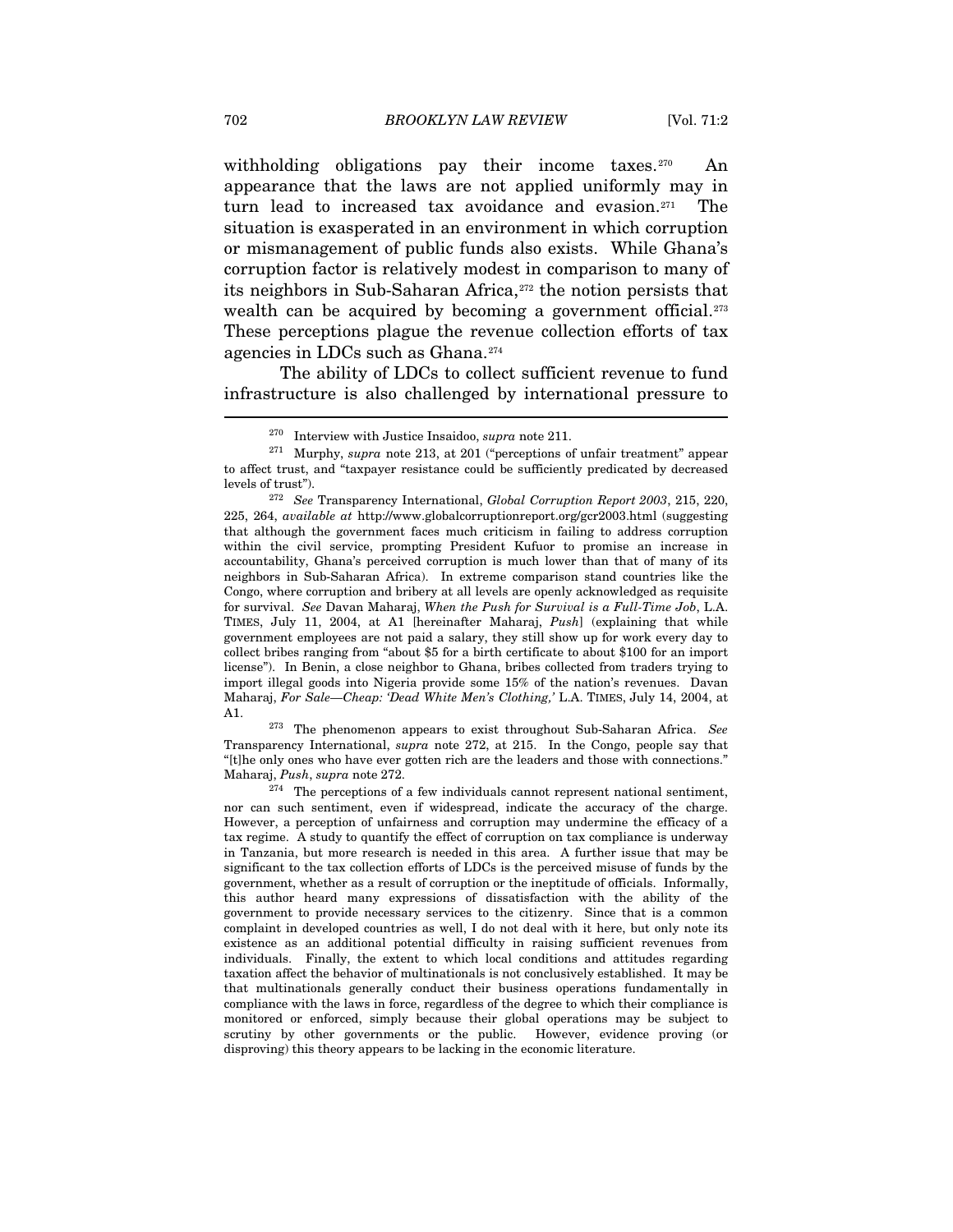open markets and reduce trade barriers.[2](#page-65-0)75 To the extent that Ghana continues to rely heavily on trade taxes for its revenue, recent developments in tariff reduction at the WTO may cause additional revenue shortfalls in the future. Ghana also faces difficulty in finding consistent resources to fund infrastructure because success in collecting revenues from excise taxes, royalties, dividends, and similar payments may depend on fluctuating global market prices for exported commodities.

Finally, Ghana's ability to fund infrastructure is subject to uncertainty due to its reliance on assistance from foreign donors.[27](#page-65-1)6 In 2002, Ghana received large amounts of foreign aid, much of which was connected to the peaceful transition of power through the democratic process. But the amount of aid has fallen recently, and it is expected to continue to decline as finances are directed to other countries or fall off as a result of donor fatigue.[2](#page-65-2)77 The consequence is consistent budget shortfalls in Ghana.<sup>[27](#page-65-3)8</sup> An increase in the overall level of funding by donor countries might alleviate the shortfall.<sup>[27](#page-65-4)9</sup>

<span id="page-65-0"></span> $275$  The transition of the U.S. from an agrarian society "rich in resources but lacking in capital investment" to an industrial one is credited in part to tariffs, without which the transition would have been much slower. *See* WEISMAN, *supra* note 41, at 14; *see also* WILLIAM A. LOVETT, ALFRED E. ECKES JR. & RICHARD L. BRINKMAN, U.S. TRADE POLICY: HISTORY, THEORY, AND THE WTO 45 (2004) (finding the current association of free trade with rapid economic growth "incompatible with American economic history," which shows that "[t]he most rapid growth occurred during periods of high protectionism").  $^{276}$  In Ghana, 17% of total revenue derives from non-tax sources. STATE OF

<span id="page-65-1"></span>THE GHANAIAN ECONOMY, *supra* note 170, at 26-31. Of this amount 86% (or just under 15% of total revenues) derives from grants. The other 14% derives from receipts from various fees charged by the government for particular services, and from amounts received in divestiture of state-owned enterprises. In this respect, Ghana is somewhat better off than many of the other LDCs in Sub-Saharan Africa, which rely heavily on foreign aid to subsidize their expenditures. For example, 53% of Uganda's budget comes from external loans and grants. *See* Gumisai Mutume, *A New Anti-poverty Remedy for Africa?*, 16 AFRICA RECOVERY 12 (2003), *available at* http://www.un.org/ ecosocdev/geninfo/afrec/vol16no4/164povty.htm. 277 *See* STATE OF THE GHANAIAN ECONOMY, *supra* note 170, at 30, 34. 278 Ghana's 2002 budget provided for an expected budget deficit of 4.4%. YAW

<span id="page-65-3"></span><span id="page-65-2"></span>OSAFO-MAAFO, THE BUDGET STATEMENT AND ECONOMIC POLICY OF THE GOVERNMENT OF GHANA, 2002 at 11. Citing "substantial shortfalls in expected foreign inflows," the 2003 budget nevertheless projected a smaller deficit of 3.1% of GDP. YAW OSAFO-MAAFO, THE BUDGET STATEMENT AND ECONOMIC POLICY OF THE GOVERNMENT OF GHANA, 2003 at 8, 16, 24, 96. The 2004 budget, acknowledging that actual receipts were significantly lower than projections in 2003 due to shortfalls in grants and other non-tax revenues, which resulted in an actual deficit in 2003 of 3.4% rather than the anticipated 3.1%, projected a budget surplus for 2004 of 1.67%. YAW OSAFO-MAAFO, THE BUDGET STATEMENT AND ECONOMIC POLICY OF THE GOVERNMENT OF GHANA, 2004

<span id="page-65-4"></span>at 16, 19, 42.  $279$  For example, if developed countries follow through on their recent pledges to relieve existing debt and double aid efforts in Africa. *See, e.g*., *A First Step on*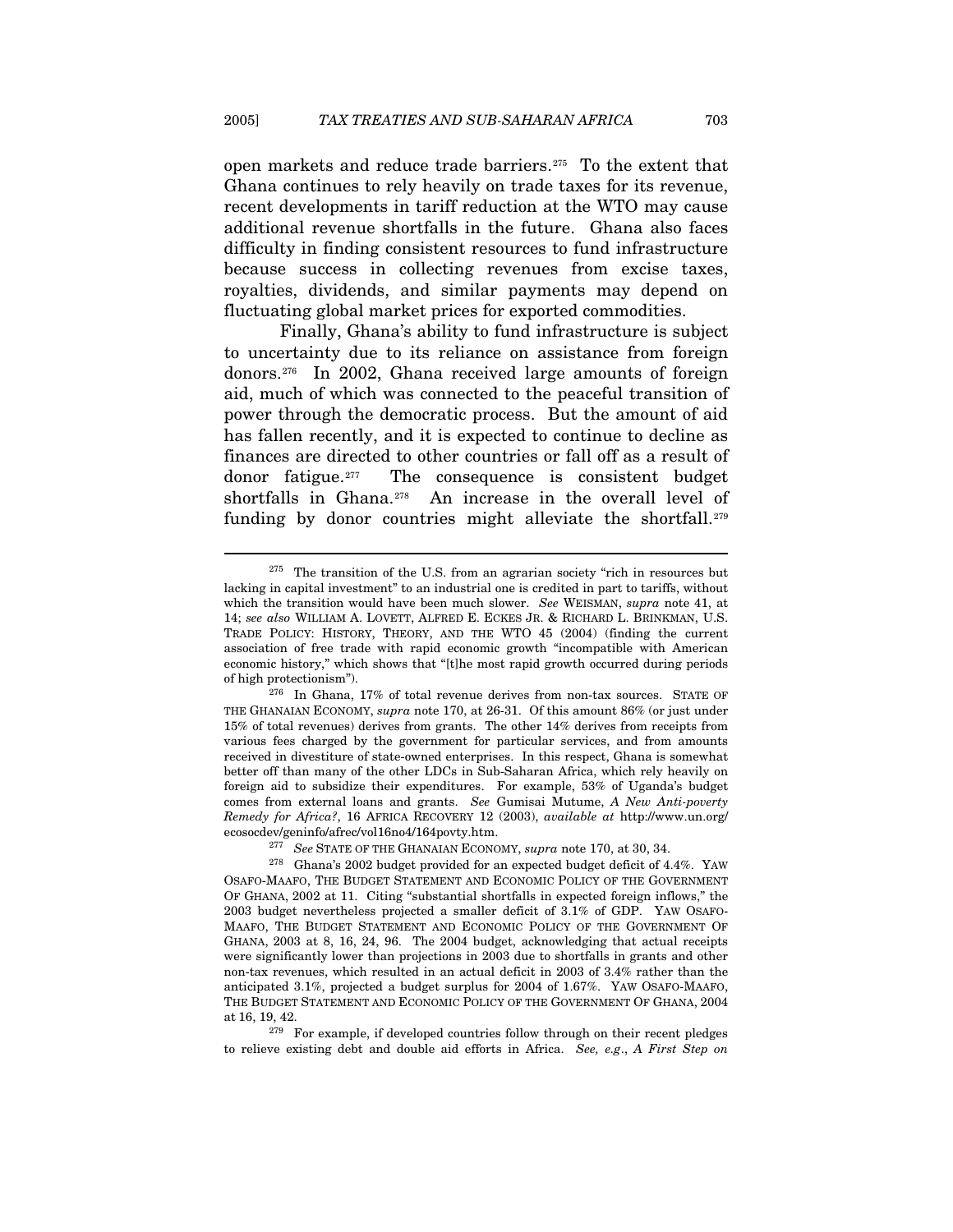However, a subsequent change of policies by the aid donor countries could cripple expectant aid recipients like Ghana, as foreign aid typically substitutes for—rather than supplements—domestic revenue raising efforts.<sup>[2](#page-66-0)80</sup>

Multinational companies may be expected to increase the government's ability to collect revenues by creating a larger wage base for personal income tax. Wages in LDCs such as Ghana, however, average \$1 per day, producing little for the government to share.[2](#page-66-1)81 If wages are raised through regulatory action, many multinationals may disengage to seek low wages elsewhere, since the low cost of labor is often a primary reason multinationals set up in LDCs.<sup>[2](#page-66-2)82</sup> Although workers may benefit individually from employment created by foreign investment, even if wages are only minimally higher than that offered by other local employment, they are not necessarily placed in a better position with respect to paying taxes.[28](#page-66-3)3

Investment protection or insurance—whether made available through private or public institutions—may promote foreign investment despite a country's infrastructural deficiencies. In the U.S., investment protection is provided to

<span id="page-66-1"></span><span id="page-66-0"></span>United Nations

Globally, it is estimated that about half of the earth's population lives on under \$2 per day, a fact that has been central to the most recent efforts of the U.S. to combat poverty with new foreign aid strategies aimed at economic growth. *See, e.g.*, Colin L. Powell, *Give Our Foreign Aid to Enterprising Nations*, NEWSDAY (New York), June 11, 2003, at A34 (discussing the role of the Millennium Challenge Account in a new strategy of directing foreign aid to "support for sustainable development" in the face of the ongoing challenge of widespread global poverty).

<span id="page-66-3"></span><span id="page-66-2"></span>challenge of widespread global poverty). 282 HOOKE, *supra* note 124, at 18-19. 283 *See* Nicholas D. Kristof, *Inviting All Democrats*, N.Y. TIMES, Jan. 14, 2004, at A19 (arguing that "the fundamental problem in the poor countries of Africa and Asia is not that sweatshops exploit too many workers; it's that they don't exploit enough," as illustrated by the example of a young Cambodian woman who averages seventy-five cents a day from picking through a garbage dump and for whom "the idea of being exploited in a garment factory—working only six days a week, inside instead of in the broiling sun, for up to \$2 a day—is a dream").

*African Aid*, N.Y. TIMES, June 14, 2005, at A22 (describing Bush's pledge to "ease the burden of debt in Africa"); Celia W. Dugger, *U.S. Challenged to Increase Aid to Africa*, N.Y. TIMES, June 5, 2005, at A10 (describing building consensus for doubling of aid to Africa); Paul Blustein, *After G-8 Aid Pledges, Doubts on 'Doing It*,*'* WASH. POST, July 10, 2005, at A14 (describing pledges of the G-8 countries to double their aid to Africa, but noting that "[t]he amounts actually spent have a history of falling far short of the amounts pledged").<br><sup>280</sup> Kaldor, *supra* note 267, at 410.<br><sup>281</sup> Nearly 45% of the population of Ghana lives on less than \$1 per day.

Development Programme, Human Development Report, 2005, at 228, *available at* http://hdr.undp.org/reports/global/2005. In all of Sub-Saharan Africa, the figure is close to 46%. *See* Patricia Kowsmann, *World Bank Finds Global Poverty Down By Half Since 1981*, U.N. WIRE, April 23, 2004, *available at* http://www.un.org/specialrep/ohrlls/News\_flash2004/23%20Apr%20World%20Bank%20Finds%20Global.htm.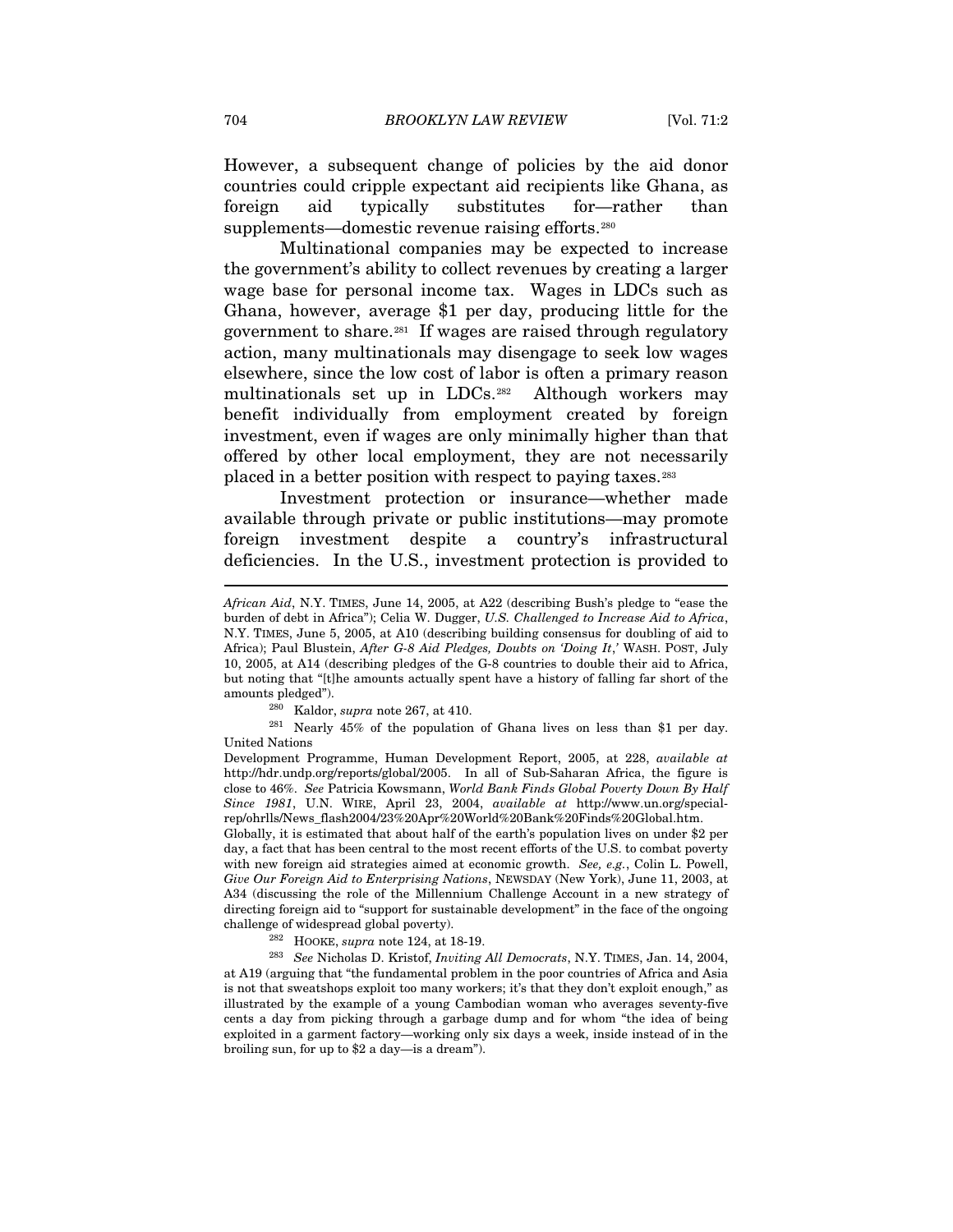U.S. investors through the United States Export-Import Bank ("Ex-Im Bank"), an independent federal government agency that "assume[s] credit and country risks the private sector is unable or unwilling to accept," through export credit insurance, loan guarantees, and direct loans to U.S. businesses investing in foreign countries.[28](#page-67-0)4 For example, Ex-Im Bank insurance covers the risk of foreign buyers not paying bills owed to U.S. investors, the risk that a foreign government might restrict the U.S. company from converting foreign currency to U.S. currency, and even the risk of loss due to war.[2](#page-67-1)85 In effect, this kind of investment protection substitutes U.S. infrastructure for that existing in LDCs.[28](#page-67-2)6

The Ex-Im Bank has a Sub-Saharan Africa Advisory Committee devoted specifically to supporting U.S. investment activity in this region.[2](#page-67-3)87 With investment protection available as a substitute for prohibitive infrastructural shortcomings, investment in LDCs like Ghana may not be economically prohibitive. Yet, the persistently low level of foreign investment in Ghana and Sub-Saharan Africa as a whole suggests that investment protection is not enough to overcome the barriers perceived by potential investors.

### *E. Entrenched Investor Perception*

 $\overline{a}$ 

As tax treaties with LDCs may provide little commercial benefit to investors when little or no income tax is imposed in these countries, it is perhaps not surprising that they are correspondingly low on the list of U.S. treaty priorities.[28](#page-67-4)8

<span id="page-67-0"></span><sup>284</sup> *See* Mission of Export-Import Bank of the United States, http://www.exim.gov/about/mission.html (last visited Jan. 13, 2006). 285 *See, e.g.*, Multi-Buyer Export Credit Insurance, http://www.exim.gov/

<span id="page-67-1"></span>products/insurance/multi\_buyer.html (last visited Jan. 13, 2006). 286 The subsidy is not without controversy. *See, e.g.*, Heather Bennett, *House* 

<span id="page-67-2"></span>*OKs Measure to Block Loans to Companies Relocating in Tax Havens*, 2004 WTD 139-4 (reporting that as part of a foreign aid bill, U.S. Export-Import Bank loans would no longer be made to corporate entities chartered in one of several listed tax havens because, according to Representative Sanders, who offered the bill, "[c]ompanies that dodge U.S. taxes should not be rewarded with taxpayer handouts," but should "go to the government" of the applicable tax haven for such privileges). 287 *See* Export-Import Bank of the United States, Sub-Saharan Africa

<span id="page-67-3"></span>Advisory Committee, http://www.exim.gov/about/leadership/africa.htm (last visited Dec. 6, 2005). 288 See Statement of Barbara Angus, *supra* note 5, at 10, stating that the

<span id="page-67-4"></span>United States generally does not:

conclude tax treaties with jurisdictions that do not impose significant income taxes, because there is little possibility of the double taxation of income in the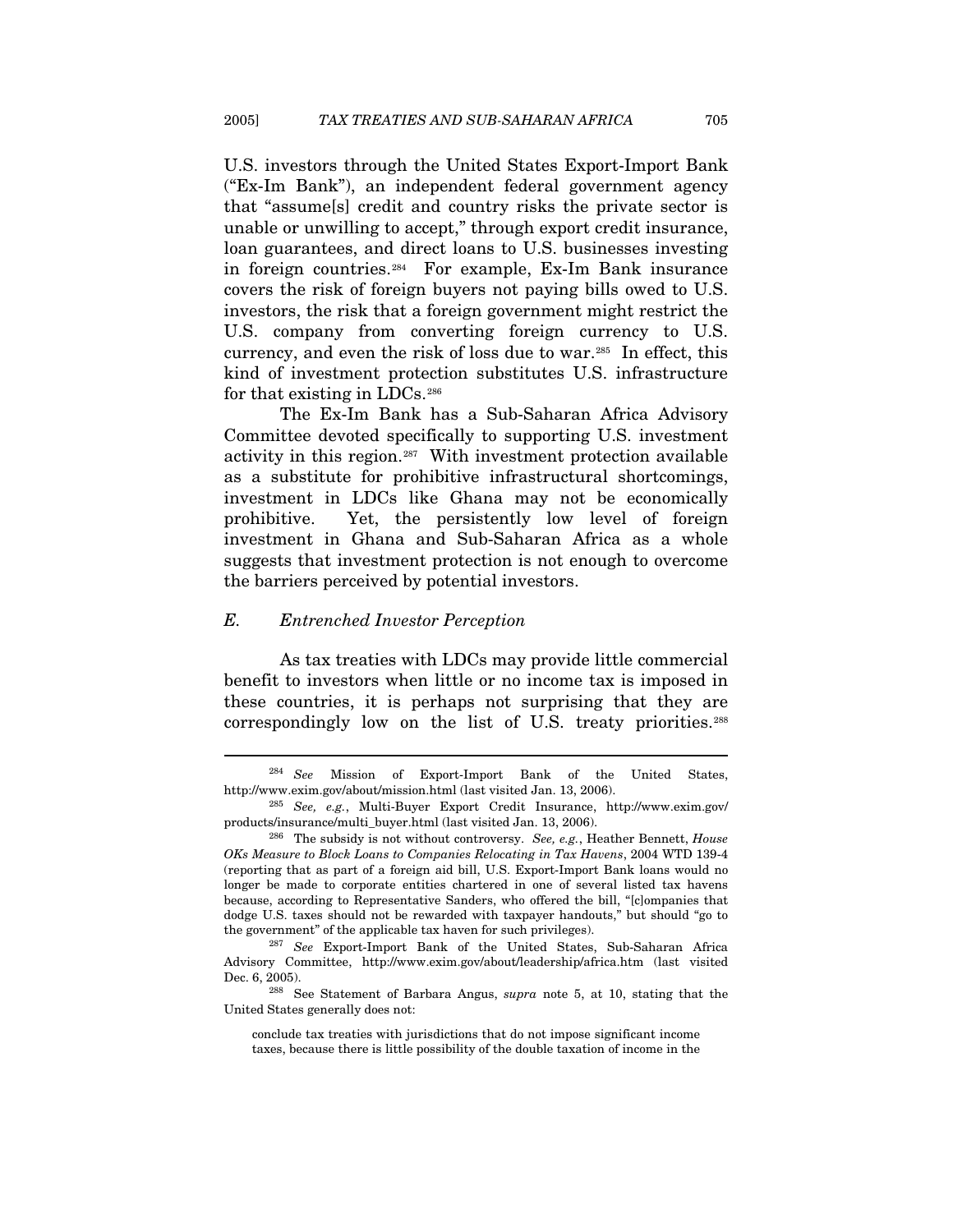Nevertheless, tax treaties continue to be promoted for their ability to increase investment between developed and lessdeveloped countries. One theory for their promotion is that increased investment can be expected due to the signaling effects of tax treaties.[2](#page-68-0)89 For example, it has been suggested that tax treaties may signal a stable investment and business climate in which treaty partners express their dedication to protecting and fostering foreign investment.[29](#page-68-1)0

Proponents of this argument suggest that in the process of negotiating a tax treaty, governments of LDCs may subject their operations to increased transparency and accountability, thus providing additional benefits to potential investors (as well as domestic taxpayers) in the form of assurances regarding the proper management of public goods.<sup>[2](#page-68-2)91</sup> Thus, bilateral tax treaties may

cross-border context that tax treaties are designed to address: with such jurisdictions, an agreement focused on the exchange of tax information can be very valuable in furthering the goal of reducing U.S. tax evasion.

<span id="page-68-1"></span><span id="page-68-0"></span><sup>289</sup> Mutén, *supra* note 79, at 5.<br><sup>290</sup> The Secretary of the Treasury proclaimed the importance of signing a tax treaty with Honduras in 1956, stating that as the first treaty with any Latin American country,

[t]he agreement may . . . have a value far beyond its immediate impact on the economic relations between the United States and Honduras. It may generate among smaller countries an increased awareness of the need to create an economic atmosphere that will lend itself to increased private American investment and trade.

Dulles, *supra* note 5, at 1444. Similar sentiment has been expressed in the context of many treaties, especially those with LDCs, over the years. *See, e.g.*, STAFF OF S. FOREIGN RELATIONS COMM., 108TH CONG., TAXATION CONVENTION AND PROTOCOL WITH THE GOVERNMENT OF SRI LANKA 4 (S. Exec. Rpt. 108-11, Mar. 18, 2004) ("in countries where an unstable political climate may result in rapid and unforeseen changes in economic and fiscal policy, a tax treaty can be especially valuable to U.S. companies, as the tax treaty may restrain the government from taking actions that would adversely impact U.S. firms"); STAFF OF THE JOINT COMM. ON TAXATION, 106TH CONG., EXPLANATION OF PROPOSED INCOME TAX TREATY AND PROPOSED PROTOCOL BETWEEN THE UNITED STATES AND THE REPUBLIC OF VENEZUELA 61 (Comm. Print 1999) ("the proposed treaty would provide benefits (as well as certainty) to taxpayers"). These concepts are also reflected in commentary. *See, e.g*., ANDERSEN & BLESSING, *supra* note 10, at ¶ 1.02[3][b] ("[in the context of LDCs,] tax treaties provide foreign investors enhanced certainty about the taxation of the income from their investments."); *see also* Davies, *supra* note 216, at 3 ("even a treaty that merely codifies the current practice reduces uncertainty for investors by lowering the likelihood that a government will unilaterally change its tax policy"). 291 *See, e.g.*, U.N. Dep't of Econ. & Soc. Affairs, *The Significance of Bilateral* 

<span id="page-68-2"></span>*Tax Treaties Between Developed and Developing Countries*, ¶ 10, U.N. Doc. ST/SG/2001/L.9 (Apr. 2, 2001) (*prepared by* Mayer Gabay), *available at* http://unpan1.un.org/intradoc/groups/public/documents/un/unpan000550.pdf

(suggesting that the first advantage to a LDC of entering into a bilateral tax treaty is the negotiation process itself, because that process creates a degree of transparency,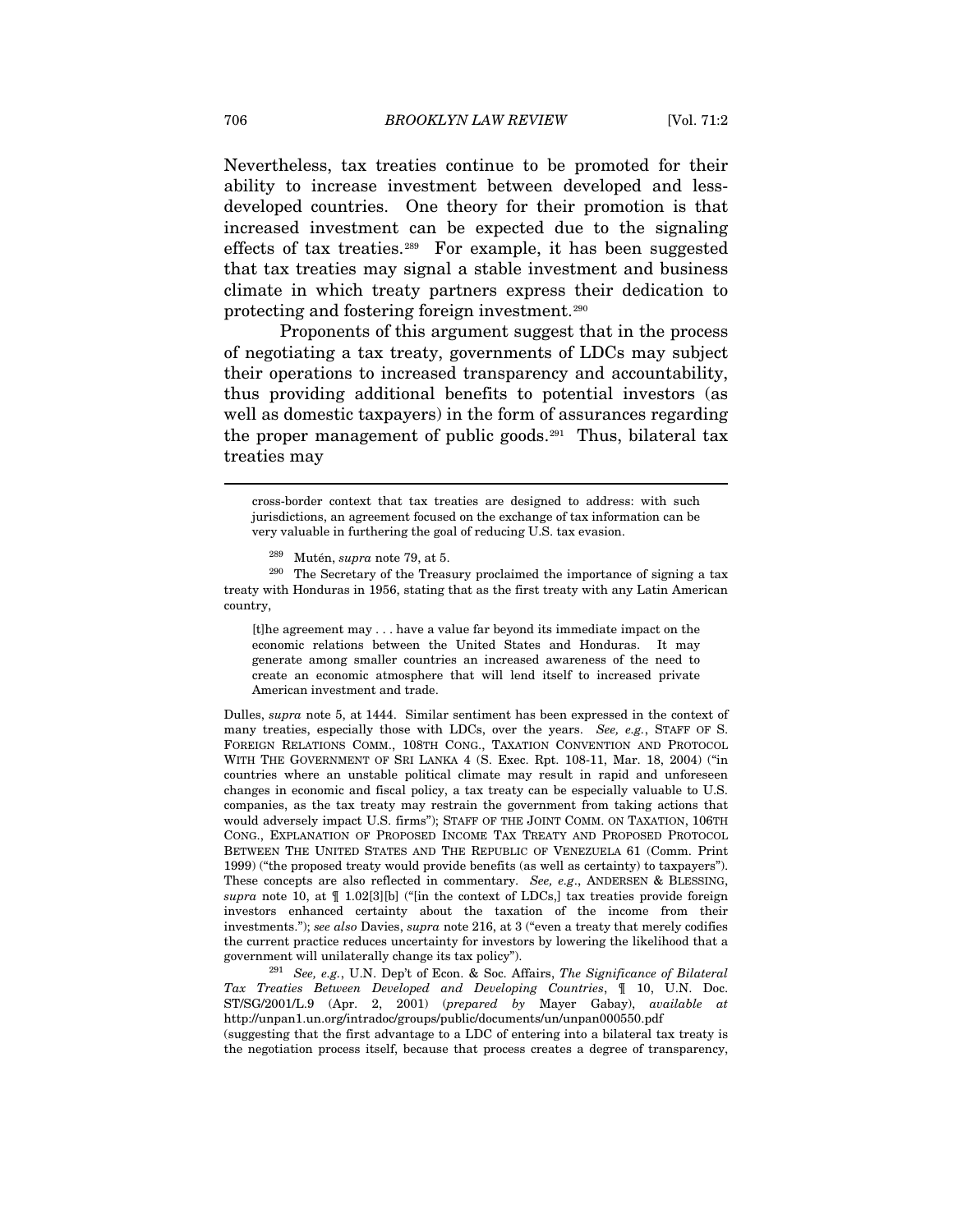serve largely to "signal that a country is willing to adopt the international norms" regarding trade and investment, and hence, that the country is a safe place to invest, especially "in light of the historical antipathy that many developing and transition countries have in the past exhibited to inward investment."[29](#page-69-0)2

Signaling is a slippery concept because it is difficult to measure whether signaling is occurring and, if so, whether and to what extent it is impacting investors. The potential for signaling a stable investment climate through tax treaties with LDCs in Sub-Saharan Africa is especially hampered by the persistence of negative perceptions about this region's investment climate.[2](#page-69-1)93 Foreign investors in LDCs often take a regional, rather than national, approach to investment, attributing the negative aspects of one country to others in the vicinity.[29](#page-69-2)4 Since few Sub-Saharan African countries have tax treaties, and many countries in the region suffer from civil unrest and economic failure, Ghana's ability to demonstrate stability and certainty may garner little individual attention from foreign investors unfamiliar with its particular situation.<sup>[2](#page-69-3)95</sup>

In addition, the signaling effect is tied to a country's reputation in upholding its international compacts. Short of terminating a treaty, there is no formal enforcement mechanism should a country proceed to ignore its treaty obligations.[2](#page-69-4)96 For example, it is difficult to imagine that a tax

which in turn promotes "greater rationality in decision making[,]" which "can be of great economic benefit to the developing country") 292 Stewart, *supra* note 11, at 148 (citing Richard J. Vann, *International* 

<span id="page-69-0"></span>*Aspects of Income Tax*, *in* 2 TAX LAW DESIGN AND DRAFTING 726 (Victor Thuronyi ed.,

<span id="page-69-2"></span><span id="page-69-1"></span><sup>2000)). 293</sup> *See* UNCTAD, *supra* note 2, at 1. 294 UNCTAD, *supra* note 2, at iv, ("[L]ittle attempt is often made to differentiate between the individual situations of more than 50 countries of the continent."); Laura Hildebrandt, *Senegal Attracts Investors, But Slowly*, 17 AFRICA RECOVERY 2-15 (2003), *available at* http://www.un.org/ecosocdev/geninfo/afrec/ vol17no2/172inv3.htm ("[F]oreign investors tend to lump countries together in regions, without making much distinction among individual countries," which might explain Senegal's limited success in attracting foreign investment despite "relatively good infrastructure . . . a history of political stability and secular democracy, with decidedly pro-market leanings."). 295 *See, e.g.*, Hildebrandt, *supra* note 294, at 15 ("Senegal's reputation for

<span id="page-69-3"></span>stability may be offset by conflicts elsewhere in the region, such as Côte d'Ivoire."); *Thabo Mbeki: A Man of Two Faces*, THE ECONOMIST, Jan. 22, 2005, at 27 ("[A]ny . . . plan for Africa's redemption, will work only if functioning states with reasonably good leaders (South Africa, Botswana, Senegal, Ghana, Mozambique) can be set apart from the awful ones . . . ."). <br>  $^{296}$  In the case of a treaty violation, a taxpayer would request the Competent

<span id="page-69-4"></span>Authority of its home country to negotiate with the Competent Authority in the treaty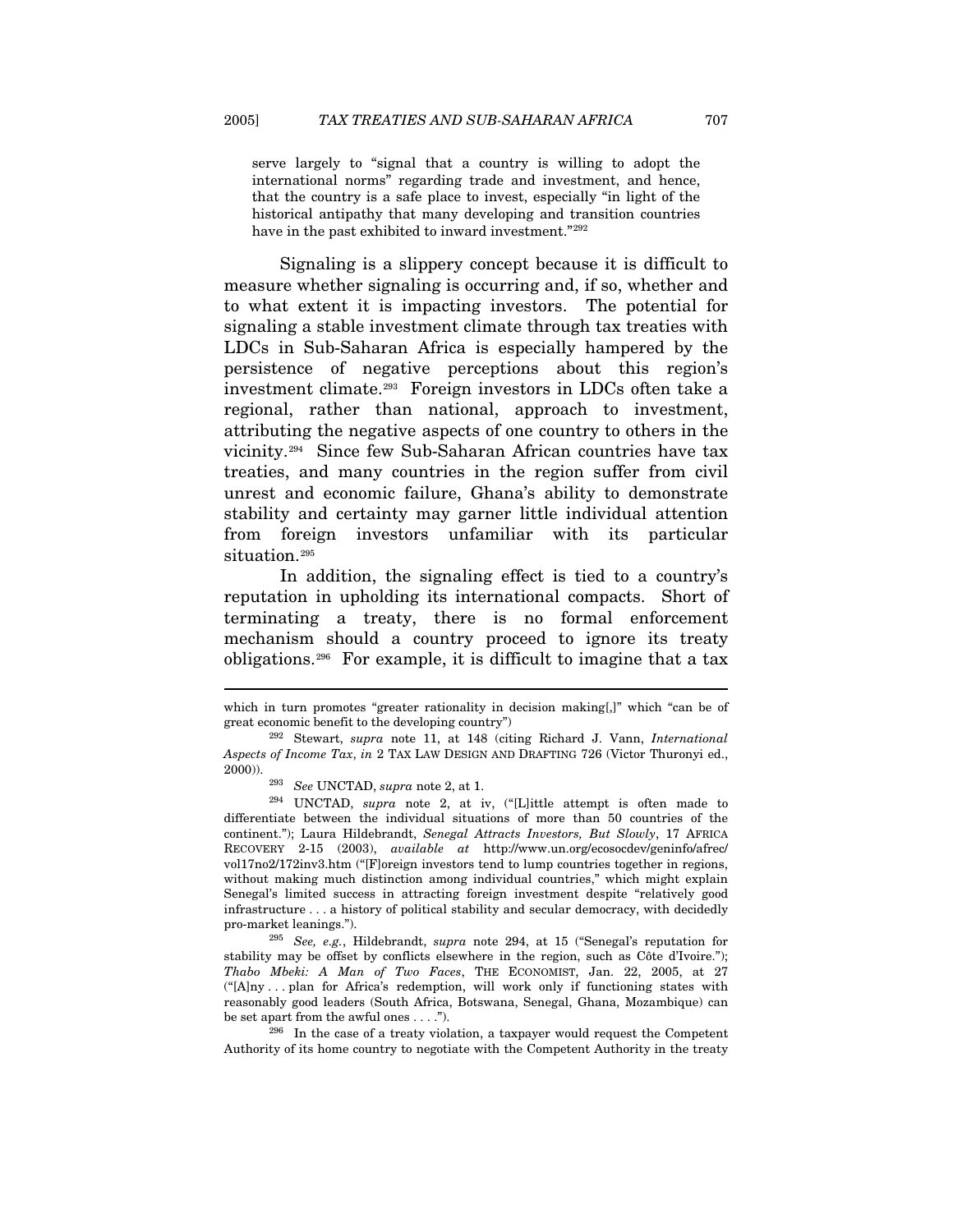treaty could independently create a sense of stability in a country that would otherwise be unattractive due to historical failure to protect property rights.

Finally, treaty proponents point to the certainty achieved in establishing rules consistent with international norms so that investors will know what to expect regarding the taxation of their investments in foreign countries. However, signaling certainty and stability is achieved more directly through agreements designed to provide these specific benefits. For example, delivering certainty and stability is the primary purpose of investment protection provisions in global and regional trade agreements.[2](#page-70-0)97 These goals are also encompassed in a global network of over 2,100 bilateral investment protection treaties (BITs).[29](#page-70-1)8 Ghana has seventeen such treaties currently in force.<sup>[2](#page-70-2)99</sup> The U.S. has forty-seven in force and relies on these agreements to protect investment in source countries.<sup>[3](#page-70-3)00</sup>

Investment protection provisions and treaties outline the applicable legal structure and regulatory framework of the signatory countries and provide settlement provisions in the

<span id="page-70-1"></span>attitude towards and climate for foreign investment, and that investors "appear to regard BITs as part of a good investment framework"). Worldwide, there are 2,181 BITs currently in force, encompassing 176 countries. *Id.* at 89. As in the case of tax treaties, significantly more BITs would be required to achieve global coverage. *See* 

<span id="page-70-2"></span><sup>299</sup> These treaties include agreements with Benin, Bulgaria, Burkina Faso, China, Cuba, Denmark, Egypt, France, Germany, Guinea, India, Malaysia, Mauritius, Netherlands, Romania, Switzerland, and the United Kingdom. *See* UNCTAD Bilateral Investment Treaty Database, http://www.unctadxi.org/templates/DocSearch.aspx? id=779 (last visited Jan. 14, 2006). 300 *Hearing Before the S. Foreign Relations Comm. on Economic Treaties*,

<span id="page-70-3"></span>108th Cong. 9-10 (2004) (statement of Shaun Donnelly, Principal Deputy Assistant Secretary, Bureau of Economic and Business Affairs, State Dep't) ("BITs have afforded important protections to U.S. investors"). The U.S. currently has four BITs with LDCs in Sub-Saharan Africa: Cameroon, Mozambique, Senegal, and the Democratic Republic of the Congo. For a list of U.S. BITs currently in force, see UNCTAD Bilateral Investment Treaty Database, *supra* note 299.

partner country. For this reason, investors may desire a tax treaty to be in place so that assistance in negotiating disputes with a foreign country could be sought from the U.S. Competent Authority. However, treaties provide little recourse in the event the Competent Authorities fail to reach a resolution. *See* U.S. MODEL, *supra* note 56, art.

<span id="page-70-0"></span><sup>25. 297</sup> *See* Stephen S. Golub, *Measures of Restrictions on Inward Foreign Direct Investment for OECD Countries* 6 (OECD Econ. Dep't, Working Paper No. 357, 2003). Most of the LDCs in Sub-Saharan Africa, including Ghana, have signed multilateral agreements dealing with the protection of foreign investment, such as the Convention establishing the Multilateral Investment Guarantee Agency and the Convention on the Settlement of Investment Disputes between States and Nationals of Other States. *See* UNCTAD, *supra* note 2, at 7-8. 298 WIR 2003, *supra* note 118, at 89-91 (stating that BITs signal a country's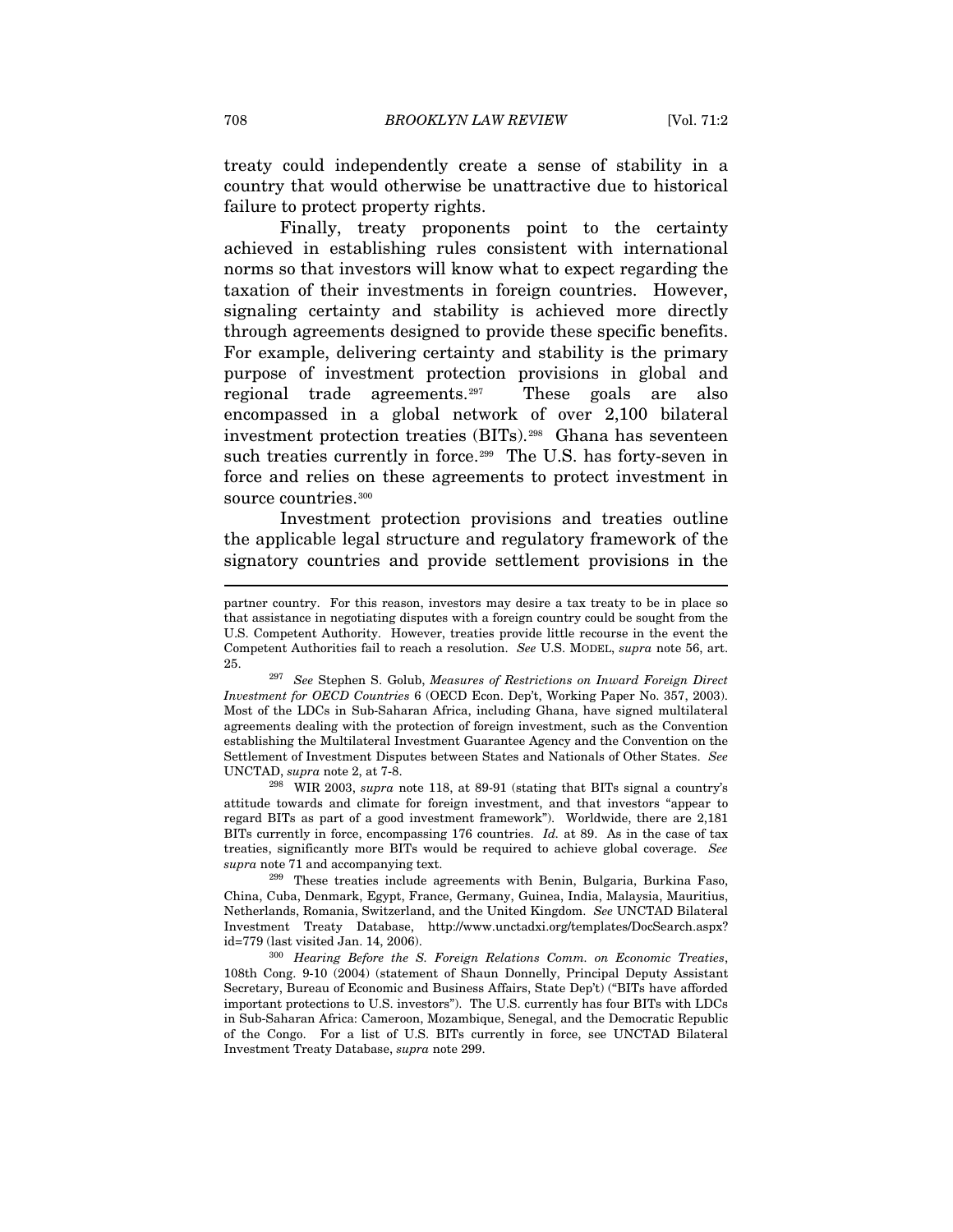event of disputes between investors and source-country governments. Common features include guarantees of compensation in the event of expropriation, guarantees of free transfers of funds and repatriations of capital and profits, and dispute settlement provisions.<sup>[3](#page-71-0)01</sup> The goal of these agreements is to promote transparency, stability, and predictability for regulatory frameworks in source countries, and therefore to reduce obstacles to the flow of foreign investment.[3](#page-71-1)02 BITs are further bolstered through subsidized loans, loan guarantees, and other financial assistance made available to foreign investors.[3](#page-71-2)03

Even if the stability and certainty signaled by tax treaties could make a source country that has such agreements more attractive than one that does not, U.S. investors are unlikely to lobby for tax treaties if they do not have a direct financial interest at stake, namely, an exposure to taxation that could be alleviated by treaty.[30](#page-71-3)4

The foreign investment patterns of U.S. businesses also imply that tax treaties may be an insufficient signal to investors.[3](#page-71-4)05 First, U.S. investors will pursue investments in a country with a sufficiently attractive business environment, even in the absence of a tax treaty.<sup>[3](#page-71-5)06</sup> For example, although the U.S. has no treaty with Brazil,[3](#page-71-6)07 U.S. foreign direct investment in Brazil is significant.<sup>[3](#page-71-7)08</sup> Second, the mere

<sup>&</sup>lt;sup>301</sup> WIR 2003, *supra* note 118, at 89.<br><sup>302</sup> *Id.* at 91.

<span id="page-71-2"></span><span id="page-71-1"></span><span id="page-71-0"></span><sup>&</sup>lt;sup>303</sup> See supra note 284 and accompanying text (discussing the role of the Ex-Im Bank in subsidizing U.S. investors to LDCs). 304 The lobbying efforts of U.S. businesses may not be the most appropriate

<span id="page-71-3"></span>means of establishing a list of priorities for new treaties, however, it is one of the primary factors considered by the office of International Tax Counsel in making such decisions. *See* Testimony of Barbara Angus, *supra* note 5, at 10.<br><sup>305</sup> *See* Mutén, *supra* note 79, at 4.<br><sup>306</sup> *See, e.g.*, Jones, *supra* note 87, at 4-5 (arguing that tax treaties "make less

<span id="page-71-5"></span><span id="page-71-4"></span>difference to domestic taxpayers investing abroad," especially if taxes are low in source

<span id="page-71-6"></span> $307$  Brazil is one of the South American countries that refuses to negotiate with the U.S. due to the tax sparing controversy. *See* Laurey, *supra* note 222, at 491 n.155 (noting that due to the tax sparing controversy, Mexico was the first Latin American nation to sign a tax treaty with the U.S.); Mitchell, *supra* note 11, at 213; Guttentag, *supra* note 4, at 451-52. The latest U.S. discussions with Brazil were held in 1992. *See* Venuti et al., *supra* note 14. As Brazil continued to insist on tax sparing and the U.S. refuses to negotiate with countries that insist on including such a provision, no further meetings are planned. *See id.*

<span id="page-71-7"></span><sup>308</sup> As valued at historical cost (book value of U.S. direct investors' equity in and net outstanding loans to Brazilian affiliates), U.S. foreign direct investment in Brazil is currently valued at almost \$30 billion. Borga & Yorgason, *supra* note 101, at 49. At 1.7% of total U.S. foreign direct investment, Brazil's market for U.S. foreign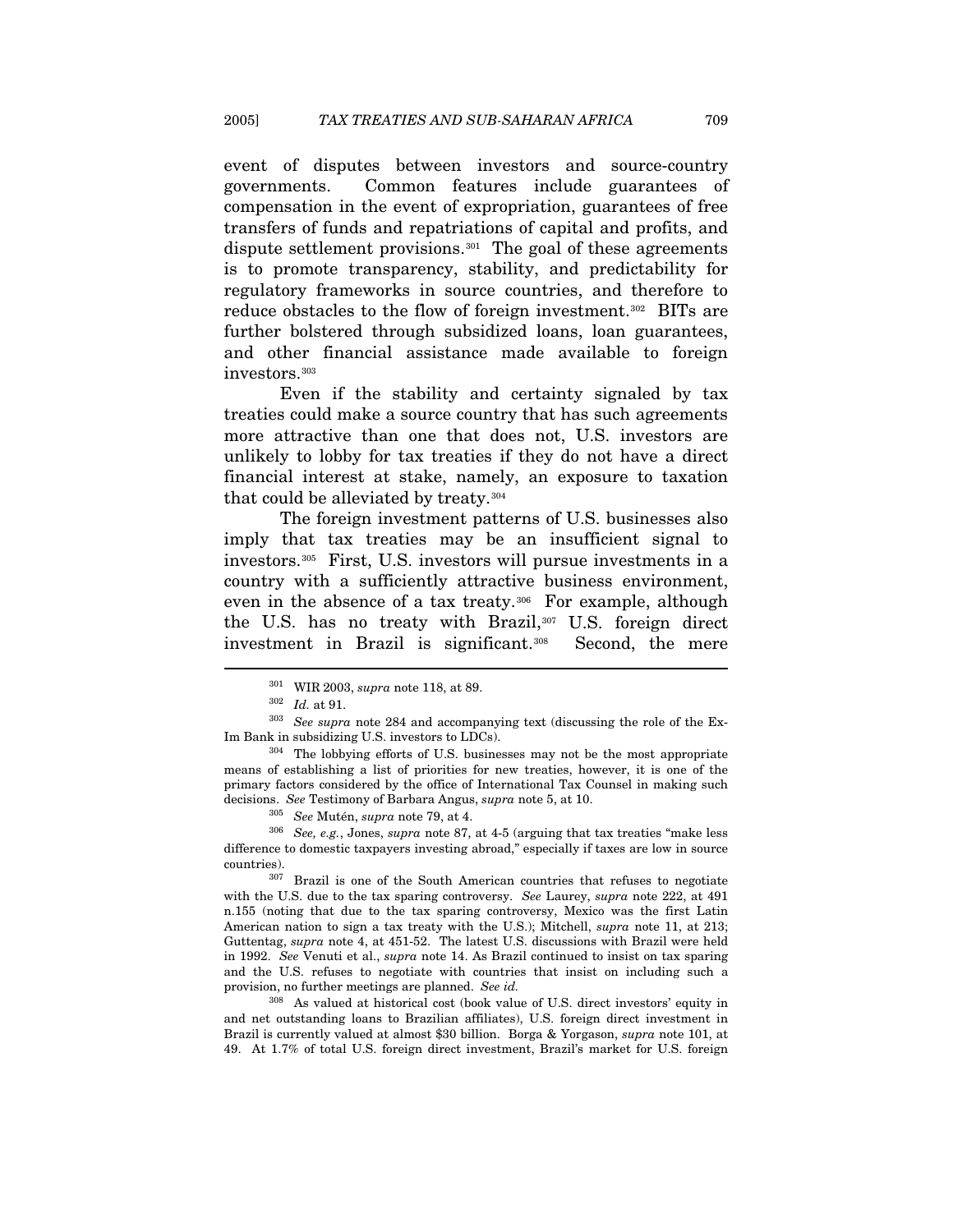presence of a tax treaty will generally overcome neither an otherwise poor business climate, nor one that deteriorates after a treaty is in place. For example, the U.S. entered into a treaty with Venezuela in 1999, but the amount of U.S. capital flowing to Venezuela subsequently dropped sharply due to "concerns over regulations and political instability in the country."[30](#page-72-0)9

Finally, some investors may not necessarily want a tax treaty because such agreements usually include measures that prevent tax evasion, as discussed above.[3](#page-72-1)10 Thus while tax treaties may send positive signals to investors, they may as likely send negative signals to the extent they lead the way to stronger enforcement of tax laws. Supporting tax evasion is clearly indefensible as a policy for encouraging investment in LDCs, but the benefits of such opportunities to existing investors, and the cost of eliminating such opportunities, cannot be ignored.[31](#page-72-2)1

Nevertheless, easing enforcement and administration of the tax laws of potential LDC treaty partners may be an alternative reason to continue expanding the U.S. tax treaty network.[31](#page-72-3)2 For example, the information-exchange provisions

<span id="page-72-0"></span>(with 2.1% of U.S. foreign direct investment) and Australia (with 2.3%). *Id.* at 42.<br><sup>309</sup> UNCTAD, FDI in Brief: Venezuela (2004), http://www.unctad.org/sections/dite\_fdistat/docs/wid\_ib\_ve\_en.pdf.

direct investment is not far behind that of some developed countries, including Spain

<span id="page-72-1"></span> $10<sup>310</sup>$  In the past, tax treaties may have contributed to tax evasion by creating opportunities for "treaty shopping" through the use of multi-country tiered structures such as the one shut down in *Aiken Indus., Inc. v. Comm'r*, 56 TC 925 (1971). In that case, the U.S.-Honduras treaty then in force was used to channel interest payments free of tax from the U.S. to the Bahamas. *Id*. at 929-31. The U.S.-Honduras treaty was terminated in 1966, before the case was decided but in connection with these kinds of structures, deemed to be void of any "economic or business purpose" by the Tax Court. *Id*. at 929, 934. Treaty shopping has since been curtailed in newer treaties and protocols by means of stronger limitation of benefits provisions. *See* Arnold & Dibout, *supra* note 252, at 73-74.

<span id="page-72-2"></span> $^\mathrm{311}~$  Just as in the cases of deferral and bank secrecy, the private sector can be expected to protect tax advantages regardless of whether they comport with a coherent

<span id="page-72-3"></span> $312$  Obtaining cooperation in tax enforcement through information sharing provisions is a major factor in the completion of treaties from the perspective of the U.S. For example, the newly-ratified tax treaty with Sri Lanka was originally negotiated almost twenty years ago but only entered into force this year. U.S.-Sri Lanka Treaty, *supra* note 4; Treasury Press Rel. JS-1809, *supra* note 4. Ten years of the delay were due to Sri Lanka's reluctance in accepting U.S. requests regarding information exchange. *See* Letter of Submittal from Colin L. Powell, U.S. Department of State, to the President (Aug. 26, 2003), *reprinted in* Protocol Amending Tax Convention with Sri Lanka, U.S-Sri Lanka, Sept. 20, 2002, S. TREATY DOC. NO. 108-9 (2003). The fact that, as in the case of Ghana, Sri Lanka's statutory rates and tax incentive regimes indicate that the domestic tax regime is as or more favorable than that provided under the treaty, suggests that prevention of double taxation plays a much less significant role than prevention of tax evasion.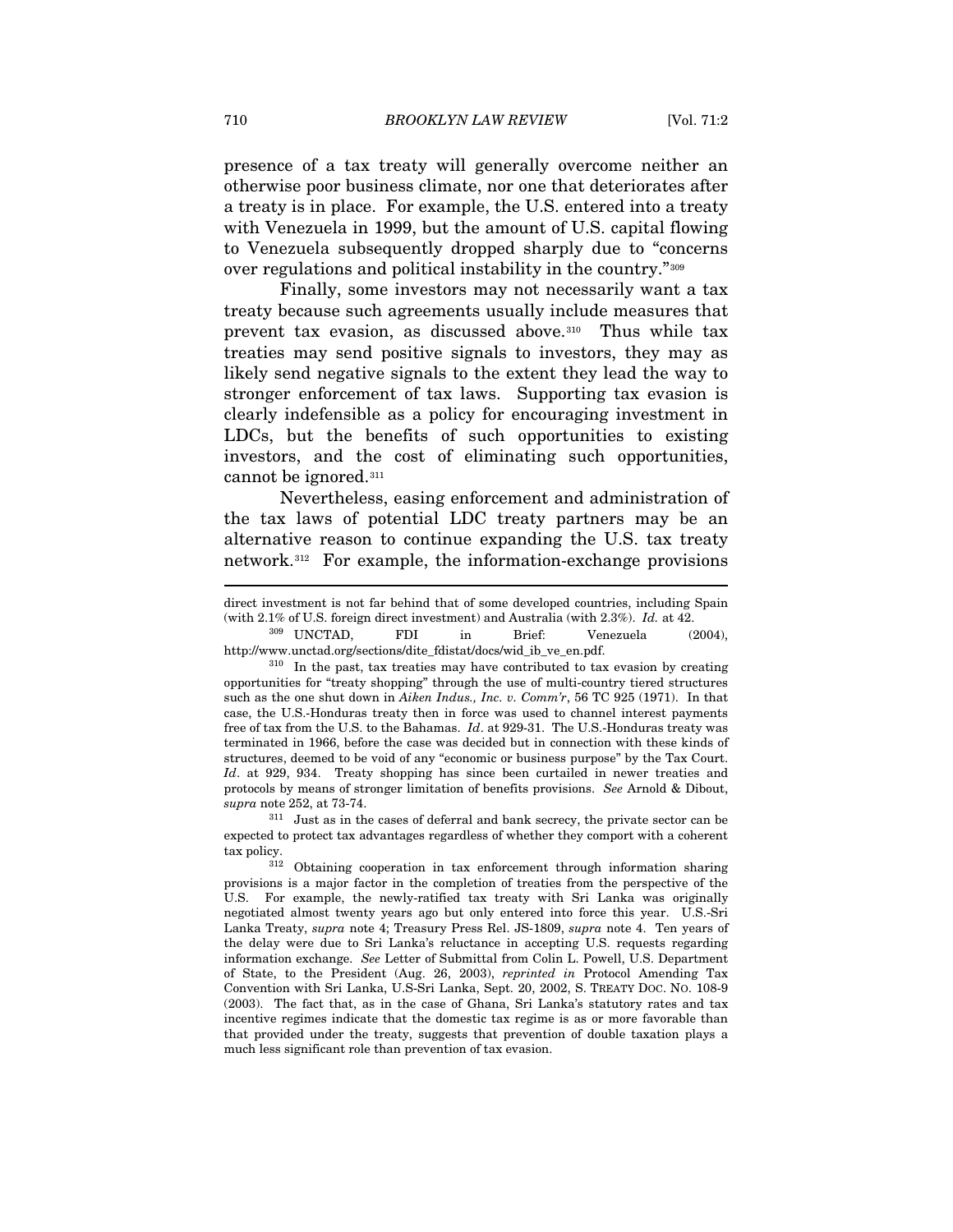might enable Ghana to extend its current, basically territorial, regime to a worldwide regime.<sup>[3](#page-73-0)13</sup> The benefit of such a regime would depend on the amount of savings shifted to the U.S. by Ghanaian persons before and after the treaty. This is presumably a relatively tiny amount by global standards,<sup>[3](#page-73-1)14</sup> but it might be significant to the overall revenue picture in Ghana. However, Ghana's limited tax treaty network significantly restricts its ability to enlarge its taxing jurisdiction, since Ghanaians could simply choose a location other than the U.S. for their offshore activities, avoiding Ghanaian tax even under a worldwide system.[3](#page-73-2)15

Moreover, as in the case of investment protection, the benefits of information exchange are as readily—and more broadly—achieved through agreements specifically addressing this issue. Information exchange is comprehensively addressed in Tax Information Exchange Agreements (TIEAs), which are generally bilateral, and through multilateral agreements such as the OECD TIEA.[3](#page-73-3)16 Under U.S. TIEAs, assistance in tax enforcement and collection is extended not only to income taxes but to other taxes as well, making such agreements potentially more effective than tax treaties in fulfilling the goal of improved tax administration and enforcement.[3](#page-73-4)17

 $\overline{a}$ 

<span id="page-73-0"></span><sup>313</sup> *See* U.S. MODEL, *supra* note 56, art. 26. For example, when Venezuela entered into a tax treaty with the United States, its tax regime was territorial: Venezuela imposed no tax on the foreign income of its residents. Its tax treaty with the U.S. included the typical exchange-of-information provision, which would theoretically allow Venezuela to pursue its residents who engaged in activities outside of the country, and Venezuela subsequently expanded its jurisdiction to encompass residence-

<span id="page-73-1"></span>based taxes. U.S.-Venezuela Treaty, *supra* note 4, art. 27. 314 The U.S. Bureau of Economic Affairs compiles data regarding direct investment in the U.S., but Ghana is included only collectively with the rest of Africa, excluding South Africa. Borga & Yorgason, *supra* note 101, at 51. Inbound direct investment from this region is valued at \$1.8 billion, which represents less than 0.2% of that from Europe. *Id.*

<span id="page-73-2"></span> $315$  Ghana would not generally benefit from the larger U.S. tax treaty network since the exchange of information is only limited to that which is relevant to the two contracting states. U.S. MODEL, *supra* note 56, art. 26.<br><sup>316</sup> The OECD Agreement has been signed by the U.S. and Canada, among

<span id="page-73-3"></span>others. OECD MODEL, *supra* note 21, at 2.<br><sup>317</sup> The U.S. entered into tax treaties with many countries in Sub-Saharan

<span id="page-73-4"></span>Africa and the Caribbean simultaneously by territorial extension with their various colonial powers (from 1957-1958) and terminated most of these treaties simultaneously three decades later (in 1983-1984). *See supra* note 6. The U.S. subsequently entered into TIEAs only with the Caribbean nations. *See, e.g*., Bruce Zagaris, *OECD Report on Harmful Tax Competition: Strategic Implications for Caribbean Offshore Jurisdictions*, 17 TAX NOTES INT'L 1507, 1510 (1998). The U.S. has trade agreements with countries in both the Caribbean and Sub-Saharan Africa, sends foreign aid to both regions, and has expressed a desire to increase investment, trade, and aid to both regions. *See*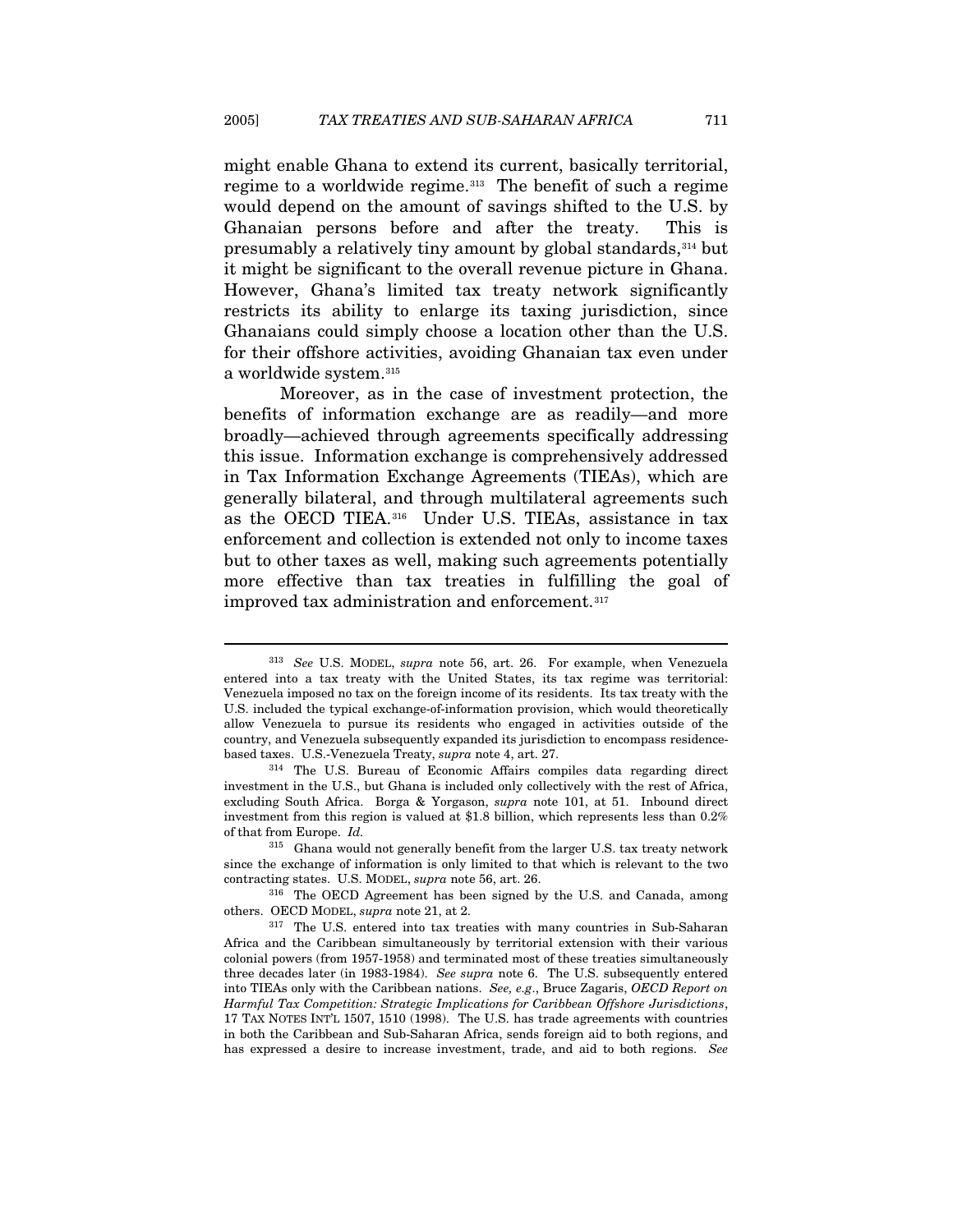Absent reduction of double taxation, the non-commercial benefits of tax treaties appear incapable of independently exerting a significant influence on U.S. foreign investment, and some of the aspects of tax treaties may tend to discourage such investment. Ultimately, the value of continued expansion of the U.S. tax treaty network to LDCs may therefore be extremely limited in the context of a global tax climate that reflects the circumstances illustrated in this case study.

## V. CONCLUSION

The investment and aid goals of tax treaties are undermined by competing tax regimes, including domestic U.S. rules that provide relief of current U.S. tax burdens on foreign income earned by multinational companies. To the extent multinationals can escape U.S. taxation simply by investing abroad, the U.S. fosters tax competition throughout the world as foreign countries compete to attract the U.S. capital fleeing taxation at home. As a result of this international tax competition and a corresponding divergence in tax mix between developed and less developed countries, much of the tax ostensibly relieved under tax treaties no longer exists to a significant extent with respect to investment in many LDCs.

As a result, traditional tax treaties with these countries may offer few commercial benefits to investors. Tax treaties may provide non-commercial benefits to partner countries and investors by signaling stability or suitability or by providing certainty. However, these incidental benefits are likely insufficient to significantly impact investment in many LDCs, particularly those in Sub-Saharan Africa. Thus, as this case study of Ghana demonstrates, much of the conventional wisdom about the impact of tax treaties on the global flow of investment does not apply in the context of many of the LDCs most in need of realizing the benefits attributed to these agreements.

Tax treaties represent a significant opportunity cost for LDCs, diverting attention and resources away from the exploration of more direct ways to increase cross-border investment. Thus, every potential tax treaty relationship with LDCs should be approached critically. If a tax treaty cannot be expected to provide sufficient benefits to investors, it should  $\overline{a}$ 

*supra* notes 2-3. Yet there is no agreement on tax matters with respect to the LDCs in Sub-Saharan Africa. *See* discussion *supra* Part I.